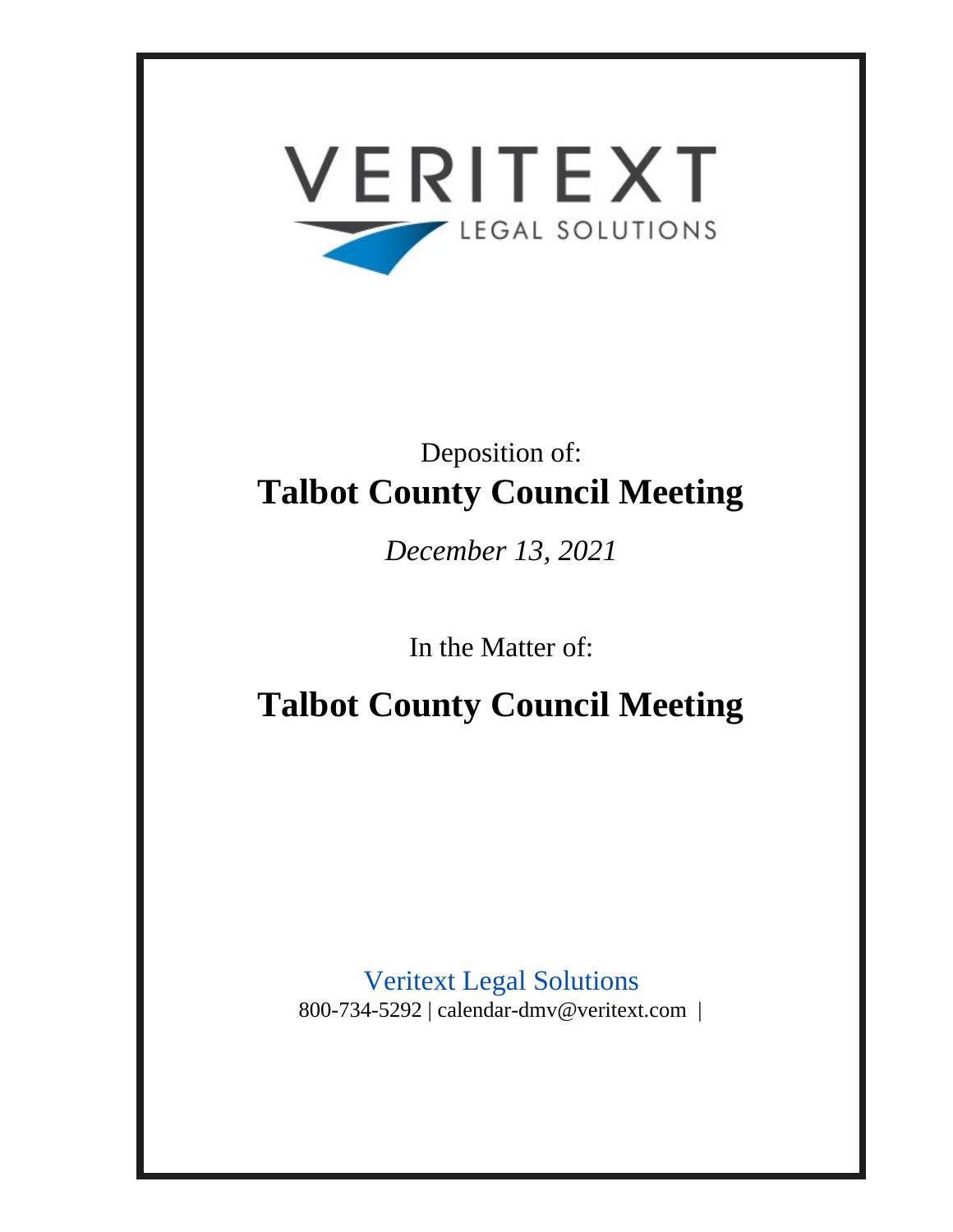<span id="page-1-0"></span>

|                | Page 1                                    |
|----------------|-------------------------------------------|
| $\mathbf 1$    | COUNTY COUNCIL OF TALBOT COUNTY, MARYLAND |
| $\overline{2}$ |                                           |
| 3              |                                           |
| 4              | Continuation of Public Hearing            |
| 5              | on Resolution 308 by Daniel Watson        |
| 6              |                                           |
| 7              | December 13, 2021; 5:00 p.m.              |
| 8              |                                           |
| 9              |                                           |
| 10             | Council Chambers, Easton, Maryland        |
| 11             |                                           |
| 12             |                                           |
| 13             | COUNCIL MEMBERS:                          |
| 14             | Chuck F. Callahan                         |
| 15             | Pete Lesher                               |
| 16             | Frank Divilio                             |
| 17             | Corey W. Pack                             |
| 18             | Laura E. Price                            |
| 19             |                                           |
| 20             | Reported by                               |
| 21             | Diane Houlihan                            |
|                |                                           |
|                |                                           |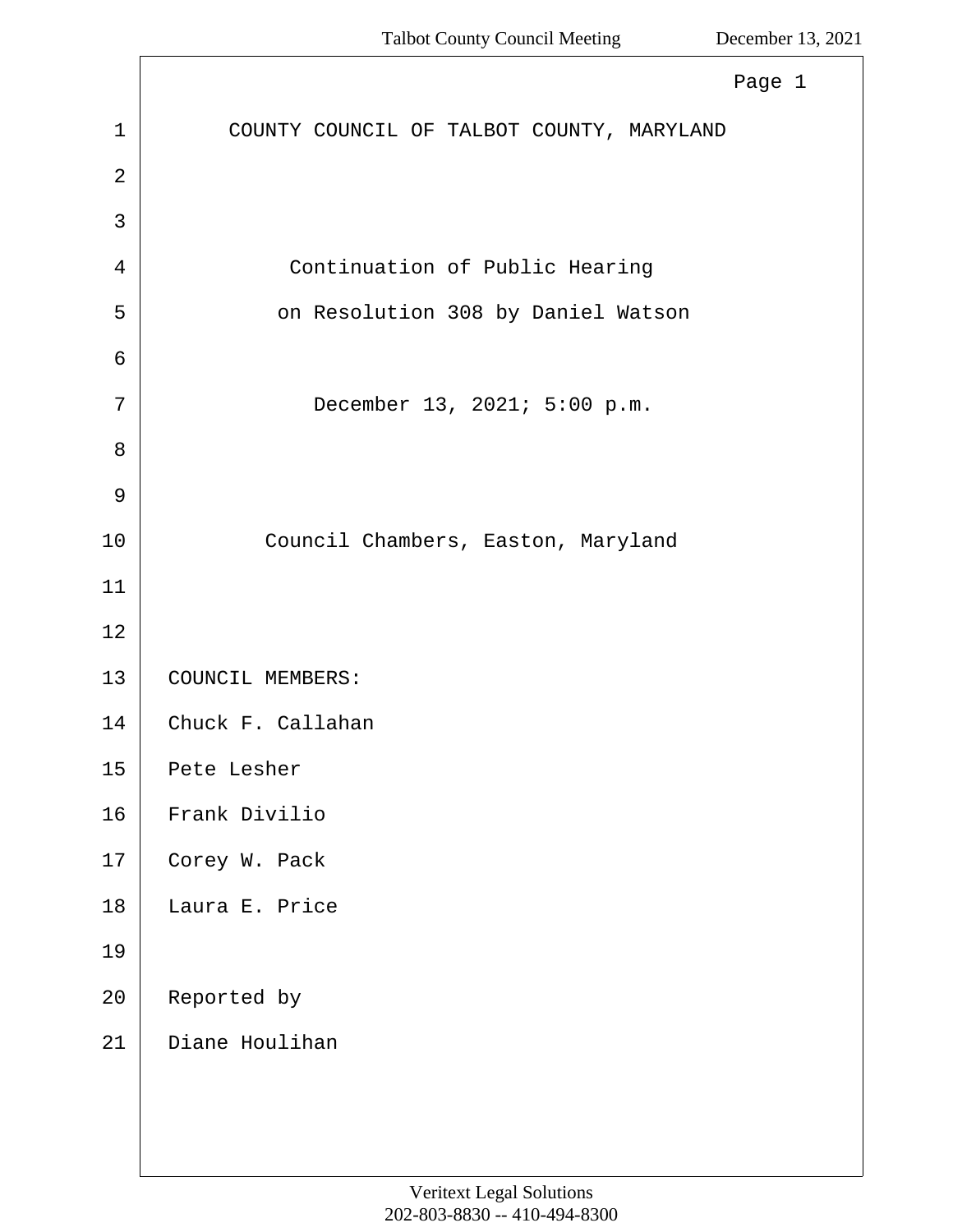<span id="page-2-0"></span>

|                | Page 2                                          |                | Page 4                                          |
|----------------|-------------------------------------------------|----------------|-------------------------------------------------|
| 1              | TRANSCRIPT OF PROCEEDINGS                       | 1              | at this point, it was 350 two months ago, to    |
| $\sqrt{2}$     |                                                 | $\overline{c}$ | join in and express support for Petition 21-01. |
| 3              | MR. CALLAHAN: Let's get ready to get            | 3              | And I'm really speaking for them also.          |
| $\overline{4}$ | started. But first let's all stand and say the  | 4              | That number is over 1.4 percent of the          |
| 5              | Pledge of Allegiance to the Flag.               | 5              | adult population of Talbot County. And the      |
| 6              | (Pledge of Allegiance.)                         | 6              | generally accepted ratio of people who write in |
| 7              | MR. CALLAHAN: Okay. Well, I appreciate          | $\tau$         | on an issue, compared to those who are engaged  |
| 8              | it, everybody being here.                       | $\,8\,$        | that just don't take that step is about ten to  |
| 9              | So we're going to go ahead and let you,         | 9              | one.                                            |
| 10             | Dan, go ahead and get started and the           | 10             | So you're looking at something in the           |
| 11             | continuation of your meeting and everything.    | 11             | order of magnitude of 15 percent of the people  |
| 12             | If you want to go ahead, and the floor is       | 12             | in Talbot County who are already focused on     |
| 13             | yours.                                          | 13             | this issue before tonight's disclosures. I'm    |
| 14             | MR. WATSON: Thank you very much.                | 14             | sure there will be more.                        |
| 15             | MR. CALLAHAN: Yup.                              | 15             | Resolution 281 that you adopted on              |
| 16             | MR. WATSON: Good evening, Council               | 16             | August 11, 2020, nine months after it was       |
| 17             | Members. My name is Dan Watson. I live at       | 17             | introduced, was the county's one and only       |
| 18             | 8404 Akeley Manor Lane.                         | 18             | opportunity to influence the biggest project    |
| 19             | Thank you very much for inviting me here        | 19             | ever to happen in Talbot County. In adopting    |
| 20             | tonight to complete the presentation in         | 20             | Resolution 281, you may hear me refer to it as  |
| 21             | connection with Petition 21-01 that was filed   | 21             | R281, you gave an unconditional green light to  |
|                |                                                 |                |                                                 |
|                | Page 3                                          |                | Page 5                                          |
| $\mathbf{1}$   | back on May the 7th, more than seven months     | 1              | Lakeside, the 2,500 home subdivision and half a |
| $\overline{c}$ | ago.                                            | $\overline{c}$ | million square feet of retail space on the      |
| 3              | This presentation began two months ago on       | 3              | opposite side of Route 50 from the historical   |
| $\overline{4}$ | October 12th, but it will be concluded tonight. | $\overline{4}$ | little Town of Trappe.                          |
| 5              | Unlike the October meeting, Mr. Thomas and      | 5              | The petition filed on the May the 7th, two      |
| 6              | staff and I were able to meet in advance and    | 6              | months before any ship sailed or horse left the |
| 7              | communicate about ground rules. And that        | 7              | barn, was to urge you to rescind that action so |
| 8              | should make the evening go much more smoothly,  | 8              | that before the county had time for -- so that  |
| 9              | and I hope not to use the full amount of time   | 9              | the county had time to answer important         |
| 10             | that was allotted.                              | 10             | questions before construction of Lakeside got   |
| 11             | Not only to speed things up, but also to        | 11             | underway. The idea is that after we all         |
| 12             | help make clear the points I'll be conveying    | 12             | learned what was really going on, the project   |
| 13             | tonight, I delivered to each of you almost two  | 13             | could come back and be considered anew by the   |
| 14             | weeks ago a 15-page preview of this             | 14             | community.                                      |
| 15             | presentation, together with about 50 documents  | 15             | I'm here tonight, the reason I'm here           |
| 16             | that substantiate the claims I'm making         | 16             | tonight is to present you with new information  |
| 17             | tonight.                                        | 17             | that you, the Planning Commission, the public   |
| 18             | While I alone am responsible for my             | 18             | did not have during consideration of Resolution |
| 19             | remarks tonight, I also want to remind everyone | 19             | 281, or in August 2020 when you adopted it.     |
| 20             | that Ms. Moran's roster shows that you all have | 20             | Based on this new information, I believe        |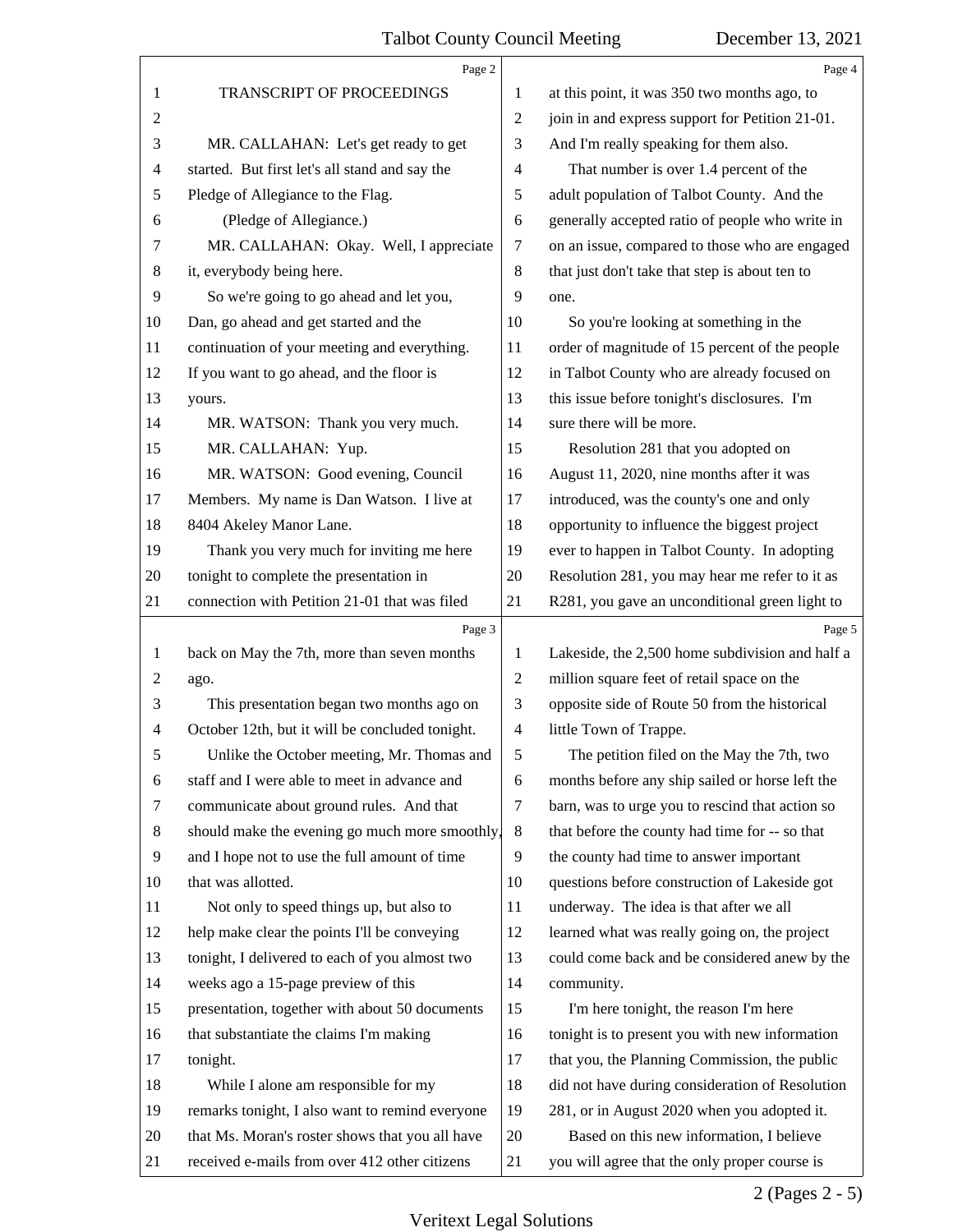<span id="page-3-0"></span>

|                | Page 6                                          |                | Page 8                                          |
|----------------|-------------------------------------------------|----------------|-------------------------------------------------|
| 1              | rescission of Resolution 281. Not to kill       | 1              | falsehoods and misrepresentations corrupted a   |
| 2              | Lakeside, but so that the applicant can bring   | $\overline{c}$ | proper consideration of Resolution 281.         |
| 3              | it back again in a proper context, untainted by | 3              | Followed by evidence, indeed I think proof of   |
| 4              | falsehoods and misrepresentations.              | $\overline{4}$ | backing up my points. And finally, just a few   |
| 5              | A point that needs making right up front        | 5              | concluding remarks.                             |
| 6              | is this: The County?s authorization for         | 6              | On December 1st, a couple of weeks ago, I       |
| 7              | Lakeside to proceed is a land use decision.     | 7              | delivered to MDE and others, including the      |
| $\,8\,$        | It's a land use decision if ever there was one. | 8              | Attorneys General's Office and EPA and          |
| 9              | Probably the most important land use decision   | 9              | yourselves, a 15-page letter replete with       |
| 10             | ever made in Talbot County.                     | 10             | footnotes and some 55 exhibits in that document |
| 11             | It is now somehow an esoteric technical         | 11             | to express as clearly as I am able the points I |
| 12             | matter having to do with wastewater science.    | 12             | will be making here tonight.                    |
| 13             | That is why these basic decisions about         | 13             | Some other documents obtained through PIA       |
| 14             | Lakeside, including rescission, is your         | 14             | requests since December 1st further             |
| 15             | responsibility and not the Maryland Department  | 15             | substantiate these claims.                      |
| 16             | of Environment's, or MDE's.                     | 16             | Exhibit 2 of the letter to MDE is               |
| 17             | Under Maryland law, land use decisions are      | 17             | especially important, as it defines what I mean |
| 18             | the purview of county government. There is no   | 18             | by that obviously harsh word, falsehood, which  |
| 19             | question that you, comprised of the County      | 19             | I will use a lot here tonight.                  |
| 20             | Council, have the authority to rescind 281,     | 20             | I'm not a reckless man, and I know I am         |
| 21             | particularly based on new information that      | 21             | making very serious allegations that the review |
|                |                                                 |                |                                                 |
|                | Page 7                                          |                | Page 9                                          |
| 1              | affects public health of your constituents, as  | $\mathbf{1}$   | and the approval process of Lakeside            |
| 2              | discussed on October 12th, or new information I | $\overline{2}$ | culminating in approval of Resolution 281 last  |
| 3              | will present tonight showing how the applicant  | 3              | August was corrupted by falsehoods. That is     |
| $\overline{4}$ | corrupted the county's land use review process  | $\overline{4}$ | facts were presented as true that were untrue.  |
| 5              | with falsehood and misrepresentation.           | 5              | I would like to read of bit of what I said      |
| 6              | Not only is your right to rescind               | 6              | in that letter to MDE on this important point   |
| 7              | unconstrained, but in the context of            | 7              | and ask anyone who is concerned about what I'm  |
| 8              | information you heard on October the 12th       | 8              | saying, this word falsehood and so forth, to    |
| 9              | bearing on the threat to public health, it is   | 9              | read all of Exhibit 2. This is part of what I   |
| 10             | clearly your responsibility as well. You are    | 10             | wrote.                                          |
| 11             | our Board of Health.                            | 11             | These terms, falsehood, false, untrue, are      |
| 12             | Under your rules, I am here to state my         | 12             | used throughout these materials. Sometimes      |
| 13             | case. So I would like to ask that you hold any  | 13             | awkwardly. To me, there is very compelling      |
| 14             | questions until I finish laying out the whole   | 14             | evidence that strongly suggests a statement or  |
| 15             | story. That will be both the fastest and        | 15             | purported fact is not true. And I set forth my  |
| 16             | clearest route. And I'm happy to take           | 16             | evidence for that claim.                        |
| 17             | questions and have a general discussion at the  | 17             | But other as yet undiscovered evidence          |
| 18             | end if you like.                                | 18             | might have a bearing on the actual truth or     |
| 19             | These remarks are structured into four          | 19             | falseness of a fact, of course. My              |
| 20             | parts. First some perspective on where we are.  | 20             | characterization is not absolutely conclusive,  |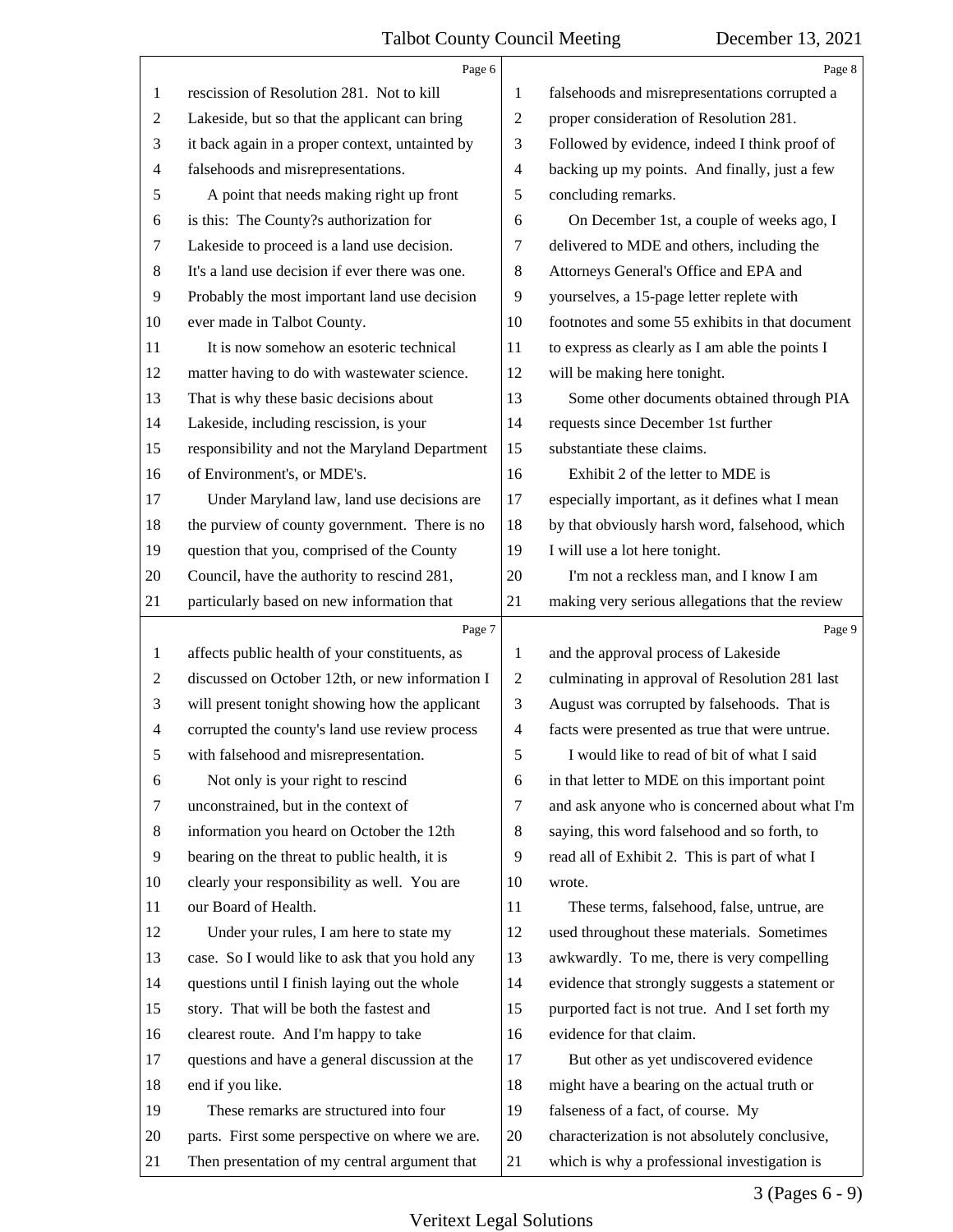<span id="page-4-0"></span>

|                | Page 10                                         |                          | Page 12                                         |
|----------------|-------------------------------------------------|--------------------------|-------------------------------------------------|
| 1              | appropriate.                                    | 1                        | rescinded. Each one standing alone would be     |
| $\overline{c}$ | Falsehoods can be simple, genuine,              | $\overline{2}$           | reason enough to rescind 281.                   |
| 3              | innocent mistakes. It happens all the time.     | 3                        | The first item is a big deal. And it was        |
| $\overline{4}$ | It's still a falsehood.                         | $\overline{\mathcal{A}}$ | the only one that I was able to present on      |
| 5              | Falsehood can arise from a listener             | 5                        | October the 12th. Severe pollution in La        |
| 6              | drawing a logical but wrong inference from      | 6                        | Trappe Creek caused by problems and             |
| 7              | facts said by a speaker because other facts are | $\tau$                   | deficiencies with the existing Trappe           |
| $\,8\,$        | not known to that listener. The falsehood can   | 8                        | wastewater treatment plant. You all remember    |
| 9              | arise from simple omission of a material fact.  | 9                        | the photos.                                     |
| 10             | There's a reason that an oath is a promise to   | 10                       | Incredibly enough, Resolution 281 that you      |
| 11             | tell the whole truth.                           | 11                       | adopted permits Lakeside to connect 120 homes   |
| 12             | Falsehoods arise from confusion, and            | 12                       | and possibly many more to that system. Not      |
| 13             | falsehoods can be purposeful lies, bold or      | 13                       | only polluting our waters, but contributing     |
| 14             | subtle. Falsehoods can be created or            | 14                       | more to an existing public health hazard, as    |
| 15             | perpetuated over time simply because of         | 15                       | you heard.                                      |
| 16             | people's faulty memories or part of a story is  | 16                       | This first issue is not first because I         |
| 17             | remembered but part of it's forgotten and so    | 17                       | think it is the most important and most         |
| 18             | on.                                             | 18                       | outrageous, but only because it was the most    |
| 19             | Because Dan Watson has no way to                | 19                       | obvious. It is the one that everybody in        |
| 20             | differentiate or know or prove the reasons      | 20                       | Talbot County knows about and are rightly       |
| 21             | behind any falsehood, and as I have no          | 21                       | outraged about. It's the one that's easiest to  |
|                |                                                 |                          |                                                 |
|                | Page 11                                         |                          | Page 13                                         |
| $\mathbf{1}$   | intention to state or imply the motive, the     | 1                        | understand and the outrage is captured in       |
| $\overline{c}$ | purposefulness, the innocence, or the reason    | $\overline{c}$           | photographs.                                    |
| 3              | that any falsehood arose, the terminology       | 3                        | The issue of falsehoods and                     |
| $\overline{4}$ | falsehood will just have to do.                 | $\overline{4}$           | misrepresentations I'm presenting here tonight  |
| 5              | So to the point. Why must Resolution 281        | 5                        | I think is a more serious form of pollution,    |
| 6              | be rescinded? Resolution 281 must be reversed   | 6                        | but there are no photographs.                   |
| 7              | and rescinded because its approval was based on | 7                        | Everyone should know this, too. Among the       |
| 8              | false pretenses and misrepresentations. I'm     | 8                        | people who heard the information presented      |
| 9              | going to lay that all out for you. That's why   | 9                        | about the existing plant and La Trappe Creek on |
| 10             | I'm here tonight, and it's troubling.           | 10                       | October 12th were our Planning Commissioners.   |
| 11             | But first, it's necessary to back up a          | 11                       | They, too, heard Matt Pluta, the Choptank       |
| 12             | moment.                                         | 12                       | Riverkeeper, as he delivered independent lab    |
| 13             | And Ms. Moran, if you could put up the          | 13                       | reports showing that every day that plant puts  |
| 14             | first slide, please.                            | 14                       | out effluent at 13 times, not double or triple, |
| 15             | SECRETARY: Other than this one? The next        | 15                       | but 13 times the nitrogen concentration as a    |
| 16             | one?                                            | 16                       | modern plant. And Maryland Department of        |
| 17             | MR. WATSON: Yes. This one. Thanks.              | 17                       | Environment somehow says that's fine because    |
| 18             | The first -- here you will recognize the        | 18                       | remarkably in 2019 they gave Trappe a discharge |
| 19             | slide that I put up on October 12th. It's the   | 19                       | permit that has no nitrogen limits in it at     |
| 20             | same one. And it lists five independent         | 20                       | all.                                            |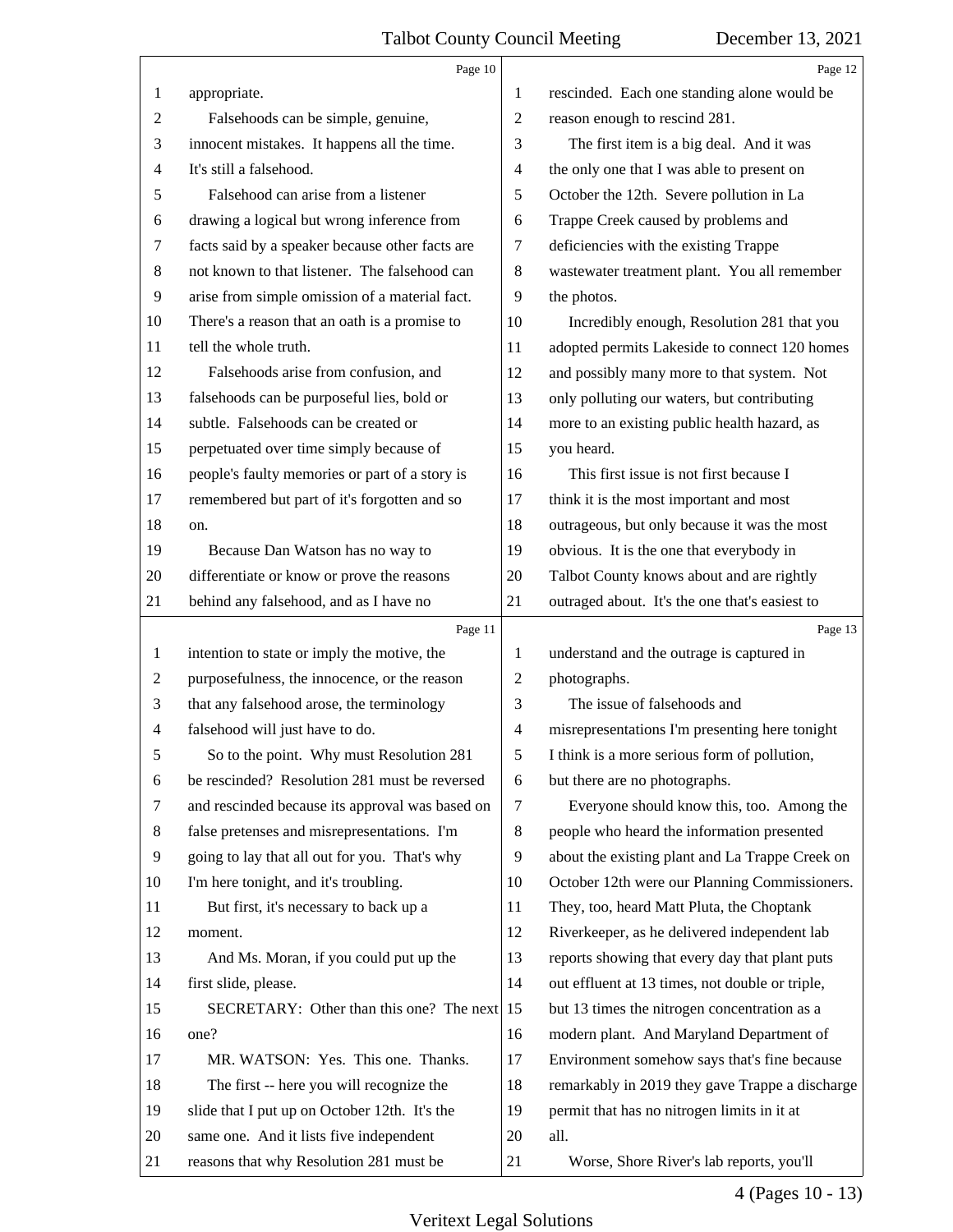<span id="page-5-0"></span>

|                | Page 14                                         |                | Page 16                                         |
|----------------|-------------------------------------------------|----------------|-------------------------------------------------|
| $\mathbf{1}$   | remember, showed that E coli and fecal coliform | 1              | Ms. Price's effort to face up to this           |
| $\overline{c}$ | in the little stream just below the Trappe      | $\mathfrak{2}$ | particular problem by drafting a resolution     |
| 3              | plant, where sludge hasn't been removed in over | 3              | that is intended to be a compromise and I       |
| 4              | 20 years, is more than ten times greater than   | $\overline{4}$ | understand may be introduced tomorrow night.    |
| 5              | the State of Maryland's safe limit.             | 5              | But if I understand correctly that it still     |
| 6              | Tom Hughes, who you know, just got written      | 6              | permits Lakeside to connect, trying only to     |
| 7              | confirmation from MDE this week that it has not | 7              | limit the duration of the harm, I don't think   |
| $\,8\,$        | monitored conditions in La Trappe Creek for at  | 8              | it's adequate and does not address at all the   |
| 9              | least five years, which is their requirement.   | 9              | legal consequences of the Planning Commission's |
| 10             | And we think probably not since 1998. And       | 10             | decisions.                                      |
| 11             | where is the Department of Natural Resources in | 11             | So all of that had to do with the first         |
| 12             | all this, by the way, DNR?                      | 12             | reason to rescind 281. And standing alone, it   |
| 13             | You, Council members, and the Planning          | 13             | requires its rescission.                        |
| 14             | Commissioners also heard Dr. Smullen detail a   | 14             | Looking back at the slide, the second           |
| 15             | litany of severe problems with the Trappe       | 15             | item, which I am not going to get into, deals   |
| 16             | plant. Not just with the treatment plant        | 16             | with the plans for the new wastewater treatment |
| 17             | itself, but with terrible inflow and            | 17             | plant proposed for Lakeside on the east side of |
| 18             | infiltration problems in its collection system  | 18             | Route 50.                                       |
| 19             | that occur even with normal rainfall, not just  | 19             | As you know, six weeks ago on                   |
| 20             | extreme rainfall. Yet Resolution 281 permits    | 20             | October 28th, about 200 citizens of Talbot      |
| 21             | Lakeside to connect to that system.             | 21             | County were at the Community Center, as were    |
|                | Page 15                                         |                | Page 17                                         |
| $\mathbf{1}$   | As the Council knows but I do not believe       | 1              | some of you, offering comments and criticisms   |
| 2              | has yet reported to the Maryland Department of  | $\overline{2}$ | of various aspects of that plant, with not a    |
| 3              | Environment, on November the 3rd, after hearing | 3              | single speaker endorsing it.                    |
| $\overline{4}$ | the testimony of Mr. Pluta and Dr. Smullen and  | $\overline{4}$ | Dr. Smullen and Mr. Pluta and others            |
| 5              | others, the Planning Commission reconsidered    | 5              | knowledgeable technically spoke on technical    |
| 6              | its earlier vote and formally determined that   | 6              | issues.                                         |
| 7              | connecting Lakeside to the existing Trappe      | 7              | Until the results of that MDE review            |
| $\,8\,$        | sewer system, as Resolution 281 permits, cannot | 8              | process are known, the county cannot judge      |
| 9              | be allowed. It is, in fact, inconsistent,       | 9              | whether or not the system contemplated supports |
| 10             | inconsistent with the Talbot County             | 10             | or erodes our Comprehensive Plan, and that is   |
| 11             | Comprehensive Plan until such time as the       | 11             | not a concern of MDE's. MDE is not looking at   |
| 12             | Trappe plant meets enhanced nutrient removal    | 12             | that system with respect to our Comprehensive   |
| 13             | standards, ENR standards.                       | 13             | Plan. The Planning Commission does that.        |
| 14             | So let me say that again. The Planning          | 14             | Could we put up the next slide? Okay.           |
| 15             | Commission has found that a central element of  | 15             | The third item that was listed on that          |
| 16             | Resolution 281 is inconsistent with the Comp    | 16             | slide is a fundamental legal problem with       |
| 17             | Plan. Consequently, as a legal proposition, I   | 17             | Resolution 281 that I'm also not going to get   |
| 18             | believe you are compelled to rescind 281 or MDE | 18             | into depth here tonight. That legal problem,    |
| 19             | itself must reverse its earlier approval of     | 19             | which went somehow unnoticed, deals with the    |
| 20             |                                                 | 20             | fact that Resolution 281 made dramatic changes  |
|                | Resolution 281. It's a public health matter.    |                |                                                 |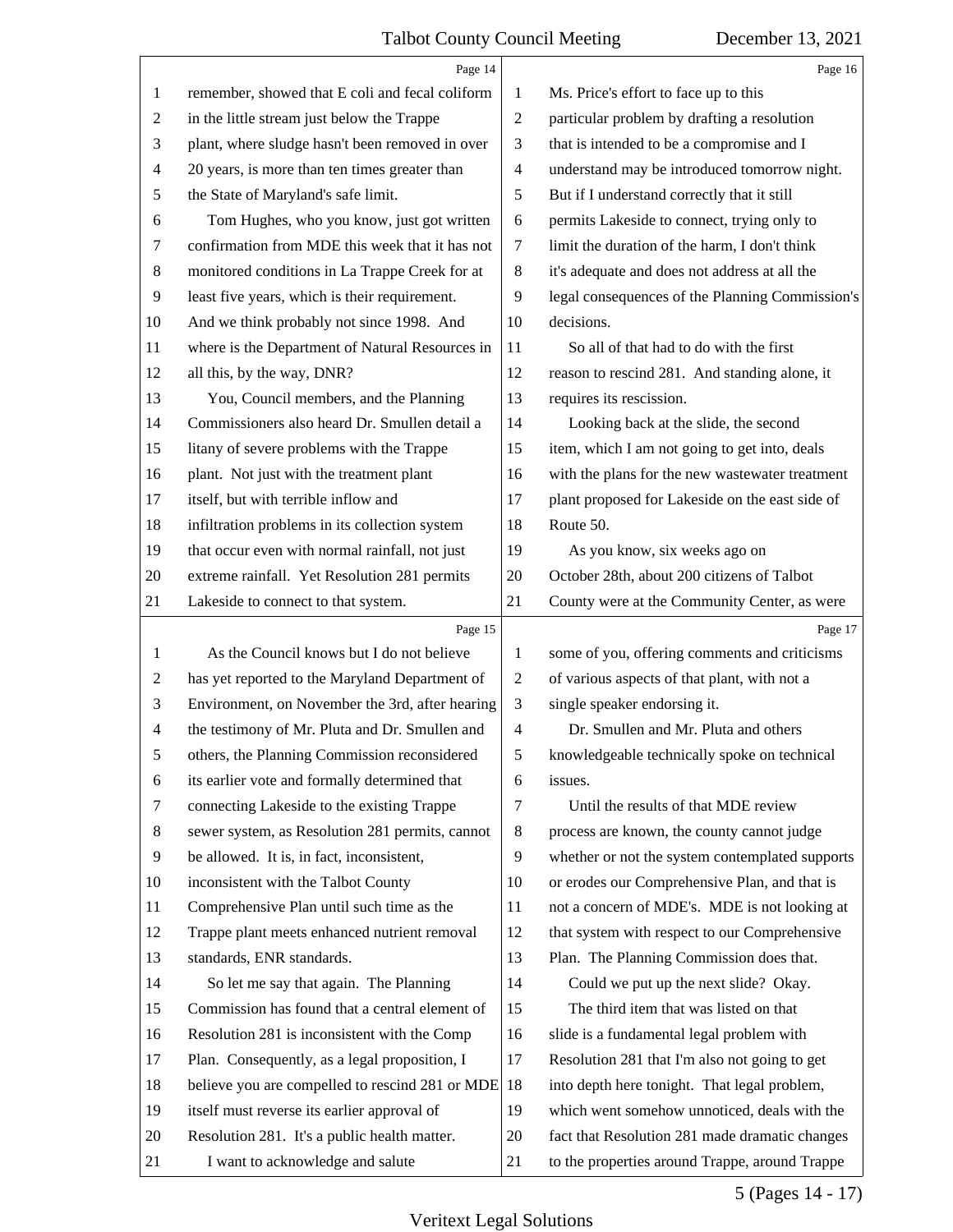<span id="page-6-0"></span>

|                | Page 18                                         |                          | Page 20                                         |
|----------------|-------------------------------------------------|--------------------------|-------------------------------------------------|
| 1              | that were not called out in the title of 281 or | 1                        | And the next slide, please.                     |
| 2              | the text of 281, that are not owned by the      | 2                        | So this brings us to the fourth and fifth       |
| 3              | developer, that are not part of Lakeside, and   | 3                        | items. The fourth and the fifth items together  |
| $\overline{4}$ | were never discussed or reviewed by the         | $\overline{4}$           | from the October slide, as you remember, are    |
| 5              | Planning Commission, by the public or by you,   | 5                        | what I came here to talk about tonight.         |
| 6              | the County Council. But the changes were made,  | 6                        | They're the most difficult to see and the most  |
| 7              | reclassified, mapped in our county's legal      | $\tau$                   | difficult to understand, but they are the most  |
| 8              | document.                                       | 8                        | serious in both a legal and moral sense because |
| 9              | I'm not going to review this slide, but I       | 9                        | this issue goes directly to the integrity of    |
| 10             | put it up here just to illustrate the breadth   | 10                       | Talbot County's land review processes. And our  |
| 11             | and variety of properties around Trappe that    | 11                       | reaction to that, those violations of our       |
| 12             | are impacted by this problem. This isn't just   | 12                       | integrity, will show us who we really are as a  |
| 13             | a little one little lot (inaudible).            | 13                       | county.                                         |
| 14             | Each one of these circles, this is two          | 14                       | Because of the fact that consideration of       |
| 15             | different maps in Trappe. On the left is the    | 15                       | Resolution 281 from the outset was corrupted by |
| 16             | sewer service map, and on the right is          | 16                       | falsehood and misrepresentation, you didn't     |
| 17             | long-range planned sewer service map. Both of   | 17                       | know that -- falsehoods and representations     |
| 18             | which are relevant, both of which had many      | 18                       | that you didn't know in August of 2020, I'm     |
| 19             | errors. Each one of these is a parcel of land   | 19                       | sure you will actually see them clearly at the  |
| 20             | or a group of parcels of land that were         | 20                       | end of the night.                               |
| 21             | reclassified and remapped by Resolution 281     | 21                       | Before we get into that, I want to talk         |
|                |                                                 |                          |                                                 |
|                | Page 19                                         |                          | Page 21                                         |
| 1              | with no one's knowledge, no one's review, and   | 1                        | about, put some perspective on the Lakeside     |
| $\overline{c}$ | it affects property interests.                  | $\sqrt{2}$               | project. Look at it at 100,000-foot level.      |
| 3              | This was not some minor administrative          | 3                        | First, to get an idea of what -- well, to       |
| 4              | glitch or matter of fixing some typos or an     | $\overline{\mathcal{A}}$ | get an idea of what's really going on.          |
| 5              | incorrect property line. The issue involves     | 5                        | Resolution 281 is not just your average         |
| 6              | the property rights of all those property       | 6                        | comprehensive water and sewer plan amendment    |
| 7              | owners in the Trappe area, helping some of them | $\tau$                   | like any other. Comprehensive sewer plan        |
| 8              | and hurting most. Most noticeably, it seems to  | 8                        | amendments can -- plan has been amended 55      |
| 9              | have benefited the developer of Lakeside by     | 9                        | times in Talbot County. Seems to come up every  |
| 10             | downgrading the development potential for other | 10                       | week. This is not just your average, run of     |
| 11             | properties that were set to complete with       | 11                       | the mill comprehensive water and sewer plan     |
| 12             | Lakeside if they were developed. In             | 12                       | amendment.                                      |
| 13             | particular, these properties here on the west   | 13                       | What is proposed is precedented in rural        |
| 14             | side of Route 50.                               | 14                       | Talbot County. Lakeside is a billion dollar     |
| 15             | This is a serious legal matter, and             | 15                       | real estate deal in a corn field on the         |
| 16             | Resolution 281 must be rescinded until it's     | 16                       | opposite side of the peninsula's busiest        |
| 17             | straightened out and fixed properly. I'm sure   | 17                       | highway from a financially strapped little      |
| 18             | there are many lawyers listening and watching   | 18                       | town, population about 1,000.                   |
| 19             | this who recognize the seriousness of this flaw | 19                       | Now, I'm a former real estate professional      |
| 20             | in 281. Many of us laymen wouldn't necessarily  | 20                       | and developed a little property myself. I'm a   |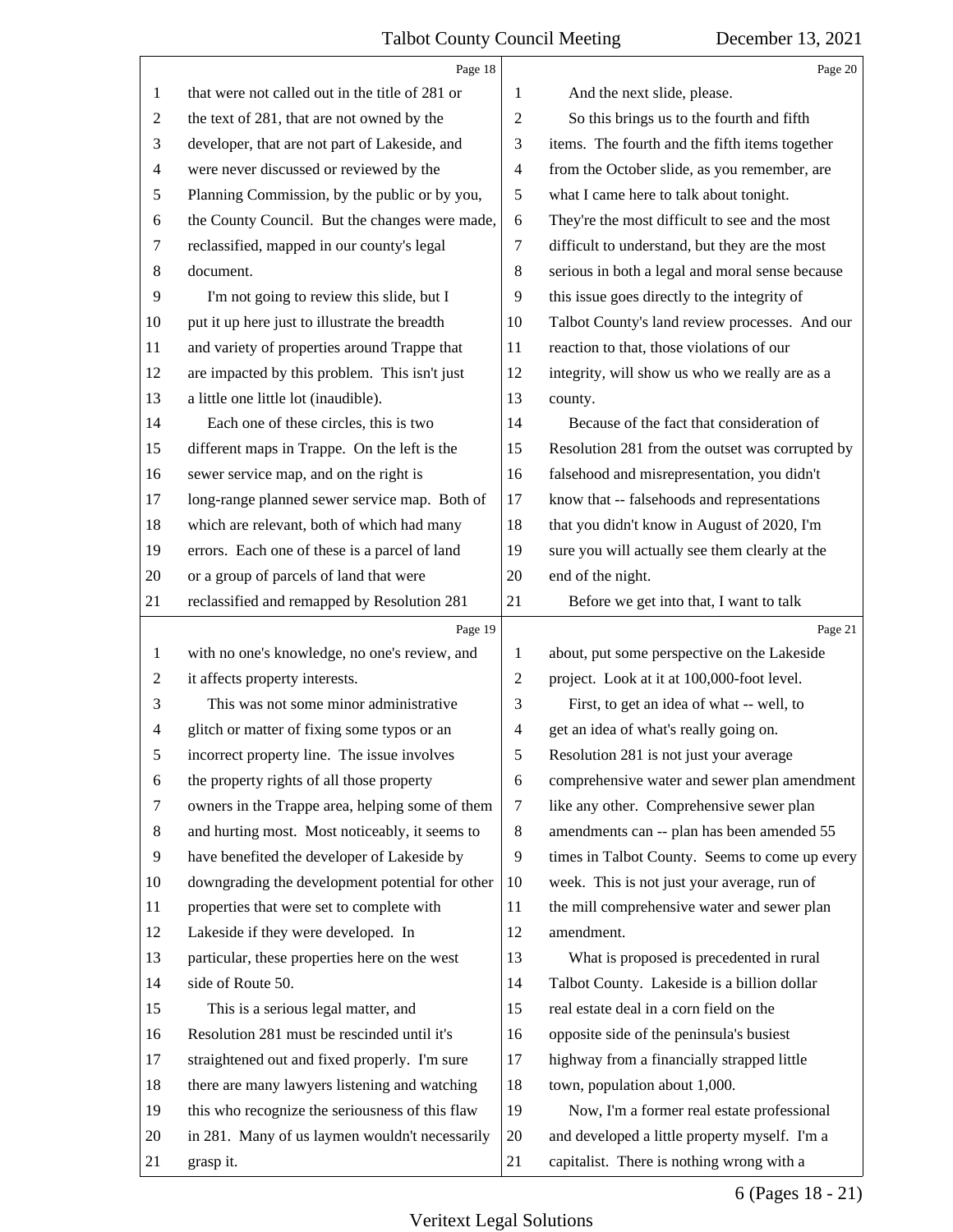<span id="page-7-0"></span>

|                | Page 22                                         |                | Page 24                                          |
|----------------|-------------------------------------------------|----------------|--------------------------------------------------|
| 1              | project that makes money, even a project that   | 1              | month. I mean big, like \$120, \$130 a month for |
| $\overline{c}$ | makes lots and lots of money. We should all be  | $\sqrt{2}$     | a little house owned by an elderly couple. It    |
| 3              | so lucky.                                       | 3              | appears they've had scant help over the years    |
| 4              | But that is if it's done on the up and up.      | 4              | from State and county government, all things     |
| 5              | Whether it's golf or cards or marriage or real  | 5              | considered, to deal with these problems, which   |
| 6              | estate development, cheating poisons            | 6              | these problems stem from costs connected with    |
| 7              | everything.                                     | 7              | the Trappe sewage system.                        |
| 8              | So a billion dollars is a lot of money.         | 8              | I, for one, am pretty sympathetic to their       |
| 9              | 2,500 homes at say \$400,000 a pop is a billion | 9              | plight, about which I knew very little. And I    |
| 10             | dollars. Plus there's a half a million square   | 10             | wrote about that in the Spy a couple of weeks    |
| 11             | feet of commercial space to take care of any    | 11             | ago.                                             |
| 12             | rounding errors. So let's say a billion. At a   | 12             | So the other co-applicant with the town is       |
| 13             | ten percent margin, that would be \$100 million | 13             | the developer, Rocks Engineering, out of         |
| 14             | in profit. And the real estate brokerage fees   | 14             | northern Virginia, Vienna, Virginia. And         |
| 15             | would be in the tens of millions. So if any     | 15             | they're doing business in Lakeside as Trappe     |
| 16             | project in this county or any other county was  | 16             | East Holdings Business Trust. And I'll refer     |
| 17             | to be pursued with tenacity, this is the one.   | 17             | to the developer as Rocks.                       |
| 18             | As with the MDE sewage permits you'll be        | 18             | We know the ownership of that project            |
| 19             | hearing about, Resolution 281 was sponsored by  | 19             | because the developer's attorney in August went  |
| 20             | two parties working together jointly. And that  | 20             | to the trouble of releasing an official          |
| 21             | itself is a unique arrangement, which MDE has   | 21             | statement published in the Talbot Spy under the  |
|                | Page 23                                         |                | Page 25                                          |
|                |                                                 |                |                                                  |
| $\mathbf{1}$   | acknowledged. The two parties are the Town of   | 1              | headline Rocks family owns and controls          |
| $\overline{c}$ | Trappe and the developer, Rocks.                | $\overline{c}$ | Lakeside development project.                    |
| 3              | The little historic Town of Trappe, for         | 3              | Rocks' attorney did not mention Rauch            |
| 4              | those who don't know, consists of about 340     | 4              | Engineering, who in the past has been            |
| 5              | households, which is the size of a subdivision  | 5              | identified in the press in Talbot County as the  |
| 6              | in most places. In the last town election, 93   | 6              | developer of Lakeside and who have, in fact,     |
| 7              | voters came out. So 47 people are a majority    | $\tau$         | done engineering work for the project for two    |
| 8              | of the decision-makers in the democratic Town   | 8              | decades.                                         |
| 9              | of Trappe.                                      | 9              | Rocks has successfully developed, as we          |
| 10             | The biggest vote ever taken in Trappe was       | 10             | know, other property in Talbot County with the   |
| 11             | the referendum on Lakeside in 2003, where the   | 11             | help of Rauch Engineering, including the Easton  |
| 12             | developer offered the town a number of          | 12             | Club, which wraps around the now abandoned golf  |
| 13             | inducements. If 77 people had voted nay rather  | 13             | course.                                          |
| 14             | than aye, Lakeside wouldn't be on the agenda    | 14             | Rocks has generally remained far behind          |
| 15             | today, but it is.                               | 15             | the scenes, if that name is new to some people.  |
| 16             | Trappe has never been accused of being a        | 16             | Rocks and the Town of Trappe have                |
| 17             | high income, wealthy community. Rather, it      | 17             | additional and very different relationship in    |
| 18             | seems made up of hard working, full-time        | 18             | addition to being co-applicants. In fact,        |
| 19             | residents, many elderly. For reasons buried in  | 19             | they're partners in obtaining the MDE permits    |
| 20             | history, residents in Trappe suffer financially | 20             | and the Talbot County approvals. One is          |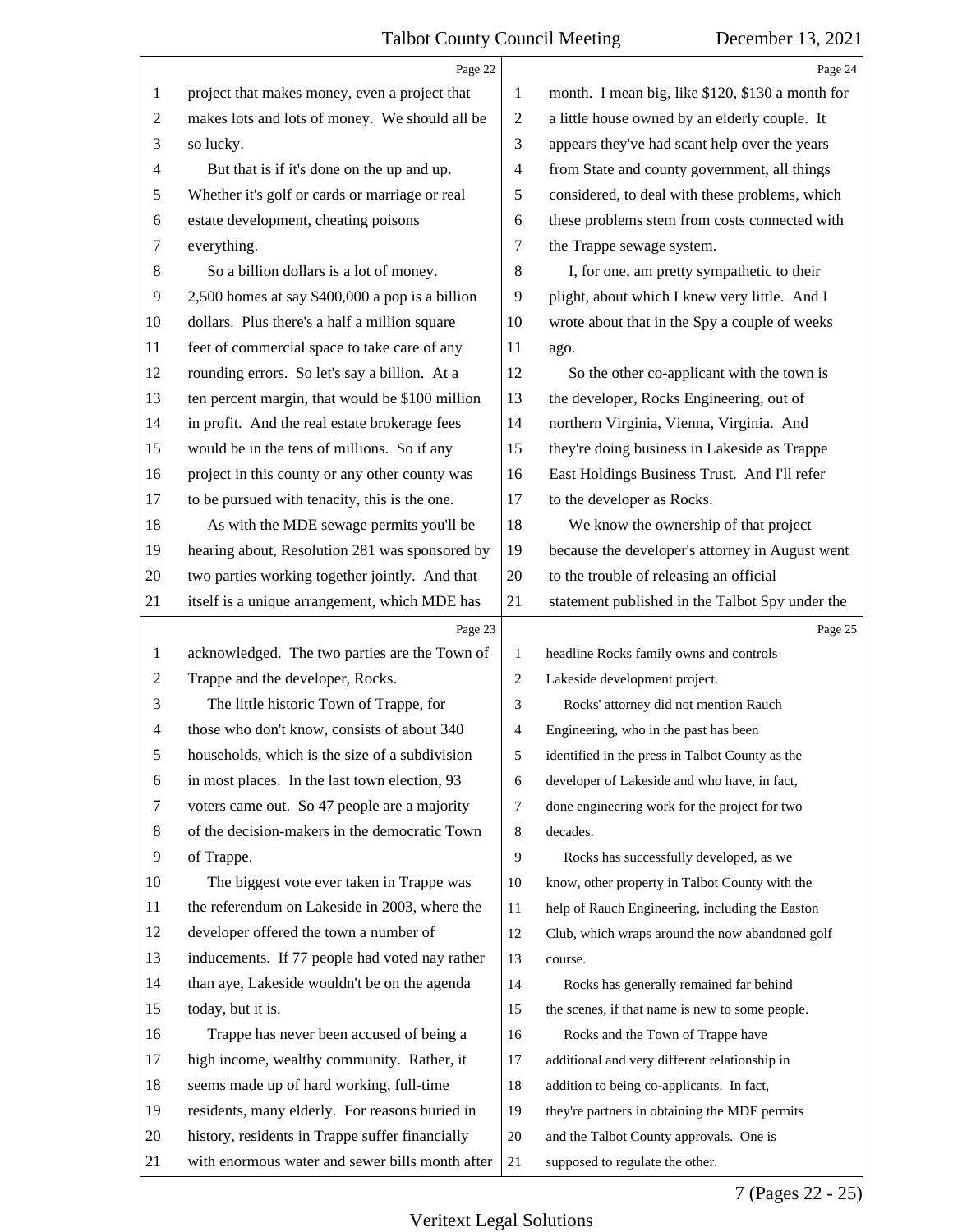<span id="page-8-0"></span>

|                | Page 26                                         |                | Page 28                                         |
|----------------|-------------------------------------------------|----------------|-------------------------------------------------|
| 1              | The government body in which development        | $\mathbf{1}$   | town in the hands of an experienced developer,  |
| $\overline{c}$ | occurs is the regulator, the overseer, the      | 2              | old vague recollections from the past, what     |
| 3              | inspector of what goes on. And that's the case  | 3              | could go wrong?                                 |
| 4              | in Lakeside. Trappe has all the same powers.    | $\overline{4}$ | So now let's talk about what Resolution         |
| 5              | Mr. Pack, you talked about Trappe as a          | 5              | 281 is and what it did. It's the topic at       |
| 6              | recognized municipal body with the same         | 6              | hand. Rocks and the town requested the county   |
| 7              | sovereignty as others. And that's exactly       | 7              | to adopt Resolution 281 to get the county       |
| $\,8\,$        | right.                                          | 8              | comprehensive's water and sewer plan amended so |
| 9              | Trappe has all the same powers as the City      | 9              | that Lakeside would have a so-called S-1, or    |
| 10             | of Rockville or Hagerstown or the City of       | 10             | immediate priority, sewer service               |
| 11             | Annapolis. Except in this case, due to the      | 11             | classification, because without it, Lakeside is |
| 12             | imbalance of power and the reality of the       | 12             | not legally entitled to get any permits from    |
| 13             | situation, is not the little Town of Trappe and | 13             | MDE for sewage facility. It's that simple.      |
| 14             | its 93 voters inevitably in the thrall of this  | 14             | The chief purpose of Resolution 281, the main   |
| 15             | developer, any developer who would have a       | 15             | objective was to get designated S-1.            |
| 16             | project this size?                              | 16             | But while pursuing that status, the             |
| 17             | Usually in these deals, my life                 | 17             | applicant slipped in another thing, too. You    |
| 18             | experience, there's another important party,    | 18             | see, when Resolution 281 was first submitted to |
| 19             | the mortgagee or bank or insurance company, an  | 19             | the Council in December of 2019, when it first  |
| 20             | institution whose money backs the developer     | $20\,$         | came up, reclassification was its only purpose. |
| 21             | and, therefore, has a lot of influence and sees | 21             | And at that time, the language in Exhibit F to  |
|                | Page 27                                         |                | Page 29                                         |
| 1              | all the Is are dotted and Ts are crossed and    | 1              | Resolution 281, the language in Exhibit F       |
| $\overline{2}$ | that things are done properly by the book.      | 2              | explicitly said Lakeside could not connect to   |
| 3              | When the Rauch Company built Columbia 50        | 3              | the existing Trappe plant. Think about that.    |
| 4              | years ago, it was (inaudible) neutral, for      | 4              | The sentence in the original Exhibit F          |
| 5              | example.                                        | 5              | read no wastewater capacity of the existing     |
| 6              | But in this case, surprisingly, there is        | 6              | Trappe district wastewater plant, that is the   |
| 7              | no mortgage on the Lakeside property at all.    | 7              | existing old plant, no wastewater capacity of   |
| 8              | So that normal guardrail is missing.            | 8              | the existing Trappe wastewater treatment plant  |
| 9              | The last point I want to make about the         | 9              | will be allocated to serve the Trappe East      |
| 10             | perspective of Lakeside at 100,000-foot level   | 10             | sewer district. That's Lakeside. No --          |
| 11             |                                                 |                | MS. PRICE: Do you have -- real quick. Do        |
| 12             | is this: Lakeside has been on the radar of      | 11             |                                                 |
| 13             | Talbot County since 2003. Everybody in Talbot   | 12             | you have that as one of your -- you have all    |
|                | County knows about Lakeside, or thinks they do, | 13             | the exhibits here?                              |
| 14             | recalls the newspaper articles and hoopla way   | 14             | MR. WATSON: Yes. That is --                     |
| 15             | back when, saw the weather-beaten sign forever. | 15             | MS. PRICE: -- which one?                        |
| 16             | All of that left a very strong impression that  | 16             | MR. WATSON: I'm going to mention what           |
| 17             | Lakeside had been ready to go before the great  | 17             | exhibit that is in a minute. It is in there.    |
| 18             | recession hit and it was just put on hold       | 18             | It's on page -- let me remember. It would be    |
| 19             | indefinitely.                                   | 19             | on page 47 I think of the Comp Plan.            |
| 20             | So with that background, billion dollars        | 20             | No wastewater capacity in the existing          |

## 8 (Pages 26 - 29)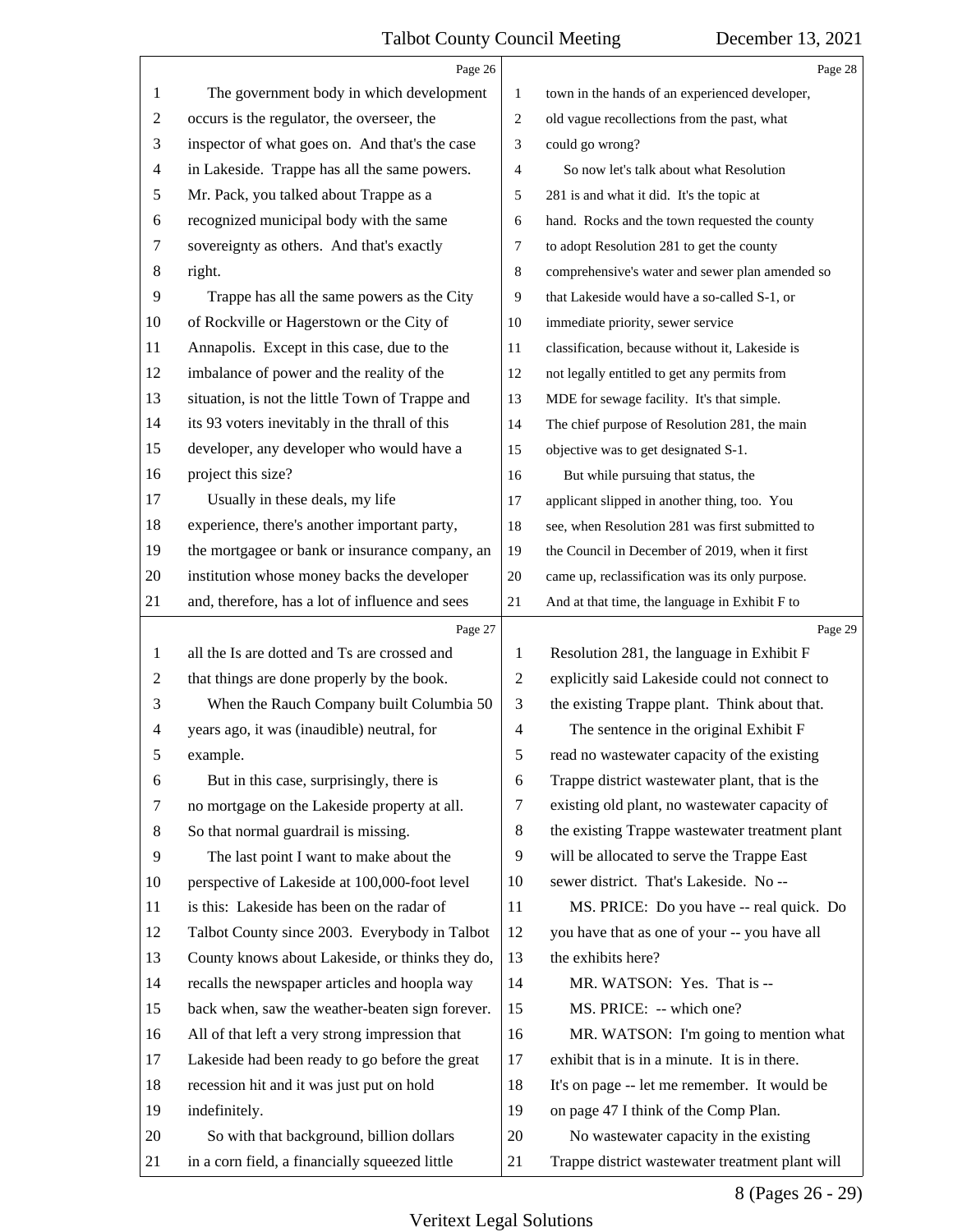<span id="page-9-0"></span>

|                | Page 30                                           |                          | Page 32                                         |
|----------------|---------------------------------------------------|--------------------------|-------------------------------------------------|
| 1              | be allocated to serve the Trappe East sewer       | 1                        | month, and adding its sewage to the sewage      |
| 2              | district. That was in December.                   | $\overline{c}$           | flowing into La Trappe Creek by Valentine's     |
| 3              | Two months later when Rocks agreed to the         | 3                        | Day. It's all regulated only by the Town of     |
| 4              | so-called concession to split Lakeside into two   | $\overline{\mathcal{A}}$ | Trappe you see.                                 |
| 5              | phases, the amendment of Resolution 281 also      | 5                        | MR. CALLAHAN: Mr. Watson, when you're           |
| 6              | slipped in a new Exhibit F that reversed the      | 6                        | saying November, are you saying this past       |
| 7              | idea I just expressed, reversed it 180 degrees    | 7                        | November?                                       |
| 8              | and permitted Rocks to connect Lakeside's first   | 8                        | MR. WATSON: Five weeks ago.                     |
| 9              | 120 homes, and it could be more, to the           | 9                        | MR. CALLAHAN: Okay. I just want to make         |
| 10             | deficient plant.                                  | 10                       | sure.                                           |
| 11             | Now, I use the word slipped in. We know           | 11                       | MR. WATSON: So all of this is what I'm          |
| 12             | it has connotations. I use the word slipped in    | 12                       | calling the other thing besides the             |
| 13             | because the transcripts of Council meetings and   | 13                       | classification of S-1.                          |
| 14             | Planning Commission meetings, the transcripts     | 14                       | MS. PRICE: I'd still like to see where          |
| 15             | show that no one on the Council, no Council       | 15                       | Exhibit F is and you haven't gotten there yet.  |
| 16             | member or Planning Commission member ever once    | 16                       | I'd just like to see it here.                   |
| 17             | spoke of that remarkable 180-degree reversal.     | 17                       | MR. WATSON: I'm sorry?                          |
| 18             | And I believe no one realized that there had      | 18                       | MS. PRICE: The original Exhibit F, I just       |
| 19             | ever been a change. I think everybody thought     | 19                       | wish you could tell me which one of your 60     |
| 20             | the amendment that they were looking at had       | 20                       | exhibits it is, please.                         |
| 21             | always been there since December. It had not      | 21                       | SECRETARY: I think it's 7B.                     |
|                | Page 31                                           |                          | Page 33                                         |
| 1              | been.                                             | 1                        | MR. WATSON: My hearing --                       |
| 2              | Because and only because of the successful        | $\overline{c}$           | MR. DIVILIO: It's 7B. It's labeled 43           |
| 3              | and largely unnoticed substitution, I think       | 3                        |                                                 |
|                |                                                   |                          | and 47 in Granicus. And it includes that map    |
| $\overline{4}$ | completely unnoticed substitution of Exhibit F,   | $\overline{4}$           | that he was referencing that we didn't discuss. |
| 5              | Rocks can and is building Lakeside right now,     | 5                        | MS. PRICE: Thank you.                           |
| 6              | even though it will be months until the MDE       | 6                        | MR. WATSON: You know, I need to clarify         |
| 7              | even acts on the permit for the new plant.        | $\tau$                   | something. What I put into -- and this could    |
| 8              | Had F not been substituted unnoticed,             | 8                        | be very misleading. It's important I stop.      |
| 9              | Rocks could not connect Lakeside to the           | 9                        | What I put into the packet, because I           |
| 10             | existing plant and I believe would not have       | 10                       | referred to it in my letter to MDE and referred |
| 11             | been moving forward today.                        | 11                       | to it, I will be referring to it here tonight,  |
| 12             | Adding insult to injury, even though the          | 12                       | are the pages from the comprehensive water and  |
| 13             | Planning Commission on November 3rd formally      | 13                       | sewer plan that may be the very pages from      |
| 14             | determined that connecting Lakeside to the old    | 14                       | exhibit, from the amended exhibit, the amended  |
| 15             | plant is inconsistent with the county             | 15                       | Exhibit F. That is the comprehensive water and  |
| 16             | Comprehensive Plan, Rocks went anyway and laid 16 |                          | sewer plan that was actually enacted.           |
| 17             | the pipe, made the connection after               | 17                       | I assure you I have, and Ms. Moran has on       |
| 18             | November 3rd.                                     | 18                       | your server, and I'm sure, frankly, you have on |
| 19             | Rocks is in a hurry, and perhaps not a            | 19                       | your computers buried somewhere, the original   |
| 20             | thing stands in the way of that company selling   | 20                       | Resolution 281 with the original exhibit.       |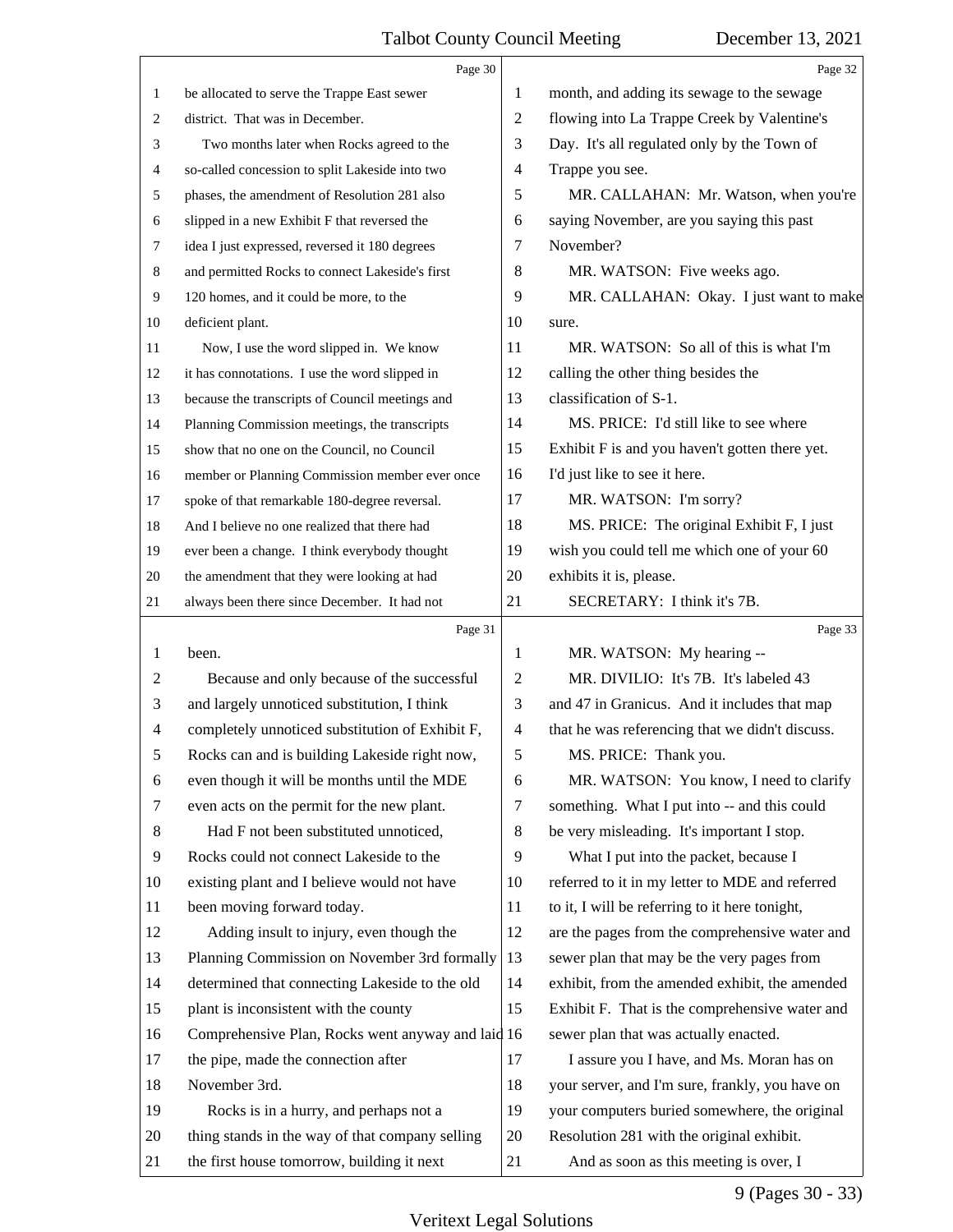<span id="page-10-0"></span>

|                          | Page 34                                                                          |                          | Page 36                                                                                         |
|--------------------------|----------------------------------------------------------------------------------|--------------------------|-------------------------------------------------------------------------------------------------|
| 1                        | will provide it to you. And I'm sorry I didn't                                   | 1                        | intended to cover the entire breadth of the                                                     |
| 2                        | think to have that item in your package because                                  | $\overline{2}$           | amendment's impact on the community, all of the                                                 |
| 3                        | it didn't occur to me that it wasn't there.                                      | 3                        | matters covered in the Comprehensive Plan, and                                                  |
| $\overline{\mathcal{A}}$ | $I -$                                                                            | $\overline{\mathcal{A}}$ | the seven areas that are almost always                                                          |
| 5                        | MS. PRICE: It would be nice to compare                                           | 5                        | discussed in detail by the commission. It's                                                     |
| 6                        | the two. Thank you.                                                              | 6                        | all in play.                                                                                    |
| 7                        | MR. WATSON: Pardon me?                                                           | 7                        | As you'll see, this is where in the case                                                        |
| 8                        | MS. PRICE: It would be nice to compare                                           | $\,8\,$                  | of Resolution 281, Talbot County's land use                                                     |
| 9                        | the two. Thank you.                                                              | 9                        | review process was corrupted because the                                                        |
| 10                       | MR. WATSON: That's the entire point                                              | 10                       | applicant of 281 presented it to the Planning                                                   |
| 11                       | indeed. And I apologize for that oversight.                                      | 11                       | Commissioners, to the public, and to you on the                                                 |
| 12                       | The sentence I read to you is the sentence                                       | 12                       | Council under the guise of false pretenses. As                                                  |
| 13                       | that you will find in the document I sent you.                                   | 13                       | you will see, the citizens of Talbot County,                                                    |
| 14                       | So that whole issue is the other thing                                           | 14                       | and the Planning Commission too, were denied an                                                 |
| 15                       | because the main circus tent is obtaining the                                    | 15                       | honest, untainted framework for                                                                 |
| 16                       | resolution. I mean the classification S-1.                                       | 16                       | decision-making. So now let me describe what                                                    |
| 17                       | Because without that, without obtaining                                          | 17                       | I'm talking about, those falsehoods.                                                            |
| 18                       | classification as S-1, the subdivision of                                        | 18                       | The first falsehood was that in 2002,                                                           |
| 19                       | Lakeside could not get underway. It's the sine                                   | 19                       | Talbot County gave the Lakeside property a                                                      |
| 20                       | qua non, as they say.                                                            | 20                       | sewer service priority classification of S-2,                                                   |
| 21                       | While Rocks and the town did get                                                 | 21                       | which means that the land is expected to be                                                     |
|                          | Page 35                                                                          |                          | Page 37                                                                                         |
| $\mathbf{1}$             | Resolution 281 adopted, of course, and it got                                    | 1                        | developed in three to five years.                                                               |
| 2                        | its S-1 classification, but it did so only                                       | $\overline{c}$           | In presenting Resolution 281, not only                                                          |
| 3                        | based on falsehood and misrepresentation, as I                                   |                          |                                                                                                 |
|                          |                                                                                  | 3                        | were the implications obvious, but Rocks'                                                       |
| 4                        | will show you.                                                                   | $\overline{4}$           | attorney said it directly to you and to the                                                     |
| 5                        | To see why these falsehoods matter, one                                          | 5                        | Planning Commission, as you'll see here when I                                                  |
| 6                        | must know these key points, which everyone on                                    | 6                        | read from the transcripts. Almost two decades                                                   |
| 7                        | the Council understands but not necessarily                                      | $\tau$                   | ago, this was the assertion, almost two decades                                                 |
| 8                        | everybody else. For the Talbot County Council                                    | 8                        | ago, Talbot County had officially said that by                                                  |
| 9                        | to legally reclassify a property, the county                                     | 9                        | 2007 or so, Rocks should be entitled to develop                                                 |
| 10                       | Planning Commission must have formally                                           | 10                       | Lakeside, all 2,501 homes with a million feet                                                   |
| 11                       | determined that the reclassification is                                          | 11                       | of retail just as it wanted to all in one fell                                                  |
| 12                       | consistent with the county's Comprehensive                                       | 12                       | swoop. That's what we were led to believe, but                                                  |
| 13                       | Plan. The Planning Commission must take into                                     | 13                       | it was not true.                                                                                |
| 14                       | account seven discreet issues as defined by law                                  | 14                       | The property had never been classified S-2                                                      |
| 15                       |                                                                                  | 15                       |                                                                                                 |
| 16                       | that really comprise the whole Comprehensive<br>Plan. And it's serious business. | 16                       | in 2002 or at any time. In fact, it had never<br>been given any priority classification at all. |
| 17                       | And second item is before the Planning                                           | 17                       | Exactly contrary to what S-2 classification                                                     |
| 18                       | Commission can make that determination,                                          | 18                       | implied, Talbot County never said the property                                                  |
| 19                       | Planning Commission must hold a public hearing                                   | 19                       | should be developed at all, and certainly not                                                   |
| 20                       | where the public can address the Planning                                        | 20                       | at a scale and at a pace of this subdivision,                                                   |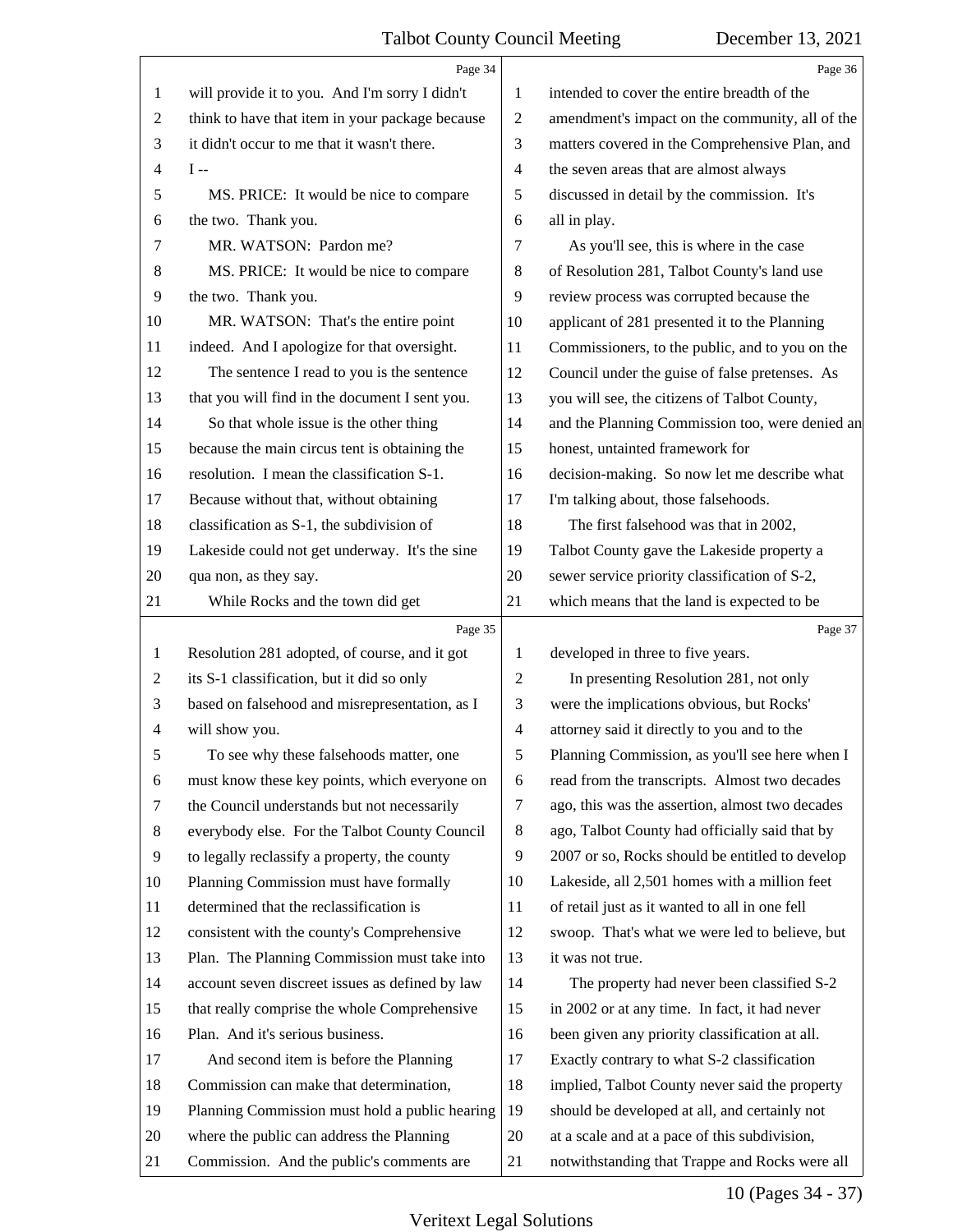<span id="page-11-0"></span>

|    | Page 38                                         |    | Page 40                                         |
|----|-------------------------------------------------|----|-------------------------------------------------|
| 1  | for it.                                         | 1  | falsehood was emphasized again and again in the |
| 2  | Evidence of this, indeed proof, will be         | 2  | 2020 review process, that Lakeside was S-2 and  |
| 3  | presented shortly.                              | 3  | had always been programmed for development in   |
| 4  | But this S-2 falsehood, and I call it the       | 4  | three to five years. And it shows how           |
| 5  | S-2 falsehood, that almost 20 years ago Talbot  | 5  | Resolution 281 was framed and corrupted in that |
| 6  | County had formally agreed that Lakeside should | 6  | process.                                        |
| 7  | be developed in three to five years was front   | 7  | Everybody should recall that the complete       |
| 8  | and center in 2020 to the Council, to the       | 8  | transcripts of all of these meetings, the       |
| 9  | Planning Commission, and to the public.         | 9  | section pertaining to, everything pertaining to |
| 10 | When Resolution 281 was introduced the          | 10 | Lakeside are in the packet that I sent you. So  |
| 11 | very first time, Mr. Pack, of course, asked     | 11 | this is not -- if you anybody wants to          |
| 12 | Ms. Moran to read the title of the resolution.  | 12 | double check or see the context, it's all there |
| 13 | And the falsehood was right there instantly.    | 13 | for you.                                        |
| 14 | The title to Resolution 281 includes these      | 14 | Let's begin. Mr. Showalter, on the first        |
| 15 | words: To reclassify and remap the Lakeside     | 15 | night, he represents Rocks Development.         |
| 16 | property from S-2, areas where sanitary         | 16 | Mr. Showalter on the first night that           |
| 17 | improvements are programmed for progress within | 17 | Resolution 281 was discussed substantively, led |
| 18 | three to five years, to S-1. And those words    | 18 | off with the S-2 falsehood. And it framed the   |
| 19 | are included in the text also.                  | 19 | whole review from that night --                 |
| 20 | What could be more clear? If Lakeside was       | 20 | MS. PRICE: Dan, which meeting? Just give        |
| 21 | classified for development in three to five     | 21 | us the date of the meeting that you're reading  |
|    |                                                 |    |                                                 |
|    | Page 39                                         |    | Page 41                                         |
| 1  | years, and it's been around essentially since   | 1  | from.                                           |
| 2  | the turn of the millennium, then, my God,       | 2  | MR. WATSON: This was the May 20th               |
| 3  | obviously it's time to get this thing going.    | 3  | meeting, May 20, 2020.                          |
| 4  | That falsehood that the property was            | 4  | And all these quotes can be matched up,         |
| 5  | classified for the development in three to five | 5  | not instantly. I didn't organize it that way,   |
| 6  | years was not new. In fact, that was a big      | 6  | but they can be matched up. And I'm around to   |
| 7  | part of the problem. That untruth had been      | 7  | do that for you if there's any confusion.       |
| 8  | around for years and years, at least since      | 8  | So Mr. Showalter left off, led off with         |
| 9  | 2004. And it had been repeated and repeated so  | 9  | the S-2 falsehood, and it framed the whole      |
| 10 | many times in so many contexts by so many       | 10 | review from that moment until August 11th when  |
| 11 | people that understandably the people not in    | 11 | it was adopted. This is what he said to you.    |
| 12 | the know were easily duped, including you on    | 12 | The current county comprehensive water and      |
| 13 | the Council and the Planning Commissioners and  | 13 | sewer plan most recently adopted with respect   |
| 14 | all of the public.                              | 14 | to this project in 2002 includes the entirety   |
| 15 | But the fact that the falsehood is old,         | 15 | of this project as S-2, W-2 area.               |
| 16 | it's been around forever and has been repeated  | 16 | References to W-2 is the water service.         |
| 17 | for years, does not make it somehow true. Of    | 17 | I'm going to skip over W-2. Usually it's the    |
| 18 | course not.                                     | 18 | same thing. It's always S-2, W-2.               |
| 19 | I now want to read you quotes from the          | 19 | The current county comprehensive water and      |
| 20 | transcripts of Council meetings and Planning    | 20 | sewer plan most recently adopted with respect   |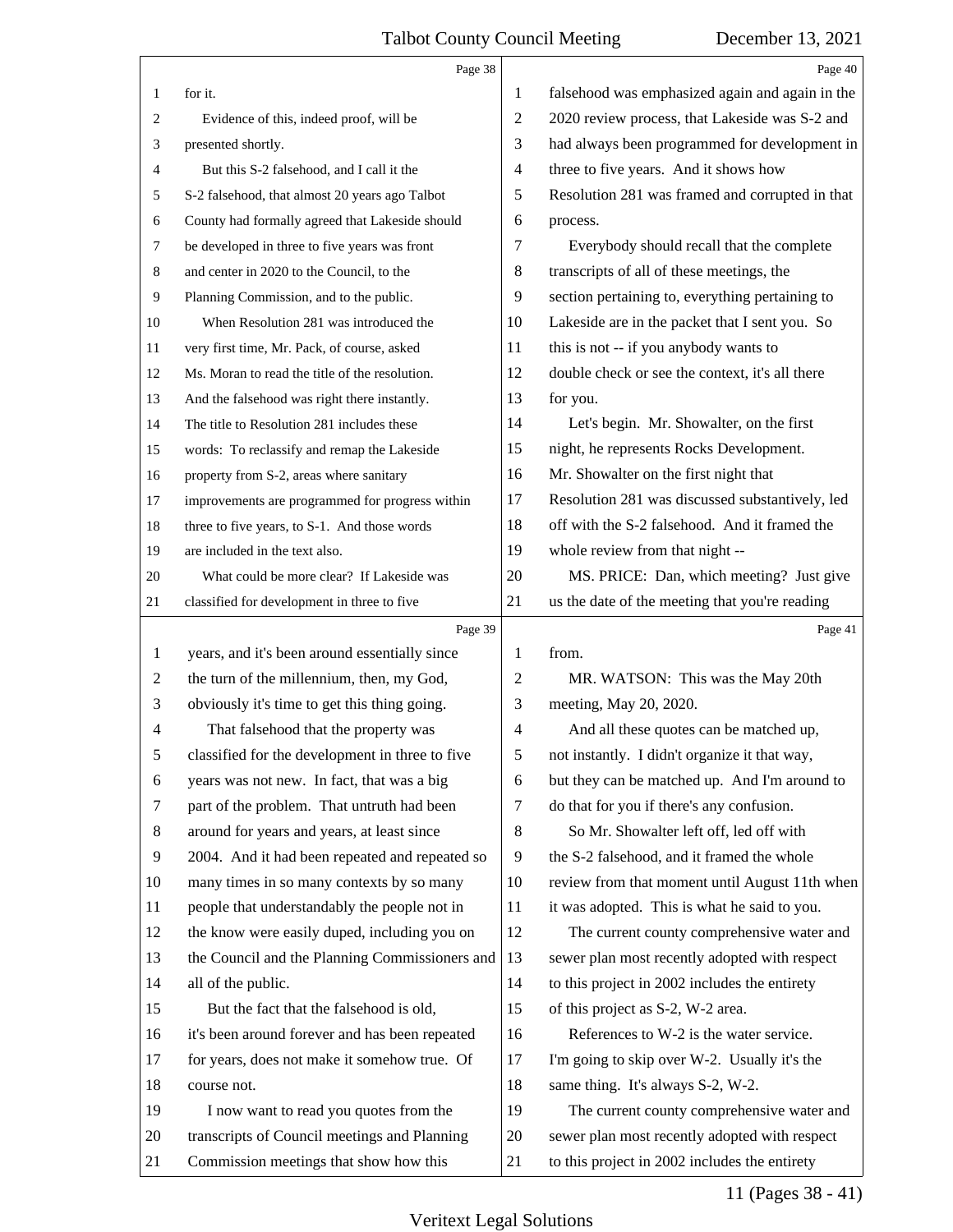<span id="page-12-0"></span>

|                          | Page 42                                         |                          | Page 44                                         |
|--------------------------|-------------------------------------------------|--------------------------|-------------------------------------------------|
| 1                        | of this project as S-2, which indicates that    | 1                        | of time, since roughly about 2008 to today, was |
| $\overline{c}$           | water and sewer infrastructure was anticipated  | $\overline{2}$           | I guess the time that it took that the current  |
| 3                        | to be extended to serve this development within | 3                        | classification of the county -- in the county   |
| $\overline{\mathcal{A}}$ | three to five years of adoption of that plan.   | $\overline{4}$           | that was S-2, which is future planning within   |
| 5                        | So in 2005 to 2007 time frame, we're now        | 5                        | three to five years, they felt like it's past   |
| 6                        | almost 16 years beyond that, and the first pipe | 6                        | 12 years and now it's classified S-1.           |
| 7                        | has not been put into the ground.               | 7                        | Mr. Clarke was reporting to you as a fact       |
| 8                        | Later -- that was the very first beginning      | 8                        | that MDE not only knew the property had been    |
| 9                        | of the first substantive discussion. Later,     | 9                        | S-2 for 18 years, which it was not, but for     |
| 10                       | Mr. Showalter explained the so-called           | 10                       | their own part MDE determined that the passage  |
| 11                       | concession Rocks was willing to offer.          | 11                       | of time had already somehow transformed         |
| 12                       | Ms. Price, I was mistaken. That was the,        | 12                       | Lakeside to S-1 status, a transubstantiation    |
| 13                       | announcement of the concession, that was the    | 13                       | idea of some sort. The same idea was repeated   |
| 14                       | February 11th, first meeting in front of the    | 14                       | more than once to you and to the Planning       |
| 15                       | Council, not the Planning Commission. These     | 15                       | Commissioners, too.                             |
| 16                       | are from the Council meetings.                  | 16                       | You will hear evidence that the falsehoods      |
| 17                       | Later, Mr. Showalter explained a so-called      | 17                       | that the property was S-2 was accepted and      |
| 18                       | concession Rocks was willing to offer just to   | 18                       | believed by all commissioners and Council       |
| 19                       | get things moving. He'd split Lakeside into     | 19                       | persons, and the report that MDE was indeed     |
| 20                       | two phases so the county would only have to     | 20                       | interpreting Lakeside already to be classified  |
| 21                       | designate the northern portion as S-1. Rocks    | 21                       | S-1 and eligible for immediate development was  |
|                          | Page 43                                         |                          | Page 45                                         |
| $\mathbf{1}$             | would agree to leave the southern part as S-2.  | 1                        | also accepted. How could it be otherwise since  |
| $\overline{c}$           | But of course, that was false because none of   | $\overline{c}$           | MDE issued the permits, and yet the County      |
| 3                        | Lakeside had ever been S-2. That southern       | 3                        | Council members knew the county had never       |
| 4                        | portion, in fact, was unprogrammed. But this    | $\overline{\mathcal{A}}$ | classified Lakeside as S-1, even if it had been |
| 5                        | is what Mr. Showalter said.                     | 5                        | $S-2$ .                                         |
| 6                        | There's an amendment that would move a          | 6                        | At least Mr. Lesher was skeptical of MDE's      |
| 7                        | portion, essentially the northern half of the   | $\tau$                   | right to do that, what Mr. Clarke said, as his  |
| 8                        | project, from S-2 and would retain S-2          | 8                        | comment to Mr. Clarke was this: Mr. Lesher:     |
| 9                        | designation of the southern half. From the      | 9                        | That's kind of new to me. Is there any          |
| 10                       | MDE's perspective, the project is consistent    | 10                       | provision in the law where this change of       |
| 11                       | with your current plan because we're more than  | 11                       | status -- for this change of status without     |
| 12                       | 15 years beyond the time frame when             | 12                       | legislative action?                             |
| 13                       | infrastructure was proposed to be connected.    | 13                       | And Mr. Lesher was the only one on the          |
| 14                       |                                                 |                          |                                                 |
| 15                       | Remember that reference to MDE as that plays    | 14                       | Council to vote against Resolution 281.         |
|                          | directly into the second falsehood and shows    | 15                       | Emphasizing the solidly of the falsehood,       |
| 16                       | how deeply these things were intertwined.       | 16                       | Mr. Clarke explained Rocks' concession, as it   |
| 17                       | In the next quote, the county engineer did      | 17                       | was perceived, meant that the southern half of  |
| 18                       | not create but just reinforced the falsehood    | 18                       | Lakeside would remain S-2, when, in fact, it    |
| 19                       | when he reported something about MDE. He        | 19                       | had never been classified that. His exact       |
| 20                       | reported MDE's position and said this: And      | 20                       | words were these: Everything south of that red  |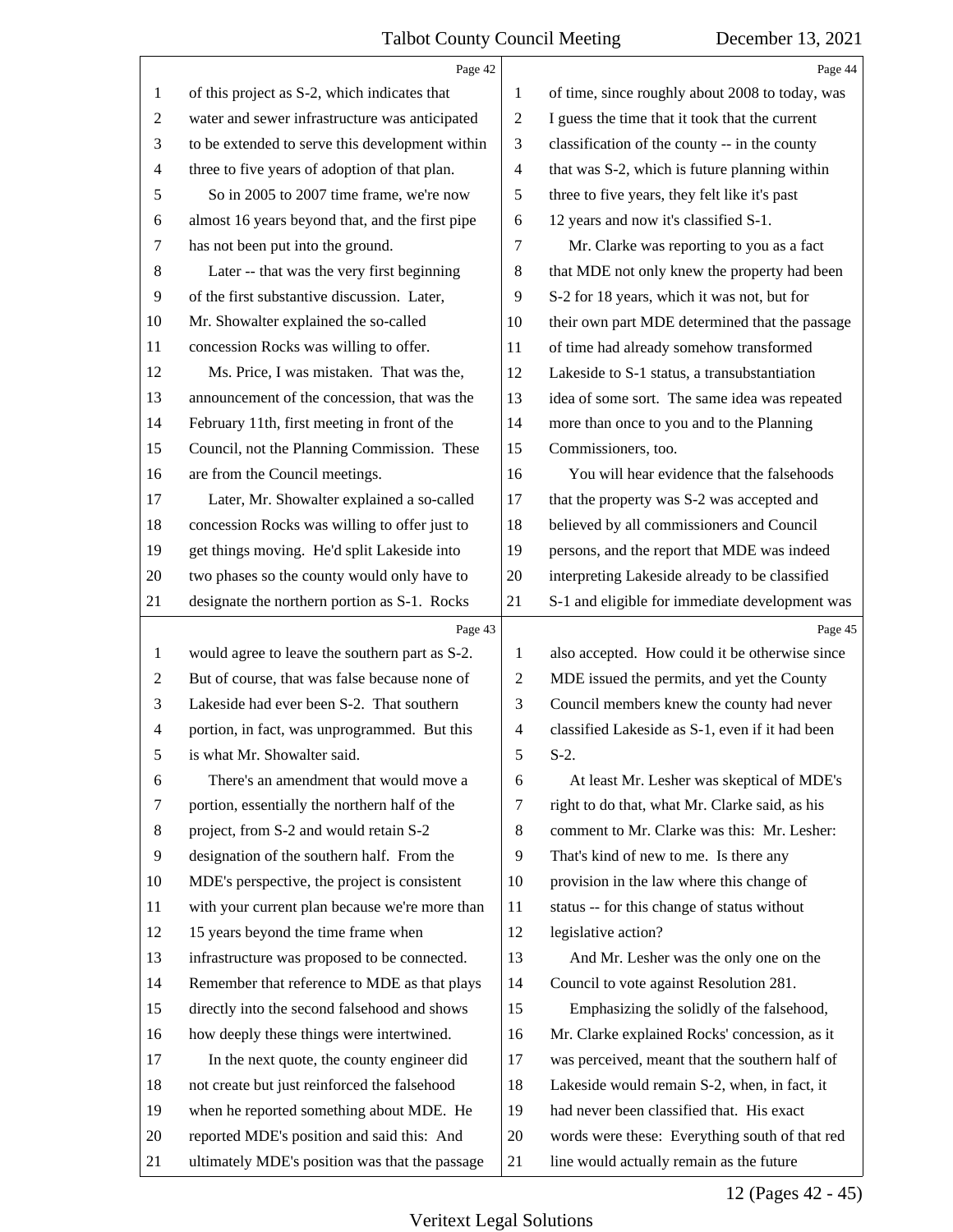<span id="page-13-0"></span>

|    | Page 46                                         |                          | Page 48                                         |
|----|-------------------------------------------------|--------------------------|-------------------------------------------------|
| 1  | planning status for three to five years, for    | 1                        | on the lot, either the Barber Road side or the  |
| 2  | development in three to five years for water    | $\overline{c}$           | 50 side. I think that the agreement that came   |
| 3  | service.                                        | 3                        | out of discussions with the Town of Trappe and  |
| 4  | Now listen to this one. This is from the        | 4                        | the developer was the split zoning to allow the |
| 5  | July 21, 2020, public hearing in this room      | 5                        | first part of the development to stay as S-1.   |
| 6  | before you. This is Mr. Showalter explaining    | 6                        | And then once it is developed out, the other    |
| 7  | to you and to the staff and to the public why   | 7                        | part can be moved into S-2, the S-2 side of the |
| 8  | Resolution 281 should be adopted. These were    | $\,8\,$                  | lot.                                            |
| 9  | his words: The plan adopted in 2002 with        | 9                        | Mr. -- I need to read that again. I'm           |
| 10 | respect to its maps, designated the entirety of | 10                       | sorry.                                          |
| 11 | this project as S-2, which meant that it was    | 11                       | I think that the agreement that came out        |
| 12 | indeed to be served by public water and sewer   | 12                       | of discussions with the Town of Trappe and also |
| 13 | within the period of 2005 to 2008. Twelve to    | 13                       | with the developer was to do the split zoning   |
| 14 | 15 years beyond that is where we are today.     | 14                       | to allow the first part of that development to  |
| 15 | Infrastructure hasn't been constructed. And     | 15                       | stay on the S-1 side. And then once it's        |
| 16 | from MDE's perspective, consistency with the    | 16                       | developed out, the other part can be moved over |
| 17 | county comprehensive water and sewer plans      | 17                       | to the S-2 side of the lot.                     |
| 18 | looks at times. And so we're 12 years beyond    | 18                       | Mr. Pack seemed to have bought the idea         |
| 19 | the time frame that was programmed by the       | 19                       | that Lakeside was already S-1, as Mr. Showalter |
| 20 | county to be served for infrastructure. It's    | 20                       | claimed MDE said. And seemingly corroborated    |
| 21 | determined to be consistent with the County's   | 21                       | by the fact that MDE had issued permits long    |
|    |                                                 |                          |                                                 |
|    | Page 47                                         |                          | Page 49                                         |
| 1  | plans.                                          | 1                        | ago.                                            |
| 2  | So now, not only does he represent the          | $\overline{c}$           | Mr. Pack also acknowledged the benefits of      |
| 3  | long-standing falsehood that Lakeside was       | 3                        | Rocks faux concession. But perhaps the remark   |
| 4  | classified S-2 in 2002 when it was not, he      | $\overline{\mathcal{A}}$ | just indicated confusion because Mr. Lesher and |
| 5  | again reports that MDE interprets the passage   | 5                        | others promptly correct him that the property   |
| 6  | of time to have automatically turned it into    | 6                        | was not S-1 per MDE's purported interpretation  |
| 7  | S-1. That's the transubstantiation again.       | 7                        | but S-2. That happened instantly, which         |
| 8  | At the County Council meeting on                | $\,8\,$                  | itself, of course, is a falsehood because it    |
| 9  | August 11th when you adopted Resolution 281 by  | 9                        | wasn't S-2.                                     |
| 10 | a four to one vote, Mr. Pack led off directly   | 10                       | Mr. Pack seemed okay with that, standing        |
| 11 | with a discussion of Lakeside's existing sewer  | 11                       | corrected. And replied simply okay,             |
| 12 | classification status. That is prior to the     | 12                       | Mr. Showalter, do you want to be heard.         |
| 13 | adoption of Resolution 281.                     | 13                       | So let's continue with August 11th              |
| 14 | At first, I for one thought Mr. Pack had        | 14                       | meeting. It was not a public hearing. But       |
| 15 | bought Mr. Showalter's claim that MDE had       | 15                       | nevertheless, the developer's lawyer,           |
| 16 | already declared Lakeside to be S-1 and ready   | 16                       | Mr. Showalter, and only Mr. Showalter, was      |
| 17 | for immediate development whether or not the    | 17                       | invited up to speak. And these were his very    |
| 18 | Council acted.                                  | 18                       | first words. Just very briefly, I just want to  |
| 19 | This is what was said: Mr. Pack:                | 19                       | reiterate that what is proposed before you      |
| 20 | Currently the entire acreage sits at S-1, which | 20                       | today, what you're being asked to adopt as an   |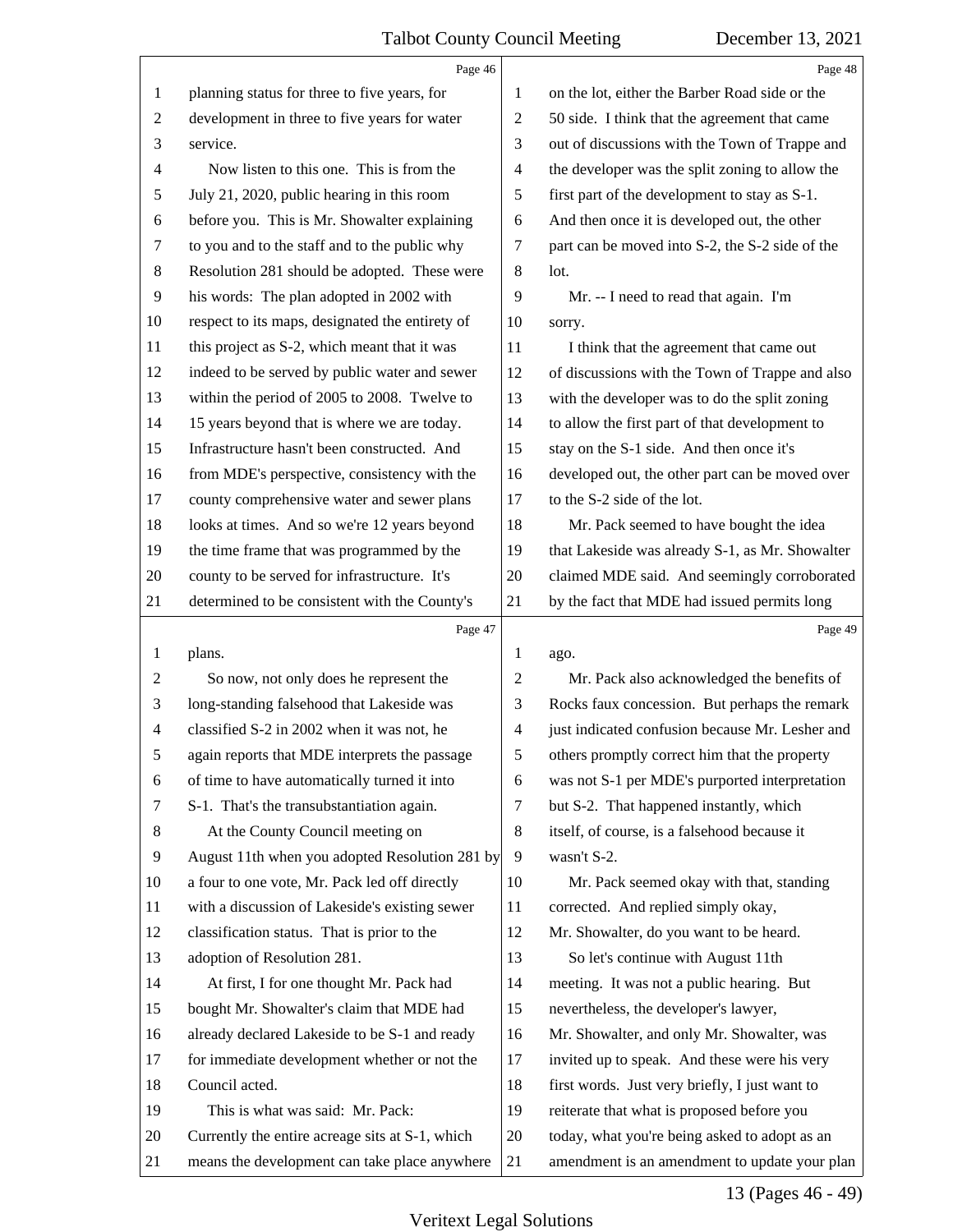<span id="page-14-0"></span>

|                | Page 50                                         |                | Page 52                                         |
|----------------|-------------------------------------------------|----------------|-------------------------------------------------|
| 1              | which already reflects this project. Which      | 1              | All the quotes I've read to you up to now       |
| $\overline{2}$ | already reflects this project. There it is.     | $\overline{c}$ | incidentally were just from the transcripts of  |
| 3              | A few minutes later, you adopted                | 3              | the three Council meetings.                     |
| $\overline{4}$ | Resolution 281 by a four to one vote,           | 4              | The Planning Commission met four times to       |
| 5              | relinquishing Talbot County's one and only      | 5              | discuss Lakeside and Resolution 281. And those  |
| 6              | opportunity to influence Lakeside in any        | 6              | transcripts are full of similar and often more  |
| 7              | fashion whatsoever. You gave Rocks and the      | 7              | blatant repetitions of these things as if they  |
| $8\,$          | town the S-1 classification essential to        | $\,8\,$        | were fact when they were not. It shaped the     |
| 9              | receiving final MDE permits to get underway.    | 9              | Planning Commission's view of Lakeside, as is   |
| 10             | Going forward, Rocks has only the Town of       | 10             | also reflected in the transcripts.              |
| 11             | Trappe and its 93 voters to contend with in     | 11             | Given the time constraints, I'm not going       |
| 12             | making the most out of its 865 acres, a billion | 12             | to recount -- I'm going to recount only a       |
| 13             | dollar deal if ever I saw one.                  | 13             | couple of illustrative items.                   |
| 14             | There's a post script of these County           | 14             | Predictably, Mr. Showalter's first words        |
| 15             | Council transcripts that hints at just how      | 15             | when asked to present at the commission's first |
| 16             | persuasive Mr. Showalter can be. This quote is  | 16             | review of amended 281. And that was,            |
| 17             | from not last year, but May 11th of this year,  | 17             | Ms. Price, was the May 20, 2020, meeting.       |
| 18             | and suggests that perhaps he permanently        | 18             | Mr. Showalter's first words were these: The     |
| 19             | convinced you, Mr. Pack, that his story was     | 19             | current county comprehensive water and sewer    |
| 20             | true. And that even without Resolution 281      | 20             | plan designates the entirety of this property   |
| 21             | being adopted, Lakeside had already been        | 21             | for water and sewer service beginning 2005 to   |
|                |                                                 |                |                                                 |
|                | Page 51                                         |                | Page 53                                         |
| $\mathbf{1}$   | classified as S-1 by MDE and would be developed | 1              | 2008.                                           |
| $\overline{c}$ | anyway forthwith and that splitting the south   | $\mathfrak{2}$ | Later in that session, he said MDE, as          |
| 3              | end into a different phase as S-2 had been a    | 3              | Mr. Clarke indicated, has consistently through  |
| 4              | concession.                                     | $\overline{4}$ | the years, determined that this area from their |
| 5              | On May 11th of this year when my petition,      | 5              | perspective is considered S-1. It's available   |
| 6              | what we're talking about now, was first         | 6              | for immediate infrastructure and construction.  |
| 7              | introduced and the county refused to let me     | 7              | Showing Mr. Showalter's persuasiveness to       |
| 8              | speak, you were on the phone and said the       | $\,8\,$        | the benefit, as to the benefits of Rocks'       |
| 9              | following, preemptively objecting to hearing me | 9              | concession to split Lakeside into two phases,   |
| 10             | out. Removing 281 and opening up the entire     | 10             | Commissioner Paul Spies said this: When this    |
| 11             | parcel to S-1 development zoning is something   | 11             | first came up to me, it was first proposed for  |
| 12             | that I dread. I don't think that is             | 12             | the whole entire project to go S-1. And I       |
| 13             | advantageous to us.                             | 13             | think if they pushed hard enough or really      |
| 14             | In other words, if Resolution 281 went          | 14             | wanted to do that and got fed up with the       |
| 15             | away, it would revert back the entire thing to  | 15             | system, they would have the legal groundwork to |
| 16             | being S-1.                                      | 16             | move the entire property to S-1. I think some   |
| 17             | Referring to Resolution 281, you said 281       | 17             | of the staff that they have given us -- some of |
| 18             | split it so that one-half will be developed S-1 | 18             | the stuff they have given us since they first   |
| 19             | and the back half as S-2, to go back to a       | 19             | came in front of us has been compromises. So    |
| 20             | full-blown I think 250 acres at S-1 is          | 20             | they're getting something, we're getting        |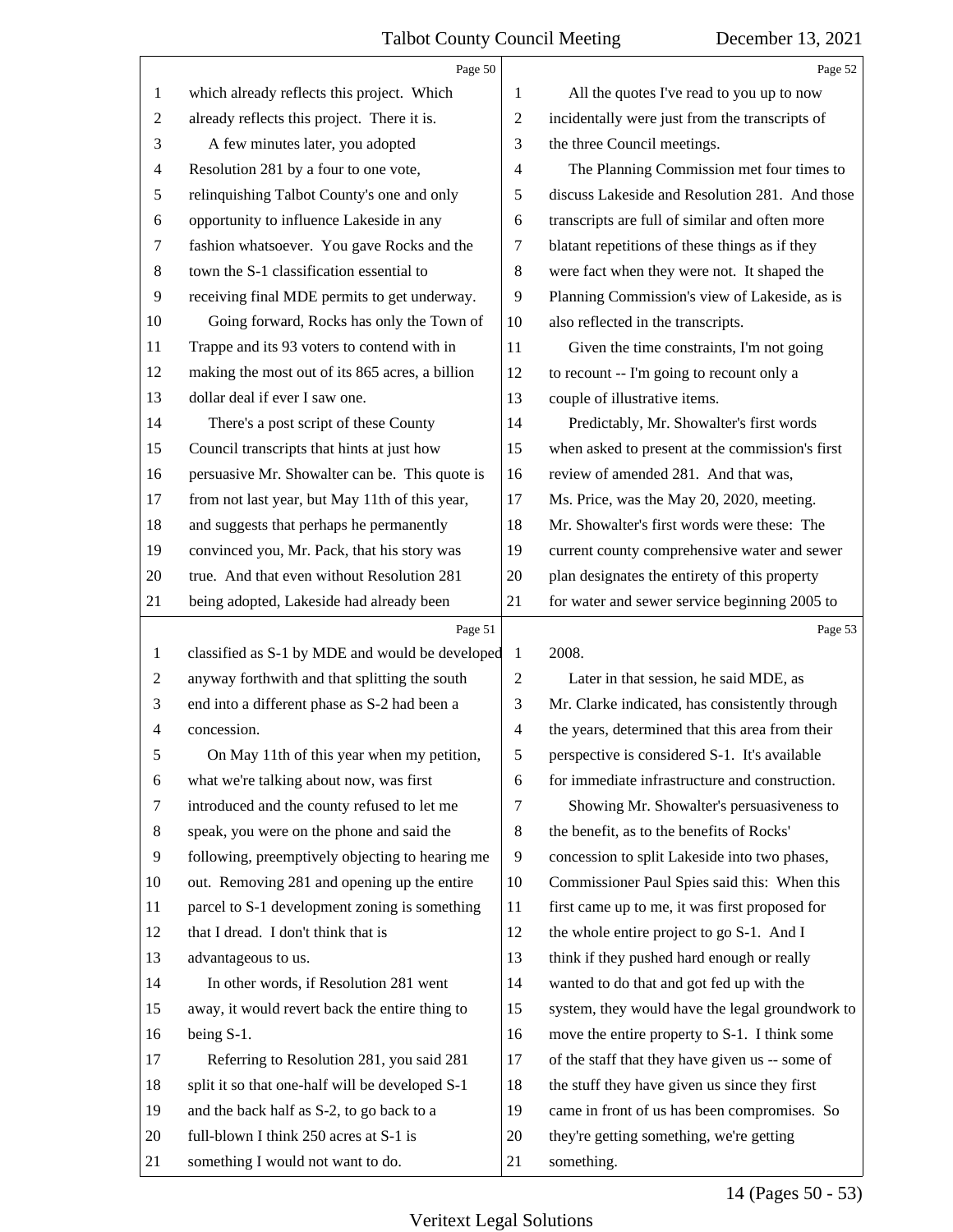<span id="page-15-0"></span>

|                | Page 54                                         |                | Page 56                                         |
|----------------|-------------------------------------------------|----------------|-------------------------------------------------|
| 1              | Literally moments before the commission's       | 1              | had been invalid from the outset. That fact,    |
| $\overline{c}$ | final vote on June the 10th, Mr. Spies captured | $\overline{c}$ | which I will prove to you shortly, was known by |
| 3              | the import of the S-2 falsehood perfectly when  | 3              | almost nobody in Talbot County, not by the      |
| 4              | he said: We're voting on a time frame that in   | 4              | public, not by the Planning Commission, and not |
| 5              | my mind has already been passed.                | 5              | by you, Council members.                        |
| 6              | So there you have it. That's what I call        | 6              | Nevertheless, that falsehood was woven          |
| 7              | the first falsehood.                            | 7              | into consideration of Resolution 281 from start |
| 8              | There was a second. The second falsehood        | 8              | to finish and corrupted the whole process.      |
| $\overline{9}$ | that completely permeated and corrupted an      | 9              | Here is a (inaudible).                          |
| 10             | honest consideration of Resolution 281 was that | 10             | These are serious charges I'm making. We        |
| 11             | back in the early 2000s, Lakeside had obtained  | 11             | all know that. About MDE issuing the permits    |
| 12             | valid legal sewer permits from MDE. And that    | 12             | illegally. And I'm sure you know that two       |
| 13             | confirmed in everyone's mind that they had      | 13             | weeks ago I sent all this information to        |
| 14             | thought -- everyone who had thought to even     | 14             | Secretary Grumbles asking for a formal          |
| 15             | question it, that Lakeside must already have    | 15             | investigation and I also sent it to the         |
| 16             | been approved by Talbot County way back then.   | 16             | Attorney General's Office and to the EPA in     |
| 17             | And that's because you can't get MDE permits    | 17             | Philadelphia. I've heard from no one yet, of    |
| 18             | unless the county, not the town or the          | 18             | course. But I'm sure we will.                   |
| 19             | developer, but the county has approved a        | 19             | Obviously when Rocks or the Town of Trappe      |
| 20             | project by a formal finding of the Planning     | 20             | said that they had long ago obtained their      |
| 21             | Commission that it is consistent with the       | 21             | permits from MDE, they did not go on to         |
|                |                                                 |                |                                                 |
|                | Page 55                                         |                | Page 57                                         |
| $\mathbf{1}$   | Comprehensive Plan. That's Maryland Code        | 1              | explicitly announce that these permits were     |
| $\overline{c}$ | 9-511.                                          | $\overline{c}$ | legal and valid. Who would do that? But of      |
| 3              | So if Lakeside had permits back in the          | 3              | course, that essential idea was unstated and    |
| 4              | 2000s, and they did, then we as a county must   | 4              | inherent. And it was that essential but         |
| 5              | already have looked at it and approved it once  | 5              | unstated idea, that it's legal and valid, that  |
| 6              | before. Resolution 281 is just a cleanup of     | 6              | was the falsehood, which is why you'll never    |
| 7              | some kind. And that is false.                   | 7              | see in the transcript an explicit false claim   |
| 8              | Here are the facts. MDE did issue               | 8              | that the permits were legal and valid.          |
| $\overline{9}$ | Lakeside permits back then, a discharge permit  | 9              | So right after Ms. Moran read into the          |
| 10             | in 2005 and two construction permits in 2006.   | 10             | record the title of Resolution 281 at the first |
| 11             | But in fact, Talbot County never reviewed it at | 11             | meeting on December 17, 2019, the title that    |
| 12             | all, had never found it consistent with the     | 12             | recited the falsehood about having long ago     |
| 13             | Comp Plan. In fact, quite the opposite.         | 13             | been programmed S-2 for development in three to |
| 14             | The Talbot County Council had emphatically      | 14             | five years, Mr. Pack, you said this: The        |
| 15             | rejected it and it refused back then to         | 15             | permit that was issued by MDE back in 2004, '05 |
| 16             | designate Lakeside S-1, immediate priority,     | 16             | has now since expired. So is MDE treating this  |
| 17             | which section 9-511 of the Maryland             | 17             | as a new application or are they treating this  |
| 18             | Environmental Article says is a legal           | 18             | as an extension of the old application, the old |
| 19             | prerequisite to issue permits.                  | 19             | permit?                                         |
| 20             | Accordingly, the MDE permits Lakeside did,      | 20             | So yes. Everyone paying the least               |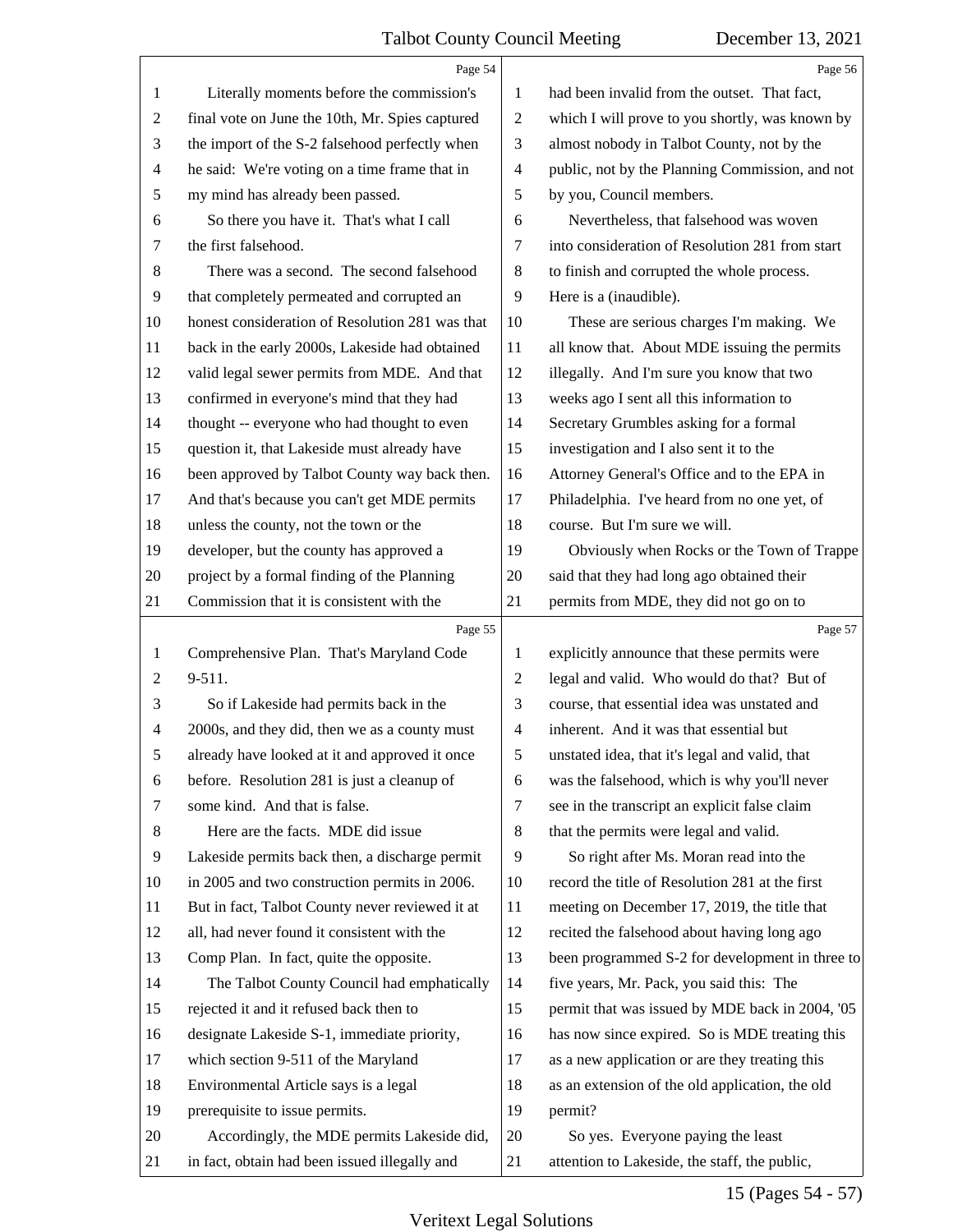<span id="page-16-0"></span>

|                | Page 58                                         |                | Page 60                                         |
|----------------|-------------------------------------------------|----------------|-------------------------------------------------|
| 1              | the Planning Commission, and you Council        | 1              | session, the introduction session. It was very  |
| $\overline{2}$ | members were well aware that MDE had already    | $\overline{2}$ | short.                                          |
| 3              | awarded permits to Lakeside way back when. And  | 3              | At the first Planning Commission session,       |
| $\overline{4}$ | that somewhat offhanded reminder, not           | 4              | this is Planning Commission, that would have    |
| 5              | intentional, not a big deal, but just a         | 5              | been May 20, 2020, Mr. Showalter was pretty     |
| 6              | reference right up front in the first meeting,  | 6              | blunt about it. MDE considers it S-1. MDE has   |
| $\tau$         | demonstrates my point, that everybody knew      | 7              | issued construction discharge permits for this  |
| 8              | about the permits. No one had any idea or       | 8              | project before. So if you do nothing or if the  |
| 9              | reason to suspect they were illegal. But they   | 9              | county rejects this amendment, the project will |
| 10             | were.                                           | 10             | go forward.                                     |
| 11             | Really it seemed that there was really          | 11             | When (inaudible) brought his presentation       |
| 12             | nothing much to consider about Resolution 281.  | 12             | to the commissioners, I think that same day,    |
| 13             | Lakeside was renewing its wastewater discharge  | 13             | Mr. Showalter emphasized what everyone already  |
| 14             | permit. And so everyone was just looking at     | 14             | knew, the key fact. Given that Resolution 281   |
| 15             | wastewater issues. These falsehoods enabled     | 15             | was all about getting Lakeside reclassified.    |
| 16             | the applicant to successfully frame 281 to be   | 16             | This is what he said: MDE has issued            |
| 17             | virtually a pro forma review, and the fact that | 17             | construction and discharge permits for this     |
| 18             | it had MDE permits earlier, which everyone      | 18             | project previously. And MDE believes that this  |
| 19             | naturally assumed were legal and valid, explain | 19             | project is essentially S-1 today and that an    |
| 20             | how they pulled that off.                       | 20             | amendment is not necessary to the county plan.  |
| 21             | The record shows that except for                | 21             | So for those reasons I would urge you to        |
|                |                                                 |                |                                                 |
|                | Page 59                                         |                | Page 61                                         |
| 1              | wastewater issues that were discussed at some   | 1              | recommend approval of Resolution 281.           |
| 2              | length, that is all the review it got.          | $\overline{2}$ | Consider how powerful that point is. MDE        |
| 3              | Let's go back to the transcript. Now, let       | 3              | has issued construction and discharge permits   |
| $\overline{4}$ | me show you how the Resolution 281 was          | $\overline{4}$ | previously. Wow. They believe an amendment is   |
| 5              | marinated in the common knowledge that Lakeside | 5              | not even necessary. This really made the whole  |
| 6              | had gotten MDE permits, which again must have   | 6              | review pretty much pro forma; didn't it?        |
| 7              | been approved by the county long ago. Which it  | 7              | Later, voicing the same puzzlement many         |
| 8              | hadn't. So what permits? It began with          | 8              | had at the time and some have to this day,      |
| 9              | Mr. Pack's passing question, the offhand        | 9              | probably tonight, Commissioner Spies asked      |
| 10             | question at the first session --                | 10             | Mr. Showalter. This is the Planning Commission  |
| 11             | MS. PRICE: (Inaudible) start with the           | 11             | meeting. Commissioner Spies asked               |
| 12             | date again so we can follow along.              | 12             | Mr. Showalter if, as it seemed, the applicant   |
| 13             | MR. WATSON: I'm sorry?                          | 13             | was really sort of doing the county a favor     |
| 14             | MS. PRICE: Which one are you reading            | 14             | here by going through this Resolution 281       |
| 15             | from?                                           | 15             | process. Mr. Spies asked what many wondered.    |
| 16             | MR. WATSON: That would have been -- I did       | 16             | Mr. Spies: Well, so it's still your             |
| 17             | screen shots into my notes. So I don't have     | 17             | opinion that this process here today is not     |
| 18             | that. I can remember that. Wait a minute. So    | 18             | actually necessary but it's something that      |
| 19             | this would have been December.                  | 19             | you're going through because it's the proper    |
| 20             | MR. PACK: Seventeenth.                          | 20             | channels for the county.                        |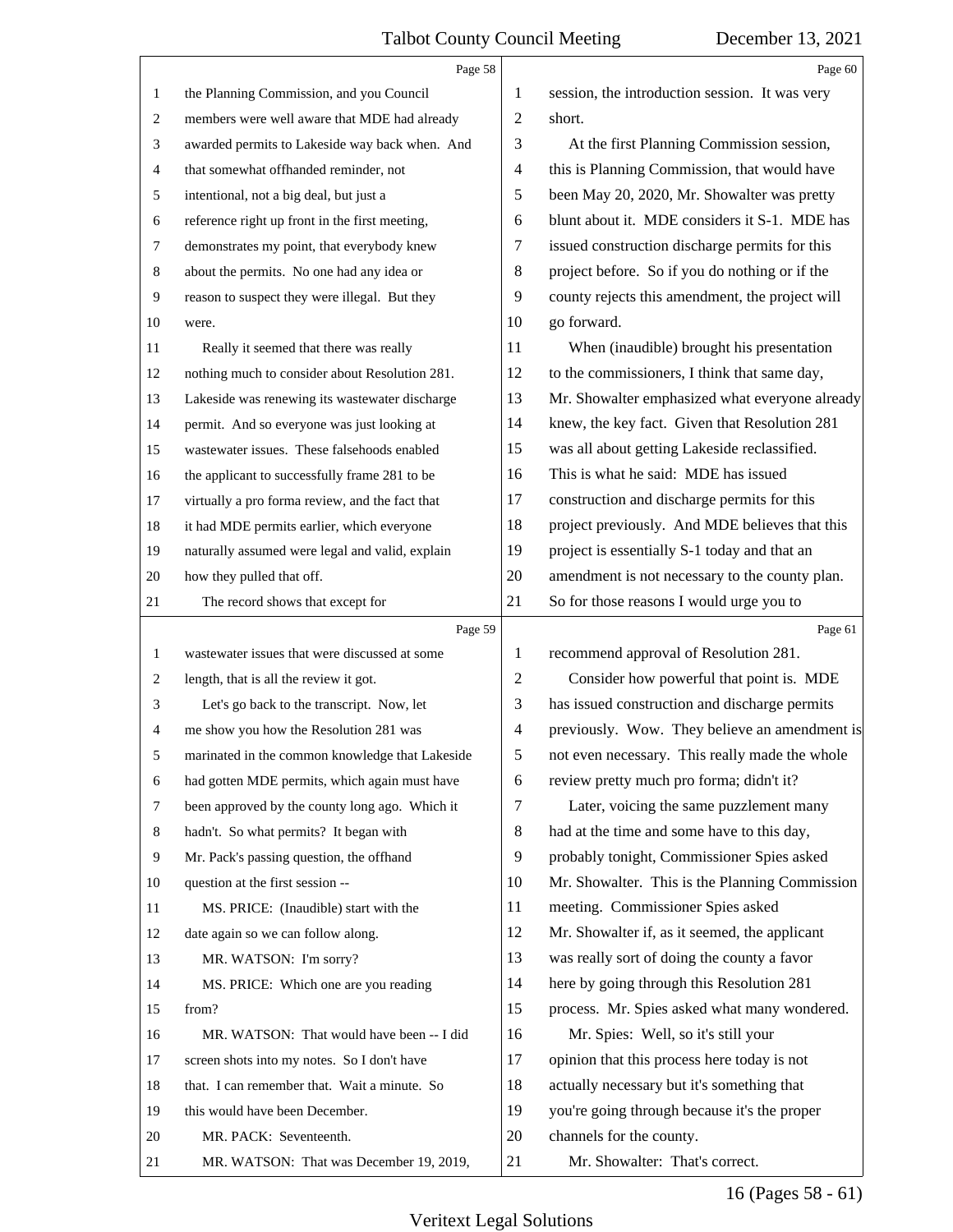<span id="page-17-0"></span>

|                | Page 62                                            |                  | Page 64                                         |
|----------------|----------------------------------------------------|------------------|-------------------------------------------------|
| $\mathbf{1}$   | The record shows that Mr. Spies, other             | 1                | technical issues for the new sewer system?      |
| $\overline{c}$ | commissioners, and the County Council members      | $\boldsymbol{2}$ | The so what is that Talbot County               |
| 3              | all believed that. Other transcript stuff I        | 3                | citizens, who love this unique place and        |
| 4              | don't have here.                                   | 4                | honestly do cherish our rural character and     |
| 5              | There are other examples as well where the         | 5                | quality of life and want the county that's      |
| 6              | applicant's attorney made pretty clear to the      | 6                | described in our Comp Plan, and the Planning    |
| 7              | commission that while it was good to clean all     | 7                | Commission too, who are serious about these     |
| $\,8$          | this up with these classification                  | 8                | issues, the citizens and the Planning           |
| $\overline{9}$ | technicalities by adopting Resolution 281, the     | 9                | Commission were denied the right to see that    |
| 10             | project was coming anyway.                         | 10               | Lakeside got the proper review that was needed  |
| 11             | And what was the proof? The proof was              | 11               | then and is still needed now in December 2021.  |
| 12             | that MDE had already issued construction           | 12               | Look at the issues that were not                |
| 13             | permits in 2006. And it worked. It corrupted       | 13               | discussed, not even mentioned in Talbot         |
| 14             | the whole process. It's why some commissioners     | 14               | County's review of Resolution 281, while people |
| 15             | and some on the Council felt they had achieved     | 15               | were focused on whether a sludge pond should    |
| 16             | something when the developer reluctantly agreed    | 16               | have two feet or three feet of freeboard.       |
| 17             | to split Lakeside into two phases so the           | 17               | Number one, because of the corrupt framing      |
| 18             | southern part would not be eligible to begin       | 18               | of this matter, there was no discussion at all  |
| 19             | for three to five years rather than right away.    | 19               | as to how much money Lakeside is going to cost  |
| 20             | It seemed like a big win, but I think we'd been    | 20               | every Talbot County taxpayer. Not just the      |
| 21             | had.                                               | 21               | people in Trappe, but everybody wherever they   |
|                |                                                    |                  |                                                 |
|                | Page 63                                            |                  | Page 65                                         |
| $\mathbf{1}$   | So bottom line, MDE permits had been               | 1                | live. Who is going to pay for the schools?      |
| $\overline{c}$ | issued. And that was true. But almost no one       | $\overline{c}$   | Not Mr. Rocks, not the Town of Trappe. Who is   |
| 3              | knew that from the outset they were improper       | 3                | going to pay for the new EMT staff, the county  |
| 4              | and invalid. Pretty powerful stuff. It             | $\overline{4}$   | road improvements, all the additional services? |
| 5              | corrupted completely the issuance of Resolution    | 5                | Not Rocks Engineering and not the Town of       |
| 6              | 281.                                               | 6                | Trappe.                                         |
| 7              | So the final thing I'll talk about before          | 7                | And you know, don't you, that we have a         |
| 8              | I ask for a short break is sort of the so what     | 8                | property tax revenue cap here in this county.   |
| $\overline{9}$ | question. So what if the applicant used            | 9                | Not a tax rate cap, everyone, not a tax rate    |
| 10             | falsehoods and misrepresentations to imply that    | 10               | cap, but a tax revenue cap. So do you know how  |
| 11             | Talbot County had already reviewed and approved 11 |                  | much money a billion dollars of new assessable  |
| 12             | Lakeside long ago, that MDE had issued             | 12               | tax base is going to bring Talbot County, not a |
| 13             | presumably valid permits for the sewer long        | 13               | nickel. It's going to be a fiscal mess.         |
| 14             | ago, proving the first point since permits         | 14               | Nobody talked about it.                         |
| 15             | couldn't have been issued without the County's     | 15               | Wherever they live, Lakeside is going to        |
| 16             | approval?                                          | 16               | cost every Talbot County taxpayer a bundle, and |
| 17             | As Mr. Showalter assured everyone, they'd          | 17               | nobody talked about it. The Council didn't      |
| 18             | do it again.                                       | 18               | talk about it.                                  |
| 19             | So what if Resolution 281 was portrayed to         | 19               | Number two, because of the corrupt framing      |
| 20             | the Planning Commission and everyone else that     | 20               | of this matter, no one at the public hearing    |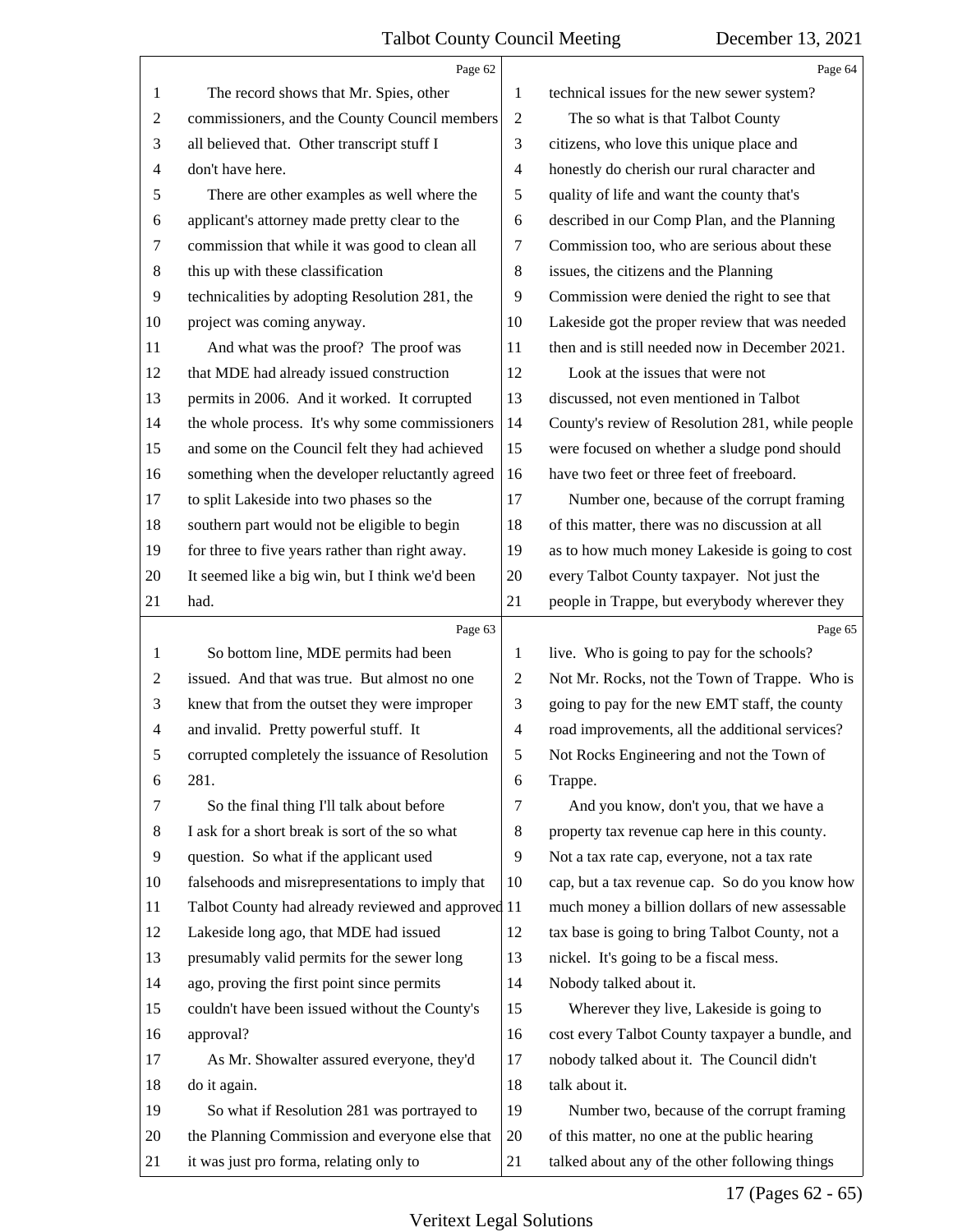<span id="page-18-0"></span>

|                          | Page 66                                         |                | Page 68                                         |
|--------------------------|-------------------------------------------------|----------------|-------------------------------------------------|
| 1                        | either, all of which are fundamental to the     | 1              | The risk of creating a new retail hub,          |
| $\overline{c}$           | Comp Plan. And this is in regard, remember, to  | $\overline{c}$ | which, with the town controlling the rezoning   |
| 3                        | the biggest, most impactful, most disruptive    | 3              | and enthralled to the big developer, could      |
| $\overline{\mathcal{A}}$ | project ever proposed in Talbot County. We      | 4              | easily happen.                                  |
| 5                        | didn't talk about it.                           | 5              | The basic common sense question whether a       |
| 6                        | Lakeside's impact on our rural character,       | 6              | single developer is permitted to sextuple the   |
| 7                        | which is fundamental to the Comp Plan vision.   | 7              | size of a small town without any conditions,    |
| 8                        | Lakeside's impact on the quality of life in     | $\,8\,$        | does the one-time authorization from the county |
| 9                        | Talbot County, also fundamental to the Comp     | 9              | and the loss then of any control forever after? |
| 10                       | Plan. The traffic, not just the enormous        | 10             | Whether it's wise to let any developer,         |
| 11                       | impact of traffic in general, but the State's   | 11             | Rocks Engineering being just an example, of     |
| 12                       | utter foolishness in particular of authorizing  | 12             | such a huge dominant project to operate ever    |
| 13                       | a town of 7,000 essentially to straddle the     | 13             | after with only the regulation of one small     |
| 14                       | County's and the Delmarva Peninsula's main      | 14             | little town that inevitably will dominate it,   |
| 15                       | highway when the State is planning to spend     | 15             | including, for example, powers of zoning, over  |
| 16                       | billions to move traffic faster across the Bay  | 16             | rezoning and land use.                          |
| 17                       | Bridge to speed down to Trappe.                 | 17             | And nobody ever talked about the                |
| 18                       | MR. DIVILIO: Excuse me. Can you read            | 18             | alternative of encouraging Trappe to grow on    |
| 19                       | that statement again? You said nobody spoke?    | 19             | the west side of Route 50, where in the 2002    |
| 20                       | MR. WATSON: Yes. I will read it.                | 20             | comprehensive water and sewer long-range plan,  |
| 21                       | I said that the general intro is these are      | 21             | there were a lot of properties also designated  |
|                          |                                                 |                |                                                 |
|                          | Page 67                                         |                | Page 69                                         |
| $\mathbf{1}$             | things not discussed in the public hearing or   | 1              | S-2, sizeable parcels that would accommodate    |
| 2                        | what have you.                                  | 2              | growth (inaudible) and scale. And in fact, had  |
| 3                        | Traffic, not just the enormous impact in        | 3              | been intended -- there were a couple of parcels |
| 4                        | general, but the State's utter foolishness in   | $\overline{4}$ | that were intended, three large tracts, to go   |
|                          | particular of authorizing a town of 7,000       | 5              | ahead of Lakeside designated as S-1 for         |
| 6                        | essentially to straddle the county's and        | 6              | immediate priority. Those were among the        |
| 7                        | Delmarva's main highway when the State is       | 7              | properties you saw up there on the circles that |
| 8                        | planning to spend billions to move traffic      | 8              | had been downgraded by the applicant's mapping  |
| 9                        | faster across the Bay Bridge. Never discussed   | 9              | errors unnoticed by anyone.                     |
| 10                       | by the Planning Commission or by you on the     | 10             | The applicant's falsehoods and corrupt          |
| 11                       | Council on the record.                          | 11             | framing of Resolution 281, and this is the      |
| 12                       | MR. DIVILIO: Thank you.                         | 12             | point, the applicant's falsehoods and           |
| 13                       | MR. WATSON: How about the multi-million         | 13             | corrupt -- this is the so what. These           |
| 14                       | dollar clover leaf overpass that will have to   | 14             | falsehoods corrupted the framing of Resolution  |
| 15                       | be built in Trappe. Did you know that there     | 15             | 281 and assured that all discussion focused     |
| 16                       | are three spots already drawn up on the Town of | 16             | only on technical wastewater issues. And even   |
| 17                       | Trappe's Comprehensive Plan for the clover      | 17             | there, the county was misled, if you recall     |
| 18                       | leaf? No one talked about it.                   | 18             | Dr. Smullen's report and the photos of La       |
| 19                       | School capacity and the expense to build a      | 19             | Trappe Creek.                                   |
| 20                       | school. Nobody, on the record anyway, breathed  | 20             | The applicant's falsehoods concerning the       |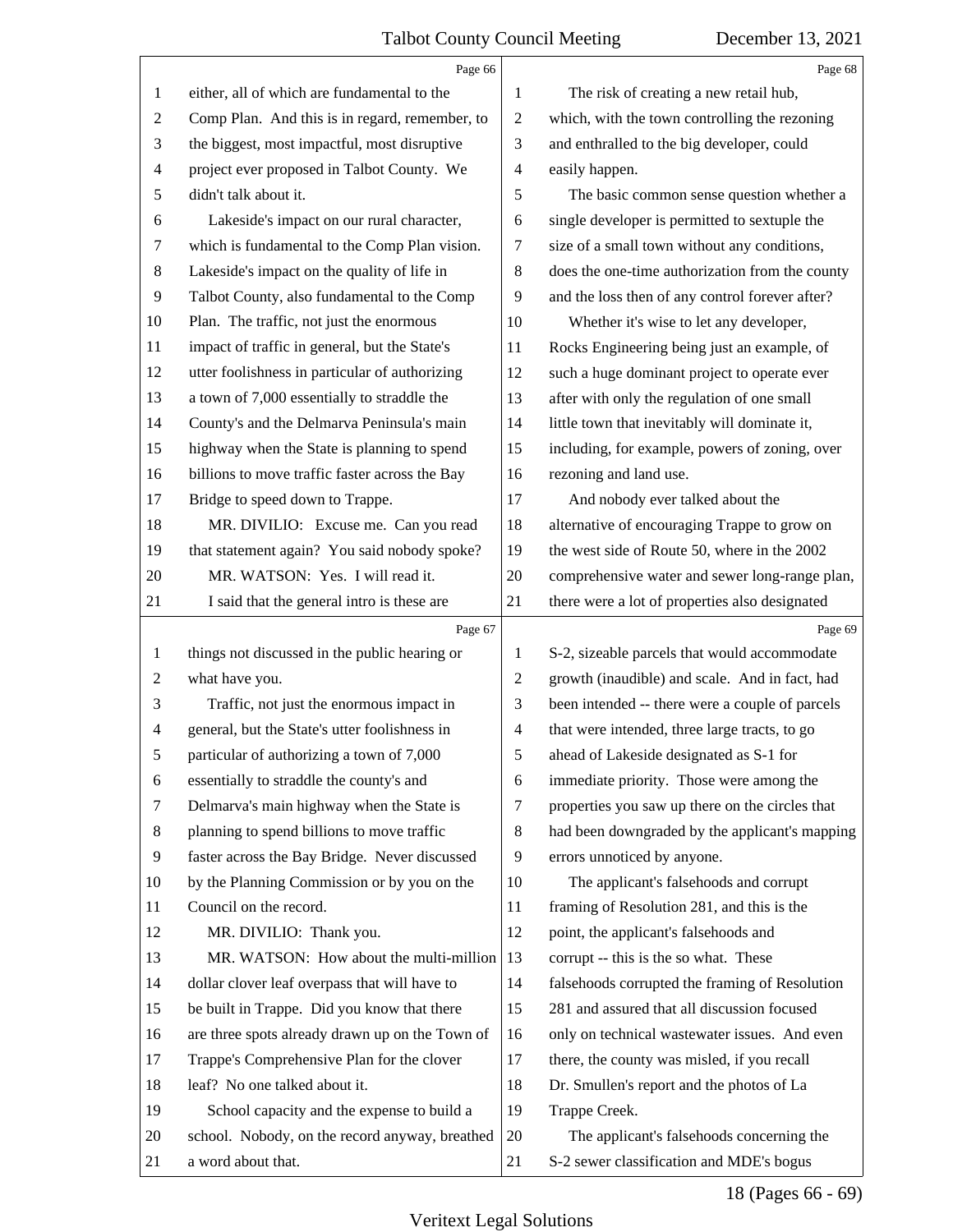<span id="page-19-0"></span>

|              | Page 70                                         |                | Page 72                                         |
|--------------|-------------------------------------------------|----------------|-------------------------------------------------|
| 1            | permits undermine entirely the integrity of our | 1              | falsehood about the Lakeside sewer service      |
| 2            | land review process. If, in the face of this    | $\overline{2}$ | priority classification. We were told that      |
| 3            | new information, you, the County Council, let   | 3              | prior to adopting Resolution 281, Lakeside was  |
| 4            | stand Resolution 281 and refuse to rescind it   | 4              | classified S-2 and had been in that status for  |
| 5            | without prejudice, you will be driving a stake  | 5              | 18 years.                                       |
| 6            | through any pretense of integrity of our land   | 6              | The title of Resolution 281 and the text        |
| 7            | review process.                                 | 7              | both falsely state it.                          |
| 8            | And this is why I and more than 412 other       | 8              | Talbot County established its                   |
| 9            | citizens are calling on you to rescind 281      | 9              | comprehensive water and sewer plan when the     |
| 10           | tomorrow night.                                 | 10             | County Council adopted Resolution 281 (sic.) on |
| 11           | And if you permit it, I'd like to take a        | 11             | October 6, 2002. Technically that action was a  |
| 12           | very short break, after which I will present    | 12             | report of the review and an earlier Comp Plan   |
| 13           | the proof, put on the table the proof. And      | 13             | enacted in 2002. It was adopted six months      |
| 14           | we'll see how quickly we can wrap this up.      | 14             | before the properties east of Route 50 were     |
| 15           | MR. PACK: Madam Chairperson, can I get a        | 15             | optioned, had been optioned by Rocks and other  |
| 16           | time check, a time frame?                       | 16             | properties were annexed into the Town of        |
| 17           | MR. WATSON: I don't see what time it is.        | 17             | Trappe.                                         |
| 18           | MR. CALLAHAN: It's 6:15 and we're giving        | 18             | Incredibly, it seems that only 18 hard          |
| 19           | you to seven o'clock.                           | 19             | copies of that 2002 comprehensive water and     |
| 20           | MR. WATSON: Let me not take a break,            | 20             | sewer plan were made. And only five were        |
| 21           | then, please.                                   | 21             | distributed to county officials. Although it    |
|              |                                                 |                |                                                 |
|              | Page 71                                         |                | Page 73                                         |
| $\mathbf{1}$ | MR. CALLAHAN: Okay. Yup.                        | 1              | has now been amended 55 times, to this day the  |
| 2            | MS. PRICE: Would five minutes help?             | 2              | Talbot County comprehensive water and sewer     |
| 3            | Everyone want to take a five-minute break? Is   | 3              | plan document is not even accessible on the     |
| 4            | that okay?                                      | 4              | web. It was put up on the web on                |
| 5            | MR. WATSON: I'm sorry?                          | 5              | September 11th because I was asking a lot of    |
| 6            | MR. CALLAHAN: You can take a five.              | 6              | questions. But at 453 megabytes, really no one  |
| 7            | MR. WATSON: No. If it's going to cut            | 7              | can download it.                                |
| 8            | into the time, I can keep going.                | 8              | The inaccessibility of the full                 |
| 9            | MR. CALLAHAN: Okay.                             | 9              | comprehensive water and sewer plan document may |
| 10           | MR. WATSON: So now to the evidence              | 10             | have contributed to the problems with Lakeside, |
| 11           | proving what I say is true.                     | 11             | as it inhibited anyone from looking at the      |
| 12           | First I'd like to remind everyone that the      | 12             | controlling document in its entirety.           |
| 13           | material assembled, the arguments I've          | 13             | So we need to look at the 2002                  |
| 14           | expressed are set out in detail in that letter  | 14             | comprehensive water and sewer plan document to  |
| 15           | and all that information can be made available. | 15             | understand the sewer priority classification    |
| 16           | And if after this session, as the proof, any    | 16             | applied to Lakeside 18 years ago, which was the |
| 17           | individual Council member or two members wanted | 17             | baseline for consideration of Resolution 281.   |
| 18           | to go over something, I'm happy to do that, I'm | 18             | This is actually much simpler than it seems.    |
| 19           | available.                                      | 19             | Anyone can follow it.                           |
| 20           | As to the proof, I would first like to          | 20             | First, only certain parcels of land have        |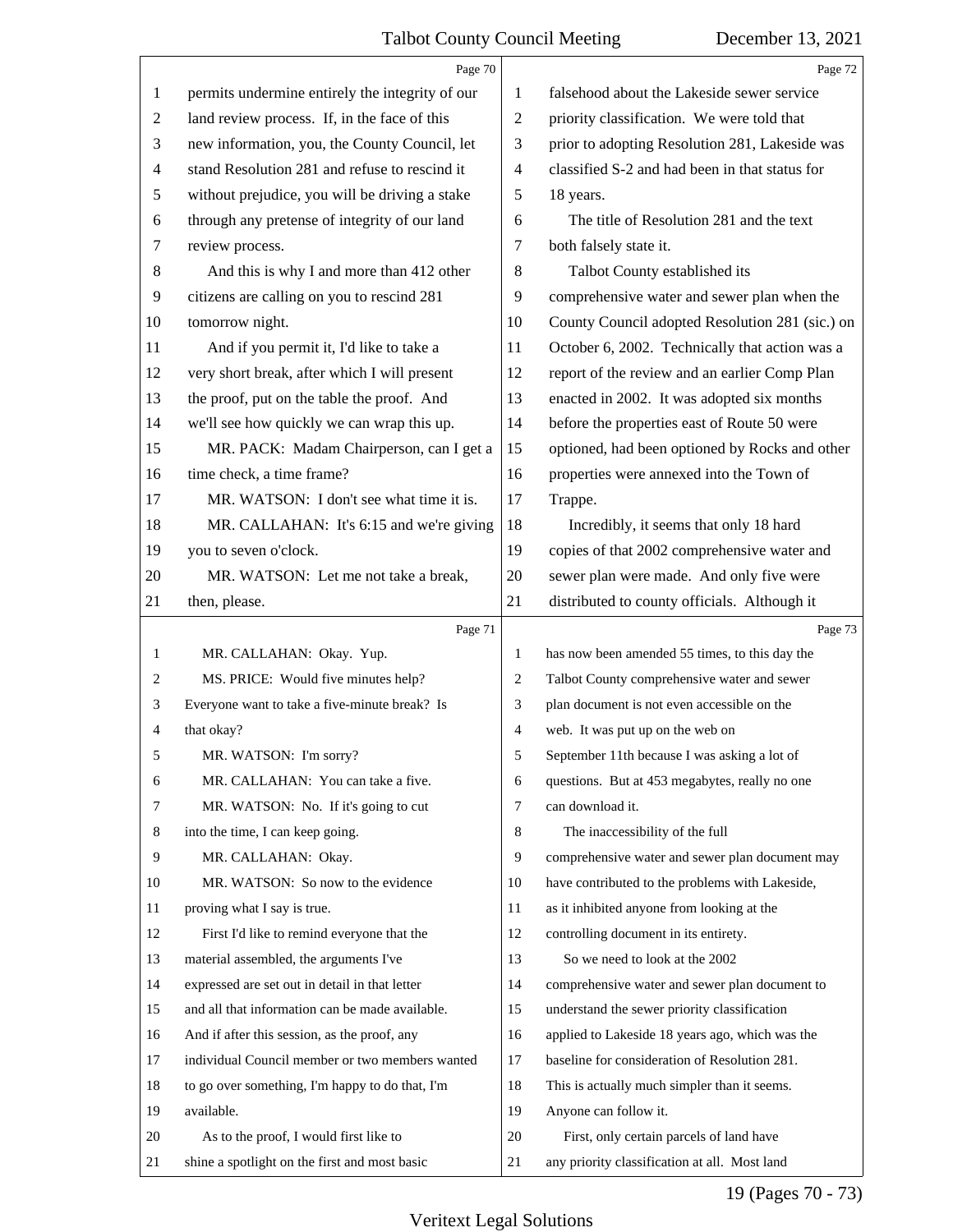<span id="page-20-0"></span>

|                | Page 74                                                                                           |                | Page 76                                                                                   |
|----------------|---------------------------------------------------------------------------------------------------|----------------|-------------------------------------------------------------------------------------------|
| 1              | in Talbot County is not classified. It's                                                          | 1              | and can be developed. MDE knows that. But                                                 |
| 2              | called unprogrammed, which says there are no                                                      | $\overline{c}$ | maybe someone got confused about it 20 years                                              |
| 3              | plans in place to connect to sewer.                                                               | 3              | ago. Who knows?                                                                           |
| 4              | But the county government is willing to                                                           | $\overline{4}$ | So to know about Lakeside's status, we                                                    |
| 5              | authorize sewer for any property. The county                                                      | 5              | must simply look at the maps and the Talbot                                               |
| 6              | shows that parcel by parcel on maps included in                                                   | 6              | County comprehensive water and sewer chapter                                              |
| 7              | its comprehensive water and sewer plan. And if                                                    | 7              | pertaining to Trappe, which are found in                                                  |
| $8\,$          | any individual property owner wants sewer, it                                                     | 8              | chapter two, pages 43 to 47.                                                              |
| $\overline{9}$ | must come to the county to get the property                                                       | 9              | Fortunately, I have here one of the 18                                                    |
| 10             | formally reclassified and remapped. Indeed,                                                       | 10             | copies of the comprehensive water and sewer                                               |
| 11             | that is just what Rocks and the Town of Trappe                                                    | 11             | plan I think that were ever printed. And as                                               |
| 12             | did when it presented 281, even though they                                                       | 12             | you can see in these plans, the maps are blown                                            |
| 13             | told Mr. Spies that they really didn't have to.                                                   | 13             | up, much bigger, easier to read.                                                          |
| 14             | Now, in Talbot County there are three                                                             | 14             | The documents, incidentally, the documents                                                |
| 15             | sewer service priority classifications called                                                     | 15             | I saw in MDE files from 2004 from PIA                                                     |
| 16             | S-1, S-2, and S-3. If you're not mapped in one                                                    | 16             | agreements had copies of these maps photocopied                                           |
| 17             | of those categories, it means the county is                                                       | 17             | in black and white. Absolutely unreadable.                                                |
| 18             | simply not planning to extend sewer to your                                                       | 18             | Can we put up the next slide, please? All                                                 |
| 19             | particular property.                                                                              | 19             | right. Let's keep going. Next. Okay. The                                                  |
| 20             | If, as, and when the county plans to do                                                           | 20             | next one. Okay. Here we are. Sorry. Okay.                                                 |
| 21             | so, it will remap and reclassify your property                                                    | 21             | So this slide is in your packet at 7B.                                                    |
|                | Page 75                                                                                           |                | Page 77                                                                                   |
|                |                                                                                                   |                |                                                                                           |
| 1              | and show it on the sewer service area map.                                                        | 1              | The Trappe section of the county comprehensive                                            |
| 2              | In Talbot County, property can be                                                                 | 2              | water and sewer plan starts with some very                                                |
| 3              | connected to sewer if it is classified S-1,                                                       | 3              | brief narrative of the existing sewer service                                             |
| $\overline{4}$ | which means immediate priority. If you're not                                                     | $\overline{4}$ | system as it existed at that time. The key                                                |
| 5              | S-1, no hook up.                                                                                  | 5              | item I will call your attention to is this                                                |
| 6              | When a property is classified S-2, means                                                          | 6              | figure 23, which is up on the screen.                                                     |
| 7              | that at the time the classification is made,                                                      | 7              | As you see, its label describes exactly                                                   |
| 8              | the county expects, expects that that property                                                    | 8              | what it is. Town of Trappe, label is over here                                            |
| $\overline{9}$ | will be moved up to S-1 in three to five years                                                    | 9              | right there, can't read it here, the Town of                                              |
| 10             | and presumably then developed and hooked up to                                                    | 10             | Trappe sewer service area. The dark gray are                                              |
| 11             | sewer.                                                                                            | 11             | areas as the legend clearly shows that are the                                            |
| 12             |                                                                                                   | 12             | properties that as October of 2002 were                                                   |
| 13             | I emphasize expects because Maryland law                                                          | 13             |                                                                                           |
| 14             | and the language of the comprehensive water and                                                   | 14             | classified S-1, this dark gray, immediate                                                 |
|                | sewer plan itself is very clear. The fact that                                                    | 15             | priority. Meaning they were already hooked up                                             |
| 15<br>16       | the property is expected or programmed to be                                                      | 16             | or they were entitled to be hooked up.                                                    |
| 17             | moved up to S-1 at a certain time is not self                                                     | 17             | In bright orange are the areas that the                                                   |
| 18             | operative.                                                                                        | 18             | legend says are S-2. It's hard to see on this                                             |
| 19             | And as an aside, anyone listening from the                                                        | 19             | slide, but that's orange. And yeah, that one                                              |
| 20             | State, in MDE's statewide system, which has six<br>categories rather than Talbot's three, S-1 and | 20             | is orange and I think another one over there.<br>That S-2 is what Lakeside claimed it was |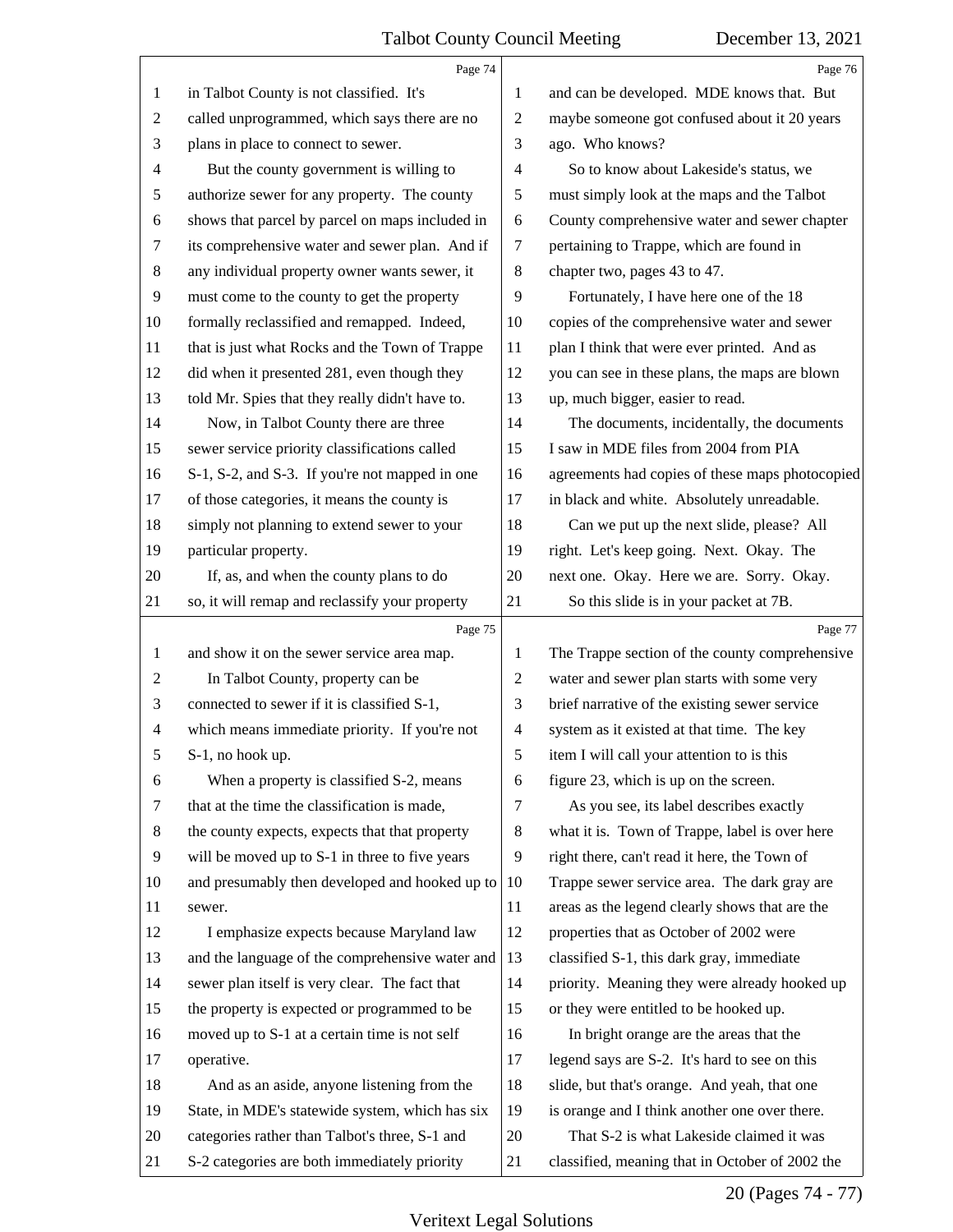<span id="page-21-0"></span>

|                | Page 78                                         |                | Page 80                                         |
|----------------|-------------------------------------------------|----------------|-------------------------------------------------|
| $\mathbf{1}$   | county expected that in three to five years     | $\mathbf{1}$   | classified S-2 did not originate in 2019, but   |
| $\overline{c}$ | those parcels might be moved up to S-1 and so   | $\overline{2}$ | started back around 2004 when Rocks and the     |
| 3              | on. And if so, then they could be connected     | 3              | Town of Trappe began pursuing permits from MDE. |
| 4              | and developed.                                  | $\overline{4}$ | It probably contributed to the permit falsehood |
| 5              | In brown, and there's only a little of it       | 5              | also.                                           |
| 6              | in the very top and the very bottom right, are  | 6              | So how did this claim originate that            |
| $\tau$         | the few parcels classified in the legend S-3.   | $\overline{7}$ | Lakeside was S-2? Here is another map you will  |
| $8\,$          | Meaning that in October 2002, the county        | 8              | find.                                           |
| 9              | expected those properties to be moved up        | 9              | Next slide, I'm sorry, Ms. Moran.               |
| 10             | towards development and eligibility in six to   | 10             | So how did this claim originate that it         |
| 11             | ten years. And that's it. That is the status    | 11             | was S-2? Here is the other map, you've seen it  |
| 12             | of the Trappe sewer service area in October of  | 12             | before, of Trappe. And this is a map, figure    |
| 13             | 2002.                                           | 13             | 24, called the long-range planning sewer        |
| 14             | With one exception, having nothing to do        | 14             | service map. And it's just what it says, a      |
| 15             | with Lakeside at all, Talbot County made no     | 15             | long-range plan.                                |
| 16             | change to the sewer service area                | 16             | Now, some really simple but (inaudible)         |
| 17             | classifications or maps from that date until    | 17             | analogies will illustrate the point. Let's      |
| 18             | adoption of Resolution 281 in August 2020.      | 18             | just say you're asked to describe yourself and  |
| 19             | Now, if you look at figure 23, look in          | 19             | you say I'm a single man but I have a           |
| 20             | your copy of this figure 23, at the land on the | 20             | long-range plan to get married.                 |
| 21             | east side of Route 50, the land comprising      | 21             | Or you're asked to describe your residency      |
|                | Page 79                                         |                | Page 81                                         |
| 1              | Lakeside, as we all see, that this land right   | 1              | and say I live in Talbot County and I have a    |
| 2              | here, all that. As we all see, that land is     | 2              | long-range plan to move to California.          |
| 3              | white. Not gray, not orange, not brown, but     | 3              | Or you describe your profession. And you        |
| 4              | white. That means that when the comprehensive   | 4              | say I'm an auto mechanism, but I have a         |
| 5              | water and sewer plan was adopted, Lakeside,     | 5              | long-range plan to become a brain surgeon.      |
| 6              | like most of the land in Talbot County, was     | 6              | In each case, the first part describes          |
| 7              | given no sewer service classification by Talbot | 7              | your current condition, followed by something   |
| 8              | County. It was what everyone called             | 8              | that describes your expectation for the future  |
| 9              | unprogrammed. It's a corn field. It had         | 9              | at the time that you answered the question.     |
| 10             | always been unprogrammed. It was unprogrammed   | 10             | Expectation or not, you're not married          |
| 11             | when it was adopted in 2002, as this map shows, | 11             | until you find a partner, get a license, and    |
| 12             |                                                 |                |                                                 |
| 13             | and it was unprogrammed on August the 10th,     | 12             | say I do. You're not a resident of California   |
| 14             | 2020.                                           | 13             | until you backpack your stuff and move. And     |
|                | But when the applicant presented                | 14             | you won't be permitted to operate until you go  |
| 15             | Resolution 281 to the Council in December 17,   | 15             | to med school and a lot more.                   |
| 16             | 2019, and throughout 2020, as it was being      | 16             | And in expressing an expectation, you did       |
| 17             | evaluated by everyone, it was misrepresented to | 17             | not commit yourself to it. In each case, a      |
| 18             | long ago been reclassified S-2, programmed for  | 18             | specific action is needed to move from one      |
| 19             | development in three to five years. Ms. Moran   | 19             | status to the other.                            |
| 20             | said so every time she said the legislation.    | 20             | As the sewer service clarifications, the        |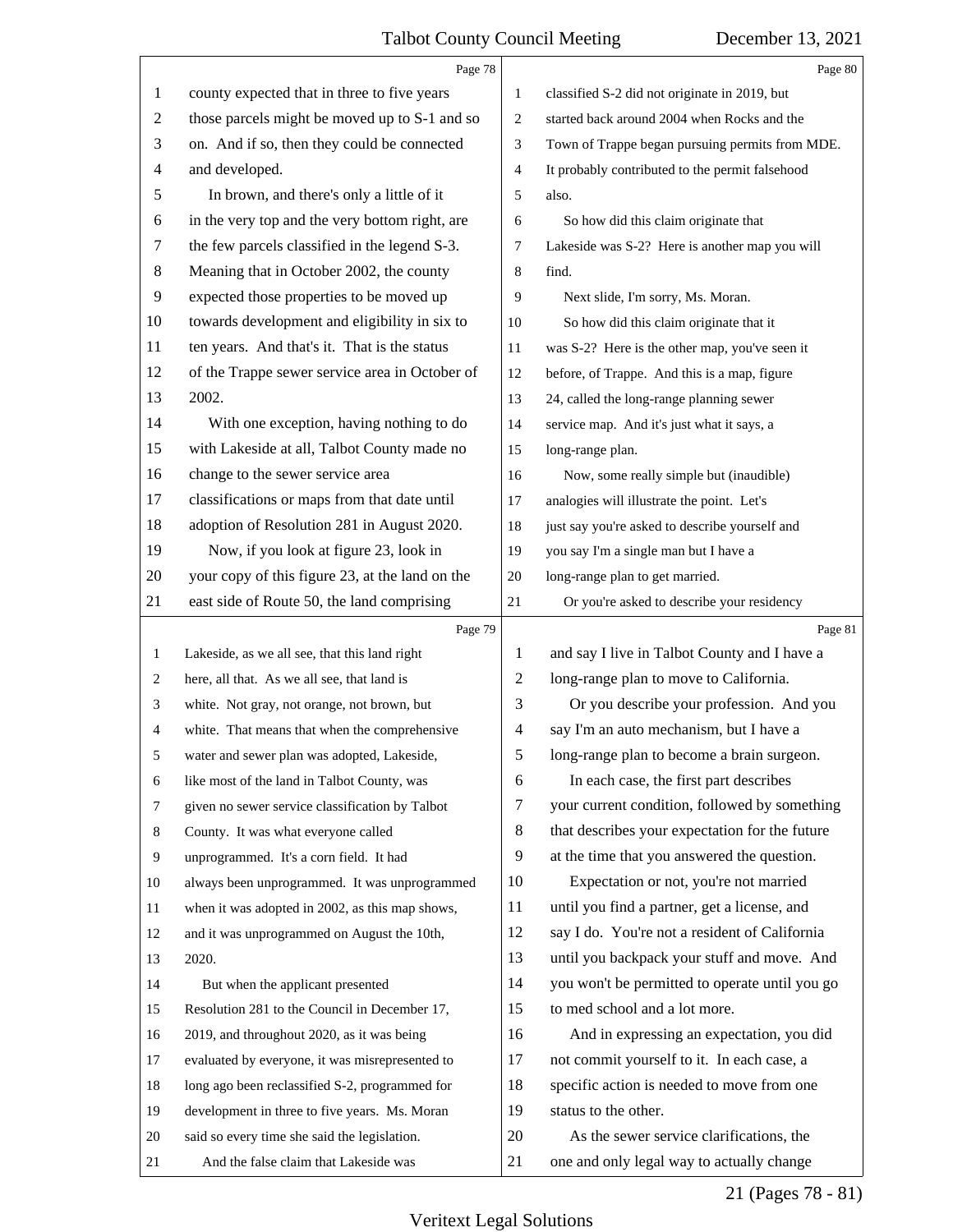<span id="page-22-0"></span>

|                | Page 82                                         |                | Page 84                                         |  |
|----------------|-------------------------------------------------|----------------|-------------------------------------------------|--|
| 1              | classification is if the Talbot County Council  | 1              | was read at every meeting and you heard it      |  |
| $\overline{2}$ | adopts a resolution amending the comprehensive  | $\overline{2}$ | repeated again in the transcripts. It was       |  |
| 3              | water and sewer plan, which can only be done if | 3              | untrue.                                         |  |
| $\overline{4}$ | the Planning Commission has found that the      | 4              | There are many other ways to corroborate        |  |
| 5              | proposal is consistent with the Comprehensive   | 5              | that figure 23 is the right one. An obvious     |  |
| 6              | Plan, which can only be done after              | 6              | example is the one other time some properties   |  |
| 7              | commissioners hear comments at a public hearing | 7              | in Trappe, properties totally unrelated to      |  |
| 8              | and considers the full gamut of elements of the | $\,8\,$        | Lakeside, were reclassified. These were the     |  |
| 9              | Comprehensive Plan, not just one.               | 9              | little strip of residences in the southeast     |  |
| 10             | So the only remaining question is whether       | 10             | section of old Trappe. This little piece right  |  |
| 11             | the sewer service classification for Lakeside   | 11             | down there.                                     |  |
| 12             | property was ever changed subsequent to its     | 12             | If you look at the slide, on figure 24 the      |  |
| 13             | adoption in October 2002. The answer is it did  | 13             | lots are shown in gray as S-1, eligible for     |  |
| 14             | not.                                            | 14             | connection. Figure 24 says S-1, they're         |  |
| 15             | The law is very clear and well-practiced.       | 15             | eligible for connection.                        |  |
| 16             | To obtain any priority classification at all to | 16             | But in March of 2018, the Town of Trappe        |  |
| 17             | move up from one to the next, the County        | 17             | presented a request to the county, Resolution   |  |
| 18             | Council and only the County Council must        | 18             | 259, to reclassify them S-1 from category S-3.  |  |
| 19             | expressly authorize that step by amending the   | 19             | Obviously, if figure 24 was the relevant        |  |
| 20             | plan. The classification cannot be changed by   | 20             | document, that would have been unnecessary.     |  |
| 21             | action of a municipality or by interpretation   | 21             | But if you look at figures 23, they are         |  |
|                |                                                 |                |                                                 |  |
|                | Page 83                                         |                | Page 85                                         |  |
| 1              | by MDE, interpretation by MDE or any other      | $\mathbf{1}$   | classified S-3 and do need to be reclassified.  |  |
| 2              | matter. And the passage of time does not do     | 2              | And that's what happened.                       |  |
| 3              | it. That is even if Lakeside had been           | 3              | Finally, I want to report that among other      |  |
| $\overline{4}$ | classified S-2 for development in three to five | 4              | knowledgeable people who have recently reviewed |  |
|                | years, which it was not, the passage of five    | 5              | this proposition I'm making, Mike Pullen, the   |  |
| 6              | years would not have transformed Lakeside to    | 6              | former attorney for 20 years, which included    |  |
| 7              | S-1 status.                                     | 7              | the period from 2002 comprehensive water and    |  |
| 8              | Once, in 2004, the town tried to get the        | 8              | sewer plan was adopted, agrees that this is the |  |
| 9              | Council to reclassify Lakeside from its         | 9              | correct analysis, what I'm saying here. And     |  |
| 10             | unprogrammed status to S-1. And the Council,    | 10             | you have a copy of Mr. Pullen's e-mail          |  |
| 11             | Talbot County Council, turned them down flat.   | 11             | confirming that in your package at Exhibit 7C.  |  |
| 12             | That story I'll relate shortly as a part of the | 12             | So now let's move to the issuance of the        |  |
| 13             | timeline on the falsehood number two.           | 13             | invalid permits in 2006. In 2005 and six, MDE   |  |
| 14             | So in presenting R281, the applicant, with      | 14             | issued a discharge permit and two construction  |  |
| 15             | their experienced lawyers and engineers who are | 15             | permits to Lakeside for this billion dollar     |  |
| 16             | expert in land use matters, consistently        | 16             | deal.                                           |  |
| 17             | ignored figure 23, the true sewer service map,  | 17             | The permits were invalid because, number        |  |
| 18             | and instead misrepresented that figure 24       | 18             | one, MDE cannot issue construction permits to   |  |
| 19             | described the sewer service priority            | 19             | extend sewer facilities to property whose sewer |  |
| 20             | classification of the Lakeside property. That   | 20             | service priority classification is not          |  |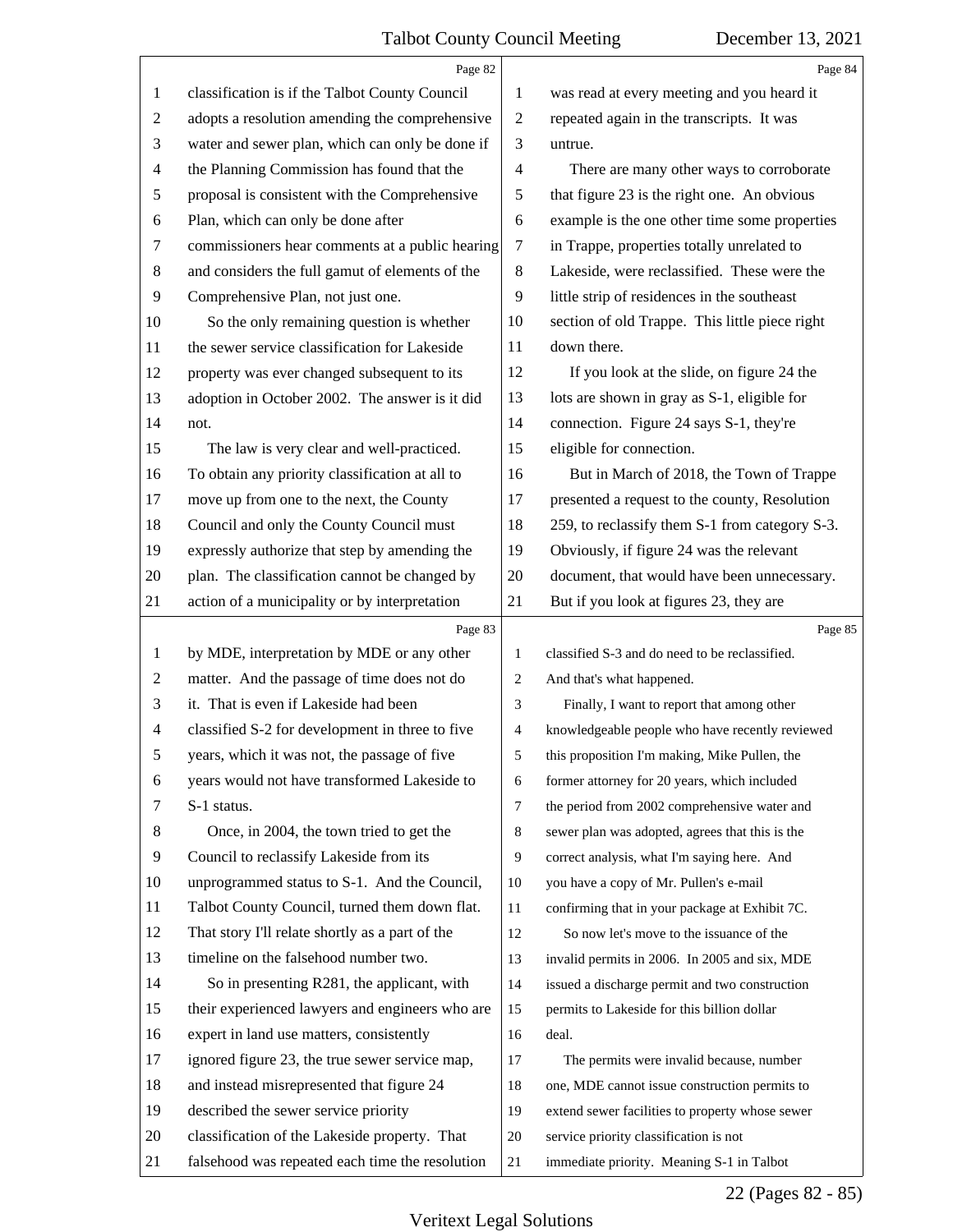<span id="page-23-0"></span>

|                | Page 86                                         |                | Page 88                                         |
|----------------|-------------------------------------------------|----------------|-------------------------------------------------|
| 1              | County. In the State, S-1 or 2. But in Talbot   | 1              | get to the bottom of every little detail.       |
| $\overline{c}$ | County, S-1. And MDE knows that.                | $\mathfrak{2}$ | I have a lot of documents, some I'm             |
| 3              | As we just saw, not only was Lakeside           | 3              | presenting. If you want more, I have more that  |
| 4              | never classified S-1 by Talbot County, it was   | $\overline{4}$ | you might want to see.                          |
| 5              | never even classified S-2 for development in    | 5              | Lakeside saga began in July of 2021, the        |
| 6              | three to five years. Until Resolution 281 was   | 6              | month in which Rocks optioned 800 acres of      |
| 7              | adopted under false pretenses, it had always    | 7              | farmland. These were option agreements, and     |
| 8              | been unprogrammed.                              | $\,8\,$        | Rocks Engineering did not settle and buy any of |
| 9              | Number two, the Maryland code gives             | 9              | the land until 2007, after Rocks and the town   |
| 10             | counties, not towns, authority to amend water   | 10             | had successfully gotten the MDE to issue the    |
| 11             | and sewerage plans. But only after a finding    | 11             | illegal permits I'm describing.                 |
| 12             | by the Planning Commission. The code says       | 12             | Soon, based on discussions with Rocks, the      |
| 13             | this: Before a county governing body may adopt  | 13             | town proposed to annex 925 acres of farmland    |
| 14             | a county plan or a revision or amendment to the | 14             | across from Trappe, which was the land Rocks    |
| 15             | county plan, the county planning agency shall   | 15             | had optioned, plus some other parcels. And      |
| 16             | certify that the plan, the vision, or amendment | 16             | that proposal, a simple annexation, was         |
| 17             | is consistent with the county Comp Plan.        | 17             | reviewed by the Talbot County Planning          |
| 18             | The code then provides, 9-507, that a           | 18             | Commission, who found it consistent, the        |
| 19             | county governing body, that is the County       | 19             | annexation, consistent with the county's Comp   |
| 20             | Council, submits a proposal to MDE for          | 20             | Plan. And that was because Trappe, as a town,   |
| 21             | approval.                                       | 21             | had long been designated as a growth area, with |
|                | Page 87                                         |                | Page 89                                         |
| $\mathbf{1}$   | Lakeside was never classified S-1 by a          | 1              | the overarching idea being to cluster new       |
|                |                                                 |                |                                                 |
| 2              | Comp Plan amendment, as we proved earlier. And  | 2              | development near towns where infrastructure     |
| 3              | in addition to that, no amendment to the        | 3              | existed.                                        |
| 4              | comprehensive water and sewer plan pertaining   | $\overline{4}$ | However, the Lakeside project was not part      |
| 5              | to the Lakeside project was ever found          | 5              | of the Planning Commission's consideration.     |
| 6              | consistent with the county comprehensive water  | 6              | Indeed, in the Star Democrat article reporting  |
| 7              | and sewer plan by the Planning Commission       | 7              | the Planning Commission's decision, the town's  |
| 8              | before 2020. It was never adopted by the        | 8              | attorney, Mr. Thompson, told the Star Democrat  |
| 9              | Council before 2020, and it was never sent to   | 9              | that no development proposals had been          |
| 10             | MDE before 2020. And yet they issued the        | 10             | presented yet and "that we are not interested   |
| 11             | permits.                                        | 11             | in obtaining development proposals yet".        |
| 12             | I do not know exactly how that happened,        | 12             | So that Planning Commission meeting, which      |
| 13             | exactly who said exactly what to whom. But      | 13             | was held January 3, 2003, and this was the one  |
| 14             | there were some documents that I was able to    | 14             | and only Planning Commission meeting at which   |
| 15             | uncover that shed light and demonstrate the     | 15             | the land that is where Lakeside is situation    |
| 16             | need for Secretary Grumbles to initiate an      | 16             | (sic.) and the concerned other land also, was   |
| 17             | investigation with MDE or that other            | 17             | ever specifically discussed until 2020, when    |
| 18             | authorities do.                                 | 18             | Resolution 281 was adopted.                     |
| 19             | Here is the story as I've been able to          | 19             | When the Planning Commission met at that        |
| 20             | piece it together, but I'm not an investigator  | 20             | meeting, annexation of the property, in fact,   |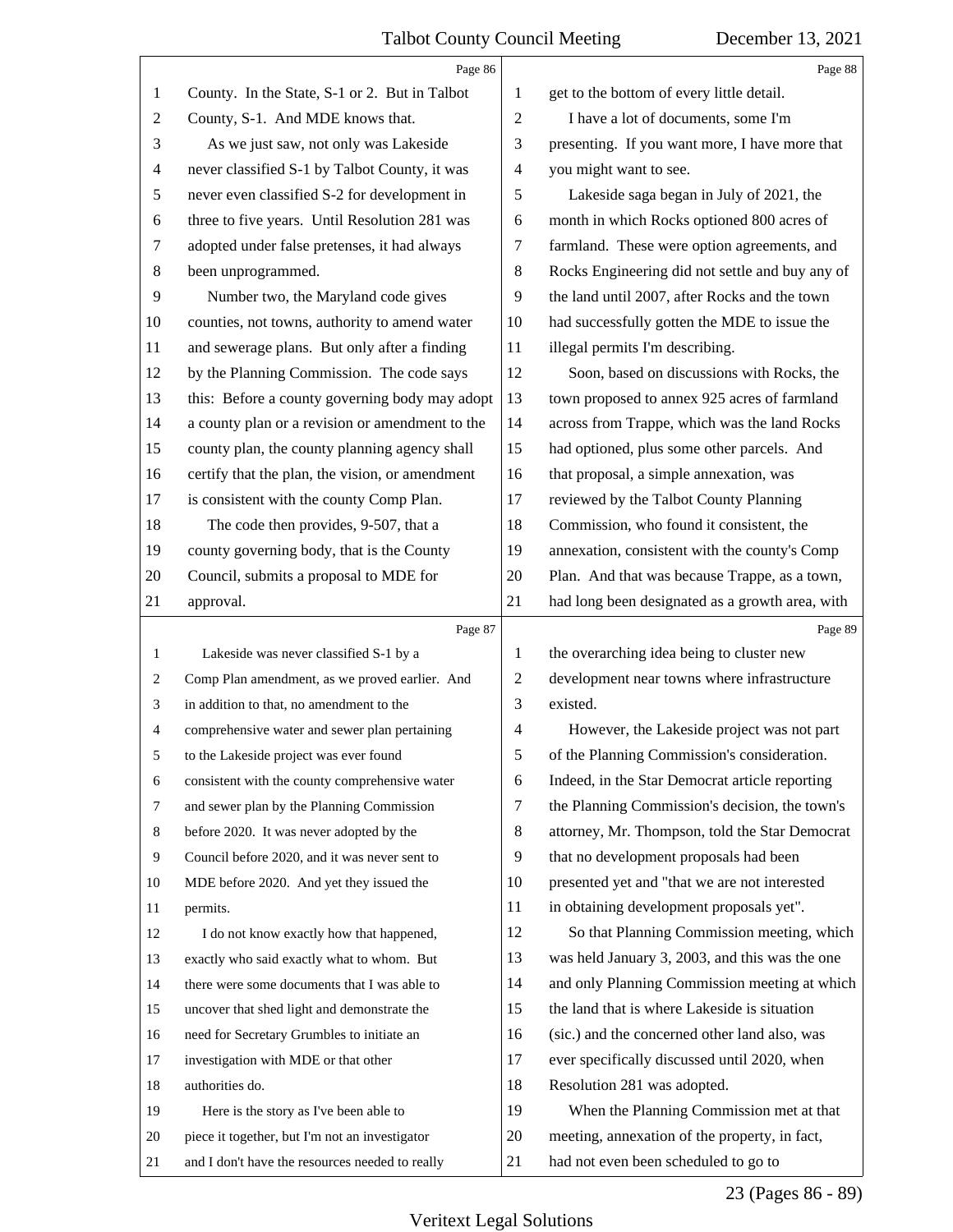<span id="page-24-0"></span>

|                | Page 90                                         |                | Page 92                                         |
|----------------|-------------------------------------------------|----------------|-------------------------------------------------|
| 1              | referendum. Rocks had not even laid out the     | 1              | comprehensive water and sewer plan. Referring   |
| $\overline{c}$ | substantial inducements he was offering to the  | $\overline{c}$ | to Rocks' engineer for Lakeside, Mr. Hoon noted |
| 3              | Town of Trappe's voters, and the annexation     | 3              | this, and this is a quote, "Mr. Rauch's         |
| 4              | wasn't approved and completed until May of that | $\overline{4}$ | enclosures do not include all of the relevant   |
| 5              | year, about six months after the Planning       | 5              | pages of the county comprehensive water and     |
| 6              | Commission met.                                 | 6              | sewer plan. In particular, charter two, page    |
| 7              | But Rocks and the town got started with         | 7              | 45, and figure 23."                             |
| 8              | their plans and in December of 2003 submitted   | $\,8\,$        | He went on to fully explain the same            |
| $\overline{9}$ | an application to Dr. Tien at MDE's water and   | 9              | falsehood that I've described here. And he      |
| 10             | science division seeking a discharge permit for | 10             | pointed out that none of the property was       |
| 11             | essentially the same new spray irrigation plant | 11             | classified S-1 and he called for an             |
| 12             | we see today.                                   | 12             | investigation. This was in December of 2004.    |
| 13             | The documents are in your package I             | 13             | Here is an interesting episode. In July         |
| 14             | obtained via a PIA request shows some of the    | 14             | of 2004, the secretary of MDE, not some         |
| 15             | internal exchanges with MDE, which concluded    | 15             | functionary, wrote the Town of Trappe to say    |
| 16             | with a Mr. Anderson pointing out an item on a   | 16             | MDE had reviewed the application and was        |
| 17             | chart on page 2-43 of the 2002 comprehensive    | 17             | prepared to publish a tentative approval once   |
| 18             | water and sewer plan as sufficient reason to    | 18             | the appropriate water and sewer plan            |
| 19             | process the discharge application, checking a   | 19             | classifications are in place. That means once   |
| 20             | box on a form that said the application was     | 20             | the property was classified S-1. So in the      |
| 21             | consistent with the county comprehensive water  | 21             | summer of 2004, MDE knew that the Lakeside      |
|                |                                                 |                |                                                 |
|                | Page 91                                         |                | Page 93                                         |
| 1              | and sewer plan. And he did that after Mr. Tien  | 1              | property was not S-1 and needed to be           |
| 2              | asked him "was that enough."                    | 2              | reclassified.                                   |
| 3              | While the chart entry, indeed, referred         | 3              | In response, on August the 12th, the            |
| 4              | cryptically to a large plant, it stands alone   | $\overline{4}$ | assistant town attorney wrote Secretary         |
| 5              | with nothing more. And there's no explanation   | 5              | Philbrick a three-page letter to convince MDE   |
| 6              | as to its location, its properties to be        | 6              | that section 9-511 does not exist. Saying it    |
| 7              | served, the phasing, the relationship to        | 7              | does not appear that any State law, regulation, |
| 8              | existing facilities, or anything else. That     | 8              | or guideline currently requires an amendment of |
| $\overline{9}$ | was it. And of course, it had nothing to do     | 9              | the Talbot County comprehensive water and sewer |
| 10             | with sewer service priority classifications of  | 10             | plan for the processing of this ground water    |
| 11             | any parcel of land.                             | 11             | discharge permit application.                   |
| 12             | Within weeks, as word got out that              | 12             | And also, on the following page,                |
| 13             | Mr. Hoon, an attorney in Chestertown acting on  | 13             | conflated, seemed to be conflating S-2 in the   |
| 14             | behalf of some Talbot citizens, wrote a letter  | 14             | Maryland classification system, which is        |
| 15             | to MDE with numerous exhibits, all of which are | 15             | immediate priority, with S-2 in the Talbot      |
| 16             | in your packet, blowing the whistle. He said    | 16             | County system, which is not. So that could be   |
| 17             | we believe that certain incomplete information  | 17             | the source of part of the falsehood. Who        |
| 18             | provided to MDE has caused MDE to make an       | 18             | knows.                                          |
| 19             | erroneous determination that the Trappe East    | 19             | In any event, the following month in            |
| 20             | area and the Trappe East facility had been      | 20             | September of 2004, the town finally did         |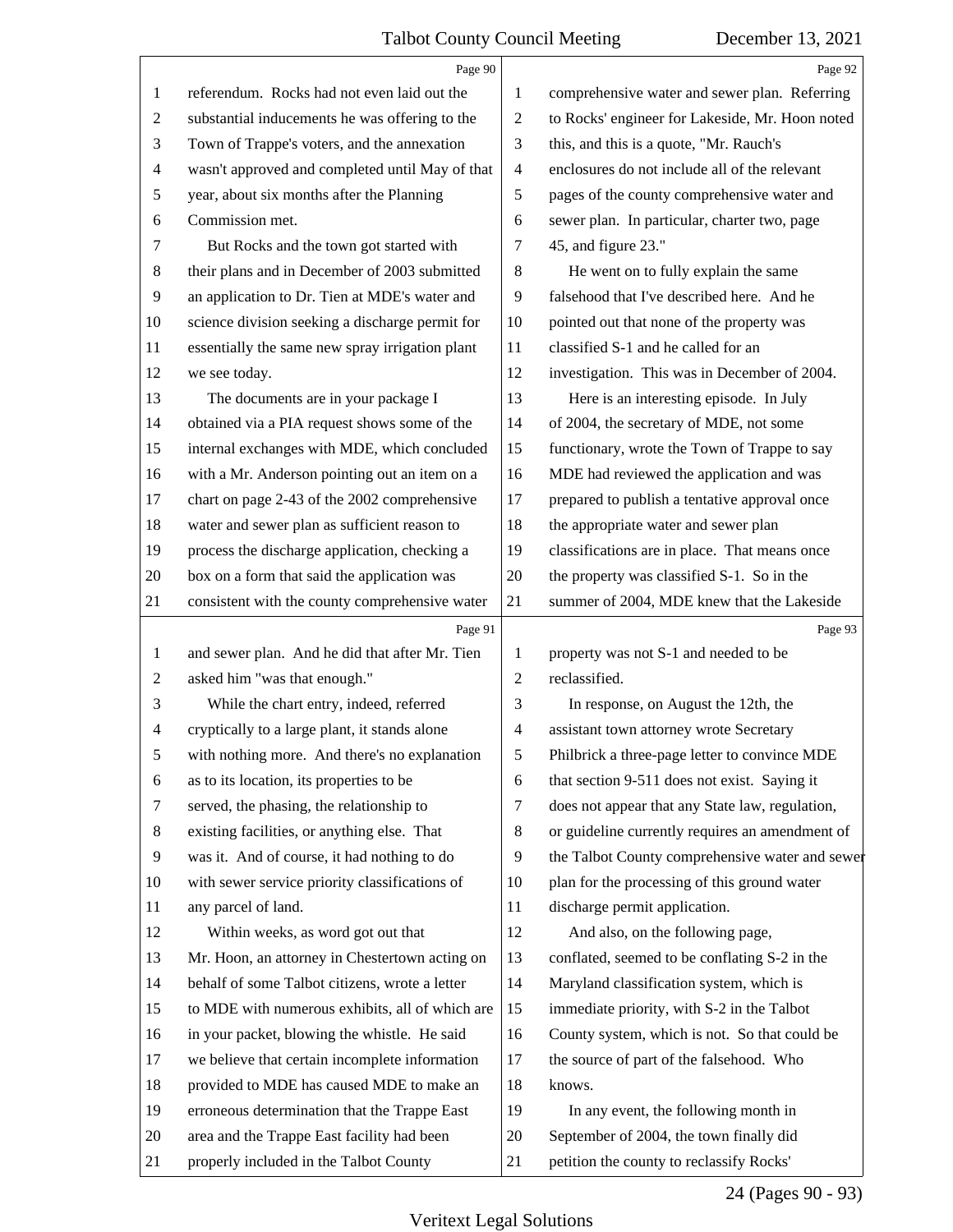<span id="page-25-0"></span>

|                | Page 94                                         |                | Page 96                                         |
|----------------|-------------------------------------------------|----------------|-------------------------------------------------|
| 1              | property as S-1, immediate priority for         | 1              | sued the county essentially to try to force the |
| $\overline{c}$ | development of sewer lines. It was a            | $\overline{c}$ | county to reconsider the matter. And it went    |
| 3              | non-starter.                                    | 3              | to the Maryland Court of Appeals. The           |
| 4              | Several public hearings were scheduled,         | $\overline{4}$ | Council's rejection of Lakeside stood.          |
| 5              | this is in 2004, were scheduled. And the town   | 5              | Now, I have no proof about the next             |
| 6              | pitched the County Council hard. But the        | 6              | statement, but I have to say I believe there is |
| 7              | Council, their picture is on the wall right out | $\tau$         | no possibility that the people at MDE who were  |
| 8              | here, Tom Duncan, Phil Foster, Hope Harrington, | 8              | dealing with Lakeside were unaware of this.     |
| $\overline{9}$ | Hillary Spence, and Peter Carroll, the Council  | 9              | Certainly, the County Council's adamant         |
| 10             | were having none of it. They were so certain,   | 10             | rejection of Resolution 123. And yet five       |
| 11             | as most of us are today, that authorizing a     | 11             | months later, it issued a discharge permit.     |
| 12             | single subdivision of 2,500 homes and half a    | 12             | In 2006, MDE issued two construction            |
| 13             | million feet of commercial space across Route   | 13             | permits, which certainly were not related to    |
| 14             | 50 from the tiny Town of Trappe with traffic    | 14             | that little chart on page 43 at all. None of    |
| 15             | problems, school issues, and so on was out of   | 15             | this was proper.                                |
| 16             | the question and in no way compatible with our  | 16             | Documents at Exhibits 15 and 16 in your         |
| 17             | Comprehensive Plan. The fact that 15 years has  | 17             | packet hint at what was going on as to other    |
| 18             | passed doesn't change that.                     | 18             | documents I recently obtained from PIA          |
| 19             | MS. PRICE: Mr. Watson, real quick. Has          | 19             | requests.                                       |
| 20             | there been, until this Council did something in | 20             | Now, some MDE internal e-mails from 2004        |
| 21             | 2020, between 2004, which you just spoke of,    | 21             | era were uncovered by journalists at the Center |
|                |                                                 |                |                                                 |
|                | Page 95                                         |                | Page 97                                         |
| 1              | and then, was there ever a time when the        | 1              | for Public Integrity and were quoted in an      |
| $\overline{c}$ | developer came and asked us to amend the        | 2              | astonishing article they published in 2009 that |
| 3              | comprehensive water and sewer plan for this     | 3              | everyone should read. It's Exhibit 3 in your    |
| 4              | approval?                                       | 4              | packet.                                         |
| 5              | MR. WATSON: No, ma'am.                          | 5              | An example of what was reported in that         |
| 6              | MS. PRICE: Thank you.                           | 6              | article. "In May of 2005, a Maryland            |
| 7              | MR. WATSON: Several public hearings             | 7              | Department of Planning official wrote an e-mail |
| 8              | were -- here is the point. The County Council   | 8              | to an MDE official expressing concerns about    |
| $\overline{9}$ | was so sure, they weren't having any part of    | 9              | the town's effort to bypass the county's        |
| 10             | it. They did not even send the Town's           | 10             | process for approving changes, referred to as   |
| 11             | amendment request for reclassification to the   | 11             | amendments, to its comprehensive water and      |
| 12             | Planning Commission for its recommendation. It  | 12             | sewer plan". "How can you and we act on an      |
| 13             | was clearly their power alone. The Council      | 13             | amendment that has not been locally adopted?    |
| 14             | rejected the request by a five to nothing vote. | 14             | What's up with that?"                           |
| 15             | And they had the county attorney, Mr. Pullen,   | 15             | All these are but hints of what went on         |
| 16             | prepare an unusual 21-page findings of fact     | 16             | and demonstrate why an investigation is needed  |
| 17             | documenting some of its objectives.             | 17             | because 15 years later, those permits, those    |
| 18             | The rejection was big news in Trappe and        | 18             | false MDE permits, were used to build the story |
| 19             | Talbot County. And one of the Star Democrat     | 19             | that corrupted Talbot County's land use         |
| 20             | articles announcing it, it's in your packet, in | 20             | approval process so R281 could launch Lakeside. |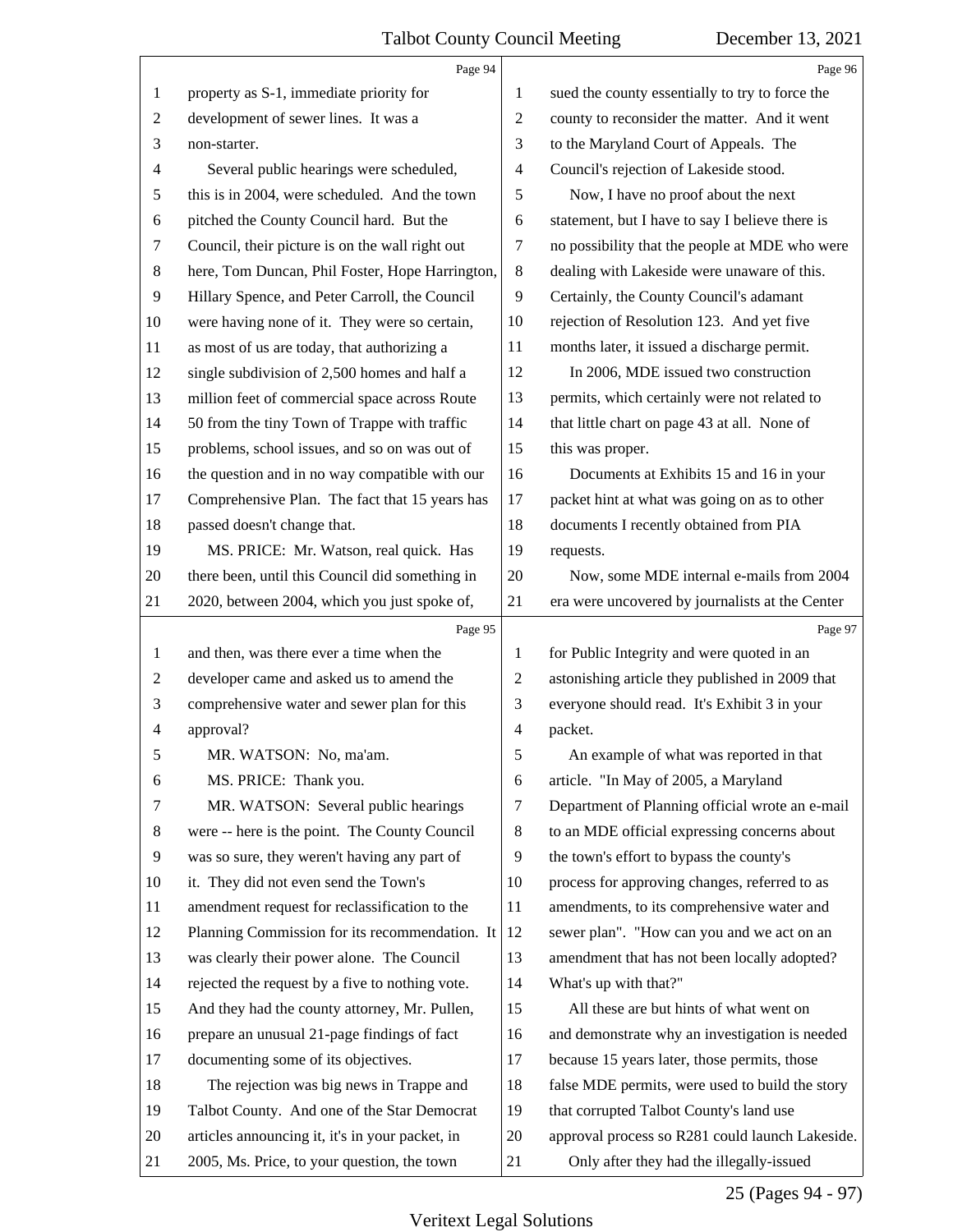<span id="page-26-0"></span>

|                | Page 98                                         |                          | Page 100                                        |
|----------------|-------------------------------------------------|--------------------------|-------------------------------------------------|
| 1              | permits in hand did Rocks Engineering close on  | 1                        | process for comprehensive water and sewer       |
| $\overline{c}$ | the purchase of the Trappe properties.          | $\overline{c}$           | planning in Talbot County has been rendered     |
| 3              | Another item in your packet is                  | 3                        | meaningless. That statement is as true today    |
| 4              | documentation regarding the scandal that became | $\overline{\mathcal{A}}$ | as it was 12 years ago.                         |
| 5              | public in the spring of 2009 when it was        | 5                        | Meanwhile, Talbot County also heard about       |
| 6              | discovered that the Town of Trappe had applied  | 6                        | construction permits. And it, too, joined in    |
| 7              | to MDE to obtain \$21 million from Obama's      | 7                        | asking for an investigation. That is the        |
| $\,8\,$        | American Reinvestment and Recovery Act, that's  | $\,8\,$                  | County Council asked for an investigation.      |
| 9              | the AARA, to pay for the wastewater treatment   | 9                        | That's in your packet at 15.                    |
| 10             | plant that Rocks was supposed to build at       | 10                       | What happened next is really remarkable         |
| 11             | Rocks' expense. The town claimed the project    | 11                       | and I think an important element in what        |
| 12             | had all the needed permits and was shovel       | 12                       | anybody would call a scandal. So an             |
| 13             | ready.                                          | 13                       | investigation from MDE has been asked for. Six  |
| 14             | What is truly shocking to me is that MDE        | 14                       | months went by with no action from MDE.         |
| 15             | formally placed this proposal at the top of the | 15                       | Suddenly on February the 3rd, 2010, out of the  |
| 16             | State's list, number one, and was clearly set   | 16                       | blue the Town of Trappe sends a letter to MDE   |
| 17             | to grant taxpayer funds to the project to build | 17                       | and also the county announcing that they have   |
| 18             | the Lakeside plant that Rocks was supposed to   | 18                       | abandoned any intention of building any new     |
| 19             | pay for, and Rocks would have received          | 19                       | wastewater treatment plant on the east side of  |
| 20             | \$1.8 million in cash for the spray irrigation  | 20                       | Route 50. And accordingly, they were            |
| 21             | field.                                          | 21                       | surrendering their two construction permits,    |
|                | Page 99                                         |                          | Page 101                                        |
| $\mathbf{1}$   | When the story broke, the town, who is          | 1                        | the ones that had been issued in 2006.          |
| $\overline{c}$ | imminently wrapped up in all this, immediately  | $\overline{c}$           | Instead of a new plant, and get this, they      |
| 3              | backed down. As far as I know, there was never  | $\mathfrak{Z}$           | would send all of their sewage from Lakeside to |
| $\overline{4}$ | any investigation into this outrageous          | $\overline{4}$           |                                                 |
|                |                                                 |                          | the existing Trappe plant. I'm not making this  |
| 5              | arrangement that almost happened and there were | 5                        | up. The two letters are Exhibits 17A and 17B.   |
| 6              | only a couple of articles about it.             | 6                        | So on February 16th, this is cause and          |
| 7              | Also in 2009, Talbot Preservation               | 7                        | effect, on February 16th at Secretary Wilson's  |
| 8              | Alliance, Tom Alspach, learned of the issuance  | 8                        | request, an MDE official wrote Mr. Alspach,     |
| 9              | of the invalid construction permits and had to  | 9                        | this is Exhibit 18, reporting that they had     |
| 10             | send in a Public Information Act request to MDE | 10                       | begun an investigation but now that the town    |
| 11             | to get some background. All of this is in your  | 11                       | has abandoned its plans and surrendered the     |
| 12             | packet at 15. Mr. Alspach investigated,         | 12                       | permits that "that made it unnecessary for MDE  |
| 13             | recognized the improprieties of the issuance of | 13                       | to take any action". Conveniently, the          |
| 14             | the permits, and took action.                   | 14                       | investigation was aborted, and no one at MDE    |
| 15             | On behalf of TPA, he wrote MDE Secretary        | 15                       | had to explain anything and no one Talbot       |
| 16             | Wilson, reporting on the irregularities and     | 16                       | County learned anything more about what had     |
| 17             | asking for a formal investigation saying this:  | 17                       | happened with the Lakeside permits.             |
| 18             | As a result of Trappe's procurement of          | 18                       | It appears those permits, which we now          |
| 19             | construction permits for a sewer project that   | 19                       | know were improper, were never mentioned in     |
| 20             | is not consistent with the Talbot County        | 20                       | Talbot County until the opening minutes of the  |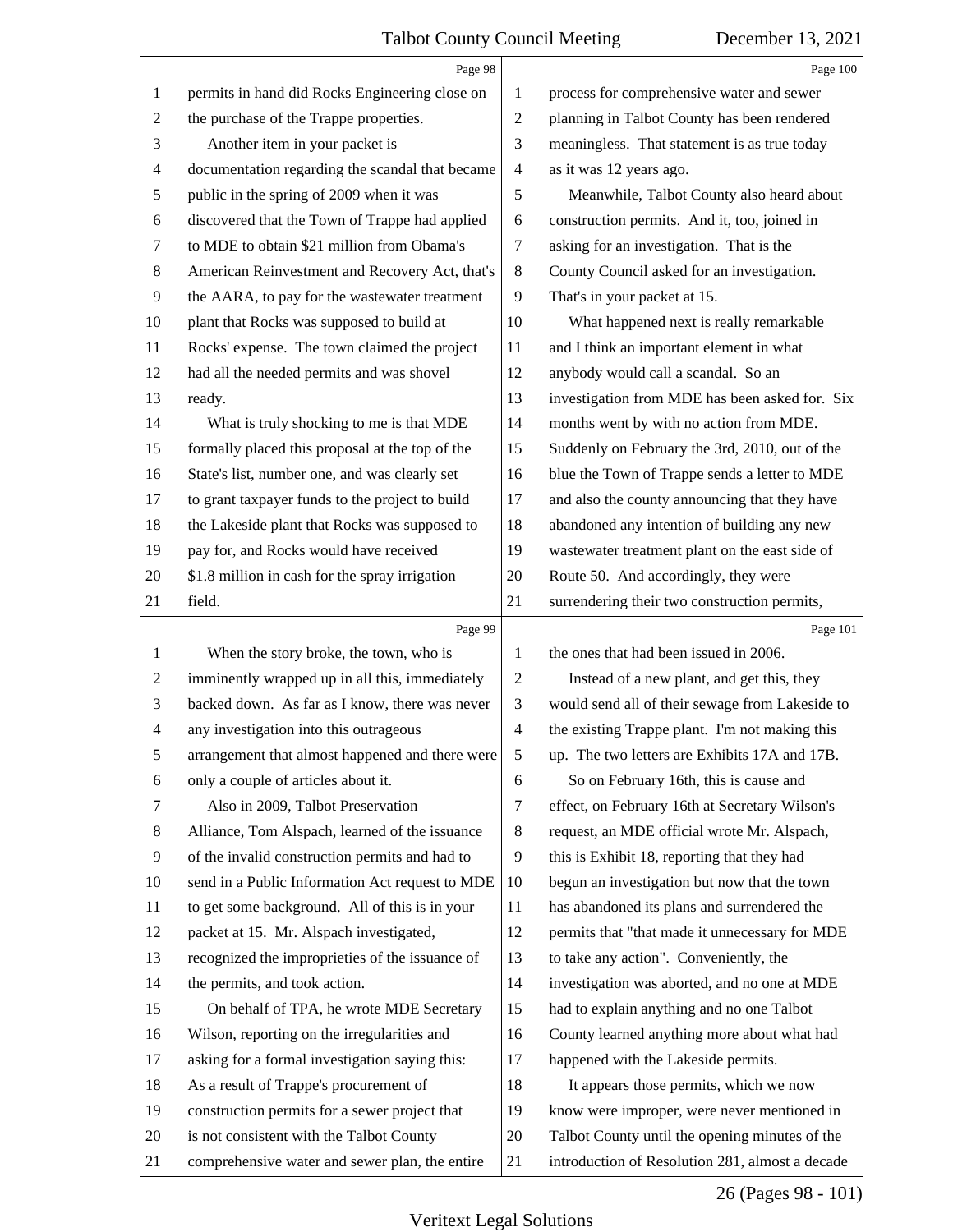<span id="page-27-0"></span>

|                | Page 102                                        |                                                    | Page 104                                        |
|----------------|-------------------------------------------------|----------------------------------------------------|-------------------------------------------------|
| 1              | later. We read that. At that point, as you      | 1                                                  | them the check for \$1.8 million to take title  |
| $\overline{c}$ | saw in the transcripts, the permits had become  | 2                                                  | to the spray field.                             |
| 3              | the lens through which we all evaluated the     | 3                                                  | MS. PRICE: Can I ask a simple question?         |
| 4              | most important, disruptive, incompatible        | 4                                                  | And if we ask a couple of questions, certainly  |
| 5              | development project ever proposed in Talbot     | 5                                                  | I would think we would give him a couple of     |
| 6              | County.                                         | 6                                                  | extra minutes.                                  |
| 7              | MR. CALLAHAN: Mr. Watson, I just want to        | 7                                                  | MR. CALLAHAN: Yeah.                             |
| 8              | make sure, time check. You've got               | 8                                                  | MS. PRICE: I do have a question. If MDE         |
| 9              | MR. WATSON: I've got ten members. I             | 9                                                  | did, in fact, issue the permit without County   |
| 10             | assume there's going to be a hard stop for me.  | Council approval, shouldn't they be the ones<br>10 |                                                 |
| 11             | MR. CALLAHAN: Well, you know, just if           | 11                                                 | that need to go back?                           |
| 12             | there's something important, which it all is, I | And again, different administration,<br>12         |                                                 |
| 13             | just want to let you know.                      | 13                                                 | different secretaries, different employees and  |
| 14             | MR. WATSON: There are important things          | 14                                                 | all of that. So it's not necessarily a          |
| 15             | here. And it's unfortunate.                     | 15                                                 | reflection on who is there now.                 |
| 16             | MR. CALLAHAN: I understand.                     | 16                                                 | But if they issued these permits without        |
| 17             | MR. WATSON: Thank you for your -- that          | 17                                                 | the comprehensive water and sewer plan approval |
| 18             | was appropriate and I appreciate it.            | 18                                                 | coming from us, shouldn't they be the ones who  |
| 19             | MR. CALLAHAN: No problem.                       | 19                                                 | rescind this whole permit?                      |
| 20             | MR. WATSON: I will send to all the              | 20                                                 | MR. WATSON: Those permits, Ms. Price, no        |
| 21             | Council members highlighting things that I did  | 21                                                 | longer have any relevance, except the fact that |
|                | Page 103                                        |                                                    | Page 105                                        |
| 1              | not mention here because a lot of it's          | 1                                                  | they existed in the past --                     |
| 2              | interesting, you'd like to know.                | $\overline{2}$                                     | MS. PRICE: Correct. But they're still           |
|                | MR. CALLAHAN: Mr. Watson, one question.         |                                                    |                                                 |
| 3              |                                                 | 3                                                  | building now.                                   |
| 4              | I want to make sure I heard it right.           | $\overline{4}$                                     | MR. WATSON: If Resolution 281, nothing is       |
| 5              | The Town of Trappe wanted \$21 million for      | 5                                                  | done, Rocks will get a -- multiple permits.     |
| 6              | the developer. Is that what you said?           | 6                                                  | Will get a new discharge permit. Actually not   |
| 7              | MR. WATSON: The application was made by         | 7                                                  | new. They're talking about it as a renewal --   |
| 8              | the Town of Trappe.                             | 8                                                  | MS. PRICE: Correct.                             |
| 9              | MR. CALLAHAN: Right.                            | 9                                                  | MR. WATSON: Let me finish. And then --          |
| 10             | MR. WATSON: Not the Town of Trappe was          | 10                                                 | MS. PRICE: But that's my question               |
| 11             | going to give the money. First of all, what I   | 11                                                 | exactly. That's my question exactly.            |
| 12             | know about this is what I read in the papers.   | 12                                                 | It can't be a renewal. If the permit was        |
| 13             | MR. CALLAHAN: Right. I'm just --                | 13                                                 | issued improperly, let's give it that, if it    |
| 14             | MR. WATSON: But not that they were going        | 14                                                 | was improperly issued, then you can't renew     |
| 15             | to give the money to Rocks Engineering. But     | 15                                                 | something improperly issued.                    |
| 16             | that they, the Town of Trappe, would be         | 16                                                 | So shouldn't this truly be, this                |
| 17             | building the plant using that money.            | 17                                                 | information, I'm not saying that we're not      |
| 18             | That would relieve Mr. Rocks. Two people        | 18                                                 | listening and all of that, but ultimately, this |
| 19             | don't have to build it. Mr. Rocks would be      | 19                                                 | is MDE who needs to fix this mess.              |
| 20             | relieved of that obligation.                    | 20                                                 | MR. WATSON: Ms. Price, with due respect,        |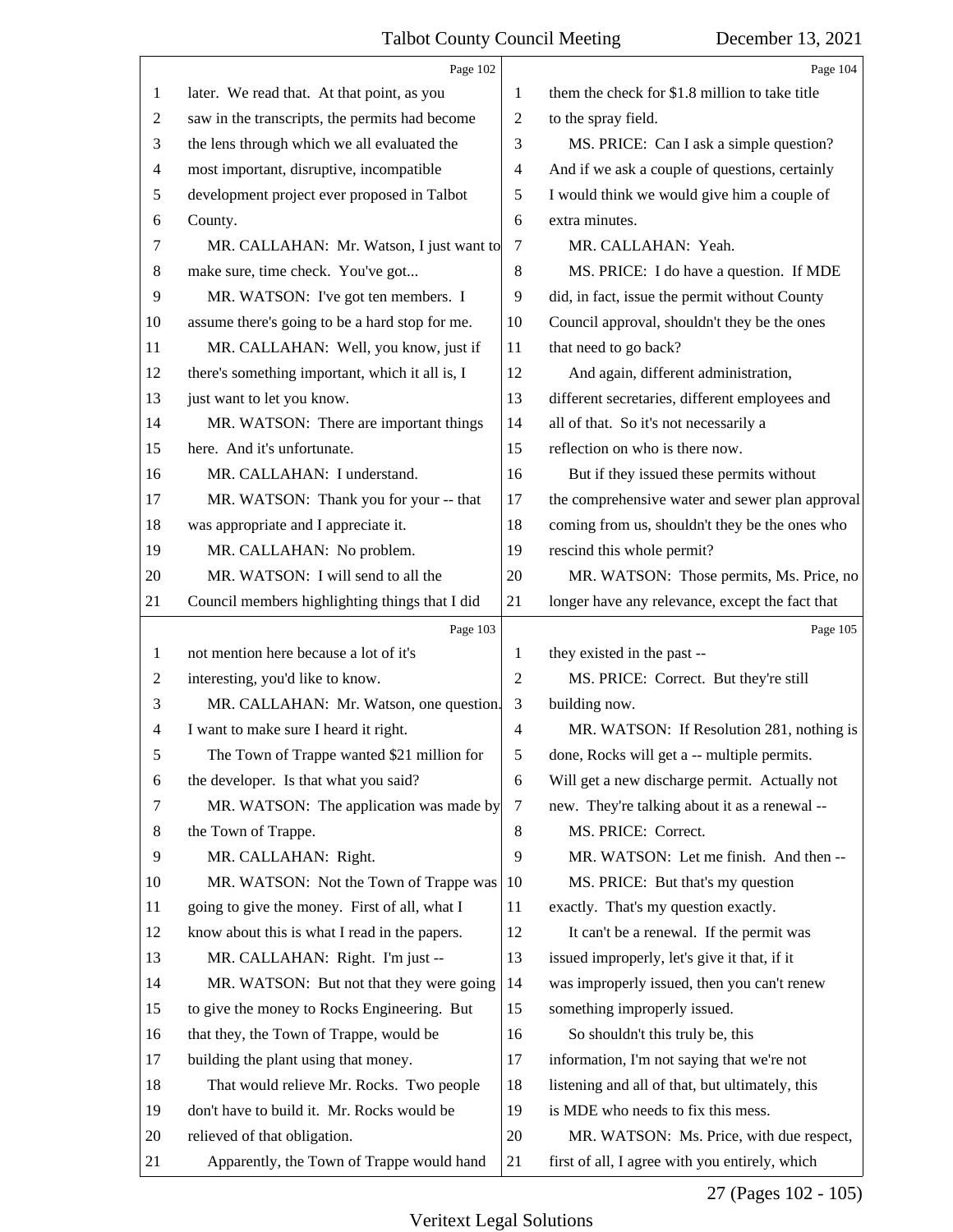<span id="page-28-0"></span>

|                          | Page 106                                        |                | Page 108                                        |
|--------------------------|-------------------------------------------------|----------------|-------------------------------------------------|
| 1                        | is why on December 1st I sent to Secretary      | $\mathbf{1}$   | citizens are busy and just don't follow the     |
| $\overline{c}$           | Grumbles, Mr. Curry, and a bunch of other       | 2              | details anyway. All they know is Lakeside and   |
| 3                        | people at MDE and the Attorney General's Office | 3              | the old sign.                                   |
| $\overline{\mathcal{A}}$ | and EPA all this information with a request for | $\overline{4}$ | But what about the professionals? Well,         |
| 5                        | a formal investigation and a revocation of      | 5              | how many -- so that's the question. How many    |
| 6                        | their approval of 281.                          | 6              | Planning Commissioners have come and gone over  |
| 7                        | They don't write -- and of course, the          | 7              | 20 years? I think we've had five Planning       |
| 8                        | permits are, if they're illegal, they're        | 8              | Commissioners since Lakeside started. Kehoe,    |
| 9                        | illegal. And were illegal admonition, from the  | 9              | someone whose name I've forgotten, Sandy        |
| 10                       | beginning.                                      | 10             | Coyman, Ms. Verdery, and now Mr. Salinas.       |
| 11                       | So that, of course, is correct.                 | 11             | As to the attorney, Mr. Pullen left five        |
| 12                       | MS. PRICE: Could we have a copy of those        | 12             | years ago. And Mr. Kupersmith left just after   |
| 13                       | letters that you wrote when you're done?        | 13             | passage of Resolution 281, interestingly to go  |
| 14                       | MR. WATSON: It was sent to you on               | 14             | to work for Mr. Showalter's firm. And           |
| 15                       | December the 1st.                               | 15             | Mr. Thomas wasn't around when any of this       |
| 16                       | MS. PRICE: Okay. Thank you.                     | 16             | history was happening.                          |
| 17                       | MR. WATSON: Ms. Moran delivered it on           | 17             | And what about the County Council? We've        |
| 18                       | December 1st. She confirmed to me that she      | 18             | had four elections, four turnovers since        |
| 19                       | sent it to each of you individually as well as  | 19             | Lakeside was conceived. No Council member here  |
| 20                       | putting it in the packet.                       | 20             | knows the roots of this story and this          |
| 21                       | MS. PRICE: Okay. Thank you.                     | 21             | experience.                                     |
|                          | Page 107                                        |                | Page 109                                        |
|                          | MR. WATSON: Let me say, however, that           |                |                                                 |
| $\mathbf{1}$             |                                                 | 1              | I am confident that the great majority,         |
| 2                        | while it is true that the illegal permits were  | 2              | not all, but the great majority of what I've    |
| 3                        | an MDE issue, Ms. Price, Resolution 281 is not  | 3              | said to you here tonight is new.                |
| 4                        | an MDE permit.                                  | $\overline{4}$ | So compounding things, the legal research       |
| 5                        | Resolution 281 and the improper amendment       | 5              | of land use review processes can be pretty      |
| 6                        | of the comprehensive water and sewer plan is a  | 6              | technical and subtle, hard to follow. Almost    |
| 7                        | Talbot County land use matter, and the          | 7              | every one of us, from County Councilman to      |
| 8                        | responsibility for that lies with the County    | 8              | Planning Commissioners to layman like me, only  |
| 9                        | Council and cannot be -- that responsibility is | 9              | learn these things through word of mouth over a |
| 10                       | a heavy burden that is on your desk.            | 10             | long period of time. Understandably, everyone   |
| 11                       | Back on the clock I guess? Okay.                | 11             | relies on what others, who are more experienced |
| 12                       | MR. CALLAHAN: Yup.                              | 12             | and knowledgeable, tell us. Like lawyers and    |
| 13                       | MR. WATSON: All right. So here is a key         | 13             | engineers have our trust.                       |
| 14                       | question. How could this have happened? Okay.   | 14             | There is not one lawyer on the Council,         |
| 15                       | First, I am sure many are thinking, some        | 15             | there's not one lawyer on the County Council or |
| 16                       | in this room, that Watson has lost it. None of  | 16             | the Planning Commission. You know that. The     |
| 17                       | this can be true because how could something    | 17             | only person I know in the county operation here |
| 18                       | this bizarre ever have happened. It sounds      | 18             | who, other than the county attorney, who        |
| 19                       | preposterous on its face, I know.               | 19             | happens to be a lawyer is Bill Anderson, so     |
| 20                       | But think about it. Lakeside's been             | 20             | heads the Public Works Advisory Board.          |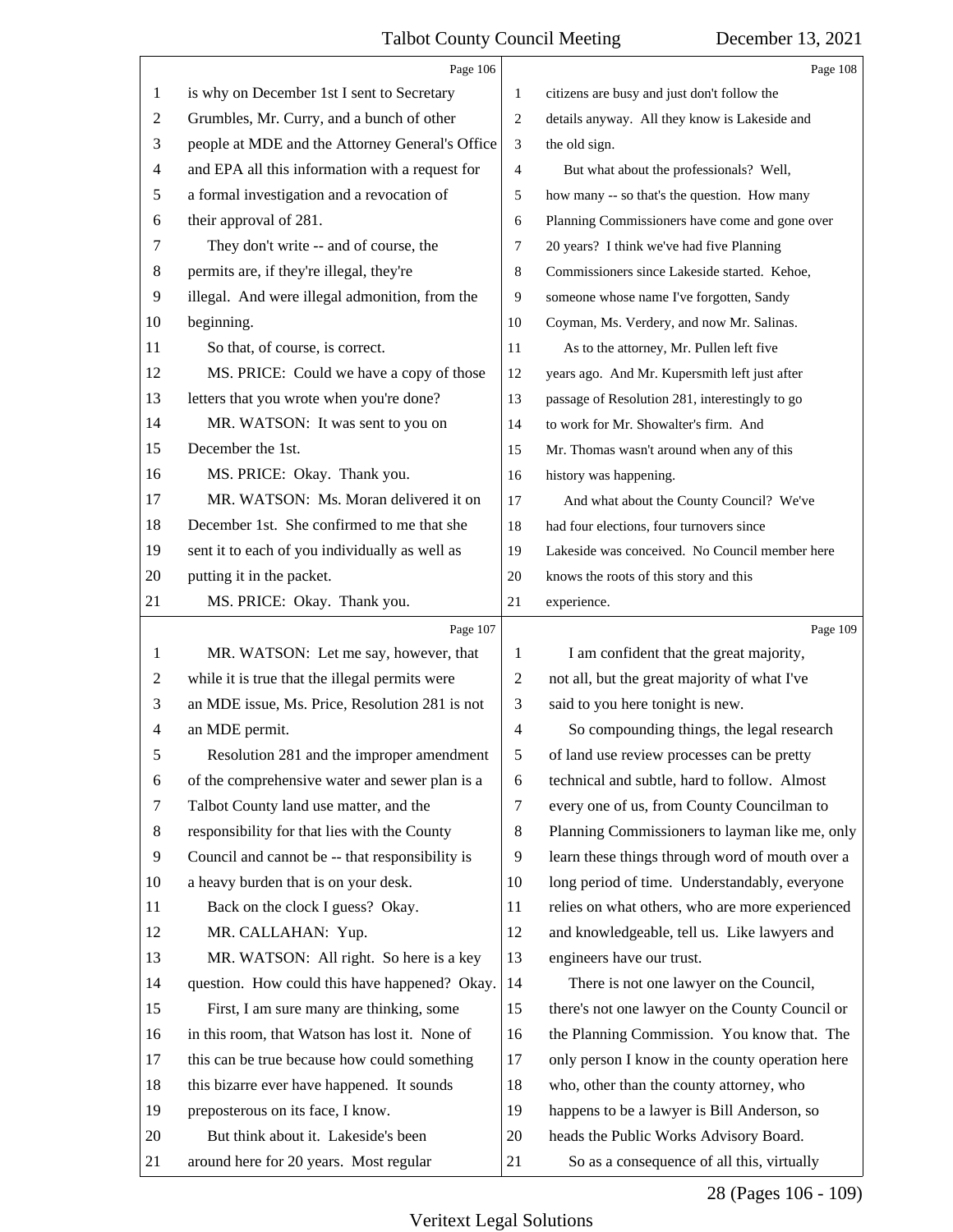<span id="page-29-0"></span>

|                | Page 110                                        |                | Page 112                                        |
|----------------|-------------------------------------------------|----------------|-------------------------------------------------|
| 1              | everything that any of us know about the        | 1              | No. The answer has got to be no.                |
| $\overline{c}$ | history of Lakeside and the long saga of its    | $\overline{c}$ | Anyone who knew those things and stood by       |
| 3              | approval process is what Rocks' agents told us. | 3              | silently as Resolution 281 was presented and    |
| 4              | Time and again, it was they who were called up, | $\overline{4}$ | considered and adopted would have been          |
| 5              | invited up to explain everything. It's in the   | 5              | complicit in all this and as culpable as the    |
| 6              | transcripts. And there was never a word of      | 6              | applicant. And I don't believe it ever          |
| 7              | pushback. It's all right there in the           | 7              | happened.                                       |
| 8              | transcripts.                                    | 8              | So is not the worst of it that supporters       |
| 9              | So that brings us to who did know the           | 9              | were also among those who were victimized? So   |
| 10             | whole long story when Resolution 281 was        | 10             | let's face it, we've all been had.              |
| 11             | presented at every discussion, knew it had      | 11             | I have a section here that because of the       |
| 12             | never been S-2 and knew the permits were        | 12             | passage of time I'm not going to speak to but   |
| 13             | tainted. It was the applicant, in particular    | 13             | is very important, having to do with the        |
| 14             | Rocks Engineering and Rocks' professional       | 14             | Council's power to act. And this is what        |
| 15             | consultants who were there all along who were   | 15             | Ms. Price made a remark at the recent meeting.  |
| 16             | active participants every step of the way over  | 16             | Oh, my gosh, we have two opinions, what are we  |
| 17             | 20 years.                                       | 17             | to do. That needs to be resolved, and not just  |
| 18             | And we all know, as discussed at the            | 18             | for you on the Council.                         |
| 19             | outset, falsehoods can arise in a million ways, | 19             | But Mr. Thomas, who is not here tonight,        |
| 20             | including simple mistakes, confusion, incorrect | 20             | expressed an opinion without any citations or   |
| 21             | inferences.                                     | 21             | certifications or legal reasons, just a         |
|                | Page 111                                        |                | Page 113                                        |
| 1              | I have no idea how it happened. This is         | $\mathbf{1}$   | conclusionary opinion. And he expressed it not  |
| 2              | really important, but I can't go beyond what I  | 2              | only to you all at the County Council in        |
| 3              | can say here. But once those falsehoods are in  | 3              | executive session in private, it was expressed  |
| $\overline{4}$ | existence, they can be perpetuated on and on    |                |                                                 |
| 5              |                                                 | 4              | to the entire body politic, to the Planning     |
|                | forever.                                        | 5              | Commission, to the Public Works Advisory Board, |
| 6              | It's my own opinion that the biggest            | 6              | to me, to every person who watched or is        |
| 7              | insult is not that Rocks and the town,          | 7              | interested in this.                             |
| 8              | knowingly or otherwise, misled the opponents of | 8              | And that's appropriate, because the county      |
| 9              | Lakeside, but the applicant misled its          | 9              | attorney's obligations are not to the County    |
| 10             | supporters as well, those on the Council and    | 10             | Council, does not work for the County Council.  |
| 11             | anyone else of that view.                       | 11             | He's the county attorney for Talbot County,     |
| 12             | For surely, this information that I'm           | 12             | Maryland. Analogous to the attorney general of  |
| 13             | laying out here is all new to you, as it is new | 13             | the United States is not the president's        |
| 14             | to the Planning Commissioners and to everyone   | 14             | attorney. For that reason, he has a duty and    |
| 15             | else.                                           | 15             | responsibility to all of us and --              |
| 16             | Did you know that Lakeside was never S-2?       | 16             | MR. DIVILIO: Who is that? I'm sorry.            |
| 17             | Did you know that they switched out figure 24   | 17             | MR. WATSON: The county attorney.                |
| 18             | for figure 23 in framing it up? Did you know    | 18             | MR. DIVILIO: County attorney has a duty         |
| 19             | the chicanery involved in the MDE permits, that | 19             | and responsibility to work for all of the       |
| 20             | they were invalid and how the applicant had     | 20             | citizens of the county? Is that what you're     |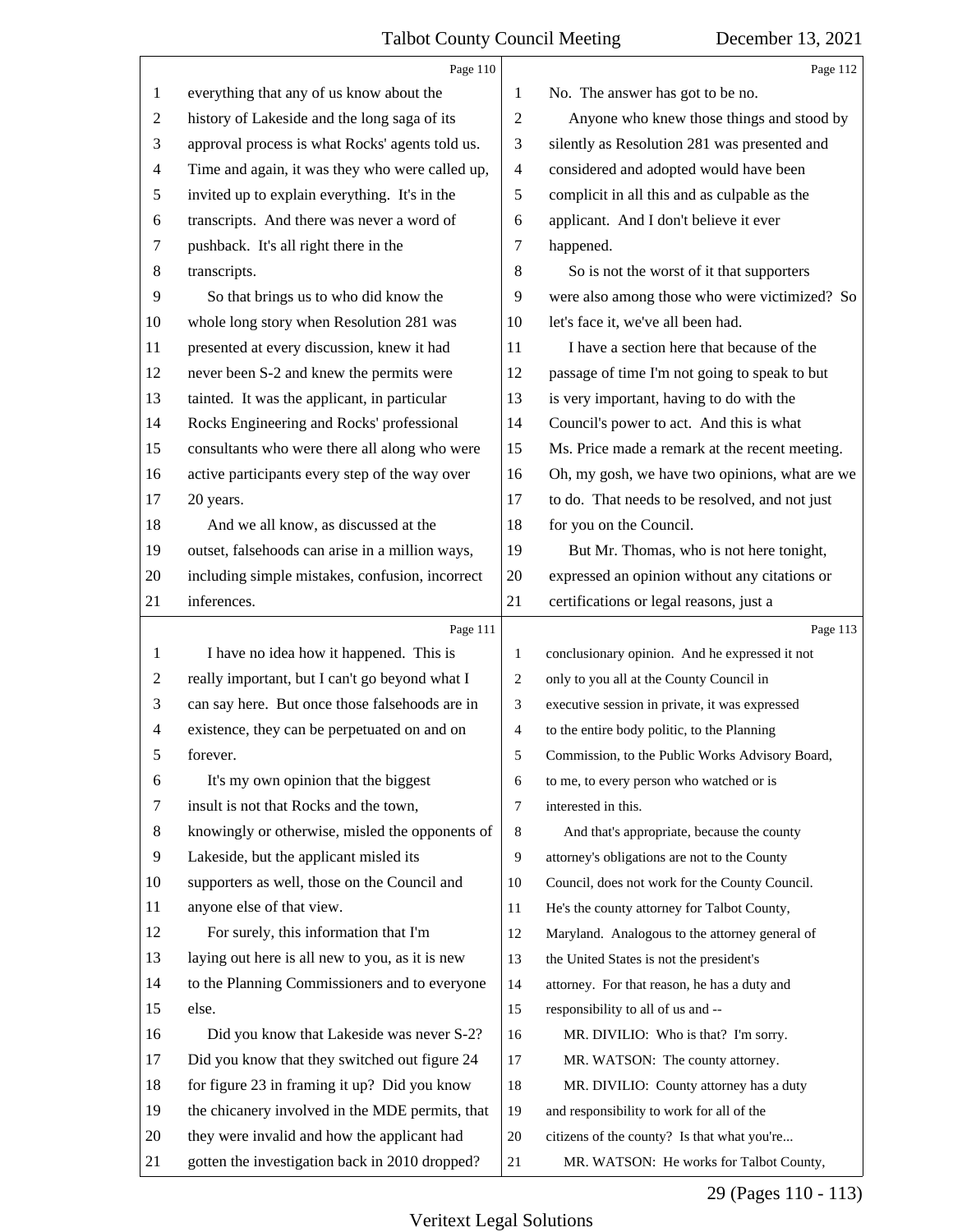<span id="page-30-0"></span>

|                | Page 114                                        |                                                     | Page 116                                        |
|----------------|-------------------------------------------------|-----------------------------------------------------|-------------------------------------------------|
| 1              | Maryland.                                       | 1                                                   | the new plant, Rocks has been building just as  |
| $\overline{c}$ | The last time that came up is when I was        | 2                                                   | fast as they can since the morning of           |
| 3              | told that I had sued the wrong party because I  | 3                                                   | July 15th. It's amazing.                        |
| $\overline{4}$ | had sued the Talbot County Council in my        | $\overline{4}$                                      | Apparently, following the old song that         |
| 5              | petition and it took a month to reapply so that | 5                                                   | it's easier to beg forgiveness than get         |
| 6              | I sued Talbot County, Maryland, and had to go   | 6                                                   | permission, and well, that works sometimes.     |
| 7              | back.                                           | 7                                                   | But when you make that decision to beg          |
| $8\,$          | And those responsibilities, Mr. Divilio,        | forgiveness rather than ask permission, you're<br>8 |                                                 |
| 9              | which I'm sure the attorney here would          | 9                                                   | taking risks and you know it.                   |
| 10             | acknowledge, those responsibilities go beyond   | 10<br>So because of the 180-degree turn slipped     |                                                 |
| 11             | reporting to and having duties only to the      | 11<br>in in the amended Exhibit F, Rocks can now    |                                                 |
| 12             | County Council. They extend beyond that.        | connect Lakeside to the existing plant right<br>12  |                                                 |
| 13             | And because that legal opinion was voiced       | 13                                                  | now no matter what happens to the permits for   |
| 14             | publicly to all of us, and appropriately so, we | 14                                                  | the new spray irrigation plant. That is if the  |
| 15             | are as entitled as you are to know the full     | 15                                                  | County Council, MDE ignore the Planning         |
| 16             | opinion. So if there were -- to the extent,     | 16                                                  | Commission's decision on November 3rd, which    |
| 17             | and I certainly hope that you have asked the    | 17                                                  | they shouldn't.                                 |
| 18             | County Council in the context of the Gallagher  | 18                                                  | Rocks has already laid the pipe to              |
| 19             | opinion and, with or without it, to provide a   | 19                                                  | connect. So I guess they're banking on nobody   |
| 20             | full legal opinion in writing with citations    | 20                                                  | stopping them.                                  |
| 21             | and legal reasoning, laid out there, because    | 21                                                  | Now, Ms. Price, I know you're working on        |
|                | Page 115                                        |                                                     | Page 117                                        |
|                |                                                 |                                                     |                                                 |
| $\mathbf{1}$   | you would be derelict if you didn't do that.    | 1                                                   | legislation to somehow mitigate the problems    |
| 2              | To the extent that has been done and should     | $\overline{c}$                                      | with the La Trappe Creek and the existing       |
| 3              | have been done, we are entitled to understand   | 3                                                   | plant. And you're drawn to the idea of          |
| $\overline{4}$ | that also.                                      | $\overline{4}$                                      | compromise, which is usually a right idea.      |
| 5              | And we are not your adversaries. The            | 5                                                   | But given the history of falsehood you've       |
| 6              | Talbot County Council ought not be perceiving   | 6                                                   | heard tonight and the fact that the compromise  |
| 7              | citizens as the opposing party. We're your      | 7                                                   | is sort of between the Rocks family and 15,000  |
| 8              | constituents. We're all in this together. We    | 8                                                   | families who live here in Talbot, I feel that   |
| 9              | are -- not only is it fair that we understand   | 9                                                   | particular proposal would be more like telling  |
| 10             | it, but I believe we're entitlement to that     | 10                                                  | someone who was pick-pocketed that he should    |
| 11             | information. And I hereby make the request, I   | 11                                                  | compromise and ask for a few dollar bills back. |
| 12             | hereby make the request.                        | 12                                                  | What I don't understand is why people           |
| 13             | Let's see, so if you could just give me         | 13                                                  | assume that construction at Lakeside can't be   |
| 14             | about three minutes, I think I'm done.          | 14                                                  | stopped. If that's the right thing to do, and   |
| 15             | MR. CALLAHAN: Yup.                              | 15                                                  | it is, and for good reasons, if not these,      |
| 16             | MR. WATSON: And this is the question of         | 16                                                  | what, it can be stopped. It's not complicated.  |
| 17             | but the horse has left the barn. So this is     | 17                                                  | The land isn't going to go anywhere.            |
| 18             | the third point that everybody knows about but  | 18                                                  | Work stops. Maryland law says that              |
| 19             | we tap dance around.                            | 19                                                  | vesting rights, that is Rocks can say well,     |
| 20             | Today is December the 13th. And even            | 20                                                  | it's too late, I'm already vested. That's for   |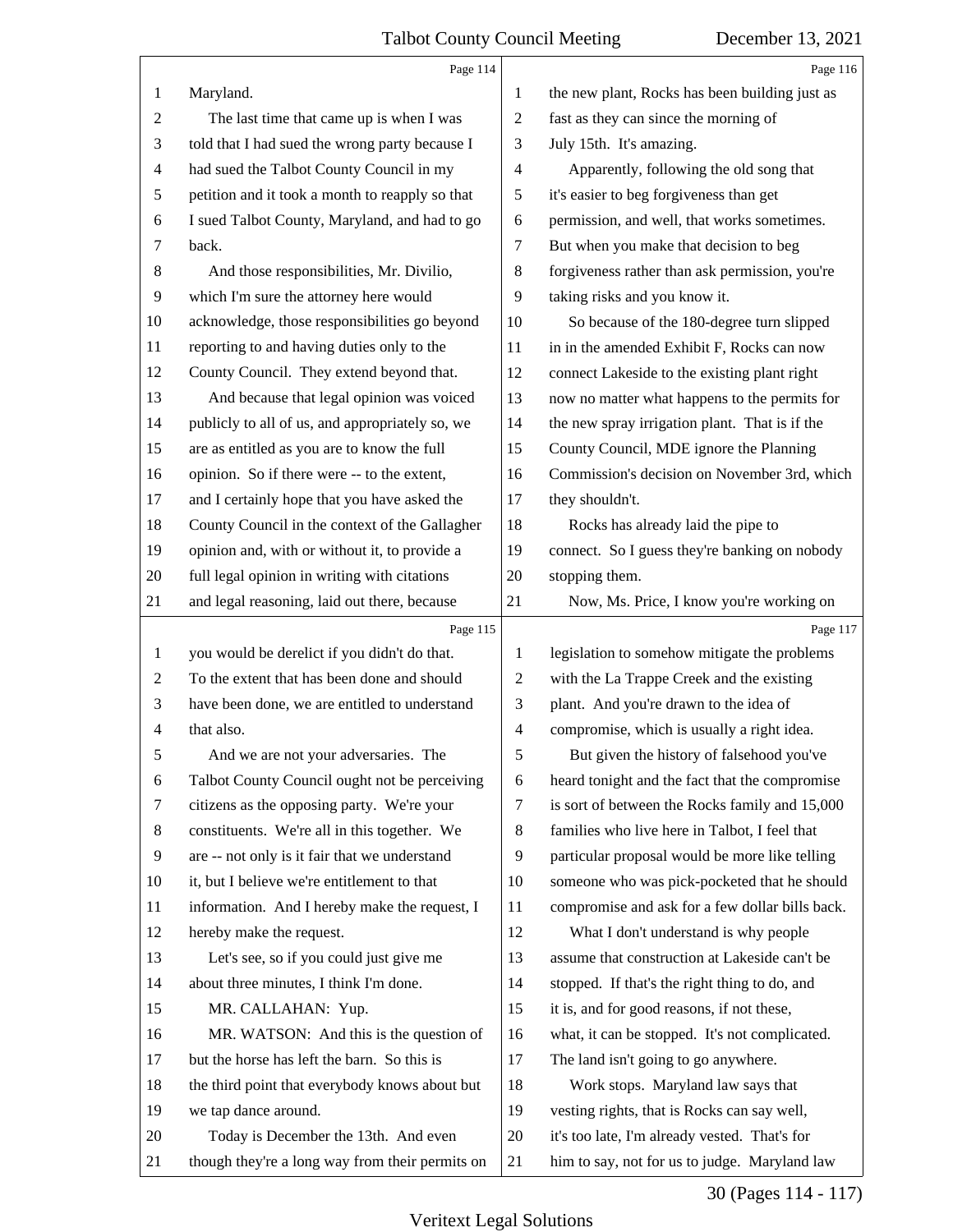<span id="page-31-0"></span>

|                | Page 118                                          |                                                      | Page 120                                        |
|----------------|---------------------------------------------------|------------------------------------------------------|-------------------------------------------------|
| 1              | says that vesting requires that a party           | 1                                                    | implications to Talbot County, the developers,  |
| $\sqrt{2}$     | proceeding in reliance on something must have     | $\overline{c}$                                       | the people who live here, to this staff, to the |
| 3              | done so in good faith, in good faith.             | 3                                                    | kids, if the kids understood this. And maybe    |
| $\overline{4}$ | Tonight's revelations should address that         | $\overline{\mathcal{A}}$                             | there are some young adults who pay attention.  |
| $\sqrt{5}$     | point, along with Exhibit 24 in your package.     | 5                                                    | What's the implication? If you're a big         |
| 6              | So good faith and clean hands is another          | 6                                                    | player, you don't have to play by the rules.    |
| $\tau$         | principle.                                        | 7                                                    | You know, a lady and her husband down in        |
| $\,8\,$        | And as far as will there be litigation,           | $\,8\,$                                              | Cordova or something come to the Planning       |
| 9              | the lawyers will get busy, no question about      | 9                                                    | Department. Did they have to pay attention to   |
| 10             | it. Talbot County has legal insurance. It's       | encroachments and building right? You know, is<br>10 |                                                 |
| 11             | exactly why we have legal insurance, is           | 11                                                   | the staff's heart really in it when what the    |
| 12             | something unexpected comes up. And it might be 12 | hell, if it's a billion dollar project and you       |                                                 |
| 13             | expensive, but we are a part of a legal           | 13                                                   | just go with it. Oh, I got an idea. Just go     |
| 14             | insurance group and it is covered.                | 14                                                   | ahead and do it and then nobody will do         |
| 15             | So in the fullness of time, things would          | 15                                                   | anything.                                       |
| 16             | get straightened out. And that project,           | 16                                                   | We got trees on the side of the river that      |
| 17             | Lakeside won't die, but that project altered in   | 17                                                   | we're not supposed to cut down. What the hell,  |
| 18             | scale or altered in pace or conditioned in some   | 18                                                   | cut them down. We'll see. Nobody is going to    |
| 19             | fashion will get resurrected and it will exist    | 19                                                   | say anything. After all, look at Rocks          |
| 20             | in Talbot County but in a better form.            | 20                                                   | Engineering. They shouldn't have been able to   |
| 21             | And with all this attention to their              | 21                                                   | get along with it, but they can.                |
|                | Page 119                                          |                                                      | Page 121                                        |
| $\mathbf{1}$   | plight and the problems that have happened, it    | $\mathbf{1}$                                         | It just -- I mean I couldn't write it up        |
| $\overline{2}$ | sure is my hope that the 340 families down        | $\overline{2}$                                       | because your head explodes. It is my -- I'll    |
| 3              | there in Trappe who have been struggling with     | 3                                                    | pass these things, all we reviewed tonight.     |
| $\overline{4}$ | this in the dark for so long will also get some   | $\overline{4}$                                       | I'm talking about this integrity issue,         |
| 5              | attention.                                        | 5                                                    | the falsehoods. It's fundamental. It's why      |
| 6              | And here is the question, what is the cost        | 6                                                    | there is no question about this.                |
| 7              | to Talbot County of not acting, of not            | 7                                                    | Remember the other three things? The            |
| $8\phantom{1}$ |                                                   |                                                      |                                                 |
| 9              | rescinding 281, knowing what you know now?        | $\,8\,$                                              | existing Trappe plant is crazy. The mapping     |
|                | None of which you knew in August of 2020.         | 9                                                    | problem is a legal problem that it just needs   |
| 10             | What's the cost of not acting, of taking no       | 10                                                   | to be revoked and set aside.                    |
| 11             | action to rescind, saying to Rocks and the Town   | 11                                                   | And Ms. Price, you can't defer to MDE.          |
| 12             | of Trappe well, you got away with that one, the   | 12                                                   | Resolution 281, matters having to do with land  |
| 13             | shipped sailed, the horse is already out of the   | 13                                                   | use are the responsibility of Talbot County.    |
| 14             | barn, which it wasn't in May. That's just one     | 14                                                   | They are the responsibility of Talbot County.   |
| 15             | of those things.                                  | 15                                                   | And I'm sure you regret it often, but you five  |
| 16             | The costs are incalculable. It's a cost           | 16                                                   | individuals, bless you for your time and your   |
| 17             | of Talbot County's integrity, and we can't        | 17                                                   | work, but you carry a hell of a burden. And     |
| 18             | afford it.                                        | 18                                                   | one of your burdens is to decide what you're    |
| 19             | The blue part on my draft here is where I         | 19                                                   | going to do about this.                         |
| 20             | stopped because I wanted to get what to say       | 20                                                   | And I think the only conceivable thing is       |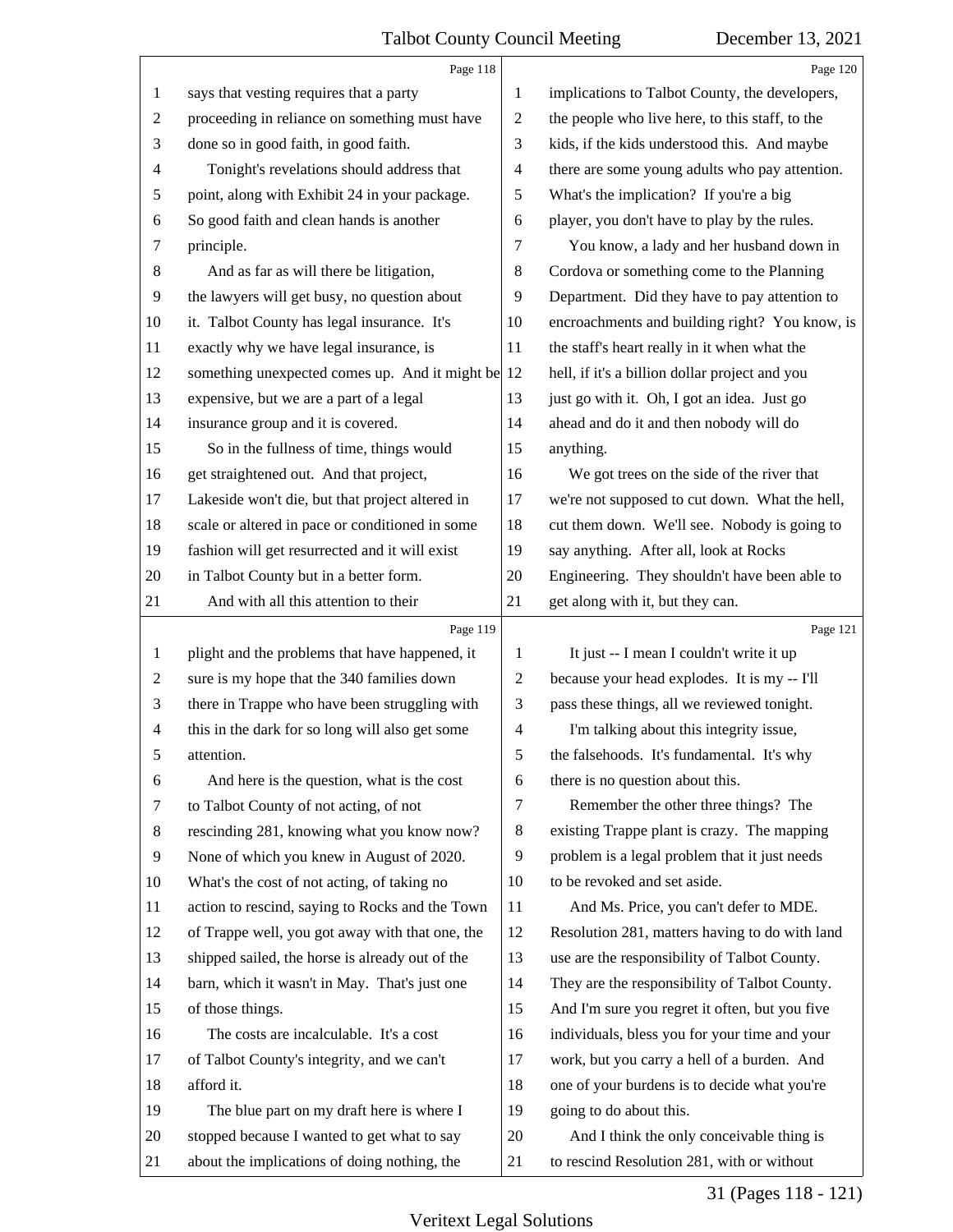<span id="page-32-0"></span>

|    | Page 122                                        |                | Page 124                                        |
|----|-------------------------------------------------|----------------|-------------------------------------------------|
| 1  | saying which reason. It could be because of     | 1              | MR. WATSON: Mr. Divilio, someone sent me        |
| 2  | the maps. But to rescind it. The work will      | 2              | the e-mail that you sent them expressing the    |
| 3  | stop. It will take a little while. We will      | 3              | view that I'm the least credible man in Talbot  |
| 4  | all reconvene when the dust has settled. And    | $\overline{4}$ | County.                                         |
| 5  | we as a community, as a community, the Planning | 5              | And I can only tell you that I do my best       |
| 6  | Commission front and center, will reassess that | 6              | to get my facts straight.                       |
| 7  | project properly, not through the lens of these | $\overline{7}$ | And should I have made a mistake, and it        |
| 8  | falsehoods, but taking into account all the     | 8              | is quite possible, not certain, but quite       |
| 9  | issues that are part and parcel of evaluating a | 9              | possible, first thing I would do is take a good |
| 10 | project.                                        | 10             | look at it and acknowledge and agree that       |
| 11 | And with that, I want to, I'm dead serious      | 11             | that's a mistake. Gee, I thought X and I was    |
| 12 | here, I want to thank you for your time and     | 12             | wrong, it was Y. Happens all the time.          |
| 13 | especially thank you for your attention.        | 13             | MR. DIVILIO: Thank you.                         |
| 14 | Thanks.                                         | 14             | MR. WATSON: Ask my wife.                        |
| 15 | MR. CALLAHAN: Thank you, Mr. Watson.            | 15             | MR. PACK: Yeah. I would like to say             |
| 16 | Appreciate it.                                  | 16             | something very briefly.                         |
| 17 | MR. DIVILIO: I have one question.               | 17             | First of all, Mr. Watson, thank you. I          |
| 18 | MR. CALLAHAN: Sure. Go ahead, Council.          | 18             | mean the amount of time and effort that you put |
| 19 | MR. DIVILIO: You're hitting on honor and        | 19             | into gathering all this information and all the |
| 20 | integrity and claiming it.                      | $20\,$         | documents must have been somewhat exhaustive on |
| 21 | If there are falsehoods that you led the        | 21             | your part. So I just want to first thank you    |
|    | Page 123                                        |                | Page 125                                        |
|    |                                                 |                |                                                 |
| 1  | community to believe by accident, how would you | $\mathbf{1}$   | for the time and effort that you put into it.   |
| 2  | correct those? And have you ever in the past    | 2              | I know, I feel that your heart is in the        |
| 3  | corrected a Spy article if you put out          | 3              | right place. Let me say that. And you're        |
| 4  | information that wasn't correct?                | $\overline{4}$ | right. No man is infallible. We all make        |
| 5  | MR. WATSON: Well, first of all, let's           | 5              | mistakes.                                       |
| 6  | start with this. Were I to --                   | 6              | You know I was around in 2006, 2005, and I      |
| 7  | MR. DIVILIO: It's simple. Just would you        | $\tau$         | do remember the public outpour over those       |
| 8  | print a retraction? And if you brought          | 8              | permits being issued. I remember talking with   |
| 9  | something up tonight that was incorrect that    | 9              | persons like Mr. Alspach and Mr. Bowman and the |
| 10 | you later found out, how would you like that to | 10             | late Mike Sullivan about those permits. So I    |
| 11 | be corrected?                                   | 11             | do remember the discussion amongst the members  |
| 12 | MR. WATSON: Well, you'll pause while I          | 12             | of the community about how MDE issued those     |
| 13 | take a minute how best to answer this.          | 13             | permits without them being incorporated into    |
| 14 | First of all, should it be brought to my        | 14             | the county comprehensive water and sewer plan.  |
| 15 | attention that I have made an error, and who    | 15             | So I was around and I do remember that.         |
| 16 | among us is perfect, I promise you that         | 16             | Regarding the action on November 3rd of         |
| 17 | something I said here tonight is wrong.         | 17             | the Planning Commission, I will certainly talk  |
| 18 | How can any man, Mr. Divilio, sit here for      | 18             | to our legal staff whether or not that has any  |
| 19 | two hours with this much --                     | 19             | bearing. As you do know, during your research,  |
| 20 | MR. DIVILIO: By checking and verifying          | 20             | and I'll speak with Patrick when he gets back   |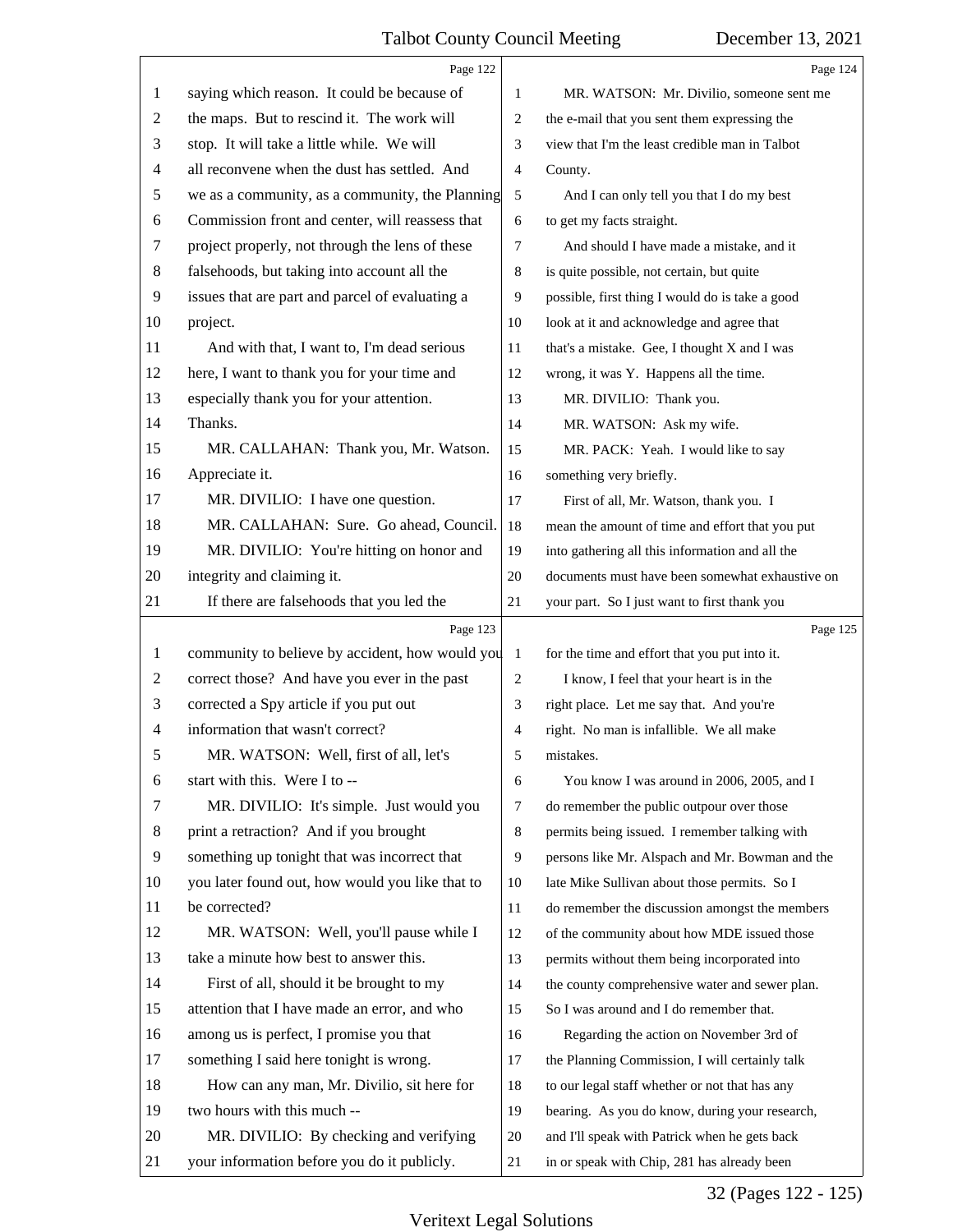<span id="page-33-0"></span>

|                | Page 126                                        |                                                      | Page 128                                        |
|----------------|-------------------------------------------------|------------------------------------------------------|-------------------------------------------------|
| 1              | incorporated into the comprehensive water and   | 1                                                    | very interesting points. Thank you.             |
| $\overline{2}$ | sewer plan.                                     | 2                                                    | MR. WATSON: Well, thank you for that            |
| 3              | Our county attorney, your county attorney       | 3                                                    | acknowledgment. The                             |
| 4              | has said publicly there is no way to unring     | 4                                                    | MR. LESHER: I'm sorry. I need to excuse         |
| 5              | that bell. It's already done.                   | 5                                                    | myself.                                         |
| 6              | MR. WATSON: Yes.                                | 6                                                    | MR. CALLAHAN: Yup.                              |
| 7              | MR. PACK: So I don't know what                  | 7                                                    | MR. PACK: Yeah. I just wanted to make           |
| 8              | November 3rd even did in my thoughts. I've      | 8<br>those statements. Thank you, Mr. --             |                                                 |
| 9              | been scratching my head trying to figure out    | 9                                                    | MS. PRICE: I think we're all just kind of       |
| 10             | what they did in taking that vote, because 281  | giving wrap up here, Mr. Watson. And I'll just<br>10 |                                                 |
| 11             | is already incorporated into the comprehensive  | 11                                                   | say that I agree with Mr. Pack, the amendment   |
| 12             | water and sewer plan.                           | to the comp water and sewer plan is the<br>12        |                                                 |
| 13             | The only thing this body could do, from         | 13                                                   | vehicle. I don't think rescission of the        |
| 14             | what I understand, again, and I'll go back and  | 14                                                   | resolution is. We've said that for six months.  |
| 15             | talk to my county staff, is to amend the        | 15                                                   | So maybe tomorrow's resolution to amend         |
| 16             | comprehensive water and sewer plan itself,      | 16                                                   | the comp water and sewer plan is correct.       |
| 17             | itself. Because it's already been adopted by    | 17                                                   | Maybe it needs to be a different resolution to  |
| 18             | MDE, which you know.                            | 18                                                   | amend the comp water and sewer plan. But        |
| 19             | So I'm not asking for a question. I'm           | 19                                                   | that's what needs to be done.                   |
| 20             | just making a general statement as far as what  | 20                                                   | So whether I start the ball rolling             |
| 21             | transpired this evening. So I'll look into all  | 21                                                   | tomorrow with the one that we have and at least |
|                | Page 127                                        |                                                      | Page 129                                        |
|                |                                                 |                                                      |                                                 |
| 1              | of that and find out what, if anything,         | 1                                                    | hear that out publicly and get feedback on      |
| 2              | November 3rd did or did not do.                 | $\overline{2}$                                       | that, whether we also introduce another one     |
| 3              | If Council were to have the mind to amend       | 3                                                    | based on the information that you provided      |
| 4              | the comprehensive water and sewer plan, we      | $\overline{4}$                                       | tonight.                                        |
|                | would have to sit down with Mr. Clarke and      | 5                                                    | I thank you very much. There's a lot of         |
| 6              | county staff and figure out a way to do that.   | 6                                                    | other information and documented things that we |
| 7              | You do raise some very interesting points.      | 7                                                    | were not aware of that I don't think anybody    |
| 8              | And some of the things that, again, I remember  | 8                                                    | probably in this room was aware of. And         |
| 9              | ten-plus years ago these same things being      | 9                                                    | certainly, we need to take that under           |
| 10             | raised. So you do bring back to memory a lot    | 10                                                   | consideration.                                  |
| 11             | of that discussion back in '06, 05 that I       | 11                                                   | Might not stop the process of what's            |
| 12             | remember hearing amongst various members of the | 12                                                   | getting introduced tomorrow. But that doesn't   |
| 13             | community regarding some of the things          | 13                                                   | mean that something else can't be introduced in |
| 14             | happening down in Trappe.                       | 14                                                   | another couple of weeks. Just keep kind of all  |
| 15             | As you know, resolutions can be changed.        | 15                                                   | the balls in the air.                           |
| 16             | They can be amended, as you do know. And        | 16                                                   | MR. WATSON: Can I say just one short            |
| 17             | you're right. There was a change in how the     | 17                                                   | thing? Very -- a moment.                        |
| 18             | effluent was going to be handled by the Town of | 18                                                   | It is true, as I said to Mr. Thomas             |
| 19             | Trappe. So that was done.                       | 19                                                   | before, that an amendment to the comprehensive  |
| 20             | And but you do raise some interesting           | 20                                                   | water and sewer plan appears that it would have |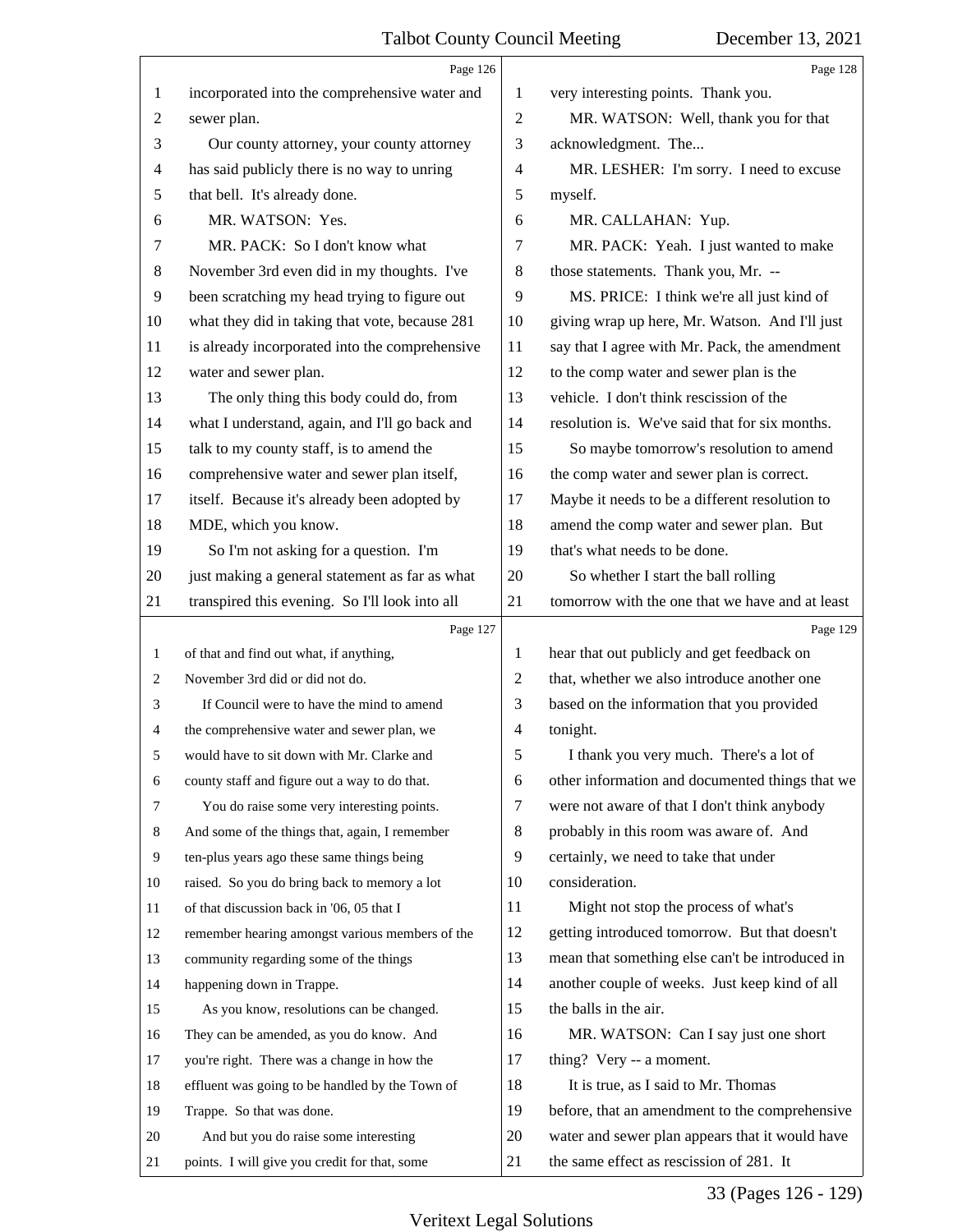<span id="page-34-0"></span>

|        | Page 130                                        | Page 132                                                                                                    |
|--------|-------------------------------------------------|-------------------------------------------------------------------------------------------------------------|
| 1      | could.                                          | 1<br><b>STATE OF MARYLAND</b>                                                                               |
| 2      | But here is the central issue that I would      | 2<br>I, Diane Houlihan, a Notary Public in and<br>for the State of Maryland, County of Baltimore City,      |
| 3      | urge you to talk to your lawyer about. An       | 3 do hereby certify that the within named, Talbot                                                           |
| 4      | amendment now is a new thing that happens when  | County Council Audio, personally appeared before me<br>4 at the time and place herein set according to law, |
| 5      | that's passed. And if you remember, I           | was interrogated by counsel.<br>5                                                                           |
| 6      | discussed or mentioned vesting.                 | I further certify that the examination was                                                                  |
| 7      | Rocks Engineering had already started. I        | 6 recorded stenographically by me and then transcribed<br>from my stenographic notes to the within printed  |
| 8      | believe the argument that that party would have | 7 matter by means of computer-assisted transcription                                                        |
| 9      | vis-a-vis an amendment, okay, is the argument   | in a true and accurate manner.<br>8                                                                         |
| 10     | would be it doesn't pertain to me because it's  | I further certify that the stipulations                                                                     |
| 11     | too late, it didn't come up.                    | 9 contained herein were entered into by counsel in my<br>presence.                                          |
| 12     | Whereas, rescission dates back to May the       | 10<br>I further certify that I am not of counsel                                                            |
| 13     | 7th. And the issues of vesting are although     | 11 to any of the parties, not an employee of counsel,                                                       |
| 14     | different, having to do -- I'm not even a       | nor related to any of the parties, nor in any way<br>12 interested in the outcome of this action.           |
| 15     | lawyer. But I would urge you to explore that    | 13<br>AS WITNESS my hand Notorial Seal this 20th                                                            |
| 16     | carefully with the attorney.                    | day of November, 2021 of Eastern MD<br>14                                                                   |
| 17     | MR. PACK: Thank you very much.                  | 15                                                                                                          |
| 18     | MR. WATSON: Thank you.                          | 16<br>Diane Houlihan                                                                                        |
| 19     | MR. CALLAHAN: Thank you.                        | 17<br>Notary Public<br>18                                                                                   |
| 20     | MS. PRICE: Plus you made a very good            | 19                                                                                                          |
| 21     | point about good faith.                         | 20 My commission expires September 16, 2025<br>21                                                           |
|        | Page 131                                        |                                                                                                             |
| 1      | MR. CALLAHAN: Yup. Motion to adjourn.           |                                                                                                             |
| 2      | MR. PACK: Thank you.                            |                                                                                                             |
| 3      | MR. CALLAHAN: Madam Secretary.                  |                                                                                                             |
| 4      | MR. DIVILIO: Motion to adjourn.                 |                                                                                                             |
| 5      | MR. CALLAHAN: Motion to adjourn.                |                                                                                                             |
| 6      | (Meeting concluded at: 7:18 p.m.)               |                                                                                                             |
| $\tau$ |                                                 |                                                                                                             |
| 8      |                                                 |                                                                                                             |
| 9      |                                                 |                                                                                                             |
| 10     |                                                 |                                                                                                             |
| 11     |                                                 |                                                                                                             |
| 12     |                                                 |                                                                                                             |
| 13     |                                                 |                                                                                                             |
| 14     |                                                 |                                                                                                             |
| 15     |                                                 |                                                                                                             |
| 16     |                                                 |                                                                                                             |
| 17     |                                                 |                                                                                                             |
| 18     |                                                 |                                                                                                             |
| 19     |                                                 |                                                                                                             |
| 20     |                                                 |                                                                                                             |
| 21     |                                                 |                                                                                                             |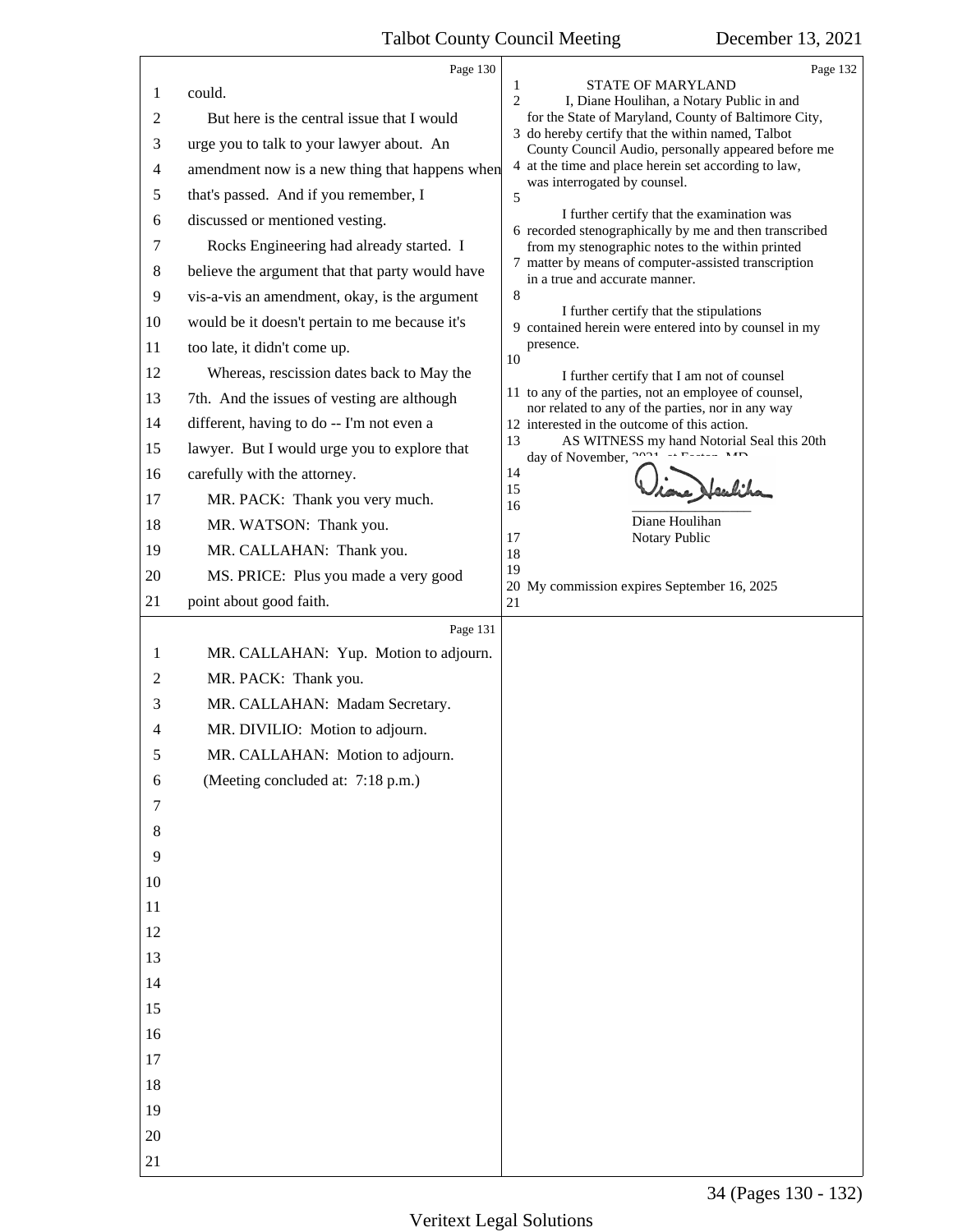**[05 - 281]** Page 1

| $\bf{0}$                   | 13th 115:20                   | 85:6 107:21 108:7       | 2025 132:20         |
|----------------------------|-------------------------------|-------------------------|---------------------|
| 05 57:15 127:11            | 15 $3:144:118:9$              | 110:17                  | 20th 41:2 132:13    |
| 127:11<br>06               | 43:12 46:14 94:17             | 200 16:20               | 21 46:5 95:16 98:7  |
|                            | 96:16 97:17 99:12             | <b>2000s</b> 54:11 55:4 | 103:5               |
| 1                          | 100:9                         | 2002 36:18 37:15        | $21-01$ $2:21$ 4:2  |
| 1 28:9,15 32:13            | 15,000 117:7                  | 41:14,21 46:9           | 23 77:6 78:19,20    |
| 34:16,18 35:2              | 15th 116:3                    | 47:4 68:19 72:11        | 83:17 84:5,21       |
| 38:18 42:21 44:6           | 16 42:6 96:16                 | 72:13,19 73:13          | 92:7 111:18         |
| 44:12,21 45:4              | 132:20                        | 77:12,21 78:8,13        | 24 80:13 83:18      |
| 47:7,16,20 48:5            | 16th 101:6,7                  | 79:11 82:13 85:7        | 84:12,14,19         |
| 48:15,19 49:6              | 17 57:11 79:15                | 90:17                   | 111:17 118:5        |
| 50:8 51:1,11,16            | 17a $101:5$                   | 2003 23:11 27:12        | <b>250</b><br>51:20 |
| 51:18,20 53:5,12           | 101:5<br>17 <sub>b</sub>      | 89:13 90:8              | 84:18<br>259        |
| 53:16 55:16 60:6           | 18 44:9 72:5,18               | 2004 39:9 57:15         | 281<br>4:15,205:19  |
| 60:19 69:5 74:16           | 73:16 76:9 101:9              | 76:15 80:2 83:8         | 6:1,20 8:2 9:2      |
| 75:3,5,9,16,20             | 180 30:7,17                   | 92:12,14,21 93:20       | 11:5,6,21 12:2,10   |
| 77:13 78:2 83:7            | 116:10                        | 94:5,21 96:20           | 14:20 15:8,16,18    |
| 83:10 84:13,14,18          | 19 59:21                      | 2005 42:5 46:13         | 15:20 16:12 17:17   |
| 85:21 86:1,2,4             | 1998 14:10                    | 52:21 55:10 85:13       | 17:20 18:1,2,21     |
| 87:1 92:11,20              | <b>1st</b> 8:6,14 106:1       | 95:21 97:6 125:6        | 19:16,20 20:15      |
| 93:1 94:1                  | 106:15,18                     | 2006 55:10 62:13        | 21:5 22:19 28:5,7   |
| 1,000 $21:18$              | $\overline{2}$                | 85:13 96:12 101:1       | 28:14,18 29:1       |
| 1.4 $4:4$                  | 8:16 9:9 36:20<br>$2^{\circ}$ | 125:6                   | 30:5 33:20 35:1     |
| 1.8 98:20 104:1            | 37:14,17 38:4,5               | $2007$ 37:9 42:5        | 36:8,10 37:2        |
| 100 $22:13$                | 38:16 40:2,18                 | 88:9                    | 38:10,14 40:5,17    |
| 100,000 21:2               | 41:9,15,15,16,17              | 2008 44:1 46:13         | 45:14 46:8 47:9     |
| 27:10                      | 41:18,18 42:1                 | 53:1                    | 47:13 50:4,20       |
| 10th 54:2 79:12            | 43:1,3,8,8 44:4,9             | 2009 97:2 98:5          | 51:10,14,17,17      |
| 11 $4:16$                  | 44:17 45:5,18                 | 99:7                    | 52:5,16 54:10       |
| 11th $41:1042:14$          | 46:11 47:4 48:7,7             | 2010 100:15             | 55:6 56:7 57:10     |
| 47:9 49:13 50:17           | 48:17 49:7,9 51:3             | 111:21                  | 58:12,16 59:4       |
| 51:5 73:5<br>12 44:6 46:18 | 51:19 54:3 57:13              | 2018 84:16              | 60:14 61:1,14       |
| 100:4                      | 69:1,21 72:4                  | 2019 13:18 28:19        | 62:9 63:6,19        |
| 120 $12:112:4:1$           | 74:16 75:6,21                 | 57:11 59:21 79:16       | 64:14 69:11,15      |
| 30:9                       | 77:17,20 79:18                | 80:1                    | 70:4,9 72:3,6,10    |
| 123 96:10                  | 80:1,7,11 83:4                | <b>2020</b> 4:16 5:19   | 73:17 74:12 78:18   |
| 12th $3:47:2,8$            | 86:1,5 93:13,15               | 20:18 38:8 40:2         | 79:15 86:6 89:18    |
| 11:19 12:5 13:10           | 110:12 111:16                 | 41:3 46:5 52:17         | 101:21 105:4        |
| 93:3                       | $2,500$ 5:1 22:9              | 60:5 78:18 79:13        | 106:6 107:3,5       |
| 13 1:7 13:14,15            | 94:12                         | 79:16 87:8,9,10         | 108:13 110:10       |
| 130 24:1                   | 2,501 37:10                   | 89:17 94:21 119:9       | 112:3 119:8         |
| 1362 132:15                | $2 - 43$ 90:17                | 2021 1:7 64:11          | 121:12,21 125:21    |
|                            | <b>20</b> 14:4 38:5 41:3      | 88:5 132:13             | 126:10 129:21       |
|                            | 52:17 60:5 76:2               |                         |                     |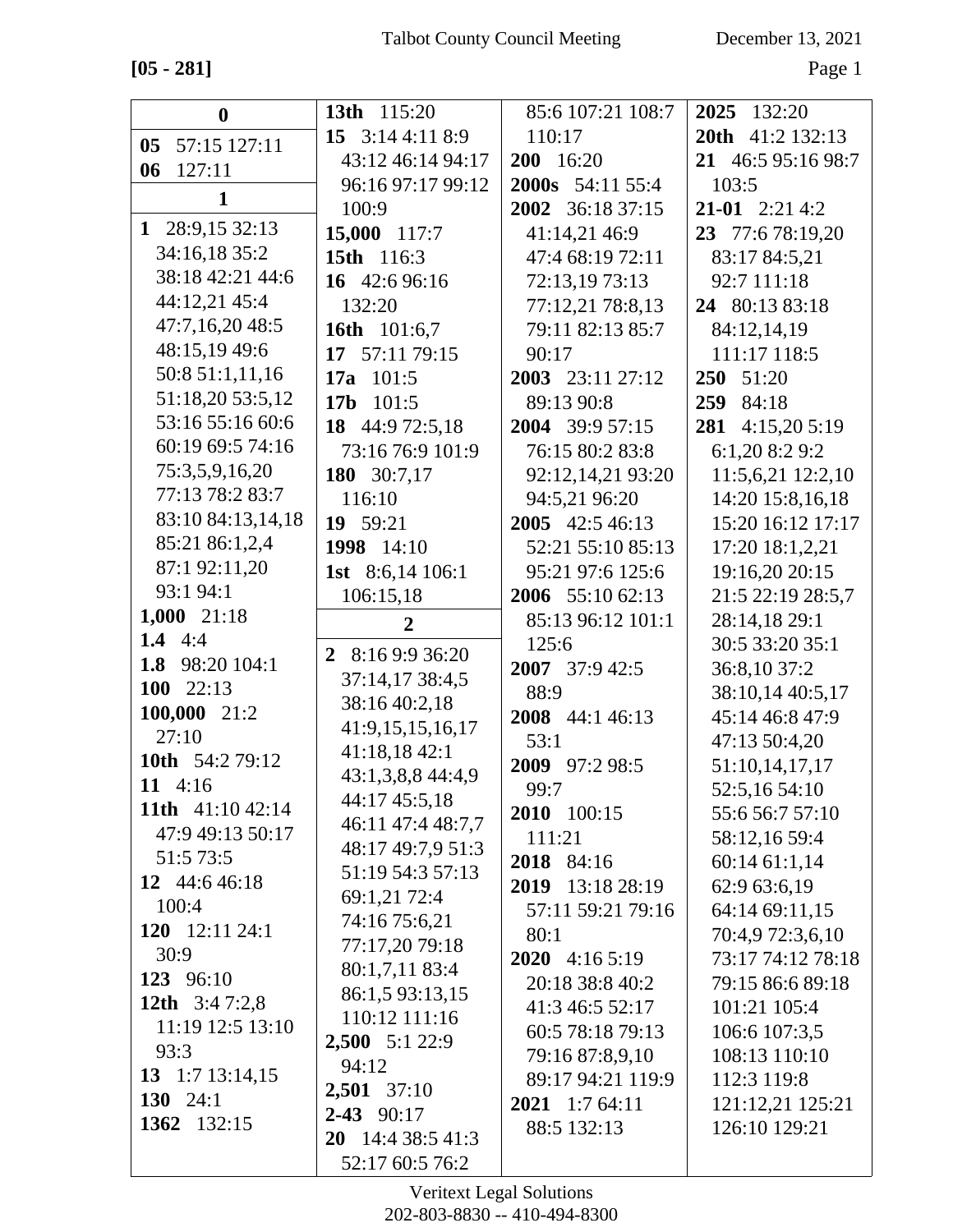## **[28th - amazing]** Page 2

| 8404 2:18<br>28th<br>16:20<br><b>action</b> $5:745:12$          | adversaries 115:5                    |
|-----------------------------------------------------------------|--------------------------------------|
| 865 50:12<br>72:11 81:18 82:21<br>$\mathbf{3}$                  | advisory 109:20                      |
| 99:14 100:14<br>113:5<br>9<br>3 74:16 78:7 84:18                |                                      |
| 101:13 119:11<br>9-507 86:18<br>85:1 89:13 97:3                 | afford 119:18                        |
| 125:16 132:12<br>9-511 55:2,17 93:6<br>308 1:5                  | agency 86:15                         |
| <b>active</b> 110:16<br>340 23:4 119:2<br>925 88:13             | agenda $23:14$                       |
| acts $31:7$<br>350 $4:1$<br>93 23:6 26:14                       | agents 110:3                         |
| actual 9:18<br>3rd 15:3 31:13,18<br>50:11                       | ago 3:2,3,14 4:1                     |
| adamant 96:9<br>100:15 116:16                                   | 8:6 16:19 24:11                      |
| a<br>adding 31:12 32:1<br>125:16 126:8                          | 27:4 32:8 37:7,8                     |
| aara 98:9<br>addition 25:18<br>127:2                            | 38:5 49:1 56:13                      |
| abandoned 25:12<br>87:3<br>$\overline{\mathbf{4}}$              | 56:20 57:12 59:7                     |
| 100:18 101:11<br>additional 25:17                               | 63:12,14 73:16                       |
| 400,000 22:9<br><b>able</b> 3:6 8:11 12:4<br>65:4               | 76:3 79:18 100:4                     |
| 412 3:21 70:8<br>87:14,19 120:20<br>address 16:8                | 108:12 127:9                         |
| aborted $101:14$<br>43 33:2 76:8 96:14<br>35:20 118:4           | <b>agree</b> 5:21 43:1               |
| 45 92:7<br>absolutely 9:20<br>adequate 16:8                     | 105:21 124:10                        |
| 453 73:6<br>76:17<br>adjourn $131:1,4,5$<br>128:11              |                                      |
| 47 23:7 29:19 33:3<br>accepted 4:6<br>administration            | <b>agreed</b> 30:3 38:6              |
| 44:17 45:1<br>76:8<br>104:12<br>62:16                           |                                      |
| accessible 73:3<br>administrative<br>5                          | agreement 48:2                       |
| accident 123:1<br>48:11<br>19:3<br>50 3:15 5:3 16:18            |                                      |
| accommodate<br>admonition 106:9<br>19:14 27:3 48:2              | agreements 76:16                     |
| 69:1<br>adopt 28:7 49:20<br>88:7<br>68:19 72:14 78:21           |                                      |
| account 35:14<br>86:13<br>94:14 100:20<br>122:8                 | agrees 85:8                          |
| <b>adopted</b> 4:15 5:19<br>55 8:10 21:8 73:1<br>accurate 132:7 | <b>ahead</b> 2:9,10,12               |
| 12:11 35:1 41:11<br>$5:00$ 1:7<br>accused 23:16                 | 69:5 120:14                          |
| 41:13,20 46:8,9<br>122:18<br>6<br>achieved 62:15                |                                      |
| 47:9 50:3,21<br>air 129:15<br>6 $72:11$<br>acknowledge          | akeley 2:18                          |
| 72:10,13 79:5,11<br>60 32:19<br>15:21 114:10<br>85:8 86:7 87:8  |                                      |
| 6:15 70:18<br>124:10<br>89:18 97:13 112:4                       | allegations 8:21<br>allegiance 2:5,6 |
| acknowledged<br>$\overline{7}$<br>126:17                        | alliance 99:8                        |
| 23:1 49:2<br>adopting 4:19                                      | allocated 29:9                       |
| 7,000 66:13 67:5<br>acknowledgment<br>62:9 72:3<br>30:1         |                                      |
| $77 \quad 23:13$<br>128:3<br>adoption 42:4                      | allotted 3:10                        |
| 7:18 131:6<br>acreage $47:20$<br>47:13 78:18 82:13              | allow $48:4,14$                      |
| <b>7b</b> $32:2133:2$<br>acres 50:12 51:20<br>adopts 82:2       | allowed 15:9                         |
| 76:21<br>88:6,13<br>adult $4:5$<br>7c 85:11                     | alspach $99:8,12$                    |
| act 97:12 98:8<br>adults 120:4<br>7th 3:1 5:5 130:13            | 101:8 125:9                          |
| 99:10 112:14<br>advance 3:6                                     | <b>altered</b> 118:17,18             |
| 8<br>acted 47:18<br>advantageous                                | alternative 68:18                    |
| 800 88:6<br>acting 91:13 119:7<br>51:13                         | amazing 116:3                        |
| 119:10                                                          |                                      |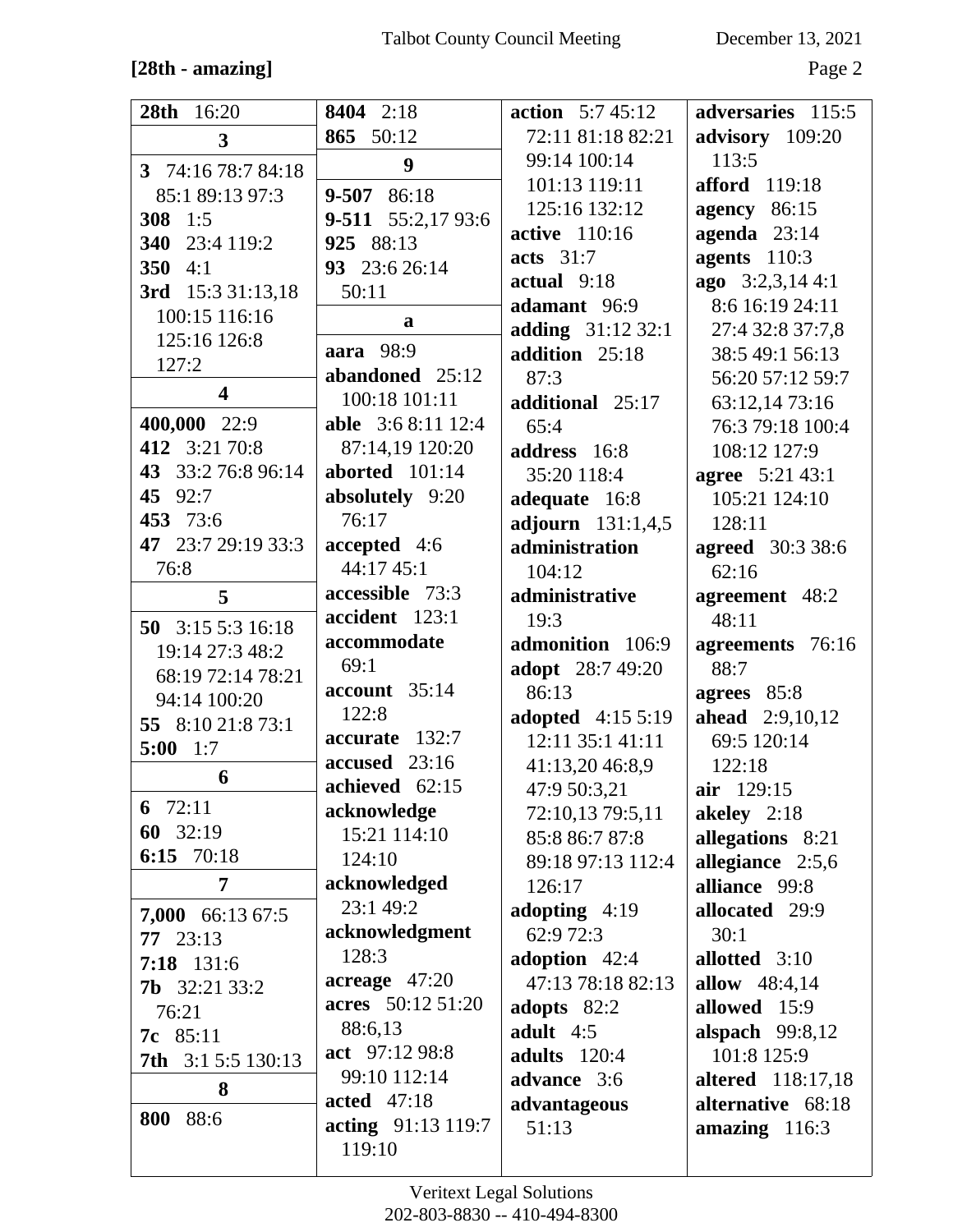#### **[amend - back]** Page 3

| <b>amend</b> 86:10 95:2 | anyway $31:16$     | 78:12,16 88:21           | 106:3 108:11             |
|-------------------------|--------------------|--------------------------|--------------------------|
| 126:15 127:3            | 51:2 62:10 67:20   | 91:20                    | 109:18 113:11,12         |
| 128:15,18               | 108:2              | areas 36:4 38:16         | 113:14,17,18             |
| amended 21:8            | apologize 34:11    | 77:11,16                 | 114:9 126:3,3            |
| 28:8 33:14,14           | apparently 103:21  | argument 7:21            | 130:16                   |
| 52:16 73:1 116:11       | 116:4              | 130:8,9                  | attorney's 113:9         |
| 127:16                  | appeals 96:3       | arguments 71:13          | attorneys 8:8            |
| amending $82:2,19$      | appear $93:7$      | arose $11:3$             | <b>audio</b> 132:3       |
| amendment 21:6          | appeared 132:3     | arrangement              | august 4:16 5:19         |
| 21:12 30:5,20           | appears $24:3$     | 22:21 99:5               | 9:3 20:18 24:19          |
| 43:6 49:21,21           | 101:18 129:20      | article 55:18 89:6       | 41:10 47:9 49:13         |
| 60:9,20 61:4            | applicant $6:27:3$ | 97:2,6 123:3             | 78:18 79:12 93:3         |
| 86:14,16 87:2,3         | 24:12 28:17 36:10  | articles 27:14           | 119:9                    |
| 93:8 95:11 97:13        | 58:16 61:12 63:9   | 95:20 99:6               | authorities 87:18        |
| 107:5 128:11            | 79:14 83:14        | aside 75:18 121:10       | authority 6:20           |
| 129:19 130:4,9          | 110:13 111:9,20    | <b>asked</b> 38:11 49:20 | 86:10                    |
| amendment's 36:2        | 112:6              | 52:15 61:9,11,15         | authorization 6:6        |
| amendments 21:8         | applicant's 62:6   | 80:18,21 91:2            | 68:8                     |
| 97:11                   | 69:8,10,12,20      | 95:2 100:8,13            | authorize 74:5           |
| american 98:8           | applicants 25:18   | 114:17                   | 82:19                    |
| amount 3:9              | application 57:17  | <b>asking</b> 56:14 73:5 | authorizing 66:12        |
| 124:18                  | 57:18 90:9,19,20   | 99:17 100:7              | 67:5 94:11               |
| analogies 80:17         | 92:16 93:11 103:7  | 126:19                   | <b>auto</b> 81:4         |
| analogous 113:12        | applied 73:16 98:6 | aspects $17:2$           | automatically            |
| analysis 85:9           | appreciate $2:7$   | assembled 71:13          | 47:6                     |
| anderson 90:16          | 102:18 122:16      | assertion 37:7           | available 53:5           |
| 109:19                  | appropriate 10:1   | assessable 65:11         | 71:15,19                 |
| anew $5:13$             | 92:18 102:18       | assistant 93:4           | average $21:5,10$        |
| annapolis 26:11         | 113:8              | assisted 132:7           | awarded 58:3             |
| <b>annex</b> 88:13      | appropriately      | assume $102:10$          | aware 58:2 129:7         |
| annexation 88:16        | 114:14             | 117:13                   | 129:8                    |
| 88:19 89:20 90:3        | approval $9:1,2$   | assumed 58:19            | awkwardly 9:13           |
| annexed 72:16           | 11:7 15:19 61:1    | assure $33:17$           | aye 23:14                |
| announce 57:1           | 63:16 86:21 92:17  | assured $63:17$          | $\mathbf b$              |
| announcement            | 95:4 97:20 104:10  | 69:15                    | <b>back</b> $3:15:136:3$ |
| 42:13                   | 104:17 106:6       | astonishing 97:2         | 11:11 16:14 27:15        |
| announcing 95:20        | 110:3              | attention 57:21          | 51:15,19,19 54:11        |
| 100:17                  | approvals $25:20$  | 77:5 118:21 119:5        | 54:16 55:3,9,15          |
| <b>answer</b> 5:9 82:13 | approved 54:16     | 120:4,9 122:13           | 57:15 58:3 59:3          |
| 112:1 123:13            | 54:19 55:5 59:7    | 123:15                   | 80:2 104:11              |
| answered 81:9           | 63:11 90:4         | attorney $24:19$         | 107:11 111:21            |
| anticipated 42:2        | approving $97:10$  | 25:3 37:4 56:16          | 114:7 117:11             |
| anybody 40:11           | area 19:7 41:15    | 62:6 85:6 89:8           | 125:20 126:14            |
| 100:12 129:7            | 53:4 75:1 77:10    | 91:13 93:4 95:15         | 127:10,11 130:12         |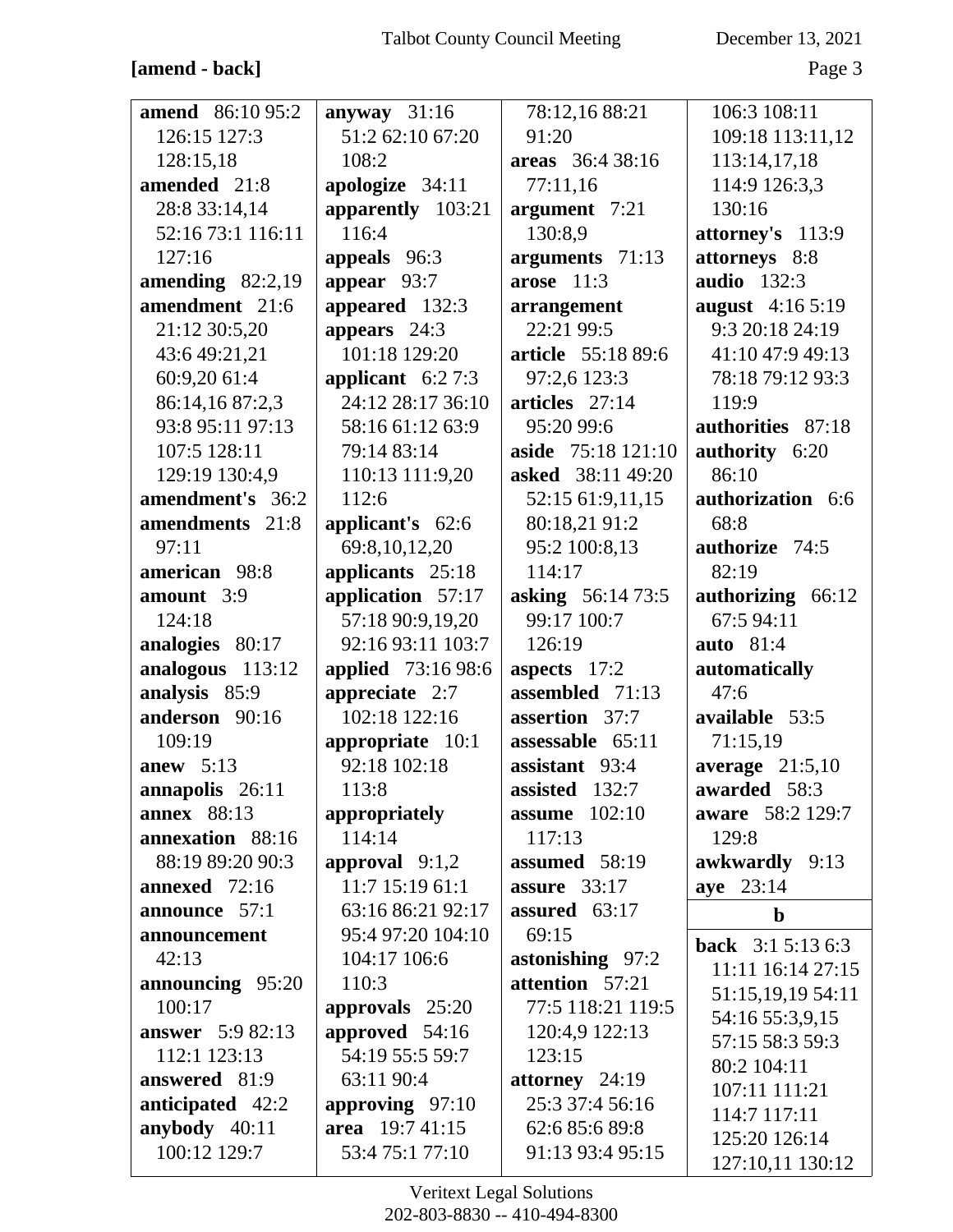## **[backed - certainly]** Page 4

| <b>backed</b> 99:3        | <b>benefits</b> 49:2 53:8  | <b>brain</b> $81:5$      | callahan $1:142:3$        |
|---------------------------|----------------------------|--------------------------|---------------------------|
| background 27:20          | <b>best</b> 123:13 124:5   | breadth $18:10$          | 2:7,15 32:5,9             |
| 99:11                     | <b>better</b> 118:20       | 36:1                     | 70:18 71:1,6,9            |
| backing 8:4               | <b>beyond</b> $42:643:12$  | <b>break</b> $63:870:12$ | 102:7,11,16,19            |
| backpack 81:13            | 46:14,18 111:2             | 70:20 71:3               | 103:3,9,13 104:7          |
| <b>backs</b> 26:20        | 114:10,12                  | breathed 67:20           | 107:12 115:15             |
| <b>ball</b> 128:20        | big $12:324:139:6$         | <b>bridge</b> 66:17 67:9 | 122:15,18 128:6           |
| <b>balls</b> 129:15       | 58:5 62:20 68:3            | <b>brief</b> 77:3        | 130:19 131:1,3,5          |
| baltimore 132:2           | 95:18 120:5                | briefly 49:18            | called 18:1 28:9          |
| <b>bank</b> 26:19         | bigger $76:13$             | 124:16                   | 30:4 42:10,17             |
| banking $116:19$          | biggest $4:1823:10$        | bright $77:16$           | 74:2,15 79:8              |
| barber 48:1               | 66:3 111:6                 | <b>bring</b> $6:2 65:12$ | 80:13 92:11 110:4         |
| <b>barn</b> $5:7$ 115:17  | <b>bill</b> 109:19         | 127:10                   | calling 32:12 70:9        |
| 119:14                    | <b>billion</b> $21:1422:8$ | <b>brings</b> 20:2 110:9 | cap 65:8,9,10,10          |
| <b>base</b> 65:12         | 22:9,12 27:20              | broke $99:1$             | capacity $29:5,7,20$      |
| <b>based</b> 5:20 6:21    | 50:12 65:11 85:15          | brokerage $22:14$        | 67:19                     |
| 11:7 35:3 88:12           | 120:12                     | brought $60:11$          | capitalist 21:21          |
| 129:3                     | <b>billions</b> 66:16 67:8 | 123:8,14                 | captured 13:1             |
| baseline 73:17            | <b>bills</b> 23:21 117:11  | <b>brown</b> $78:579:3$  | 54:2                      |
| <b>basic</b> 6:13 68:5    | bit $9:5$                  | <b>build</b> 67:19 97:18 | cards $22:5$              |
| 71:21                     | bizarre $107:18$           | 98:10,17 103:19          | care 22:11                |
| <b>bay</b> $66:1667:9$    | <b>black</b> 76:17         | building $31:5,21$       | carefully 130:16          |
| bearing $7:99:18$         | blatant 52:7               | 100:18 103:17            | carroll 94:9              |
| 125:19                    | <b>bless</b> 121:16        | 105:3 116:1              | carry 121:17              |
| beaten $27:15$            | blowing $91:16$            | 120:10                   | case 7:13 26:3,11         |
| <b>beg</b> 116:5,7        | <b>blown</b> 51:20 76:12   | <b>built</b> 27:3 67:15  | 27:6 36:7 81:6,17         |
| <b>began</b> 3:3 59:8     | <b>blue</b> 100:16         | bunch $106:2$            | cash 98:20                |
| 80:3 88:5                 | 119:19                     | bundle $65:16$           | categories 74:17          |
| beginning 42:8            | blunt $60:6$               | <b>burden</b> $107:10$   | 75:20,21                  |
| 52:21 106:10              | <b>board</b> 7:11 109:20   | 121:17                   | category 84:18            |
| begun $101:10$            | 113:5                      | burdens $121:18$         | cause 101:6               |
| <b>behalf</b> 91:14 99:15 | <b>body</b> 26:1,6 86:13   | buried $23:19$           | caused 12:6 91:18         |
| <b>believe</b> 5:20 15:1  | 86:19 113:4                | 33:19                    | center 16:21 38:8         |
| 15:18 30:18 31:10         | 126:13                     | busiest $21:16$          | 96:21 122:6               |
| 37:12 61:4 91:17          | <b>bogus</b> $69:21$       | business $24:15,16$      | <b>central</b> 7:21 15:15 |
| 96:6 112:6 115:10         | <b>bold</b> 10:13          | 35:16                    | 130:2                     |
| 123:1 130:8               | <b>book</b> 27:2           | busy 108:1 118:9         | certain $73:20$           |
| believed 44:18            | <b>bottom</b> 63:1 78:6    | <b>buy</b> 88:8          | 75:16 91:17 94:10         |
| 62:3                      | 88:1                       | bypass 97:9              | 124:8                     |
| believes 60:18            | <b>bought</b> $47:15$      | $\mathbf c$              | certainly 37:19           |
| <b>bell</b> 126:5         | 48:18                      | california $81:2,12$     | 96:9,13 104:4             |
| benefit 53:8              | bowman $125:9$             | call 38:4 54:6 77:5      | 114:17 125:17             |
| <b>benefited</b> 19:9     | box $90:20$                | 100:12                   | 129:9                     |
|                           |                            |                          |                           |
|                           |                            |                          |                           |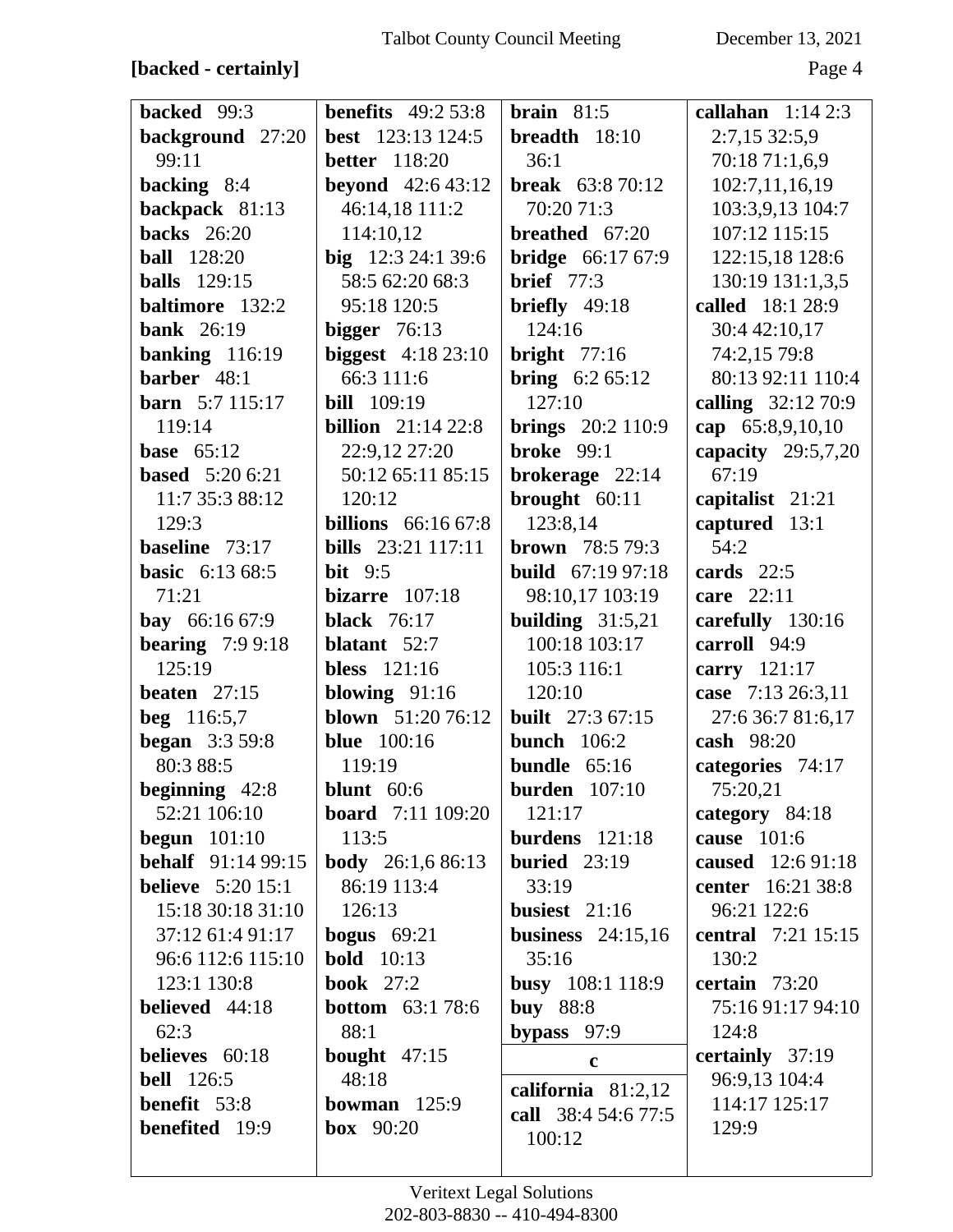#### **[certifications - comprehensive]** Page 5

| certifications                     | city $26:9,10$ 132:2                | clover 67:14,17                | 82:7 108:6,8                       |
|------------------------------------|-------------------------------------|--------------------------------|------------------------------------|
| 112:21                             | claim $9:1647:15$                   | club $25:12$                   | 109:8 111:14                       |
| certify 86:16                      | 57:7 79:21 80:6                     | cluster 89:1                   | commit $81:17$                     |
| 132:3,5,8,10                       | 80:10                               | code 55:1 86:9,12              | common 59:5 68:5                   |
| chairperson 70:15                  | claimed 48:20                       | 86:18                          | communicate 3:7                    |
| chambers 1:10                      | 77:20 98:11                         | coli 14:1                      | community $5:14$                   |
| change $30:19$                     | claiming $122:20$                   | coliform 14:1                  | 16:21 23:17 36:2                   |
| 45:10,11 78:16                     | claims 3:16 8:15                    | collection 14:18               | 122:5,5 123:1                      |
| 81:21 94:18                        | clarifications                      | columbia 27:3                  | 125:12 127:13                      |
| 127:17                             | 81:20                               | come 5:13 21:9                 | comp 15:16 29:19                   |
| changed $82:12,20$                 | clarify $33:6$                      | 74:9 108:6 120:8               | 55:13 64:6 66:2,7                  |
| 127:15                             | clarke 44:7 45:7,8                  | 130:11                         | 66:9 72:12 86:17                   |
| changes 17:20                      | 45:16 53:3 127:5                    | comes 118:12                   | 87:2 88:19 128:12                  |
| 18:6 97:10                         | classification                      | coming $62:10$                 | 128:16,18                          |
| channels 61:20                     | 28:11 32:13 34:16                   | 104:18                         | company $26:19$                    |
| chapter $76:6,8$                   | 34:18 35:2 36:20                    | comment 45:8                   | 27:3 31:20                         |
| character 64:4                     | 37:16,17 44:3                       | comments 17:1                  | compare $34:5,8$                   |
| 66:6                               | 47:12 50:8 62:8                     | 35:21 82:7                     | compared 4:7                       |
| characterization                   | 69:21 72:2 73:15                    | commercial 22:11               | compatible 94:16                   |
| 9:20                               | 73:21 75:7 79:7                     | 94:13                          | compelled 15:18                    |
| charges $56:10$                    | 82:1,11,16,20                       | commission 5:17                | compelling 9:13                    |
| chart 90:17 91:3                   | 83:20 85:20 93:14                   | 15:5,15 17:13                  | complete 2:20                      |
| 96:14                              | classifications                     | 18:5 30:14,16                  | 19:11 40:7                         |
| charter 92:6                       | 74:15 78:17 91:10                   | 31:13 35:10,13,18              | completed 90:4                     |
| cheating $22:6$                    | 92:19                               | 35:19,21 36:5,14               | completely 31:4                    |
| check 40:12 70:16                  | classified 37:14                    | 37:5 38:9 39:21                | 54:9 63:5                          |
| 102:8 104:1                        | 38:21 39:5 44:6                     | 42:15 52:4 54:21               | complicated                        |
| checking 90:19                     | 44:20 45:4,19                       | 56:4 58:1 60:3,4               | 117:16                             |
| 123:20                             | 47:4 51:1 72:4                      | 61:10 62:7 63:20               | complicit 112:5                    |
| cherish $64:4$                     | 74:1 75:3,6 77:13                   | 64:7,9 67:10 82:4              | compounding                        |
| chestertown 91:13                  | 77:21 78:7 80:1                     | 86:12 87:7 88:18               | 109:4                              |
| chicanery 111:19                   | 83:4 85:1 86:4,5                    | 89:12,14,19 90:6               | comprehensive                      |
| chief 28:14                        | 87:1 92:11,20                       | 95:12 109:16                   | 15:11 17:10,12                     |
| chip 125:21                        | clean 62:7 118:6                    | 113:5 122:6                    | 21:6,7,11 31:16                    |
| choptank 13:11                     | cleanup $55:6$                      | 125:17 132:20                  | 33:12,15 35:12,15                  |
| chuck $1:14$                       | clear 3:12 38:20                    | commission's 16:9              | 36:3 41:12,19                      |
| circles 18:14 69:7                 | 62:6 75:14 82:15                    | 52:9,15 54:1 89:5              | 46:17 52:19 55:1                   |
| circus $34:15$<br>citations 112:20 | clearest 7:16<br>clearly $7:108:11$ | 89:7 116:16<br>commissioner    | 67:17 68:20 72:9                   |
| 114:20                             | 20:19 77:11 95:13                   |                                | 72:19 73:2,9,14<br>74:7 75:13 76:6 |
| citizens $3:21$ 16:20              | 98:16                               | 53:10 61:9,11<br>commissioners | 76:10 77:1 79:4                    |
| 36:13 64:3,8 70:9                  | clock 107:11                        | 13:10 14:14 36:11              | 82:2,5,9 85:7 87:4                 |
| 91:14 108:1                        | <b>close</b> 98:1                   | 39:13 44:15,18                 | 87:6 90:17,21                      |
| 113:20 115:7                       |                                     | 60:12 62:2,14                  | 92:1,5 93:9 94:17                  |
|                                    |                                     |                                |                                    |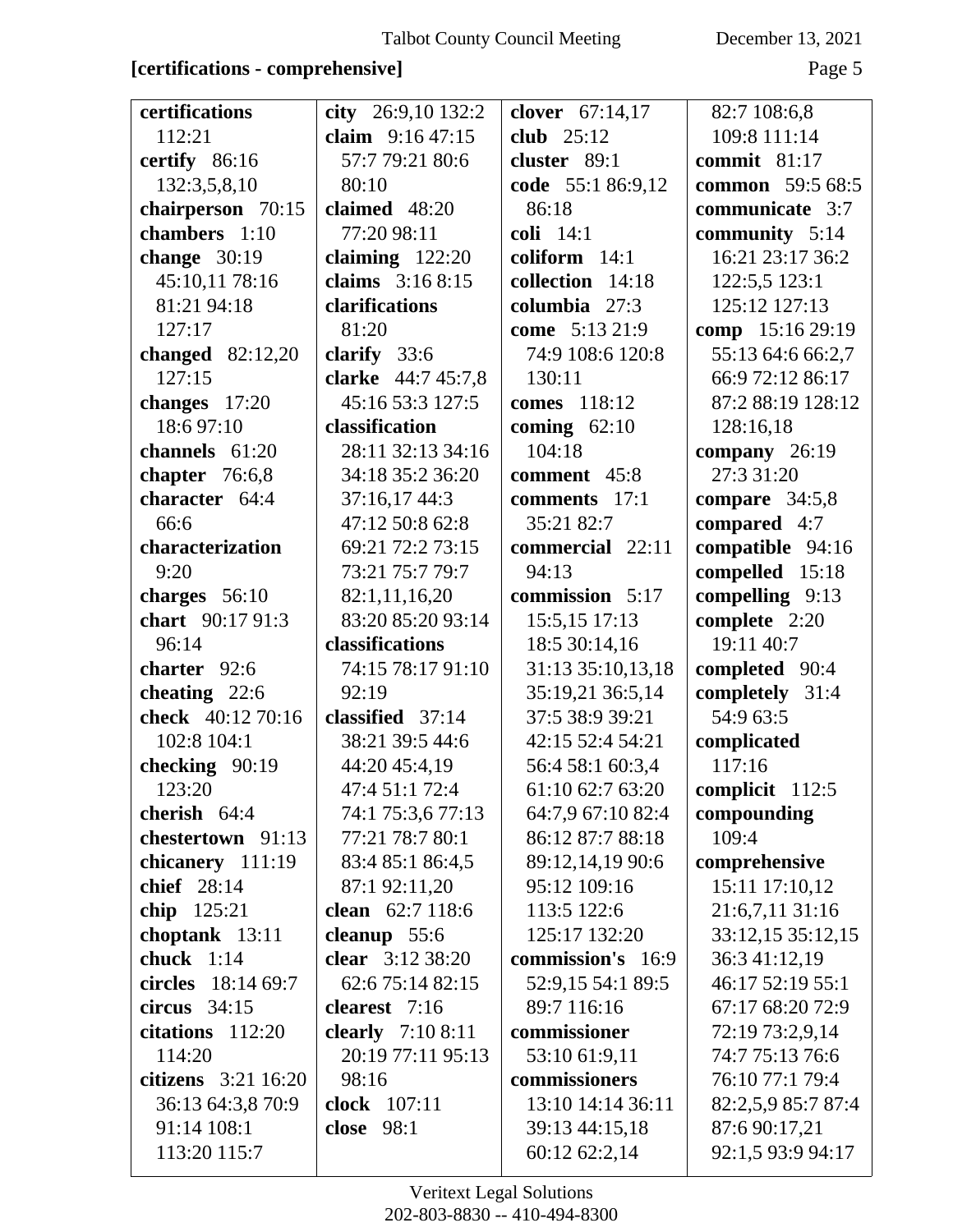#### **[comprehensive - council]** Page 6

| 95:3 97:11 99:21  | confirming $85:11$ | constituents 7:1   | <b>correct</b> 49:5 61:21 |
|-------------------|--------------------|--------------------|---------------------------|
| 100:1 104:17      | conflated 93:13    | 115:8              | 85:9 105:2,8              |
| 107:6 125:14      | conflating 93:13   | constraints 52:11  | 106:11 123:2,4            |
| 126:1,11,16 127:4 | confused 76:2      | constructed 46:15  | 128:16                    |
| 129:19            | confusion 10:12    | construction 5:10  | corrected 49:11           |
| comprehensive's   | 41:7 49:4 110:20   | 53:6 55:10 60:7    | 123:3,11                  |
| 28:8              | connect 12:11      | 60:17 61:3 62:12   | correctly 16:5            |
| comprise 35:15    | 14:21 16:6 29:2    | 85:14,18 96:12     | corroborate 84:4          |
| comprised 6:19    | 30:8 31:9 74:3     | 99:9,19 100:6,21   | corroborated              |
| comprising 78:21  | 116:12,19          | 117:13             | 48:20                     |
| compromise 16:3   | connected 24:6     | consultants        | corrupt $64:17$           |
| 117:4,6,11        | 43:13 75:3 78:3    | 110:15             | 65:19 69:10,13            |
| compromises       | connecting 15:7    | contained 132:9    | corrupted $7:48:1$        |
| 53:19             | 31:14              | contemplated       | 9:3 20:15 36:9            |
| computer 132:7    | connection 2:21    | 17:9               | 40:5 54:9 56:8            |
| computers 33:19   | 31:17 84:14,15     | contend $50:11$    | 62:13 63:5 69:14          |
| conceivable       | connotations       | context $6:37:7$   | 97:19                     |
| 121:20            | 30:12              | 40:12 114:18       | cost $64:1965:16$         |
| conceived 108:19  | consequence        | contexts 39:10     | 119:6,10,16               |
| concentration     | 109:21             | continuation 1:4   | costs 24:6 119:16         |
| 13:15             | consequences       | 2:11               | council 1:1,10,13         |
| concern 17:11     | 16:9               | continue $49:13$   | 2:16 6:20 14:13           |
| concerned 9:7     | consequently       | contrary 37:17     | 15:1 18:6 28:19           |
| 89:16             | 15:17              | contributed 73:10  | 30:13,15,15 35:7          |
| concerning 69:20  | consider 58:12     | 80:4               | 35:8 36:12 38:8           |
| concerns 97:8     | 61:2               | contributing       | 39:13,20 42:15,16         |
| concession 30:4   | consideration      | 12:13              | 44:18 45:3,14             |
| 42:11,13,18 45:16 | 5:18 8:2 20:14     | control 68:9       | 47:8,18 50:15             |
| 49:3 51:4 53:9    | 54:10 56:7 73:17   | controlling 68:2   | 52:3 55:14 56:5           |
| concluded 3:4     | 89:5 129:10        | 73:12              | 58:1 62:2,15              |
| 90:15 131:6       | considered 5:13    | controls 25:1      | 65:17 67:11 70:3          |
| concluding $8:5$  | 24:5 53:5 112:4    | conveniently       | 71:17 72:10 79:15         |
| conclusionary     | considers 60:6     | 101:13             | 82:1,18,18 83:9           |
| 113:1             | 82:8               | conveying $3:12$   | 83:10,11 86:20            |
| conclusive 9:20   | consistency 46:16  | convince 93:5      | 87:9 94:6,7,9,20          |
| condition 81:7    | consistent 35:12   | convinced 50:19    | 95:8,13 100:8             |
| conditioned       | 43:10 46:21 54:21  | copies 72:19 76:10 | 102:21 104:10             |
| 118:18            | 55:12 82:5 86:17   | 76:16              | 107:9 108:17,19           |
| conditions 14:8   | 87:6 88:18,19      | copy 78:20 85:10   | 109:14,15 111:10          |
| 68:7              | 90:21 99:20        | 106:12             | 112:18 113:2,10           |
| confident 109:1   | consistently 53:3  | cordova 120:8      | 113:10 114:4,12           |
| confirmation 14:7 | 83:16              | corey $1:17$       | 114:18 115:6              |
| confirmed 54:13   | consists 23:4      | corn 21:15 27:21   | 116:15 122:18             |
| 106:18            |                    | 79:9               | 127:3 132:3               |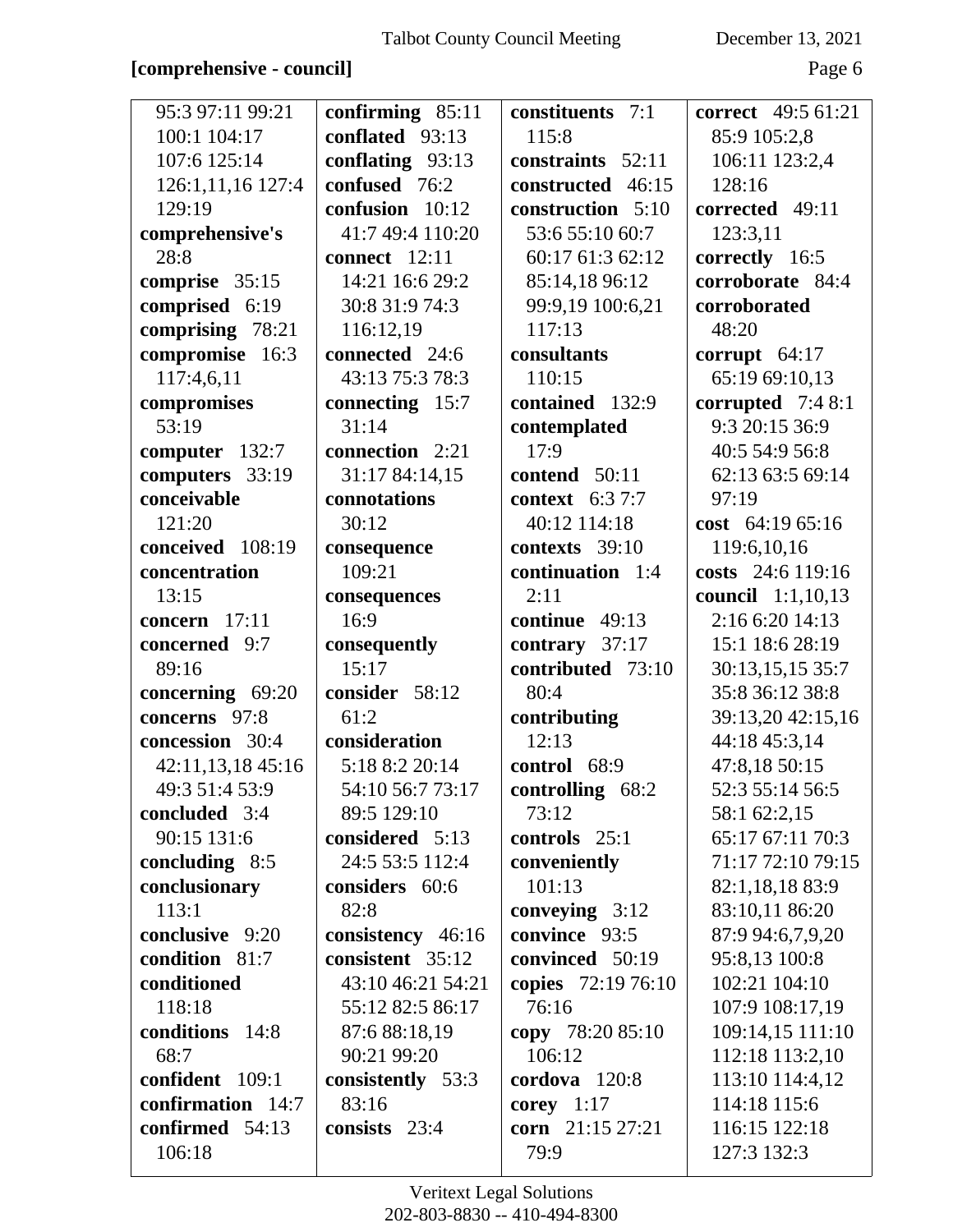## **[council's - detail]** Page 7

| council's 96:4,9        | 108:17 109:7,15           | culpable $112:5$     | declared 47:16           |
|-------------------------|---------------------------|----------------------|--------------------------|
| 112:14                  | 109:17,18 113:2,8         | current 41:12,19     | deeply $43:16$           |
| councilman 109:7        | 113:9, 10, 11, 11, 17     | 43:11 44:2 52:19     | defer 121:11             |
| counsel 132:4,9,10      | 113:18,20,21              | 81:7                 | deficiencies 12:7        |
| 132:11                  | 114:4,6,12,18             | currently 47:20      | deficient 30:10          |
| counties 86:10          | 115:6 116:15              | 93:8                 | defined 35:14            |
| <b>county</b> 1:1,1 4:5 | 118:10,20 119:7           | curry 106:2          | defines $8:17$           |
| 4:12,19 5:8,9 6:6       | 120:1 121:13,14           | cut 71:7 120:17,18   | degree $30:17$           |
| 6:10,18,19 12:20        | 124:4 125:14              | $\mathbf d$          | 116:10                   |
| 15:10 16:21 17:8        | 126:3,3,15 127:6          | dan 2:10,17 10:19    | degrees 30:7             |
| 18:6 20:13 21:9         | 132:2,3                   | 40:20                | delivered $3:138:7$      |
| 21:14 22:16,16          | county's 4:17 7:4         | <b>dance</b> 115:19  | 13:12 106:17             |
| 24:4 25:5,10,20         | 18:7 20:10 35:12          | daniel 1:5           | delmarva 66:14           |
| 27:12,13 28:6,7         | 36:8 46:21 50:5           | <b>dark</b> 77:10,13 | delmarva's 67:7          |
| 31:15 35:8,9            | 63:15 64:14 66:14         | 119:4                | democrat 89:6,8          |
| 36:13,19 37:8,18        | 67:6 88:19 97:9           | date 40:21 59:12     | 95:19                    |
| 38:641:12,19            | 97:19 119:17              | 78:17                | democratic 23:8          |
| 42:20 43:17 44:3        | <b>couple</b> 8:6 24:2,10 | <b>dates</b> 130:12  | demonstrate              |
| 44:3 45:2,3 46:17       | 52:13 69:3 99:6           | day 13:13 32:3       | 87:15 97:16              |
| 46:20 47:8 50:14        | 104:4,5 129:14            | 60:12 61:8 73:1      | demonstrates 58:7        |
| 51:7 52:19 54:16        | course 5:21 9:19          | 132:13               | <b>denied</b> 36:14 64:9 |
| 54:18,19 55:4,11        | 25:13 35:1 38:11          | dead 122:11          | department 6:15          |
| 55:14 56:3 59:7         | 39:18 43:2 49:8           | deal 12:3 21:15      | 13:16 14:11 15:2         |
| 60:9,20 61:13,20        | 56:18 57:3 91:9           | 24:5 50:13 58:5      | 97:7 120:9               |
| 62:2 63:11 64:2,5       | 106:7,11                  | 85:16                | depth $17:18$            |
| 64:20 65:3,8,12         | <b>court</b> 96:3         | dealing 96:8         | derelict 115:1           |
| 65:16 66:4,9 68:8       | <b>cover</b> 36:1         | deals 16:15 17:19    | describe 36:16           |
| 69:17 70:3 72:8         | covered 36:3              | 26:17                | 80:18,21 81:3            |
| 72:10,21 73:2           | 118:14                    | decade $101:21$      | described 64:6           |
| 74:1,4,5,9,14,17        | coyman $108:10$           | decades 25:8 37:6    | 83:19 92:9               |
| 74:20 75:2,8 76:6       | crazy $121:8$             | 37:7                 | describes 77:7           |
| 77:1 78:1,8,15          | create $43:18$            | december $1:78:6$    | 81:6,8                   |
| 79:6,8 81:1 82:1        | created 10:14             | 8:14 28:19 30:2      | describing 88:11         |
| 82:17,18 83:11          | creating $68:1$           | 30:21 57:11 59:19    | designate $42:21$        |
| 84:17 86:1,2,4,13       | credible 124:3            | 59:21 64:11 79:15    | 55:16                    |
| 86:14,15,15,17,19       | <b>credit</b> 127:21      | 90:8 92:12 106:1     | designated 28:15         |
| 86:19 87:6 88:17        | creek 12:6 13:9           | 106:15,18 115:20     | 46:10 68:21 69:5         |
| 90:21 91:21 92:5        | 14:8 32:2 69:19           | decide 121:18        | 88:21                    |
| 93:9,16,21 94:6         | 117:2                     | decision $6:7,8,9$   | designates 52:20         |
| 95:8,15,19 96:1,2       | criticisms 17:1           | 23:8 36:16 89:7      | designation 43:9         |
| 96:9 99:20 100:2        | crossed $27:1$            | 116:7,16             | desk 107:10              |
| 100:5,8,17 101:16       | cryptically 91:4          | decisions $6:13,17$  | <b>detail</b> 14:14 36:5 |
| 101:20 102:6            | culminating 9:2           | 16:10                | 71:14 88:1               |
| 104:9 107:7,8           |                           |                      |                          |
|                         |                           |                      |                          |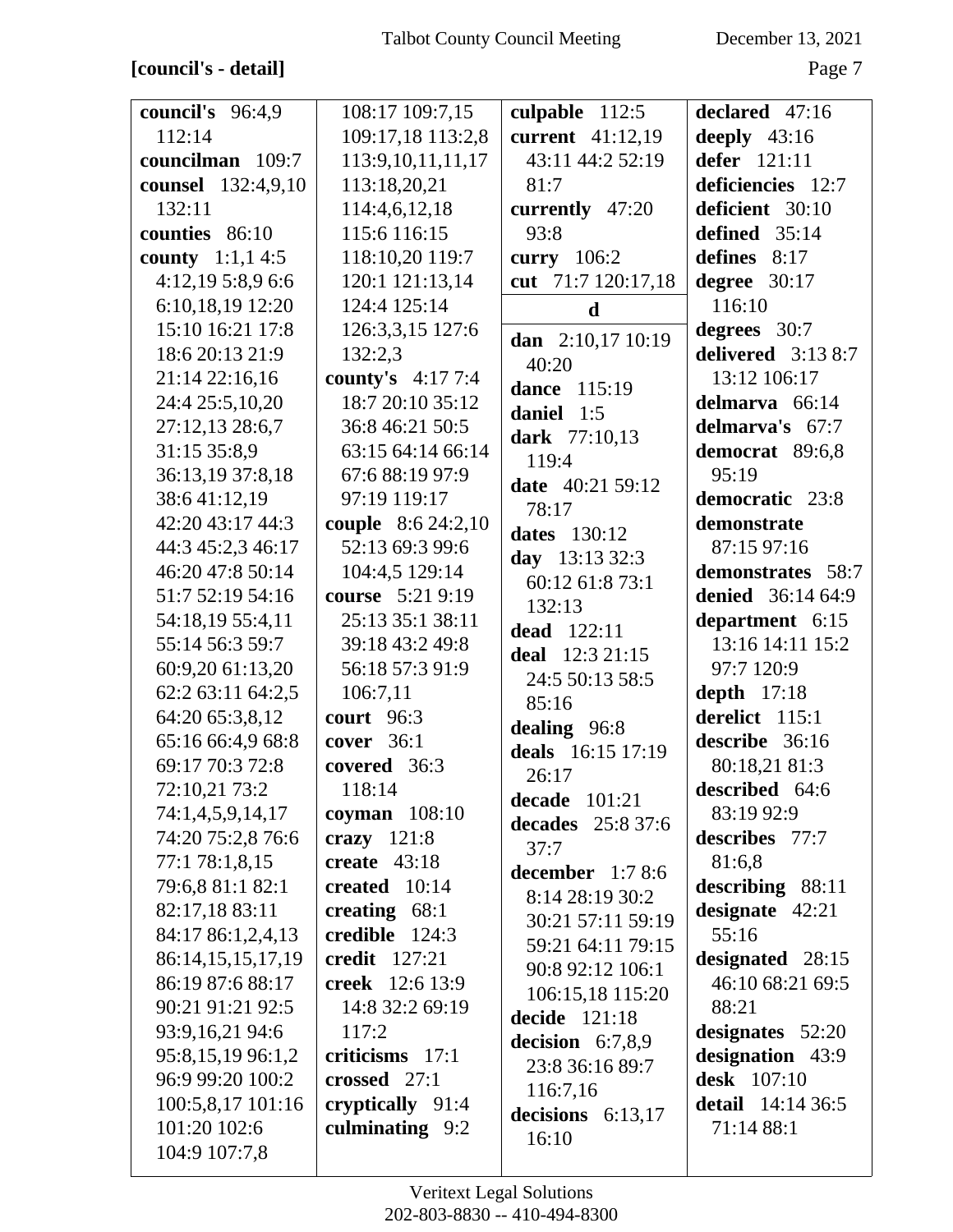## **[details - endorsing]** Page 8

| details 108:2                      | discharge 13:18                   | 96:16,18 124:20        | easiest 12:21             |
|------------------------------------|-----------------------------------|------------------------|---------------------------|
| determination                      | 55:9 58:13 60:7                   | doing $24:1561:13$     | easily 39:12 68:4         |
| 35:18 91:19                        | 60:17 61:3 85:14                  | 119:21                 | east 16:17 24:16          |
| determined 15:6                    | 90:10,19 93:11                    | dollar $21:1450:13$    | 29:9 30:1 72:14           |
| 31:14 35:11 44:10                  | 96:11 105:6                       | 67:14 85:15            | 78:21 91:19,20            |
| 46:21 53:4                         | disclosures 4:13                  | 117:11 120:12          | 100:19                    |
| develop 37:9                       | discovered 98:6                   | <b>dollars</b> 22:8,10 | easton 1:10 25:11         |
| developed 19:12                    | discreet 35:14                    | 27:20 65:11            | 132:13                    |
| 21:20 25:9 37:1                    | discuss $33:452:5$                | dominant 68:12         | effect $101:7$            |
| 37:19 38:7 48:6                    | discussed $7:2$ 18:4              | dominate 68:14         | 129:21                    |
| 48:16 51:1,18                      | 36:5 40:17 59:1                   | dotted $27:1$          | effluent 13:14            |
| 75:10 76:1 78:4                    | 64:13 67:1,9                      | double $13:14$         | 127:18                    |
| developer 18:3                     | 89:17 110:18                      | 40:12                  | <b>effort</b> 16:1 97:9   |
| 19:9 23:2,12                       | 130:6                             | downgraded 69:8        | 124:18 125:1              |
| 24:13,17 25:6                      | discussion $7:17$                 | downgrading            | either 48:1 66:1          |
| 26:15,15,20 28:1                   | 42:9 47:11 64:18                  | 19:10                  | <b>elderly</b> 23:19 24:2 |
| 48:4,13 54:19                      | 69:15 110:11                      | download 73:7          | election 23:6             |
| 62:16 68:3,6,10                    | 125:11 127:11                     | dr $14:14$ 15:4 17:4   | elections 108:18          |
| 95:2 103:6                         | discussions 48:3                  | 69:18 90:9             | element 15:15             |
| developer's 24:19                  | 48:12 88:12                       | <b>draft</b> 119:19    | 100:11                    |
| 49:15                              | disruptive 66:3                   | drafting 16:2          | elements 82:8             |
| developers 120:1                   | 102:4                             | dramatic 17:20         | eligibility 78:10         |
| development                        | distributed 72:21                 | drawing 10:6           | eligible 44:21            |
| 19:10 22:6 25:2                    | <b>district</b> 29:6,10,21        | drawn $67:16$          | 62:18 84:13,15            |
|                                    |                                   |                        |                           |
| 26:1 38:21 39:5                    | 30:2                              | 117:3                  | emphasize 75:12           |
| 40:3,1542:3                        | divilio $1:1633:2$                | dread $51:12$          | emphasized 40:1           |
| 44:21 46:2 47:17                   | 66:18 67:12                       | driving $70:5$         | 60:13                     |
| 47:21 48:5,14                      | 113:16,18 114:8                   | dropped 111:21         | emphasizing               |
| 51:11 57:13 78:10                  | 122:17,19 123:7                   | due 26:11 105:20       | 45:15                     |
| 79:19 83:4 86:5                    | 123:18,20 124:1                   | duncan 94:8            | emphatically              |
| 89:2,9,11 94:2                     | 124:13 131:4                      | duped $39:12$          | 55:14                     |
| 102:5                              | division 90:10                    | duration 16:7          | employee 132:11           |
| diane $1:21$ 132:2                 | dnr $14:12$                       | <b>dust</b> 122:4      | employees 104:13          |
| 132:16                             | document 8:10                     | duties $114:11$        | <b>emt</b> 65:3           |
| die 118:17                         | 18:8 34:13 73:3,9                 | duty 113:14,18         | enabled 58:15             |
| different 18:15                    | 73:12,14 84:20                    | e                      | enacted 33:16             |
| 25:17 51:3 104:12                  | documentation                     | e $1:183:2114:1$       | 72:13                     |
| 104:13,13 128:17                   | 98:4                              | 85:10 96:20 97:7       | enclosures 92:4           |
| 130:14                             | documented 129:6                  | 124:2                  | encouraging               |
| differentiate                      | documenting                       | earlier 15:6,19        | 68:18                     |
| 10:20                              | 95:17                             | 58:18 72:12 87:2       | encroachments             |
| difficult 20:6,7                   | documents 3:15                    | early $54:11$          | 120:10                    |
| directly $20:937:4$<br>43:15 47:10 | 8:13 76:14,14<br>87:14 88:2 90:13 | easier 76:13 116:5     | endorsing 17:3            |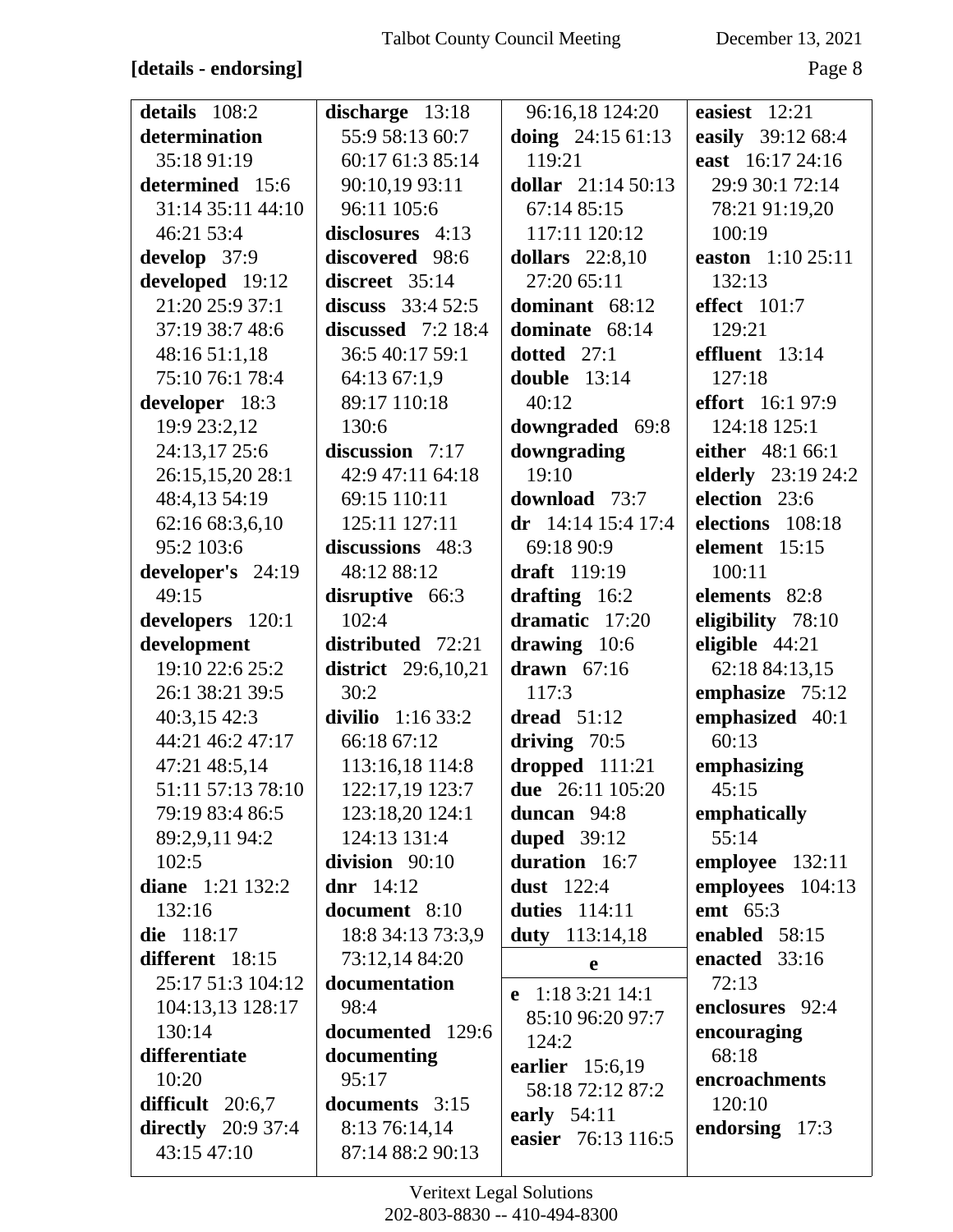## **[engaged - faith]** Page 9

| engaged 4:7         | errors 18:19 22:12         | <b>exhibit</b> 8:16 9:9 | explodes 121:2      |
|---------------------|----------------------------|-------------------------|---------------------|
| engineer 43:17      | 69:9                       | 28:21 29:1,4,17         | explore 130:15      |
| 92:2                | esoteric 6:11              | 30:6 31:4 32:15         | express 4:2 8:11    |
| engineering 24:13   | especially 8:17            | 32:18 33:14,14,15       | expressed 30:7      |
| 25:4,7,11 65:5      | 122:13                     | 33:20 85:11 97:3        | 71:14 112:20        |
| 68:11 88:8 98:1     | <b>essential</b> 50:8 57:3 | 101:9 116:11            | 113:1,3             |
| 103:15 110:14       | 57:4                       | 118:5                   | expressing 81:16    |
| 120:20 130:7        | essentially 39:1           | exhibits 8:10           | 97:8 124:2          |
| engineers 83:15     | 43:7 60:19 66:13           | 29:13 32:20 91:15       | expressly 82:19     |
| 109:13              | 67:6 90:11 96:1            | 96:16 101:5             | extend 74:18        |
| enhanced 15:12      | established 72:8           | exist 93:6 118:19       | 85:19 114:12        |
| enormous 23:21      | estate 21:15,19            | existed 77:4 89:3       | extended 42:3       |
| 66:10 67:3          | 22:6,14                    | 105:1                   | extension 57:18     |
| <b>enr</b> $15:13$  | evaluated 79:17            | existence 111:4         | extent 114:16       |
| entered 132:9       | 102:3                      | existing $12:7,14$      | 115:2               |
| enthralled 68:3     | evaluating 122:9           | 13:9 15:7 29:3,5,7      | <b>extra</b> 104:6  |
| entire 34:10 36:1   | evening $2:163:8$          | 29:8,20 31:10           | extreme 14:20       |
| 47:20 51:10,15      | 126:21                     | 47:11 77:3 91:8         | f                   |
| 53:12,16 99:21      | event 93:19                | 101:4 116:12            | f 1:14 28:21 29:1,4 |
| 113:4               | everybody 2:8              | 117:2 121:8             | 30:6 31:4,8 32:15   |
| entirely 70:1       | 12:19 27:12 30:19          | expectation 81:8        | 32:18 33:15         |
| 105:21              | 35:8 40:7 58:7             | 81:10,16                | 116:11              |
| entirety $41:14,21$ | 64:21 115:18               | expected 36:21          | face 16:1 70:2      |
| 46:10 52:20 73:12   | everyone's 54:13           | 75:15 78:1,9            | 107:19 112:10       |
| entitled 28:12      | evidence 8:3 9:14          | expects 75:8,8,12       | facilities 85:19    |
| 37:9 77:15 114:15   | 9:16,17 38:2               | expense 67:19           | 91:8                |
| 115:3               | 44:16 71:10                | 98:11                   | facility 28:13      |
| entitlement         | exact 45:19                | expensive 118:13        | 91:20               |
| 115:10              | <b>exactly</b> 26:7 37:17  | experience 26:18        | fact $9:15,1910:9$  |
| entry $91:3$        | 77:7 87:12,13,13           | 108:21                  | 15:9 17:20 20:14    |
| environment         | 105:11,11 118:11           | experienced 28:1        | 25:6,18 37:15       |
| 13:17 15:3          | examination                | 83:15 109:11            | 39:6,15 43:4 44:7   |
| environment's       | 132:5                      | expert $83:16$          | 45:18 48:21 52:8    |
| 6:16                | example 27:5               | expired 57:16           | 55:11,13,21 56:1    |
| environmental       | 68:11,15 84:6              | expires 132:20          | 58:17 60:14 69:2    |
| 55:18               | 97:5                       | explain 58:19 92:8      | 75:14 89:20 94:17   |
| epa 8:8 56:16       | examples 62:5              | 101:15 110:5            | 95:16 104:9,21      |
| 106:4               | exception 78:14            | explained 42:10         | 117:6               |
| episode 92:13       | exchanges 90:15            | 42:17 45:16             | facts 9:4 10:7,7    |
| era 96:21           | excuse 66:18               | explaining 46:6         | 55:8 124:6          |
| erodes $17:10$      | 128:4                      | explanation 91:5        | fair 115:9          |
| erroneous 91:19     | executive 113:3            | explicit 57:7           | faith 118:3,3,6     |
| <b>error</b> 123:15 | exhaustive 124:20          | explicitly 29:2         | 130:21              |
|                     |                            | 57:1                    |                     |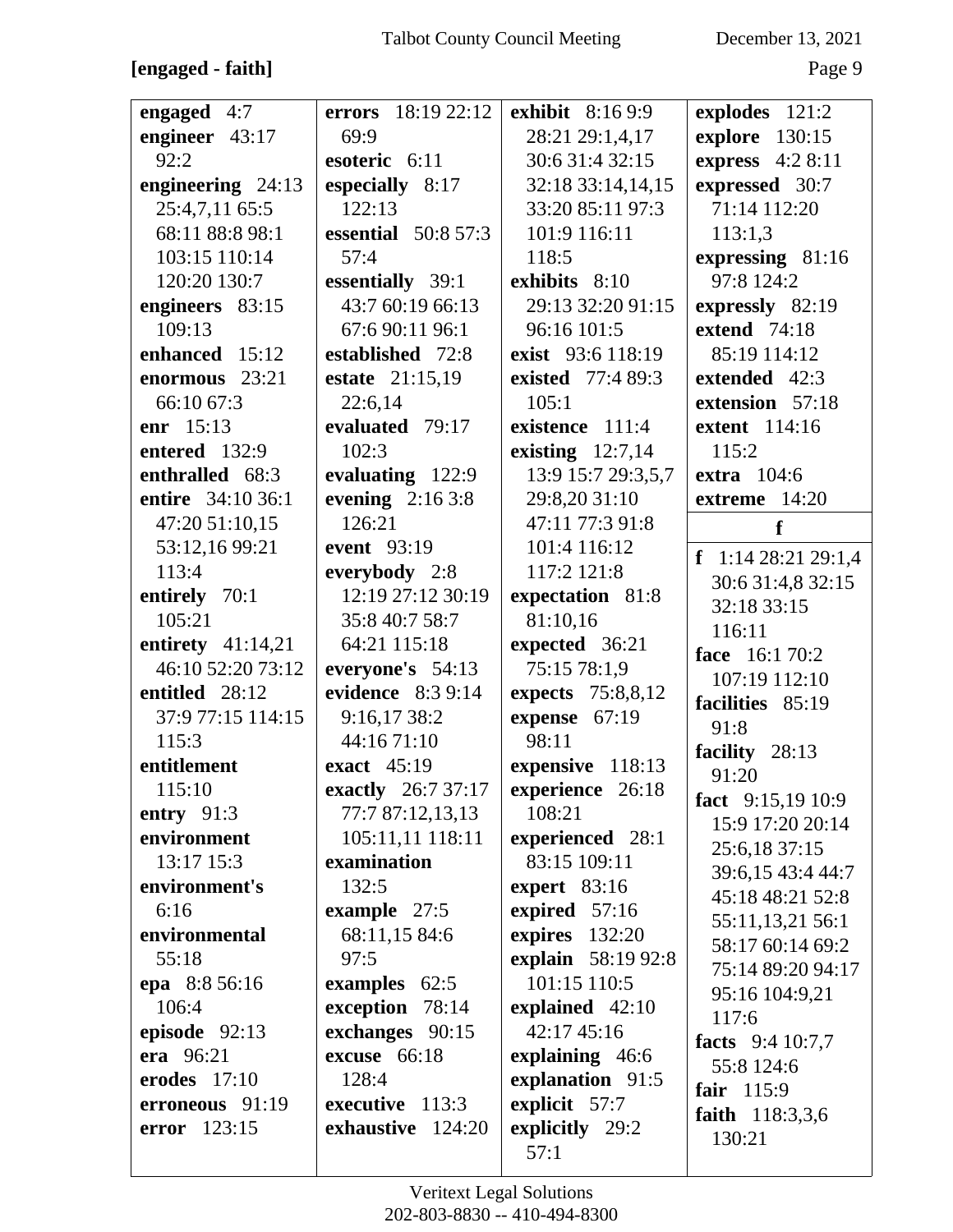## **[false - full]** Page 10

| <b>false</b> 9:11 11:8       | feedback 129:1           | 53:11,11,18 54:7                                  | forgotten 10:17                     |
|------------------------------|--------------------------|---------------------------------------------------|-------------------------------------|
| 36:12 43:2 55:7              | <b>feel</b> 117:8 125:2  | 57:10 58:6 59:10                                  | 108:9                               |
| 57:7 79:21 86:7              | fees $22:14$             | 60:3 63:14 71:12                                  | form $13:590:20$                    |
| 97:18                        | feet $5:222:11$          | 71:20,21 73:20                                    | 118:20                              |
| <b>falsehood</b> 7:5 8:18    | 37:10 64:16,16           | 81:6 103:11                                       | forma 58:17 61:6                    |
| 9:8,11 10:4,5,8,21           | 94:13                    | 105:21 107:15                                     | 63:21                               |
| 11:3,4 20:16 35:3            | fell $37:11$             | 123:5,14 124:9,17                                 | formal $54:20$                      |
| 36:18 38:4,5,13              | felt 44:5 62:15          | 124:21                                            | 56:14 99:17 106:5                   |
| 39:4,15 40:1,18              | field $21:15\,27:21$     | fiscal $65:13$                                    | formally 15:6                       |
| 41:9 43:15,18                | 79:9 98:21 104:2         | five $11:2014:9$                                  | 31:13 35:10 38:6                    |
| 45:15 47:3 49:8              | fifth $20:2,3$           | 32:8 37:1 38:7,18                                 | 74:10 98:15                         |
| 54:3,7,8 56:6 57:6           | <b>figure</b> 77:6 78:19 | 38:21 39:5 40:4                                   | <b>former</b> $21:1985:6$           |
| 57:12 72:1 80:4              | 78:20 80:12 83:17        | 42:4 44:5 46:1,2                                  | <b>forth</b> 9:8,15                 |
|                              | 83:18 84:5,12,14         | 57:14 62:19 71:2                                  | forthwith 51:2                      |
| 83:13,21 92:9<br>93:17 117:5 | 84:19 92:7 111:17        | 71:3,6 72:20 75:9                                 |                                     |
| falsehoods $6:48:1$          | 111:18 126:9             | 78:1 79:19 83:4,5                                 | fortunately 76:9<br>forward $31:11$ |
|                              | 127:6                    | 86:6 95:14 96:10                                  |                                     |
| 9:3 10:2,12,13,14            |                          |                                                   | 50:10 60:10                         |
| 13:3 20:17 35:5              | figures $84:21$          | 108:7,11 121:15                                   | foster 94:8                         |
| 36:17 44:16 58:15            | <b>filed</b> 2:21 5:5    | $fix$ 105:19                                      | found $15:155:12$                   |
| 63:10 69:10,12,14            | <b>files</b> 76:15       | <b>fixed</b> 19:17                                | 76:7 82:4 87:5                      |
| 69:20 110:19                 | final $50:954:2$         | fixing $19:4$                                     | 88:18 123:10                        |
| 111:3 121:5 122:8            | 63:7                     | flag $2:5$                                        | four $7:1947:10$                    |
| 122:21                       | <b>finally</b> $8:485:3$ | <b>flat</b> 83:11                                 | 50:4 52:4 108:18                    |
| <b>falsely</b> 72:7          | 93:20                    | flaw $19:19$                                      | 108:18                              |
| falseness 9:19               | financially $21:17$      | floor $2:12$                                      | fourth $20:2,3$                     |
| families 117:8               | 23:20 27:21              | flowing $32:2$                                    | <b>frame</b> $42:543:12$            |
| 119:2                        | find $34:1380:8$         | focused 4:12                                      | 46:19 54:4 58:16                    |
| family 25:1 117:7            | 81:11 127:1              | 64:15 69:15                                       | 70:16                               |
| far $25:1499:3$              | finding $54:20$          | <b>follow</b> 59:12 73:19   <b>framed</b> 40:5,18 |                                     |
| 118:8 126:20                 | 86:11                    | 108:1 109:6                                       | 41:9                                |
| farmland $88:7,13$           | findings $95:16$         | <b>followed</b> 8:3 81:7                          | framework 36:15                     |
| fashion 50:7                 | fine 13:17               | following $51:9$                                  | framing $64:17$                     |
| 118:19                       | finish $7:1456:8$        | 65:21 93:12,19                                    | 65:19 69:11,14                      |
| fast 116:2                   | 105:9                    | 116:4                                             | 111:18                              |
| faster 66:16 67:9            | firm $108:14$            | foolishness 66:12                                 | frank $1:16$                        |
| fastest 7:15                 | <b>first</b> $2:47:20$   | 67:4                                              | frankly 33:18                       |
| faulty $10:16$               | 11:11,14,18 12:3         | foot 21:2 27:10                                   | freeboard 64:16                     |
| faux $49:3$                  | 12:16,16 16:11           | footnotes 8:10                                    | <b>front</b> $6:538:7$              |
| favor $61:13$                | 21:3 28:18,19            | <b>force</b> 96:1                                 | 42:14 53:19 58:6                    |
| february $42:14$             | 30:8 31:21 36:18         | forever $27:15$                                   | 122:6                               |
| 100:15 101:6,7               | 38:11 40:14,16           | 39:16 68:9 111:5                                  | full $3:923:18$                     |
| fecal $14:1$                 | 42:6,8,9,14 47:14        | forgiveness 116:5                                 | 51:20 52:6 73:8                     |
| fed 53:14                    | 48:5,14 49:18            | 116:8                                             | 82:8 114:15,20                      |
|                              | 51:6 52:14,15,18         |                                                   |                                     |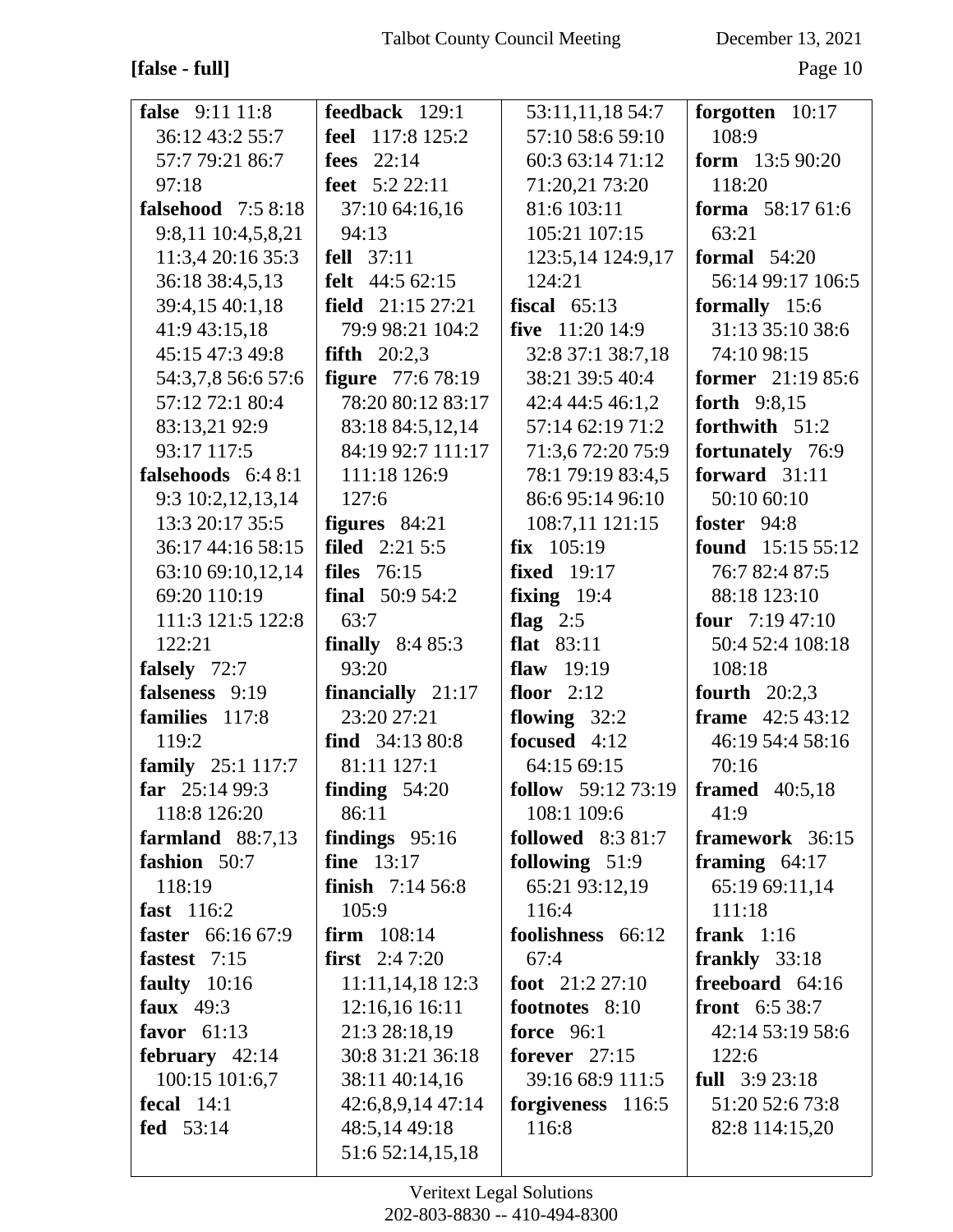## **[fullness - honestly]** Page 11

| <b>fullness</b> 118:15    | 117:17 120:13,13       | growth 69:2 88:21        | <b>heard</b> $7:8$ 12:15  |
|---------------------------|------------------------|--------------------------|---------------------------|
| <b>fully</b> 92:8         | 122:18 126:14          | grumbles 56:14           | 13:8,11 14:14             |
| functionary 92:15         | <b>god</b> 39:2        | 87:16 106:2              | 49:12 56:17 84:1          |
| fundamental               | goes 20:9 26:3         | guardrail 27:8           | 100:5 103:4 117:6         |
|                           |                        |                          |                           |
| 17:16 66:1,7,9            | <b>going</b> $2:95:12$ | guess 44:2 107:11        | hearing $1:4$ 15:3        |
| 121:5                     | 11:9 16:15 17:17       | 116:19                   | 22:19 33:1 35:19          |
| funds $98:17$             | 18:9 21:4 29:16        | guideline 93:8           | 46:5 49:14 51:9           |
| <b>further</b> 8:14 132:5 | 39:3 41:17 50:10       | guise 36:12              | 65:20 67:1 82:7           |
| 132:8,10                  | 52:11,12 61:14,19      | $\mathbf h$              | 127:12                    |
| <b>future</b> 44:4 45:21  | 64:19 65:1,3,12        |                          | hearings $94:495:7$       |
| 81:8                      | 65:13,15 71:7,8        | hagerstown 26:10         | <b>heart</b> 120:11       |
| g                         | 76:19 96:17            | <b>half</b> 5:1 22:10    | 125:2                     |
|                           | 102:10 103:11,14       | 43:7,9 45:17             | <b>heavy</b> 107:10       |
| gallagher 114:18          | 112:12 117:17          | 51:18,19 94:12           | held 89:13                |
| gamut 82:8                | 120:18 121:19          | hand 28:6 98:1           | hell 120:12,17            |
| gathering $124:19$        |                        | 103:21 132:13            | 121:17                    |
| gee 124:11                | 127:18                 | handled $127:18$         |                           |
| general 7:17 66:11        | golf 22:5 25:12        | hands 28:1 118:6         | help 3:12 24:3            |
| 66:21 67:4 113:12         | good 2:16 62:7         | <b>happen</b> 4:19 68:4  | 25:11 71:2                |
| 126:20                    | 117:15 118:3,3,6       | happened 49:7            | helping 19:7              |
| general's 8:8             | 124:9 130:20,21        | 85:2 87:12 99:5          | high $23:17$              |
| 56:16 106:3               | gosh 112:16            | 100:10 101:17            | highlighting              |
|                           | gotten 32:15 59:6      |                          | 102:21                    |
| generally 4:6             | 88:10 111:21           | 107:14,18 111:1          | highway $21:17$           |
| 25:14                     | governing 86:13        | 112:7 119:1              | 66:15 67:7                |
| genuine 10:2              | 86:19                  | happening 108:16         | hillary 94:9              |
| getting 53:20,20          | government 6:18        | 127:14                   | <b>hint</b> 96:17         |
| 60:15 129:12              | 24:4 26:1 74:4         | happens 10:3             | <b>hints</b> 50:15 97:15  |
| give 40:20 103:11         |                        | 109:19 116:13            |                           |
| 103:15 104:5              | granicus 33:3          | 124:12 130:4             | historic 23:3             |
| 105:13 115:13             | grant 98:17            | happy 7:16 71:18         | historical 5:3            |
| 127:21                    | $grasp$ 19:21          | hard 23:18 53:13         | history $23:20$           |
| given 37:16 52:11         | gray 77:10,13          | 72:18 77:17 94:6         | 108:16 110:2              |
| 53:17,18 60:14            | 79:3 84:13             | 102:10 109:6             | 117:5                     |
| 79:7 117:5                | great 27:17 109:1      | harm $16:7$              | <b>hit</b> $27:18$        |
| gives 86:9                | 109:2                  | harrington 94:8          | hitting $122:19$          |
| giving $70:18$            | greater 14:4           | harsh $8:18$             | hold 7:13 27:18           |
| 128:10                    | green $4:21$           | hazard $12:14$           | 35:19                     |
|                           | ground $3:742:7$       |                          | holdings $24:16$          |
| $g$ litch 19:4            | 93:10                  | head 121:2 126:9         | home $5:1$                |
| $go$ 2:9,10,12 3:8        | groundwork             | headline $25:1$          | <b>homes</b> $12:11 22:9$ |
| 27:17 28:3 51:19          | 53:15                  | heads $109:20$           | 30:9 37:10 94:12          |
| 53:12 56:21 59:3          |                        | <b>health</b> $7:1,9,11$ | <b>honest</b> 36:15       |
| 60:10 69:4 71:18          | <b>group</b> 18:20     | 12:14 15:20              |                           |
| 81:14 89:21               | 118:14                 | <b>hear</b> $4:20,44:16$ | 54:10                     |
| 104:11 108:13             | grow 68:18             | 82:7 129:1               | honestly 64:4             |
| 111:2 114:6,10            |                        |                          |                           |
|                           |                        |                          |                           |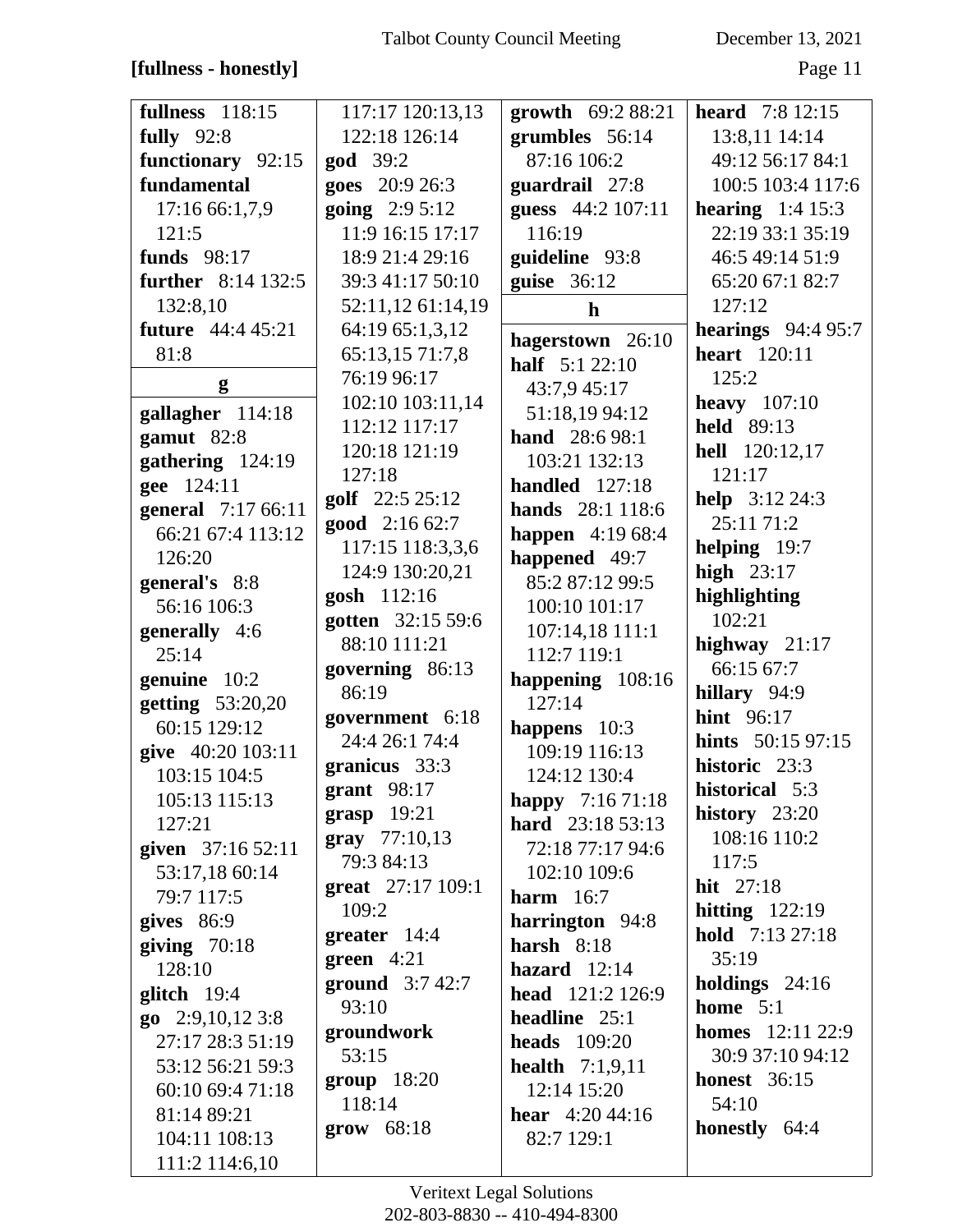#### **[honor - intro]** Page 12

| honor $122:19$            | <i>immediately</i>                       | income $23:17$            | <i>infrastructure</i>     |
|---------------------------|------------------------------------------|---------------------------|---------------------------|
| <b>hook</b> 75:5          | 75:21 99:2                               | incompatible              | 42:2 43:13 46:15          |
| <b>hooked</b> 75:10       | <b>imminently</b> 99:2                   | 102:4                     | 46:20 53:6 89:2           |
| 77:14,15                  | <b>impact</b> 36:2 66:6,8                | incomplete 91:17          | inherent 57:4             |
| hoon 91:13 92:2           | 66:11 67:3                               | inconsistent 15:9         | inhibited 73:11           |
| hoopla $27:14$            | impacted 18:12                           | 15:10,16 31:15            | initiate 87:16            |
| hope 3:9 94:8             | impactful 66:3                           | incorporated              | injury $31:12$            |
| 114:17 119:2              | implication 120:5                        | 125:13 126:1,11           | innocence 11:2            |
| horse 5:6 115:17          | implications 37:3                        | incorrect 19:5            | innocent 10:3             |
| 119:13                    | 119:21 120:1                             | 110:20 123:9              | inspector 26:3            |
| houlihan 1:21             | implied 37:18                            | incredibly 12:10          | instantly 38:13           |
| 132:2,16                  | <b>imply</b> 11:1 63:10                  | 72:18                     | 41:5 49:7                 |
| <b>hours</b> 123:19       | import 54:3                              | indefinitely 27:19        | institution 26:20         |
| house $24:231:21$         | important $5:96:9$                       | independent               | <b>insult</b> 31:12 111:7 |
| households 23:5           | 8:17 9:6 12:17                           | 11:20 13:12               | insurance 26:19           |
| hub $68:1$                | 26:18 33:8 100:11                        | indicated 49:4            | 118:10,11,14              |
| huge $68:12$              | 102:4,12,14 111:2                        | 53:3                      | integrity $20:9,12$       |
| hughes $14:6$             | 112:13                                   | indicates 42:1            | 70:1,6 97:1               |
| hurry $31:19$             | impression 27:16                         | individual $71:17$        | 119:17 121:4              |
| hurting 19:8              | improper 63:3                            | 74:8                      | 122:20                    |
| husband 120:7             | 101:19 107:5                             | individually              | intended 16:3             |
| i                         | improperly                               | 106:19                    | 36:1 69:3,4               |
| idea 5:11 21:3,4          | 105:13,14,15                             | individuals               | intention 11:1            |
| 30:7 44:13,13             | improprieties                            | 121:16                    | 100:18                    |
| 48:18 57:3,5 58:8         | 99:13                                    | inducements               | intentional 58:5          |
| 89:1 111:1 117:3          | improvements                             | 23:13 90:2                | interested 89:10          |
| 117:4 120:13              | 38:17 65:4                               | inevitably 26:14          | 113:7 132:12              |
| identified 25:5           | inaccessibility                          | 68:14                     | interesting 92:13         |
| <b>ignore</b> 116:15      | 73:8                                     | infallible 125:4          | 103:2 127:7,20            |
| ignored 83:17             | inaudible 18:13                          | <b>inference</b> 10:6     | 128:1                     |
| <b>illegal</b> 58:9 88:11 | 27:4 56:9 59:11                          | inferences 110:21         | interestingly             |
| 106:8,9,9 107:2           | 60:11 69:2 80:16                         | <b>infiltration</b> 14:18 | 108:13                    |
| illegally 55:21           | incalculable                             | $\text{inflow}$ 14:17     | interests 19:2            |
| 56:12 97:21               | 119:16                                   | influence 4:18            | internal 90:15            |
| <b>illustrate</b> 18:10   | incidentally 52:2                        | 26:21 50:6                | 96:20                     |
| 80:17                     | 76:14                                    | information 5:16          | interpretation            |
| <b>illustrative</b> 52:13 | include 92:4                             | 5:20 6:21 7:2,8           | 49:6 82:21 83:1           |
| imbalance 26:12           | included 38:19                           | 13:8 56:13 70:3           | interpreting 44:20        |
| <b>immediate</b> 28:10    | 74:6 85:6 91:21                          | 71:15 91:17 99:10         | interprets 47:5           |
| 44:21 47:17 53:6          | includes 33:3                            | 105:17 106:4              | interrogated<br>132:4     |
| 55:16 69:6 75:4           | 38:14 41:14,21                           | 111:12 115:11             | intertwined 43:16         |
| 77:13 85:21 93:15         | including $6:148:7$<br>25:11 39:12 68:15 | 123:4,21 124:19           | <b>intro</b> 66:21        |
| 94:1                      |                                          | 129:3,6                   |                           |
|                           | 110:20                                   |                           |                           |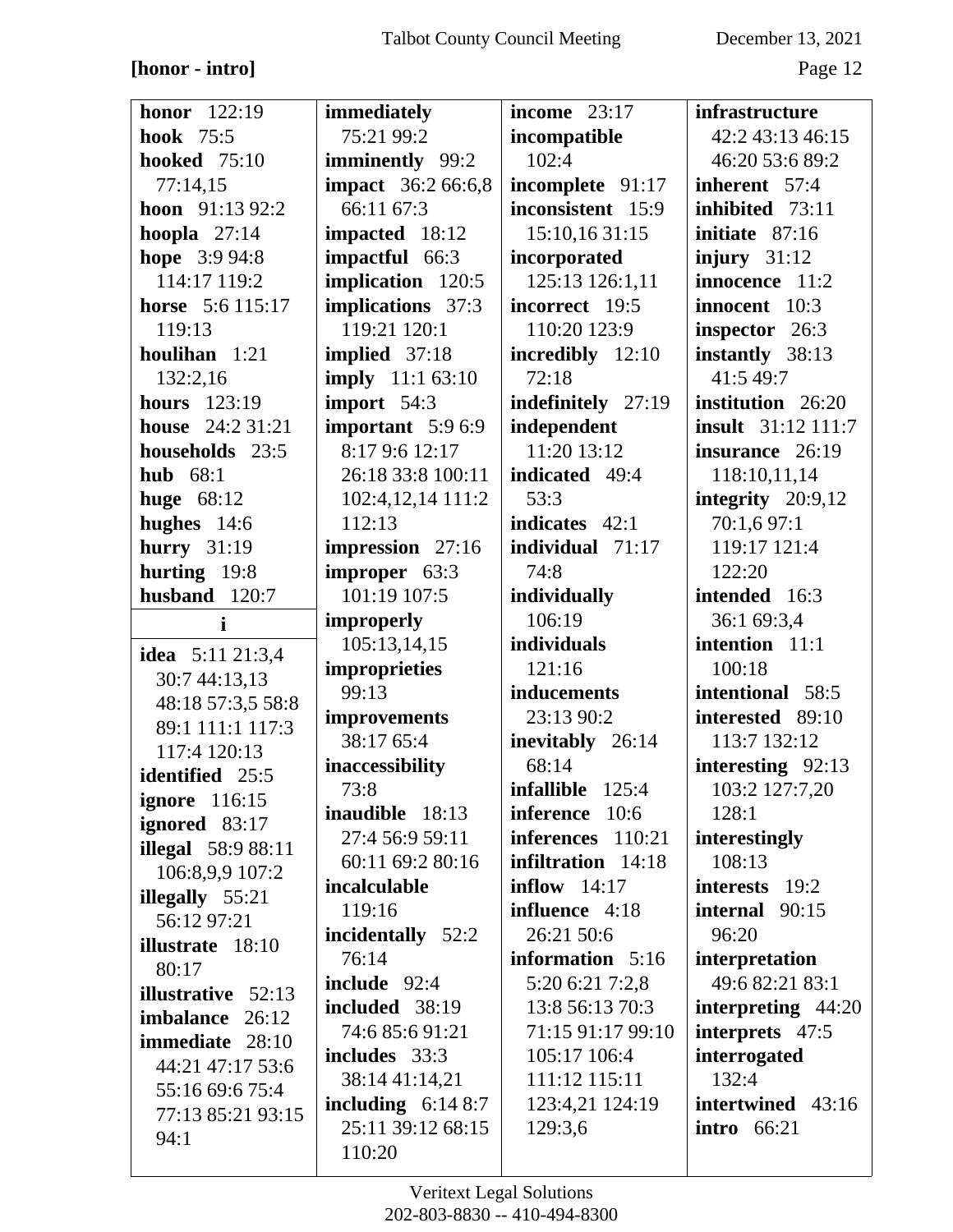## **[introduce - law]** Page 13

| introduce 129:2             | 122:9 130:13                | 111:17,18 114:15    | 53:9 54:11,15           |
|-----------------------------|-----------------------------|---------------------|-------------------------|
| introduced 4:17             | issuing $56:11$             | 116:9,21 119:8      | 55:3,9,16,20            |
| 16:4 38:10 51:7             | <b>item</b> 12:3 16:15      | 120:7,10 125:2,6    | 57:21 58:3,13           |
| 129:12,13                   | 17:15 34:2 35:17            | 125:19 126:7,18     | 59:5 60:15 62:17        |
| introduction 60:1           | 77:5 90:16 98:3             | 127:15,16           | 63:12 64:10,19          |
| 101:21                      | <b>items</b> $20:3,3,52:13$ | knowing $119:8$     | 65:15 69:5 72:1,3       |
| <b>invalid</b> $56:163:4$   |                             | knowingly 111:8     | 73:10,16 77:20          |
| 85:13,1799:9                |                             | knowledge 19:1      | 78:15 79:1,5,21         |
|                             | january 89:13               |                     |                         |
| 111:20                      | join $4:2$                  | 59:5                | 80:7 82:11 83:3,6       |
| investigated 99:12          | <b>joined</b> 100:6         | knowledgeable       | 83:9,20 84:8            |
| investigation 9:21          | jointly $22:20$             | 17:5 85:4 109:12    | 85:15 86:3 87:1,5       |
| 56:15 87:17 92:12           | journalists 96:21           | known 10:8 17:8     | 88:5 89:4,15 92:2       |
| 97:16 99:4,17               | judge 17:8 117:21           | 56:2                | 92:21 96:4,8            |
| 100:7,8,13 101:10           | july 46:5 88:5              | knows 12:20 15:1    | 97:20 98:18 101:3       |
| 101:14 106:5                | 92:13 116:3                 | 27:13 76:1,3 86:2   | 101:17 108:2,8,19       |
| 111:21                      |                             | 93:18 108:20        | 110:2 111:9,16          |
| investigator 87:20          | june $54:2$                 | 115:18              | 116:12 117:13           |
| invited 49:17               | $\bf k$                     | kupersmith          | 118:17                  |
| 110:5                       | <b>keep</b> 71:8 76:19      | 108:12              | lakeside's 30:8         |
| inviting $2:19$             | 129:14                      | 1                   | 47:11 66:6,8 76:4       |
| involved 111:19             | <b>kehoe</b> 108:8          |                     | 107:20                  |
| involves 19:5               | <b>key</b> $35:660:14$      | la $12:5$ 13:9 14:8 | land $6:7,8,9,177:4$    |
| <i>irregularities</i>       | 77:4 107:13                 | 32:2 69:18 117:2    | 18:19,20 20:10          |
| 99:16                       | <b>kids</b> $120:3,3$       | lab $13:12,21$      | 36:8,21 68:16           |
| irrigation 90:11            | $\textbf{kill}$ 6:1         | <b>label</b> 77:7,8 | 70:2,6 73:20,21         |
| 98:20 116:14                | <b>kind</b> $45:955:7$      | labeled 33:2        | 78:20,21 79:1,2,6       |
| issuance 63:5               | 128:9 129:14                | lady 120:7          | 83:16 88:9,14           |
|                             | knew 24:9 44:8              | laid 31:16 90:1     |                         |
| 85:12 99:8,13               | 45:3 58:7 60:14             | 114:21 116:18       | 89:15,1691:11           |
| <b>issue</b> $4:7,13$ 12:16 | 63:3 92:21 110:11           | lakeside $5:1,10$   | 97:19 107:7 109:5       |
| 13:3 19:5 20:9              |                             | 6:2,7,14 9:1 12:11  | 117:17 121:12           |
| 34:14 55:8,19               | 110:12 112:2                | 14:21 15:7 16:6     | lane $2:18$             |
| 85:18 88:10 104:9           | 119:9                       | 16:17 18:3 19:9     | language 28:21          |
| 107:3 121:4 130:2           | know 8:20 10:20             | 19:12 21:1,14       | 29:1 75:13              |
| <b>issued</b> $45:248:21$   | 13:7 14:6 16:19             | 23:11,14 24:15      | <b>large</b> $69:491:4$ |
| 55:21 57:15 60:7            | 20:17,18 23:4               | 25:2,6 26:4 27:7    | largely $31:3$          |
| 60:16 61:3 62:12            | 24:18 25:10 30:11           | 27:10,11,13,17      | late 117:20 125:10      |
| 63:2,12,15 85:14            | 33:6 35:6 39:12             |                     | 130:11                  |
| 87:10 96:11,12              | 56:11,12 65:7,10            | 28:9,11 29:2,10     | launch $97:20$          |
| 97:21 101:1                 | 67:15 76:4 87:12            | 30:4 31:5,9,14      | laura $1:18$            |
| 104:16 105:13,14            | 99:3 101:19                 | 34:19 36:19 37:10   | law $6:1735:14$         |
| 105:15 125:8,12             | 102:11,13 103:2             | 38:6,15,20 40:2     | 45:10 75:12 82:15       |
| <b>issues</b> $17:635:14$   | 103:12 107:19               | 40:10 42:19 43:3    | 93:7 117:18,21          |
|                             | 108:2 109:16,17             | 44:12,20 45:4,18    | 132:4                   |
| 58:15 59:1 64:1,8           |                             | 47:3,16 48:19       |                         |
| 64:12 69:16 94:15           | 110:1,9,18 111:16           |                     |                         |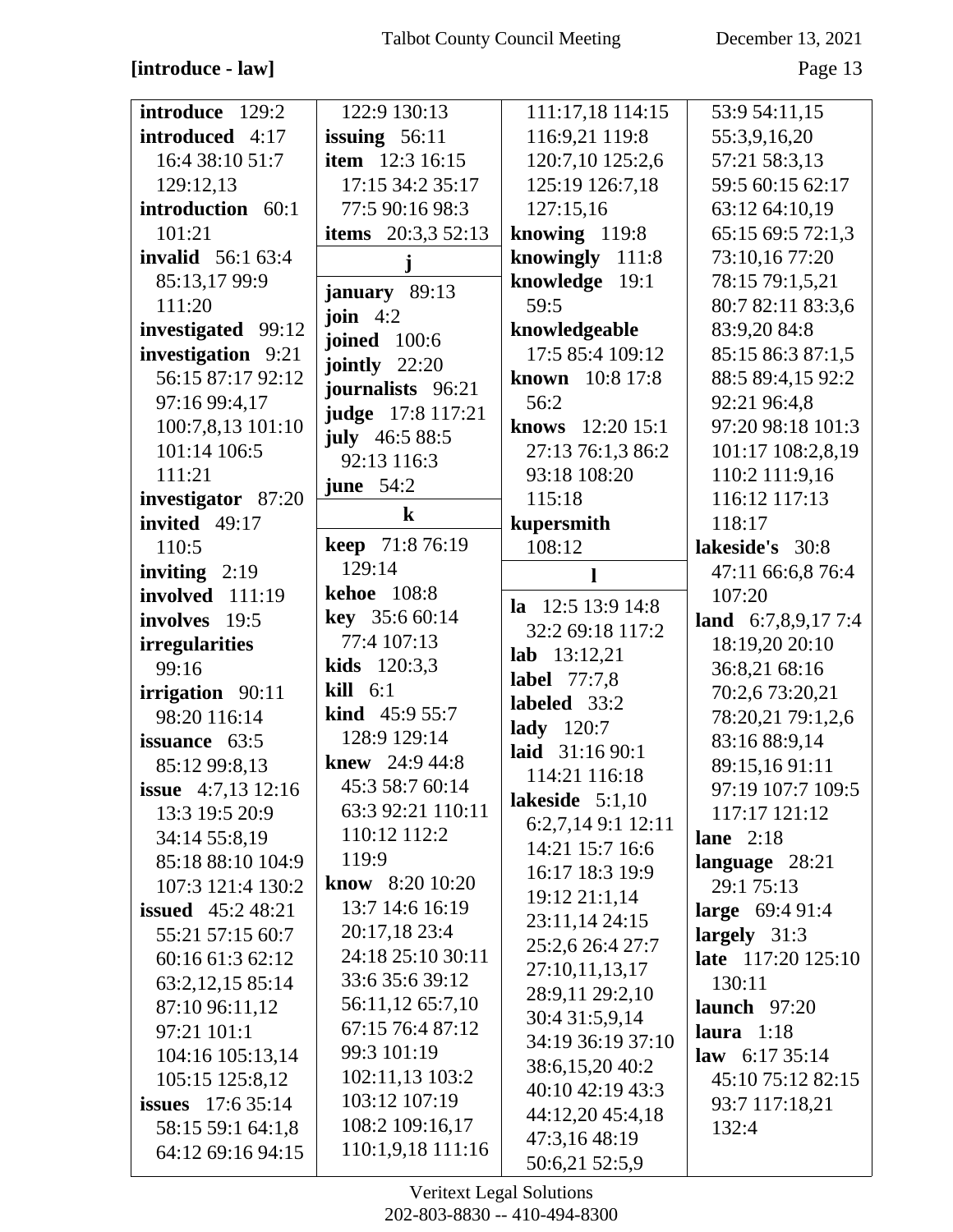#### **[lawyer - mde]** Page 14

| lawyer $49:15$                   | letters $101:5$          | look 21:2 64:12                   | 80:11,12,14 83:17                  |
|----------------------------------|--------------------------|-----------------------------------|------------------------------------|
| 109:14,15,19                     | 106:13                   | 73:13 76:5 78:19                  | mapped $18:7$                      |
| 130:3,15                         | <b>level</b> 21:2 27:10  | 78:19 84:12,21                    | 74:16                              |
| lawyers 19:18                    | license 81:11            | 120:19 124:10                     | mapping 69:8                       |
| 83:15 109:12                     | lies 10:13 107:8         | 126:21                            | 121:8                              |
| 118:9                            | <b>life</b> $26:1764:5$  | <b>looked</b> 55:5                | maps 18:15 46:10                   |
| lay $11:9$                       | 66:8                     | <b>looking</b> 4:10 16:14         | 74:6 76:5,12,16                    |
| laying $7:14$ 111:13             | light $4:2187:15$        | 17:11 30:20 58:14                 | 78:17 122:2                        |
| layman $109:8$                   | <b>limit</b> 14:5 16:7   | 73:11                             | <b>march</b> 84:16                 |
| laymen $19:20$                   | limits $13:19$           | <b>looks</b> 46:18                | margin $22:13$                     |
| leaf 67:14,18                    | line $19:545:21$         | $loss$ 68:9                       | marinated 59:5                     |
| learn $109:9$                    | 63:1                     | <b>lost</b> $107:16$              | marriage 22:5                      |
| <b>learned</b> 5:12 99:8         | lines $94:2$             | lot 8:19 18:13 22:8               | married 80:20                      |
| 101:16                           | list 98:16               | 26:21 48:1,8,17                   | 81:10                              |
| leave $43:1$                     | listed $17:15$           | 68:21 73:5 81:15                  | maryland $1:1,10$                  |
| led $37:1240:17$                 | listen $46:4$            | 88:2 103:1 127:10                 | 6:15,17 13:16                      |
| 41:8 47:10 122:21                | listener $10:5,8$        | 129:5                             | 15:2 55:1,17                       |
| <b>left</b> $5:618:15$           | listening 19:18          | <b>lots</b> $22:2,284:13$         | 75:12 86:9 93:14                   |
| 27:16 41:8 108:11                | 75:18 105:18             | love $64:3$                       | 96:3 97:6 113:12                   |
| 108:12 115:17                    | lists $11:20$            | lucky $22:3$                      | 114:1,6 117:18,21                  |
| <b>legal</b> 15:17 16:9          | litany $14:15$           | m                                 | 132:1,2                            |
| 17:16,18 18:7                    | literally 54:1           | $\text{ma'am}$ 95:5               | maryland's 14:5                    |
|                                  |                          |                                   |                                    |
| 19:15 20:8 53:15                 | litigation 118:8         | <b>madam</b> 70:15                | matched $41:4,6$                   |
| 54:12 55:18 57:2                 | <b>little</b> 5:4 14:2   | 131:3                             | material 10:9                      |
| 57:5,8 58:19                     | 18:13,13 21:17,20        | magnitude 4:11                    | 71:13                              |
| 81:21 109:4                      | 23:3 24:2,9 26:13        | mail 85:10 97:7                   | materials 9:12                     |
| 112:21 114:13,20                 | 27:21 68:14 78:5         | 124:2                             | <b>matt</b> 13:11                  |
| 114:21 118:10,11                 | 84:9,10 88:1             | mails 3:21 96:20                  | <b>matter</b> 6:12 15:20           |
| 118:13 121:9                     | 96:14 122:3              | main 28:14 34:15                  | 19:4,15 35:5                       |
| 125:18                           | live $2:1765:1,15$       | 66:14 67:7                        | 64:18 65:20 83:2                   |
| <b>legally</b> 28:12 35:9        | 81:1 117:8 120:2         | majority 23:7                     | 96:2 107:7 116:13                  |
| legend $77:11,17$                | locally $97:13$          | 109:1,2                           | 132:7                              |
| 78:7                             | location 91:6            | makers 23:8                       | <b>matters</b> 36:3                |
| legislation 79:20                | $logical$ 10:6           | making 3:16 6:5                   | 83:16 121:12                       |
| 117:1                            | <b>long</b> $18:1747:3$  | 8:12,21 36:16                     | <b>md</b> 132:13                   |
| legislative 45:12                | 48:21 56:20 57:12        | 50:12 56:10 85:5                  | <b>mde</b> 8:7,169:6               |
| length $59:2$                    | 59:7 63:12,13            | 101:4 126:20                      | 14:7 15:18 17:7                    |
| <b>lens</b> $102:3 122:7$        | 68:20 79:18 80:13        | man 8:20 80:19                    | 17:11 22:18,21                     |
| lesher $1:15\,45:6,8$            | 80:15,20 81:2,5          | 123:18 124:3                      | 25:19 28:13 31:6                   |
| 45:13 49:4 128:4                 | 88:21 109:10             | 125:4                             | 33:10 43:14,19                     |
| <b>letter</b> $8:9,169:6$        | 110:2,10 115:21          | manner 132:7                      | 44:8, 10, 19 45:2                  |
| 33:10 71:14 91:14<br>93:5 100:16 | 119:4<br>longer $104:21$ | manor $2:18$<br>map 18:16,17 33:3 | 47:5,15 48:20,21<br>50:9 51:1 53:2 |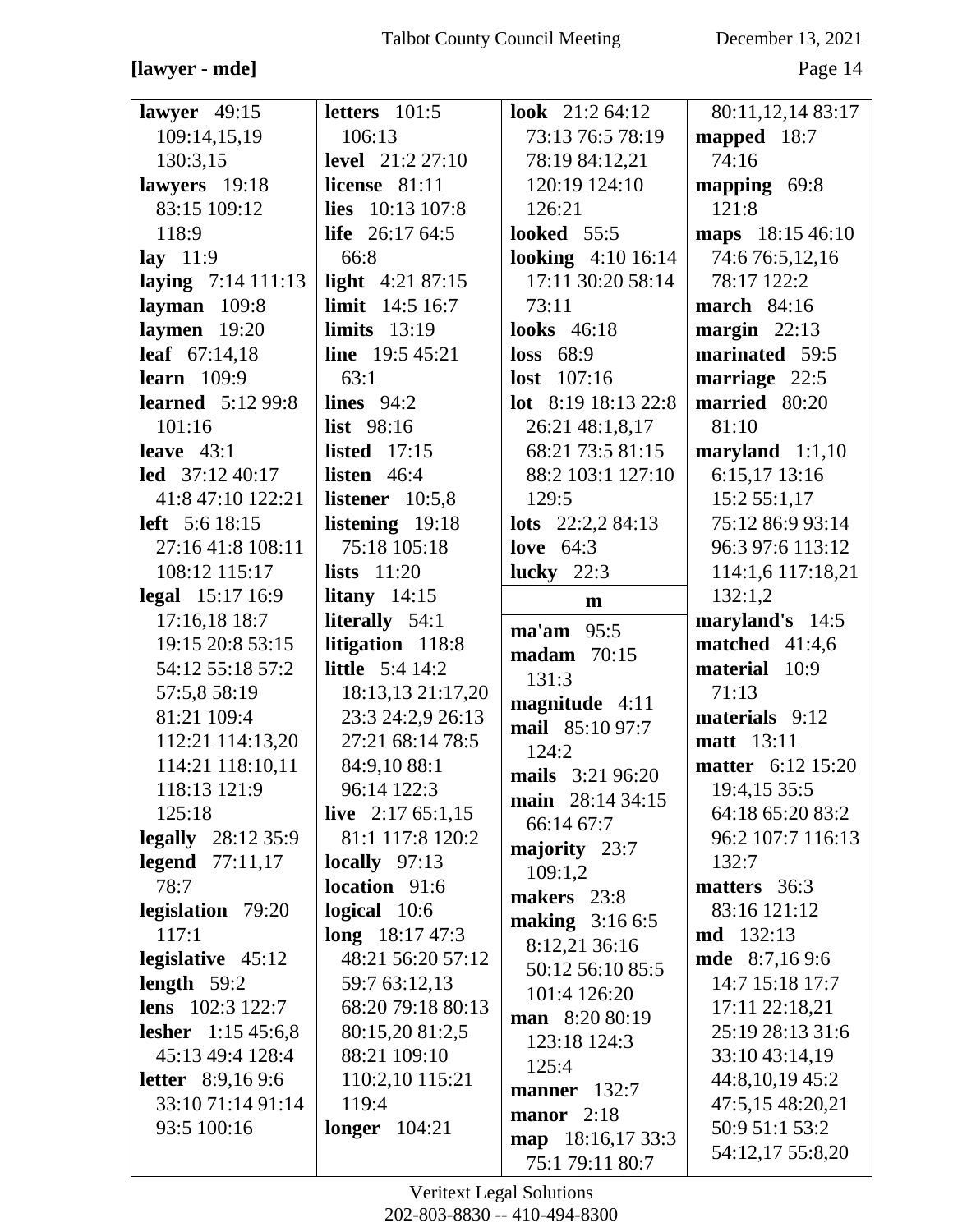**[mde - new]** Page 15

| 56:11,21 57:15,16  | meetings $30:13,14$      | misrepresentatio          | moving $31:11$         |
|--------------------|--------------------------|---------------------------|------------------------|
| 58:2,18 59:6 60:6  | 39:20,21 40:8            | 6:4 8:1 11:8 13:4         | 42:19                  |
| 60:6,16,18 61:2    | 42:16 52:3               | 63:10                     | <b>multi</b> 67:13     |
| 62:12 63:1,12      | meets 15:12              | misrepresented            | multiple 105:5         |
| 76:1,15 80:3 83:1  | megabytes 73:6           | 79:17 83:18               | municipal 26:6         |
| 83:1 85:13,18      | <b>member</b> 30:16,16   | missing $27:8$            | municipality           |
| 86:2,20 87:10,17   | 71:17 108:19             | mistake 124:7,11          | 82:21                  |
| 88:10 90:15 91:15  | members 1:13             | mistaken 42:12            | $\mathbf n$            |
| 91:18,18 92:14,16  | 2:17 14:13 45:3          | mistakes 10:3             | name 2:17 25:15        |
| 92:21 93:5 96:7    | 56:5 58:2 62:2           | 110:20 125:5              | 108:9                  |
| 96:12,20 97:8,18   | 71:17 102:9,21           | mitigate $117:1$          | <b>named</b> 132:3     |
| 98:7,14 99:10,15   | 125:11 127:12            | <b>modern</b> 13:16       | narrative 77:3         |
| 100:13,14,16       | memories 10:16           | <b>moment</b> 11:12       | natural 14:11          |
| 101:8,12,14 104:8  | <b>memory</b> 127:10     | 41:10 129:17              |                        |
| 105:19 106:3       | mention 25:3             | moments 54:1              | naturally 58:19        |
| 107:3,4 111:19     | 29:16 103:1              | <b>money</b> $22:1,2,8$   | nay 23:13              |
| 116:15 121:11      | mentioned 64:13          | 26:20 64:19 65:11         | <b>near</b> 89:2       |
| 125:12 126:18      | 101:19 130:6             | 103:11,15,17              | necessarily 19:20      |
| mde's 6:16 17:11   | mess 65:13 105:19        | monitored 14:8            | 35:7 104:14            |
| 43:10,20,21 45:6   | met 52:4 89:19           | <b>month</b> 23:21 24:1   | necessary 11:11        |
| 46:16 49:6 69:21   | 90:6                     | 24:1 32:1 88:6            | 60:20 61:5,18          |
| 75:19 90:9         | mike 85:5 125:10         | 93:19 114:5               | <b>need</b> 33:6 48:9  |
| mean 8:17 24:1     | mill $21:11$             | <b>months</b> $3:1,3,4:1$ | 73:13 85:1 87:16       |
| 34:16 121:1        | millennium 39:2          | 4:16 5:6 30:3 31:6        | 104:11 128:4           |
| 124:18 129:13      | <b>million</b> 5:2 22:10 | 72:13 90:5 96:11          | 129:9                  |
| meaning $77:14,21$ | 22:13 37:10 67:13        | 100:14 128:14             | <b>needed</b> 64:10,11 |
| 78:8 85:21         | 94:13 98:7,20            | <b>moral</b> 20:8         | 81:18 87:21 93:1       |
| meaningless 100:3  | 103:5 104:1              | moran $11:13$             | 97:16 98:12            |
| <b>means</b> 36:21 | 110:19                   | 33:17 38:12 57:9          | needs 6:5 105:19       |
| 47:21 74:17 75:4   | millions $22:15$         | 79:19 80:9 106:17         | 112:17 121:9           |
| 75:6 79:4 92:19    | <b>mind</b> 54:5,13      | <b>moran's</b> $3:20$     | 128:17,19              |
| 132:7              | 127:3                    | morning $116:2$           | neutral 27:4           |
| meant 45:17 46:11  | $minor$ 19:3             | mortgage 27:7             | never 18:4 23:16       |
| mechanism 81:4     | minute $29:17$           | mortgagee 26:19           | 37:14,15,18 45:3       |
| med 81:15          | 59:18 71:3 123:13        | <b>motion</b> 131:1,4,5   | 45:19 55:11,12         |
| meet 3:6           | minutes $50:371:2$       | motive 11:1               | 57:6 67:9 86:4,5       |
| meeting $2:113:5$  | 101:20 104:6             | <b>mouth</b> 109:9        | 87:1,8,9 99:3          |
| 33:21 40:20,21     | 115:14                   | move 43:6 53:16           | 101:19 110:6,12        |
| 41:3 42:14 47:8    | misleading 33:8          | 66:16 67:8 81:2           | 111:16                 |
| 49:14 52:17 57:11  | misled 69:17             | 81:13,18 82:17            | nevertheless           |
| 58:6 61:11 84:1    | 111:8,9                  | 85:12                     | 49:15 56:6             |
| 89:12,14,20        | misrepresentation        | <b>moved</b> 48:7,16      | $new$ 5:16,20 6:21     |
| 112:15 131:6       | 7:5 20:16 35:3           | 75:9,16 78:2,9            | 7:2 16:16 25:15        |
|                    |                          |                           | 30:6 31:7 39:6         |
|                    |                          |                           | 45:9 57:17 64:1        |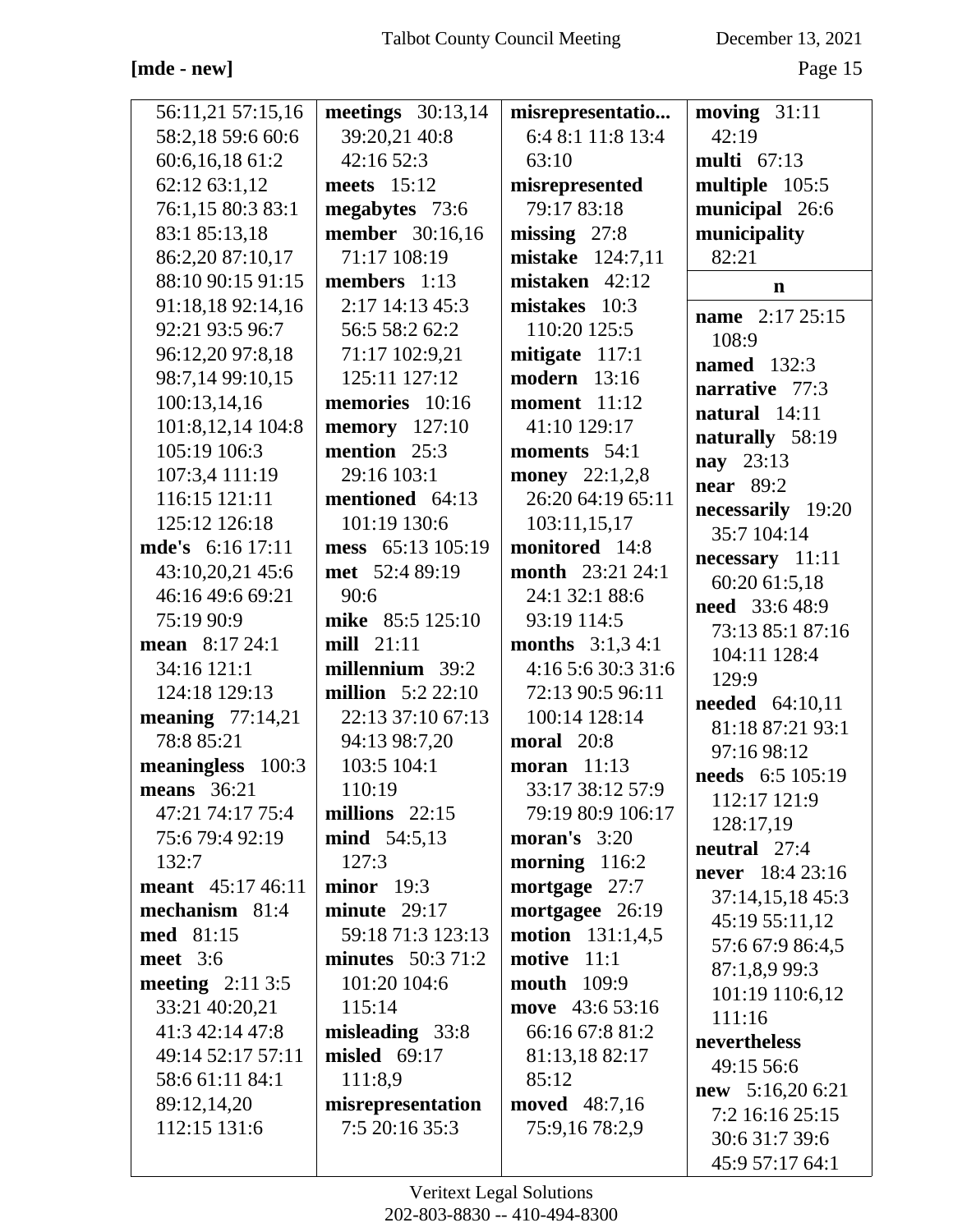#### **[new - part]** Page 16

| 65:3,11 68:1 70:3        | obtain $55:21$             | <b>one's</b> 19:1,1      | oversight 34:11           |
|--------------------------|----------------------------|--------------------------|---------------------------|
| 89:1 90:11 100:18        | 82:16 98:7                 | ones 101:1 104:10        | <b>owned</b> 18:2 24:2    |
| 101:2 105:6,7            | obtained 8:13              | 104:18                   | <b>owner</b> 74:8         |
| 109:3 111:13,13          | 54:11 56:20 90:14          | opening $51:10$          | owners 19:7               |
| 116:1,14 130:4           | 96:18                      | 101:20                   | ownership 24:18           |
| news 95:18               | obtaining $25:19$          | operate 68:12            | <b>owns</b> 25:1          |
| newspaper 27:14          | 34:15,17 89:11             | 81:14                    |                           |
| nice 34:5,8              | obvious $12:19$            | operation 109:17         | $\mathbf{p}$              |
| nickel 65:13             | 37:3 84:5                  | operative 75:17          | p.m. 1:7 131:6            |
| <b>night</b> $16:420:20$ | obviously 8:18             | opinion 61:17            | pace 37:20 118:18         |
| 40:15,16,19 70:10        | 39:3 56:19 84:19           | 111:6 112:20             | pack 1:17 26:5            |
| nine $4:16$              | occur 14:19 34:3           | 113:1 114:13,16          | 38:11 47:10,14,19         |
| nitrogen $13:15,19$      | occurs 26:2                | 114:19,20                | 48:18 49:2,10             |
| <b>non</b> $34:2094:3$   | october 3:4,5 7:2          | opinions 112:16          | 50:19 57:14 59:20         |
| <b>normal</b> 14:19 27:8 | 7:8 11:19 12:5             | opponents 111:8          | 70:15 124:15              |
| northern 24:14           | 13:10 16:20 20:4           | opportunity 4:18         | 126:7 128:7,11            |
| 42:21 43:7               | 72:11 77:12,21             | 50:6                     | 130:17 131:2              |
| notary 132:2,17          | 78:8,12 82:13              | opposing 115:7           | pack's 59:9               |
| <b>noted</b> 92:2        | <b>offer</b> 42:11,18      | opposite 5:3 21:16       | package 34:2              |
| notes 59:17 132:6        | offered 23:12              | 55:13                    | 85:11 90:13 118:5         |
| noticeably 19:8          | offering $17:190:2$        | option 88:7              | <b>packet</b> 33:9 40:10  |
| notorial 132:13          | offhand 59:9               | <b>optioned</b> 72:15,15 | 76:21 91:16 95:20         |
| notwithstanding          | offhanded 58:4             | 88:6,15                  | 96:17 97:4 98:3           |
| 37:21                    | <b>office</b> 8:8 56:16    | <b>orange</b> 77:16,18   | 99:12 100:9               |
| november 15:3            | 106:3                      | 77:19 79:3               | 106:20                    |
| 31:13,18 32:6,7          | <b>official</b> 24:20 97:7 | order $4:11$             | page 3:14 8:9             |
| 116:16 125:16            | 97:8 101:8                 | organize 41:5            | 29:18,19 90:17            |
| 126:8 127:2              | officially 37:8            | original 29:4            | 92:6 93:5,12              |
| 132:13                   | officials 72:21            | 32:18 33:19,20           | 95:16 96:14               |
| <b>number</b> 4:4 23:12  | oh 112:16 120:13           | originate 80:1,6         | <b>pages</b> 33:12,13     |
| 64:17 65:19 83:13        | okay 2:7 17:14             | 80:10                    | 76:8 92:5                 |
| 85:17 86:9 98:16         | 32:9 49:10,11              | <b>ought</b> 115:6       | <b>papers</b> 103:12      |
| numerous 91:15           | 71:1,4,9 76:19,20          | <b>outcome</b> 132:12    | <b>parcel</b> 18:19 51:11 |
| nutrient 15:12           | 76:20 106:16,21            | outpour $125:7$          | 74:6,691:11               |
| $\bf{0}$                 | 107:11,14 130:9            | outrage 13:1             | 122:9                     |
|                          | old 28:2 29:7              | outraged 12:21           | <b>parcels</b> 18:20 69:1 |
| o'clock 70:19            | 31:14 39:15 57:18          | outrageous 12:18         | 69:3 73:20 78:2,7         |
| <b>oath</b> 10:10        | 57:18 84:10 108:3          | 99:4                     | 88:15                     |
| obama's 98:7             | 116:4                      | outset 20:15 56:1        | pardon 34:7               |
| objecting $51:9$         | omission 10:9              | 63:3 110:19              | part 9:9 10:16,17         |
| objective 28:15          | once 30:16 44:14           | overarching 89:1         | 18:3 39:7 43:1            |
| objectives 95:17         | 48:6,15 55:5 83:8          | overpass 67:14           | 44:10 48:5,7,14           |
| obligation 103:20        | 92:17,19 111:3             | overseer 26:2            | 48:16 62:18 81:6          |
| obligations 113:9        |                            |                          | 83:12 89:4 93:17          |
|                          |                            |                          | 95:9 118:13               |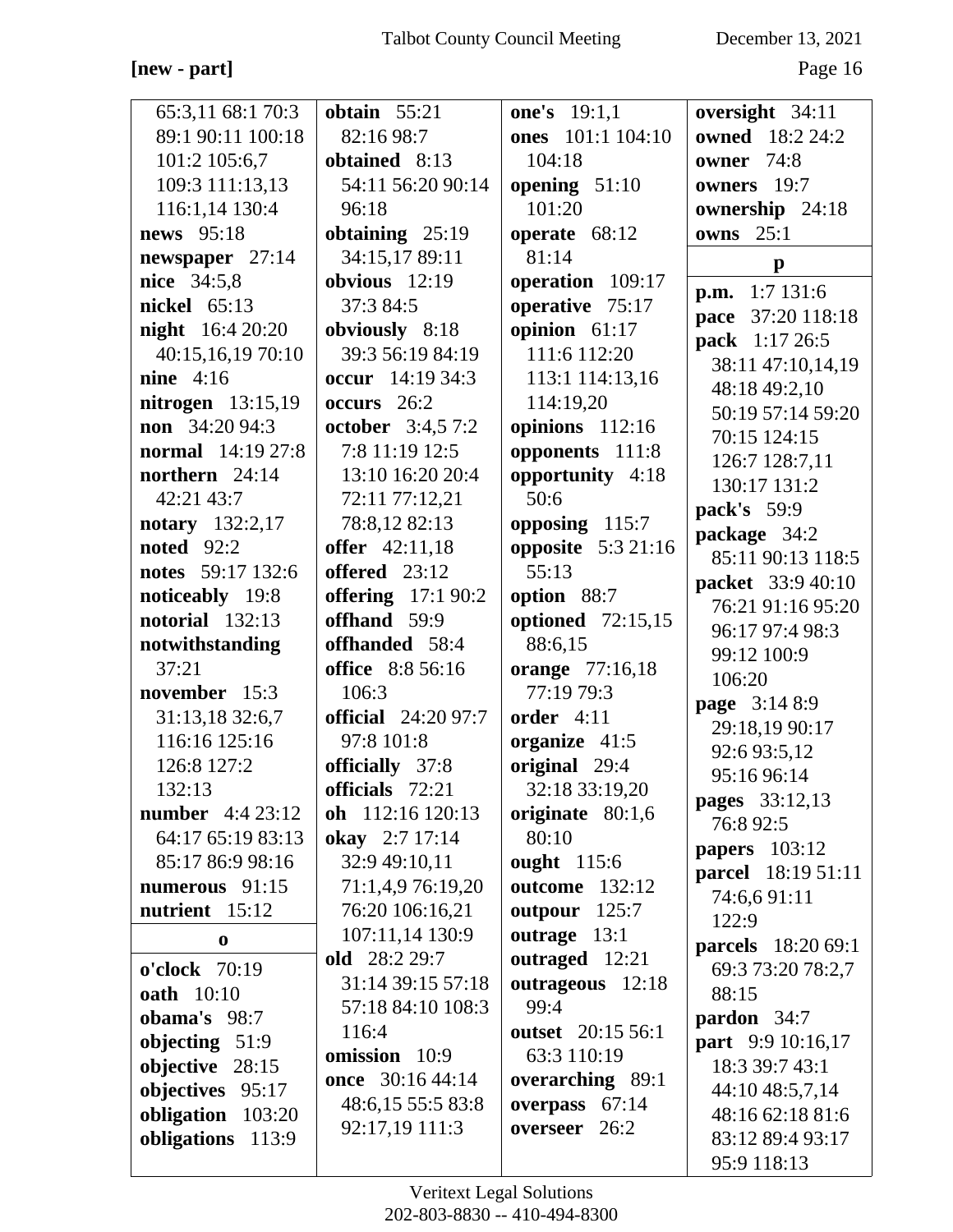#### **[part - planning]** Page 17

| 119:19 122:9              | perfectly 54:3           | persons 44:19             | plan 15:11,17     |
|---------------------------|--------------------------|---------------------------|-------------------|
| 124:21                    | <b>period</b> 46:13 85:7 | 125:9                     | 17:10,13 21:6,7,8 |
| participants              | 109:10                   | perspective 7:20          | 21:11 28:8 29:19  |
| 110:16                    | permanently              | 21:1 27:10 43:10          | 31:16 33:13,16    |
| particular 16:2           | 50:18                    | 46:16 53:5                | 35:13,16 36:3     |
| 19:13 66:12 67:5          | permeated 54:9           | persuasive 50:16          | 41:13,20 42:4     |
| 74:19 92:6 110:13         | permission 116:6         | persuasiveness            | 43:11 46:9 49:21  |
| 117:9                     | 116:8                    | 53:7                      | 52:20 55:1,13     |
| particularly 6:21         | <b>permit</b> 13:19 31:7 | pertain $130:10$          | 60:20 64:6 66:2,7 |
| <b>parties</b> 22:20 23:1 | 55:9 57:15,19            | pertaining 40:9,9         | 66:10 67:17 68:20 |
| 132:11,11                 | 58:14 70:11 80:4         | 76:7 87:4                 | 72:9,12,20 73:3,9 |
| partner 81:11             | 85:14 90:10 93:11        | <b>pete</b> 1:15          | 73:14 74:7 75:14  |
| partners 25:19            | 96:11 104:9,19           | <b>peter</b> 94:9         | 76:11 77:2 79:5   |
| parts 7:20                | 105:6,12 107:4           | <b>petition</b> 2:21 4:2  | 80:15,20 81:2,5   |
| party 26:18 114:3         | permits 12:11            | 5:5 51:5 93:21            | 82:3,6,9,20 85:8  |
| 115:7 118:1 130:8         | 14:20 15:8 16:6          | 114:5                     | 86:14,15,16,17    |
| pass 121:3                | 22:18 25:19 28:12        | phase $51:3$              | 87:2,4,7 88:20    |
| passage 43:21             | 45:2 48:21 50:9          | <b>phases</b> 30:5 42:20  | 90:18 91:1 92:1,6 |
| 44:10 47:5 83:2,5         | 54:12,17 55:3,9          | 53:9 62:17                | 92:18 93:10 94:17 |
| 108:13 112:12             | 55:10,19,20 56:11        | phasing 91:7              | 95:3 97:12 99:21  |
| passed 54:5 94:18         | 56:21 57:1,8 58:3        | phil 94:8                 | 104:17 107:6      |
| 130:5                     | 58:8,18 59:6,8           | philadelphia              | 125:14 126:2,12   |
| passing 59:9              | 60:7,17 61:3             | 56:17                     | 126:16 127:4      |
| patrick 125:20            | 62:13 63:1,13,14         | philbrick 93:5            | 128:12,16,18      |
| paul 53:10                | 70:1 80:3 85:13          | phone 51:8                | 129:20            |
| pause 123:12              | 85:15,17,18 87:11        | photocopied               | planned 18:17     |
| pay 65:1,3 98:9,19        | 88:11 96:13 97:17        | 76:16                     | planning 5:17     |
| 120:4,9                   | 97:18 98:1,12            | photographs<br>13:2       | 13:10 14:13 15:5  |
| <b>paying</b> $57:20$     | 99:9,14,19 100:6         | 13:6                      | 15:14 16:9 17:13  |
| peninsula's $21:16$       | 100:21 101:12,17         | <b>photos</b> $12:969:18$ | 18:5 30:14,16     |
| 66:14                     | 101:18 102:2             | pia 8:13 76:15            | 31:13 35:10,13,17 |
| <b>people</b> 4:6,11 13:8 | 104:16,20 105:5          | 90:14 96:18               | 35:19,20 36:10,14 |
| 23:7,13 25:15             | 106:8 107:2              | pick 117:10               | 37:5 38:9 39:13   |
| 39:11,11 64:14,21         | 110:12 111:19            | picture 94:7              | 39:20 42:15 44:4  |
| 85:4 96:7 103:18          | 115:21 116:13            | piece 84:10 87:20         | 44:14 46:1 52:4,9 |
| 106:3 117:12              | 125:8, 10, 13            | pipe 31:17 42:6           | 54:20 56:4 58:1   |
| 120:2                     | permitted 30:8           | 116:18                    | 60:3,4 61:10      |
| <b>people's</b> $10:16$   | 68:681:14                | pitched 94:6              | 63:20 64:6,8      |
| perceived 45:17           | perpetuated 10:15        | <b>place</b> 47:21 64:3   | 66:15 67:8,10     |
| perceiving 115:6          | 111:4                    | 74:3 92:19 125:3          | 74:18 80:13 82:4  |
| percent $4:4,11$          | <b>person</b> $109:17$   | 132:4                     | 86:12,15 87:7     |
| 22:13                     | 113:6                    | <b>placed</b> 98:15       | 88:17 89:5,7,12   |
| $perfect$ 123:16          | personally 132:3         | places 23:6               | 89:14,19 90:5     |
|                           |                          |                           | 95:12 97:7 100:2  |
|                           |                          |                           |                   |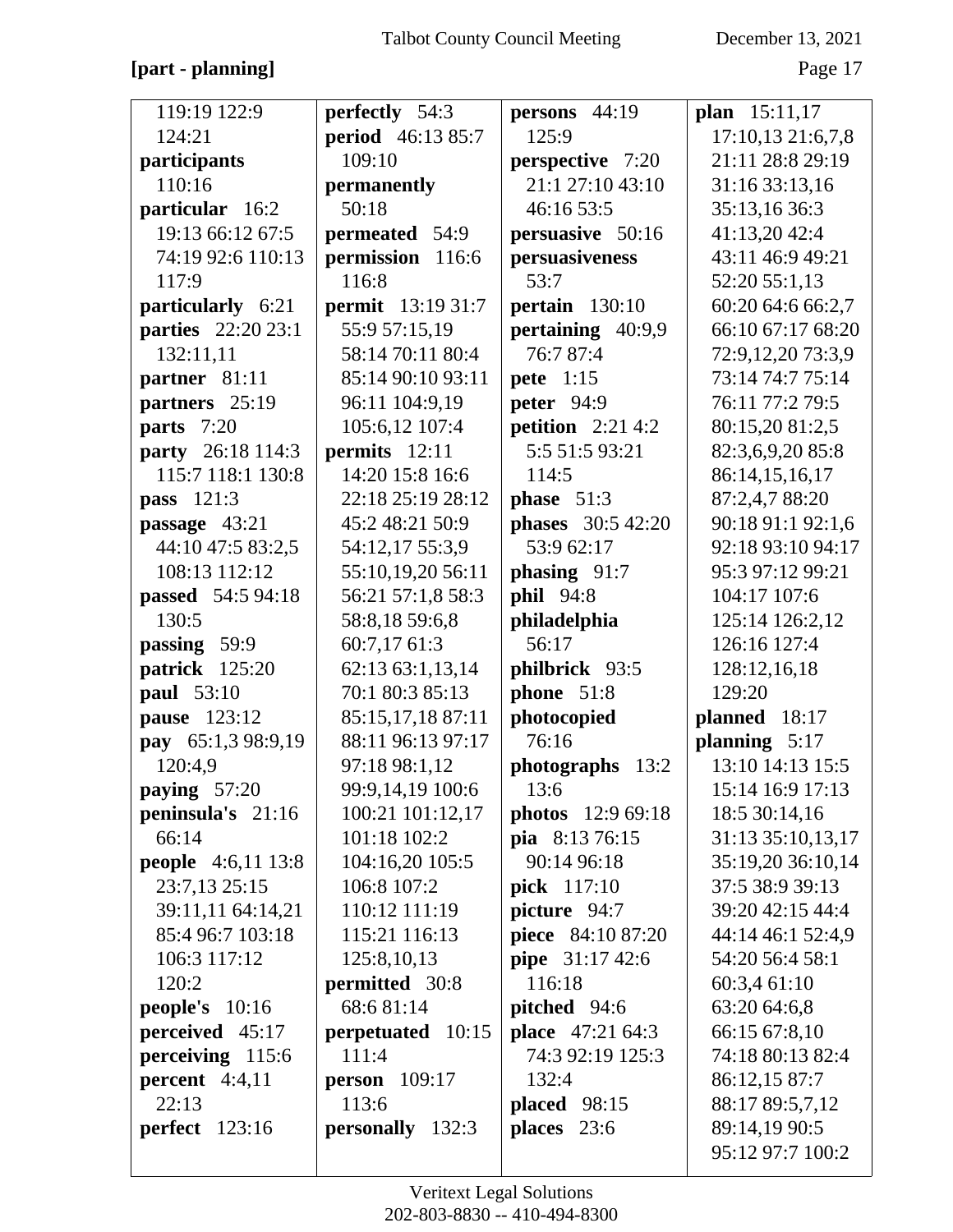## **[planning - project]** Page 18

| 108:6,7 109:8,16   | polluting 12:13          | preservation 99:7        | 129:8              |
|--------------------|--------------------------|--------------------------|--------------------|
| 111:14 113:4       | pollution 12:5           | president's 113:13       | problem $16:2$     |
| 116:15 120:8       | 13:5                     | press $25:5$             | 17:16,18 18:12     |
| 122:5 125:17       | pond 64:15               | presumably 63:13         | 39:7 102:19 121:9  |
| plans 16:16 46:17  | pop 22:9                 | 75:10                    | 121:9              |
| 47:1 74:3,20       | population 4:5           | pretense 70:6            | problems 12:6      |
| 76:12 86:11 90:8   | 21:18                    | pretenses 11:8           | 14:15,18 24:5,6    |
| 101:11             | portion 42:21 43:4       | 36:12 86:7               | 73:10 94:15 117:1  |
| plant 12:8 13:9,13 | 43:7                     | <b>pretty</b> 24:8 60:5  | 119:1              |
| 13:16 14:3,16,16   | portrayed 63:19          | 61:6 62:6 63:4           | proceed 6:7        |
| 15:12 16:17 17:2   | position $43:20,21$      | 109:5                    | proceeding 118:2   |
| 29:3,6,7,8,21      | possibility 96:7         | preview 3:14             | proceedings 2:1    |
| 30:10 31:7,10,15   | possible 124:8,9         | previously 60:18         | process $7:49:1$   |
| 90:11 91:4 98:10   | possibly $12:12$         | 61:4                     | 17:8 36:9 40:2,6   |
| 98:18 100:19       | post 50:14               | price 1:18 29:11         | 56:8 61:15,17      |
| 101:2,4 103:17     | potential 19:10          | 29:15 32:14,18           | 62:14 70:2,7       |
| 116:1,12,14 117:3  | power 26:12 95:13        | 33:5 34:5,8 40:20        | 90:19 97:10,20     |
| 121:8              | 112:14                   | 42:12 52:17 59:11        | 100:1 110:3        |
| play 36:6 120:6    | powerful 61:2            | 59:14 71:2 94:19         | 129:11             |
| player 120:6       | 63:4                     | 95:6,21 104:3,8          | processes $20:10$  |
| plays $43:14$      | <b>powers</b> 26:4,9     | 104:20 105:2,8,10        | 109:5              |
| please 11:14 20:1  | 68:15                    | 105:20 106:12,16         | processing 93:10   |
| 32:20 70:21 76:18  | practiced 82:15          | 106:21 107:3             | procurement        |
| pledge $2:5,6$     | precedented              | 112:15 116:21            | 99:18              |
| plight 24:9 119:1  | 21:13                    | 121:11 128:9             | profession 81:3    |
| plus 22:10 88:15   | <b>predictably</b> 52:14 | 130:20                   | professional 9:21  |
| 127:9 130:20       | preemptively 51:9        | price's 16:1             | 21:19 110:14       |
| pluta 13:11 15:4   | prejudice 70:5           | principle 118:7          | professionals      |
| 17:4               | prepare 95:16            | print 123:8              | 108:4              |
| pocketed $117:10$  | prepared 92:17           | printed 76:11            | profit $22:14$     |
| point 4:1 6:5 9:6  | preposterous             | 132:6                    | programmed         |
| 11:5 27:9 34:10    | 107:19                   | <b>prior</b> $47:1272:3$ | 38:17 40:3 46:19   |
| 58:7 61:2 63:14    | prerequisite 55:19       | priority 28:10           | 57:13 75:15 79:18  |
| 69:12 80:17 95:8   | presence 132:9           | 36:20 37:16 55:16        | progress 38:17     |
| 102:1 115:18       | present $5:167:3$        | 69:6 72:2 73:15          | project $4:185:12$ |
| 118:5 130:21       | 12:4 52:15 70:12         | 73:21 74:15 75:4         | 21:2 22:1,1,16     |
| pointed $92:10$    | presentation 2:20        | 75:21 77:14 82:16        | 24:18 25:2,7       |
| pointing 90:16     | 3:3,15 7:21 60:11        | 83:19 85:20,21           | 26:16 41:14,15,21  |
| points 3:12 8:4,11 | presented $9:413:8$      | 91:10 93:15 94:1         | 42:1 43:8,10       |
| 35:6 127:7,21      | 36:10 38:3 74:12         | private $113:3$          | 46:11 50:1,2       |
| 128:1              | 79:14 84:17 89:10        | pro $58:1761:6$          | 53:12 54:20 60:8   |
| poisons $22:6$     | 110:11 112:3             | 63:21                    | 60:9,18,19 62:10   |
| politic $113:4$    | presenting 13:4          | probably 6:9             | 66:4 68:12 87:5    |
|                    | 37:2 83:14 88:3          | 14:10 61:9 80:4          | 89:4 98:11,17      |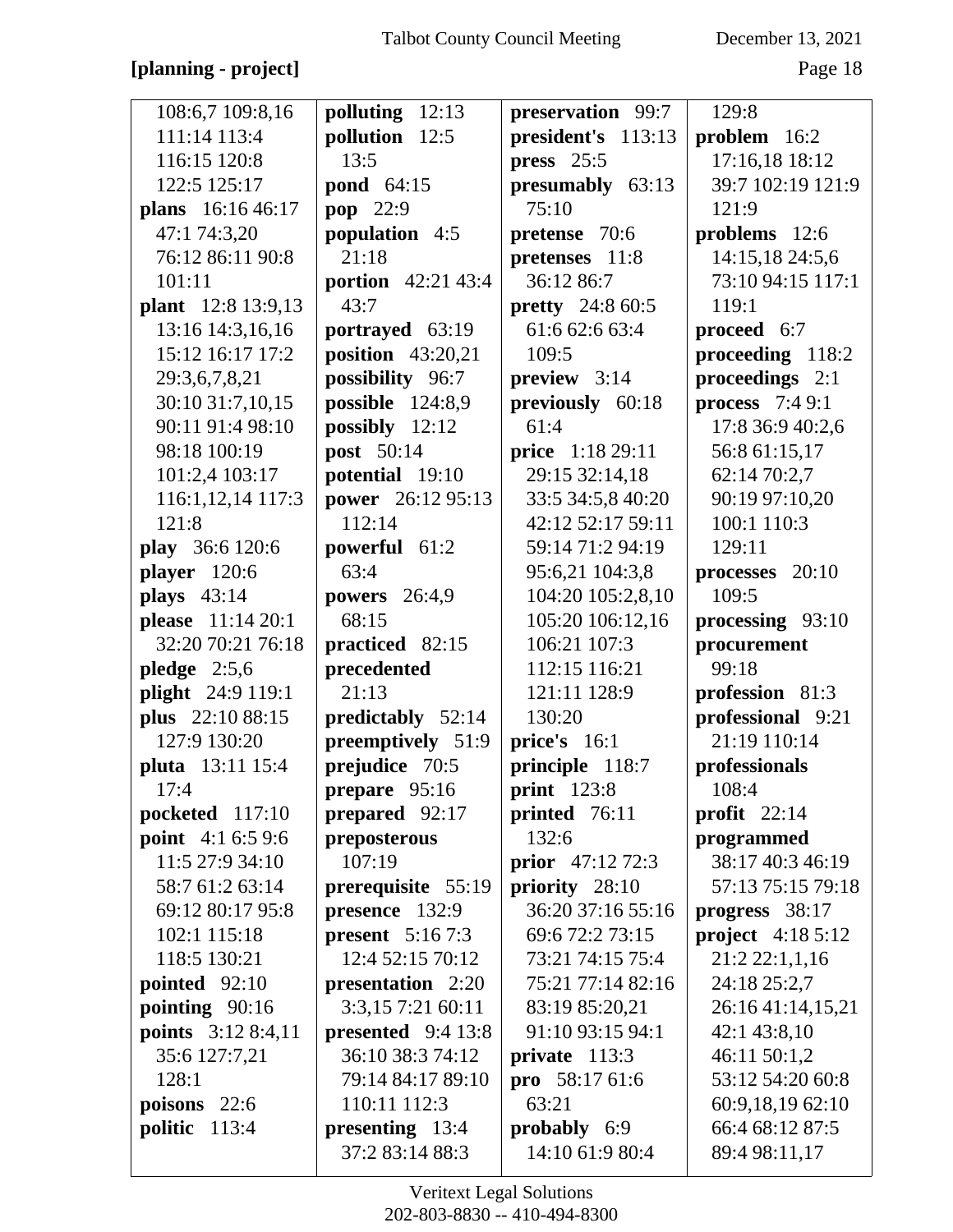## **[project - reckless]** Page 19

| 99:19 102:5            | provided 91:18          | 70:13 73:4 76:18          | <b>rauch</b> 25:3,11     |
|------------------------|-------------------------|---------------------------|--------------------------|
| 118:16,17 120:12       | 129:3                   | 123:3 124:18              | 27:3                     |
| 122:7,10               | provides 86:18          | 125:1                     | rauch's 92:3             |
| promise 10:10          | proving $63:14$         | <b>puts</b> 13:13         | reaction 20:11           |
| 123:16                 | 71:11                   | <b>putting</b> 106:20     | <b>read</b> 9:5,9 29:5   |
| promptly 49:5          | provision 45:10         | puzzlement 61:7           | 34:12 37:6 38:12         |
| <b>proof</b> $8:333:2$ | <b>public</b> $1:45:17$ |                           | 39:19 48:9 52:1          |
| 62:11,11 70:13,13      | 7:1,9 12:14 15:20       | $\mathbf{q}$              | 57:9 66:18,20            |
| 71:16,20 96:5          | 18:5 35:19,20           | qua 34:20                 | 76:13 77:9 84:1          |
| <b>proper</b> 5:21 6:3 | 36:11 38:9 39:14        | quality 64:5 66:8         | 97:3 102:1 103:12        |
| 8:2 61:19 64:10        | 46:5,7,12 49:14         | question 6:19             | reading $40:21$          |
| 96:15                  | 56:4 57:21 65:20        | 54:15 59:9,10             | 59:14                    |
| properly 19:17         | 67:1 82:7 94:4          | 63:9 68:5 81:9            | <b>ready</b> 2:3 27:17   |
| 27:2 91:21 122:7       | 95:7 97:1 98:5          | 82:10 94:16 95:21         | 47:16 98:13              |
| properties 17:21       | 99:10 109:20            | 103:3 104:3,8             | real $21:15,1922:5$      |
| 18:11 19:11,13         | 113:5 125:7 132:2       | 105:10,11 107:14          | 22:14 29:11 94:19        |
| 68:21 69:7 72:14       | 132:17                  | 108:5 115:16              | reality $26:12$          |
| 72:16 77:12 78:9       | public's 35:21          | 118:9 119:6 121:6         | realized 30:18           |
| 84:6,7 91:6 98:2       | publicly 114:14         | 122:17 126:19             | <b>really</b> 4:3 5:12   |
| property $19:2,5,6$    | 123:21 126:4            | questions 5:10            | 20:12 21:4 35:15         |
| 19:6 21:20 25:10       | 129:1                   | 7:14,17 73:6              | 53:13 58:11,11           |
| 27:7 35:9 36:19        | publish 92:17           | 104:4                     | 61:5,13 73:6             |
| 37:14,18 38:16         | published 24:21         | quick 29:11 94:19         | 74:13 80:16 87:21        |
| 39:4 44:8,17 49:5      | 97:2                    | quickly 70:14             | 100:10 111:2             |
| 52:20 53:16 65:8       | <b>pulled</b> 58:20     | quite 55:13 124:8         | 120:11                   |
| 74:5,8,9,19,21         | pullen 85:5 95:15       | 124:8                     | reapply $114:5$          |
| 75:2,6,8,15 82:12      | 108:11                  | quote 43:17 50:16<br>92:3 | <b>reason</b> 5:15 10:10 |
| 83:20 85:19 89:20      | <b>pullen's</b> 85:10   |                           | 11:2 12:2 16:12          |
| 92:10,20 93:1          | purchase 98:2           | quoted $97:1$             | 58:9 90:18 113:14        |
| 94:1                   | purported 9:15          | quotes 39:19 41:4<br>52:1 | 122:1                    |
| proposal 82:5          | 49:6                    |                           | reasoning $114:21$       |
| 86:20 88:16 98:15      | <b>purpose</b> 28:14,20 | r                         | reasons $10:20$          |
| 117:9                  | purposeful 10:13        | r281 4:21 83:14           | 11:21 23:19 60:21        |
| proposals $89:9,11$    | purposefulness          | 97:20                     | 112:21 117:15            |
| proposed 16:17         | 11:2                    | <b>radar</b> 27:11        | reassess $122:6$         |
| 21:13 43:13 49:19      | pursued $22:17$         | rainfall $14:19,20$       | <b>recall</b> 40:7 69:17 |
| 53:11 66:4 88:13       | pursuing $28:16$        | <b>raise</b> 127:7,20     | recalls $27:14$          |
| 102:5                  | 80:3                    | <b>raised</b> 127:10      | received 3:21            |
| proposition 15:17      | purview 6:18            | <b>range</b> 18:17 68:20  | 98:19                    |
| 85:5                   | pushback 110:7          | 80:13,15,20 81:2          | receiving $50:9$         |
| prove 10:20 56:2       | pushed 53:13            | 81:5                      | recession 27:18          |
| proved 87:2            | put 11:13,19            | <b>rate</b> 65:9,9        | recited 57:12            |
| provide 34:1           | 17:14 18:10 21:1        | ratio $4:6$               | reckless 8:20            |
| 114:19                 | 27:18 33:7,9 42:7       |                           |                          |
|                        |                         |                           |                          |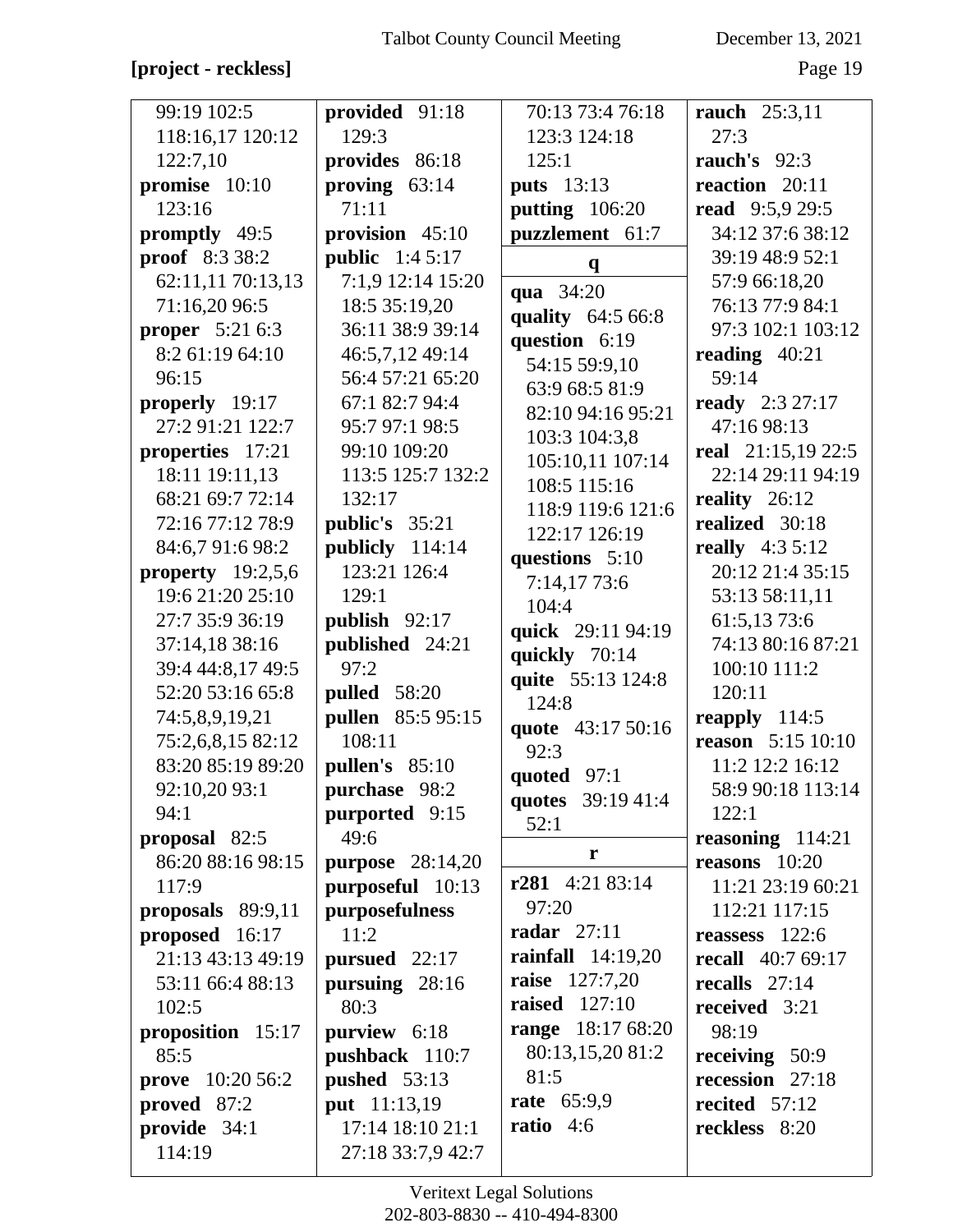#### **[reclassification - resolution]** Page 20

| reclassification          | regard $66:2$          | remarkable 30:17         | 99:10 101:8 106:4       |
|---------------------------|------------------------|--------------------------|-------------------------|
| 28:20 35:11 95:11         | regarding 98:4         | 100:10                   | 115:11,12               |
| reclassified 18:7         | 125:16 127:13          | remarkably 13:18         | requested 28:6          |
| 18:21 60:15 74:10         | regret $121:15$        | <b>remarks</b> 3:19 7:19 | requests 8:14           |
| 79:18 84:8 85:1           | regular $107:21$       | 8:5                      | 96:19                   |
| 93:2                      | regulate 25:21         | remember 12:8            | requirement 14:9        |
| reclassify 35:9           | regulated 32:3         | 14:1 20:4 29:18          | requires 16:13          |
| 38:15 74:21 83:9          | regulation 68:13       | 43:14 59:18 66:2         | 93:8 118:1              |
| 84:18 93:21               | 93:7                   | 121:7 125:7,8,11         | <b>rescind</b> 5:7 6:20 |
| recognize 11:18           | regulator 26:2         | 125:15 127:8,12          | 7:6 12:2 15:18          |
| 19:19                     | reinforced 43:18       | 130:5                    | 16:12 70:4,9            |
| recognized 26:6           | reinvestment 98:8      | remembered               | 104:19 119:11           |
| 99:13                     | reiterate 49:19        | 10:17                    | 121:21 122:2            |
| recollections 28:2        | rejected $55:15$       | <b>remind</b> 3:19 71:12 | rescinded 11:6,7        |
| recommend 61:1            | 95:14                  | reminder 58:4            | 12:1 19:16              |
| recommendation            | rejection 95:18        | removal $15:12$          | rescinding 119:8        |
| 95:12                     | 96:4,10                | removed 14:3             | rescission 6:1,14       |
| reconsider 96:2           | rejects 60:9           | removing $51:10$         | 16:13 128:13            |
| reconsidered 15:5         | relate $83:12$         | rendered 100:2           | 129:21 130:12           |
| reconvene 122:4           | related 96:13          | <b>renew</b> 105:14      | research 109:4          |
| record $57:10$            | 132:11                 | renewal $105:7,12$       | 125:19                  |
| 58:21 62:1 67:11          | relating $63:21$       | renewing 58:13           | residences 84:9         |
| 67:20                     | relationship 25:17     | repeated 39:9,9          | residency 80:21         |
| recorded 132:6            | 91:7                   | 39:16 44:13 83:21        | resident 81:12          |
| recount $52:12,12$        | releasing $24:20$      | 84:2                     | residents $23:19,20$    |
| recovery 98:8             | relevance 104:21       | repetitions 52:7         | resolution 1:5          |
| <b>red</b> 45:20          | relevant 18:18         | replete 8:9              | 4:15,205:186:1          |
| <b>refer</b> 4:20 24:16   | 84:19 92:4             | replied 49:11            | 8:2 9:2 11:5,6,21       |
| reference 43:14           | reliance 118:2         | report $44:19$           | 12:10 14:20 15:8        |
| 58:6                      | <b>relies</b> 109:11   | 69:18 72:12 85:3         | 15:16,20 16:2           |
| references 41:16          | <b>relieve</b> 103:18  | reported 1:20            | 17:17,20 18:21          |
| referencing $33:4$        | relieved 103:20        | 15:2 43:19,20            | 19:16 20:15 21:5        |
| referendum 23:11          | relinquishing 50:5     | 97:5                     | 22:19 28:4,7,14         |
| 90:1                      | reluctantly 62:16      | <b>reporting</b> 44:7    | 28:18 29:1 30:5         |
| <b>referred</b> 33:10,10  | <b>remain</b> 45:18,21 | 89:6 99:16 101:9         | 33:20 34:16 35:1        |
| 91:3 97:10                | remained 25:14         | 114:11                   | 36:8 37:2 38:10         |
| referring $33:11$         | remaining $82:10$      | reports $13:13,21$       | 38:12,14 40:5,17        |
| 51:17 92:1                | remap $38:15$          | 47:5                     | 45:14 46:8 47:9         |
| reflected $52:10$         | 74:21                  | represent $47:2$         | 47:13 50:4,20           |
| reflection 104:15         | remapped 18:21         | representations          | 51:14,17 52:5           |
| reflects $50:1,2$         | 74:10                  | 20:17                    | 54:10 55:6 56:7         |
| refuse 70:4               | remark $49:3$          | represents 40:15         | 57:10 58:12 59:4        |
| <b>refused</b> 51:7 55:15 | 112:15                 | request $84:17$          | 60:1461:1,14            |
|                           |                        | 90:14 95:11,14           | 62:9 63:5,19            |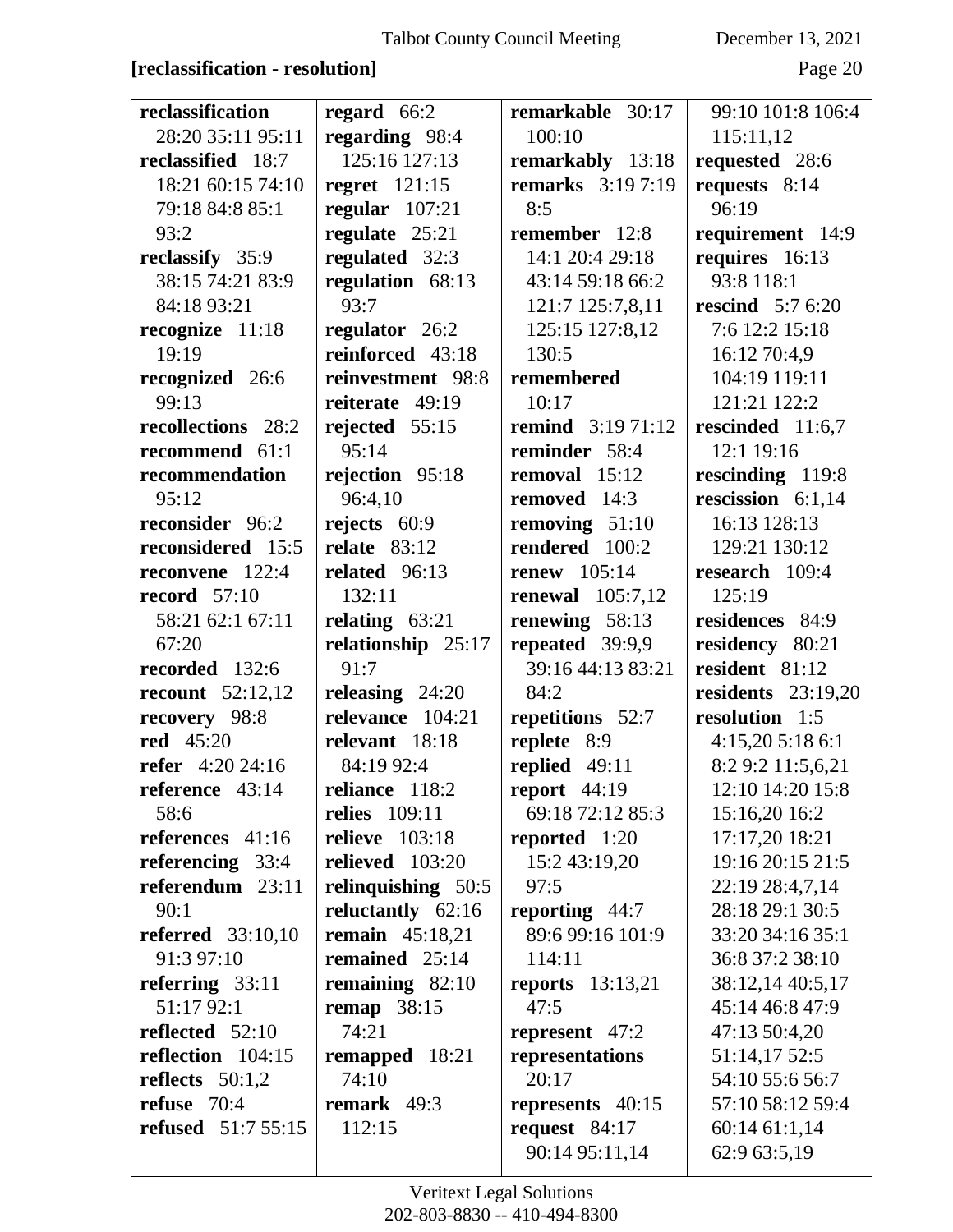#### **[resolution - secretary]** Page 21

| 64:14 69:11,14          | 58:17 59:2 61:6           | 117:7,19 119:11        | 110:12 111:16      |
|-------------------------|---------------------------|------------------------|--------------------|
| 70:4 72:3,6,10          | 64:10,14 70:2,7           | 120:19 130:7           | safe 14:5          |
| 73:17 78:18 79:15       | 72:12 109:5               | rockville 26:10        | saga 88:5 110:2    |
| 82:2 83:21 84:17        | reviewed 18:4             | rolling $128:20$       | sailed 5:6 119:13  |
| 86:6 89:18 96:10        | 55:11 63:11 85:4          | room $46:5 107:16$     | salinas $108:10$   |
|                         |                           |                        |                    |
| 101:21 105:4            | 88:17 92:16 121:3         | 129:8                  | salute 15:21       |
| 107:3,5 108:13          | revision 86:14            | <b>roots</b> 108:20    | sandy 108:9        |
| 110:10 112:3            | revocation 106:5          | roster $3:20$          | sanitary 38:16     |
| 121:12,21 128:14        | revoked $121:10$          | roughly $44:1$         | saw 27:15 50:13    |
| 128:15,17               | rezoning $68:2,16$        | rounding $22:12$       | 69:7 76:15 86:3    |
| resolutions 127:15      | right 6:5 7:6 18:16       | <b>route</b> 5:3 7:16  | 102:2              |
| resolved $112:17$       | 26:8 31:5 38:13           | 16:18 19:14 68:19      | saying 9:8 32:6,6  |
| resources 14:11         | 45:7 57:9 58:6            | 72:14 78:21 94:13      | 85:9 93:6 99:17    |
| 87:21                   | 62:19 64:9 76:19          | 100:20                 | 105:17 119:11      |
| respect $17:12$         | 77:9 78:6 79:1            | <b>rules</b> 3:7 7:12  | 122:1              |
| 41:13,20 46:10          | 84:5,10 94:7              | 120:6                  | says 13:17 55:18   |
| 105:20                  | 103:4,9,13 107:13         | run $21:10$            | 74:2 77:17 80:14   |
| response 93:3           | 110:7 116:12              | rural 21:13 64:4       | 84:14 86:12        |
| responsibilities        | 117:4,14 120:10           | 66:6                   | 117:18 118:1       |
| 114:8,10                | 125:3,4 127:17            | S                      | scale 37:20 69:2   |
| responsibility          | rightly $12:20$           | $\,$ 6:6 28:9,15 32:13 | 118:18             |
| 6:15 7:10 107:8,9       | <b>rights</b> 19:6 117:19 | 34:16,18 35:2          | scandal 98:4       |
| 113:15,19 121:13        | risk $68:1$               |                        | 100:12             |
| 121:14                  | <b>risks</b> 116:9        | 36:20 37:14,17         | scant $24:3$       |
| responsible 3:18        | river 120:16              | 38:4,5,16,18 40:2      | scenes $25:15$     |
| <b>result</b> 99:18     | river's $13:21$           | 40:18 41:9,15,18       | scheduled 89:21    |
| results 17:7            | riverkeeper 13:12         | 42:1,21 43:1,3,8,8     | 94:4,5             |
| resurrected             | road 48:1 65:4            | 44:4,6,9,12,17,21      | school 67:19,20    |
| 118:19                  | rocks 23:2 24:13          | 45:4,5,18 46:11        | 81:15 94:15        |
| <b>retail</b> 5:2 37:11 | 24:17 25:1,3,9,14         | 47:4,7,16,20 48:5      | schools 65:1       |
| 68:1                    | 25:16 28:6 30:3,8         | 48:7,7,15,17,19        | science 6:12 90:10 |
|                         |                           | 49:6,7,9 50:8 51:1     |                    |
| retain 43:8             | 31:5,9,16,19              | 51:3,11,16,18,19       | scratching $126:9$ |
| retraction 123:8        | 34:21 37:3,9,21           | 51:20 53:5,12,16       | screen 59:17 77:6  |
| revelations 118:4       | 40:15 42:11,18,21         | 54:3 55:16 57:13       | script $50:14$     |
| revenue $65:8,10$       | 45:16 49:3 50:7           | 60:6,19 69:1,5,21      | seal 132:13        |
| reversal 30:17          | 50:10 53:8 56:19          | 72:4 74:16,16,16       | second 16:14       |
| 15:19<br>reverse        | 65:2,5 68:11              | 75:3,5,6,9,16,20       | 35:17 43:15 54:8   |
| reversed $11:630:6$     | 72:15 74:11 80:2          | 75:21 77:13,17,20      | 54:8               |
| 30:7                    | 88:6,8,9,12,14            | 78:2,7 79:18 80:1      | secretaries 104:13 |
| revert $51:15$          | 90:1,7 92:2 93:21         | 80:7,11 83:4,7,10      | secretary $11:15$  |
| <b>review</b> $7:48:21$ | 98:1,10,11,18,19          |                        | 32:21 56:14 87:16  |
| 17:7 18:9 19:1          | 103:15,18,19              | 84:13,14,18,18         | 92:14 93:4 99:15   |
| 20:10 36:9 40:2         | 105:5 110:3,14,14         | 85:1,21 86:1,2,4,5     | 101:7 106:1 131:3  |
| 40:19 41:10 52:16       | 111:7 116:1,11,18         | 87:1 92:11,20          |                    |
|                         |                           | 93:1,13,15 94:1        |                    |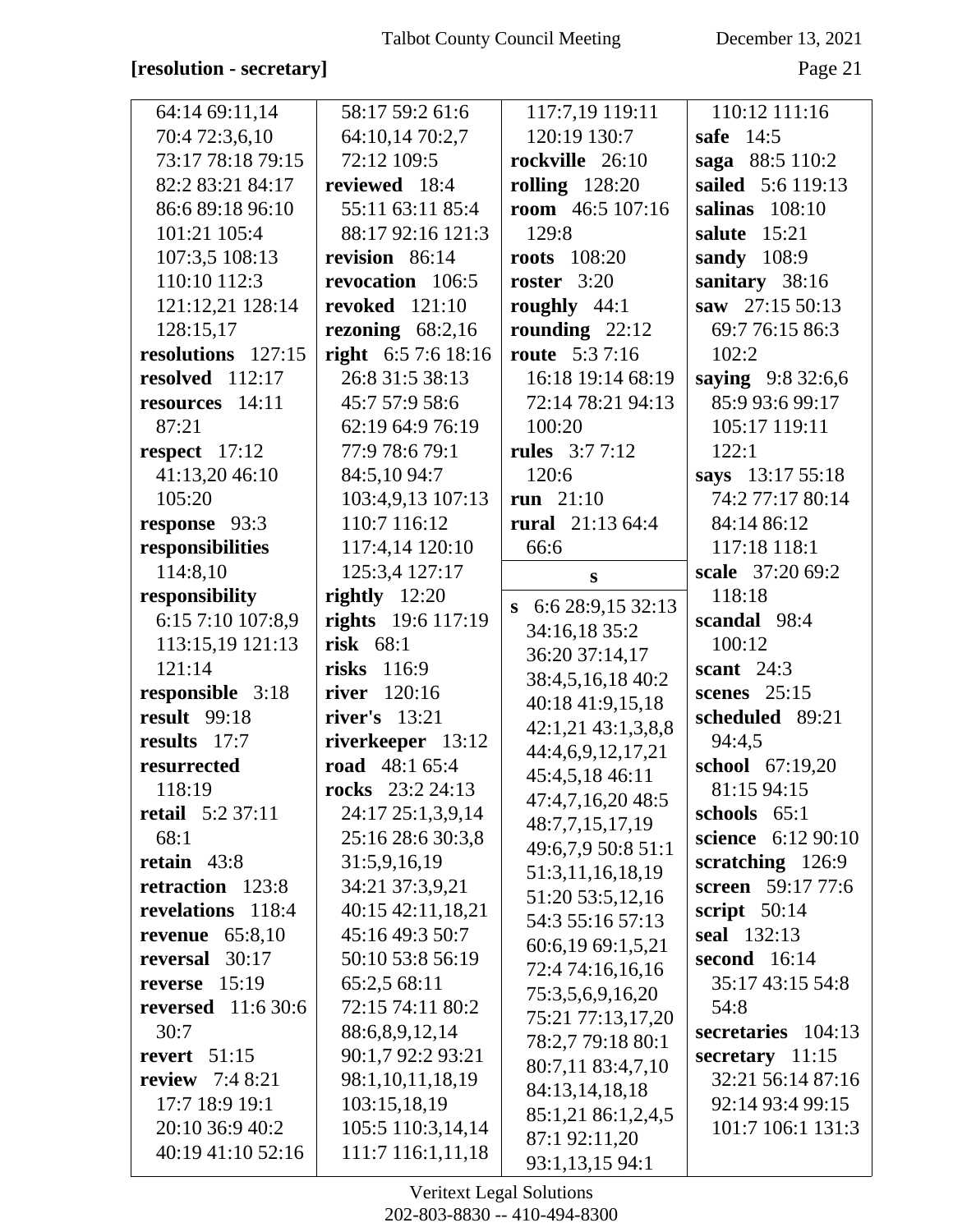## **[section - song]** Page 22

| section 40:9 55:17 | 82:11 83:17,19       | 129:20                   | signature 132:15   |
|--------------------|----------------------|--------------------------|--------------------|
| 77:1 84:10 93:6    | 85:20 91:10          | sewerage 86:11           | silently 112:3     |
| 112:11             | services 65:4        | sextuple 68:6            | similar $52:6$     |
| see 20:6,19 28:18  | session 53:2 59:10   | shaped 52:8              | simple $10:2,9$    |
| 32:4, 14, 16 35:5  | 60:1,1,3 71:16       | shed 87:15               | 28:13 80:16 88:16  |
| 36:7,13 37:5       | 113:3                | shine 71:21              | 104:3 110:20       |
| 40:12 57:7 64:9    | set 9:15 19:11       | ship $5:6$               | 123:7              |
| 70:14,1776:12      | 71:14 98:16          | shipped 119:13           | simpler $73:18$    |
| 77:7,17 79:1,2     | 121:10 132:4         | shocking 98:14           | simply $10:15$     |
| 88:4 90:12 115:13  | settle 88:8          | shore 13:21              | 49:11 74:18 76:5   |
| 120:18             | <b>settled</b> 122:4 | short $60:263:8$         | sine $34:19$       |
| seeking $90:10$    | seven 3:1 35:14      | 70:12 129:16             | single 17:3 68:6   |
| seemingly 48:20    | 36:470:19            | <b>shortly</b> 38:3 56:2 | 80:19 94:12        |
| seen 80:11         | seventeenth 59:20    | 83:12                    | sit 123:18 127:5   |
| sees 26:21         | severe 12:5 14:15    | shots 59:17              | sits $47:20$       |
| self 75:16         | sewage 22:18 24:7    | <b>shovel</b> 98:12      | situation 26:13    |
| selling $31:20$    | 28:13 32:1,1         | show $20:1230:15$        | 89:15              |
| send 95:10 99:10   | 101:3                | 35:4 39:21 59:4          | $six$ 16:19 72:13  |
| 101:3 102:20       | sewer 15:8 18:16     | 75:1                     | 75:19 78:10 85:13  |
| sends 100:16       | 18:17 21:6,7,11      | showalter 40:14          | 90:5 100:13        |
| sense 20:8 68:5    | 23:21 28:8,10        | 40:16 41:8 42:10         | 128:14             |
| sent 34:13 40:10   | 29:10 30:1 33:13     | 42:17 43:5 46:6          | size 23:5 26:16    |
| 56:13,15 87:9      | 33:16 36:20 41:13    | 48:19 49:12,16,16        | 68:7               |
| 106:1,14,19 124:1  | 41:20 42:2 46:12     | 50:16 60:5,13            | sizeable $69:1$    |
| 124:2              | 46:17 47:11 52:19    | 61:10,12,21 63:17        | skeptical 45:6     |
| sentence 29:4      | 52:21 54:12 63:13    | showalter's 47:15        | skip $41:17$       |
| 34:12,12           | 64:1 68:20 69:21     | 52:14,18 53:7            | slide 11:14,19     |
| september 73:5     | 72:1,9,20 73:2,9     | 108:14                   | 16:14 17:14,16     |
| 93:20 132:20       | 73:14,15 74:3,5,7    | showed $14:1$            | 18:9 20:1,4 76:18  |
| serious 8:21 13:5  | 74:8,15,18 75:1,3    | showing $7:3 13:13$      | 76:21 77:18 80:9   |
| 19:15 20:8 35:16   | 75:11,14 76:6,10     | 53:7                     | 84:12              |
| 56:10 64:7 122:11  | 77:2,3,10 78:12      | shown $84:13$            | slipped 28:17 30:6 |
| seriousness 19:19  | 78:16 79:5,7         | shows 3:20 40:4          | 30:11,12 116:10    |
| serve 29:9 30:1    | 80:13 81:20 82:3     | 43:15 58:21 62:1         | sludge 14:3 64:15  |
| 42:3               | 82:11 83:17,19       | 74:6 77:11 79:11         | small 68:7,13      |
| served $46:12,20$  | 85:8,19,19 87:4,7    | 90:14                    | smoothly 3:8       |
| 91:7               | 90:18 91:1,10        | sic $72:1089:16$         | smullen $14:14$    |
| 33:18<br>server    | 92:1,6,18 93:9       | side 5:3 16:17           | 15:4 17:4          |
| service 18:16,17   | 94:2 95:3 97:12      | 19:14 21:16 48:1         | smullen's 69:18    |
| 28:10 36:20 41:16  | 99:19,21 100:1       | 48:2,7,15,17             | solidly $45:15$    |
| 46:3 52:21 72:1    | 104:17 107:6         | 68:19 78:21              | somewhat 58:4      |
| 74:15 75:1 77:3    | 125:14 126:2,12      | 100:19 120:16            | 124:20             |
| 77:10 78:12,16     | 126:16 127:4         | sign $27:15108:3$        | song $116:4$       |
| 79:7 80:14 81:20   | 128:12,16,18         |                          |                    |
|                    |                      |                          |                    |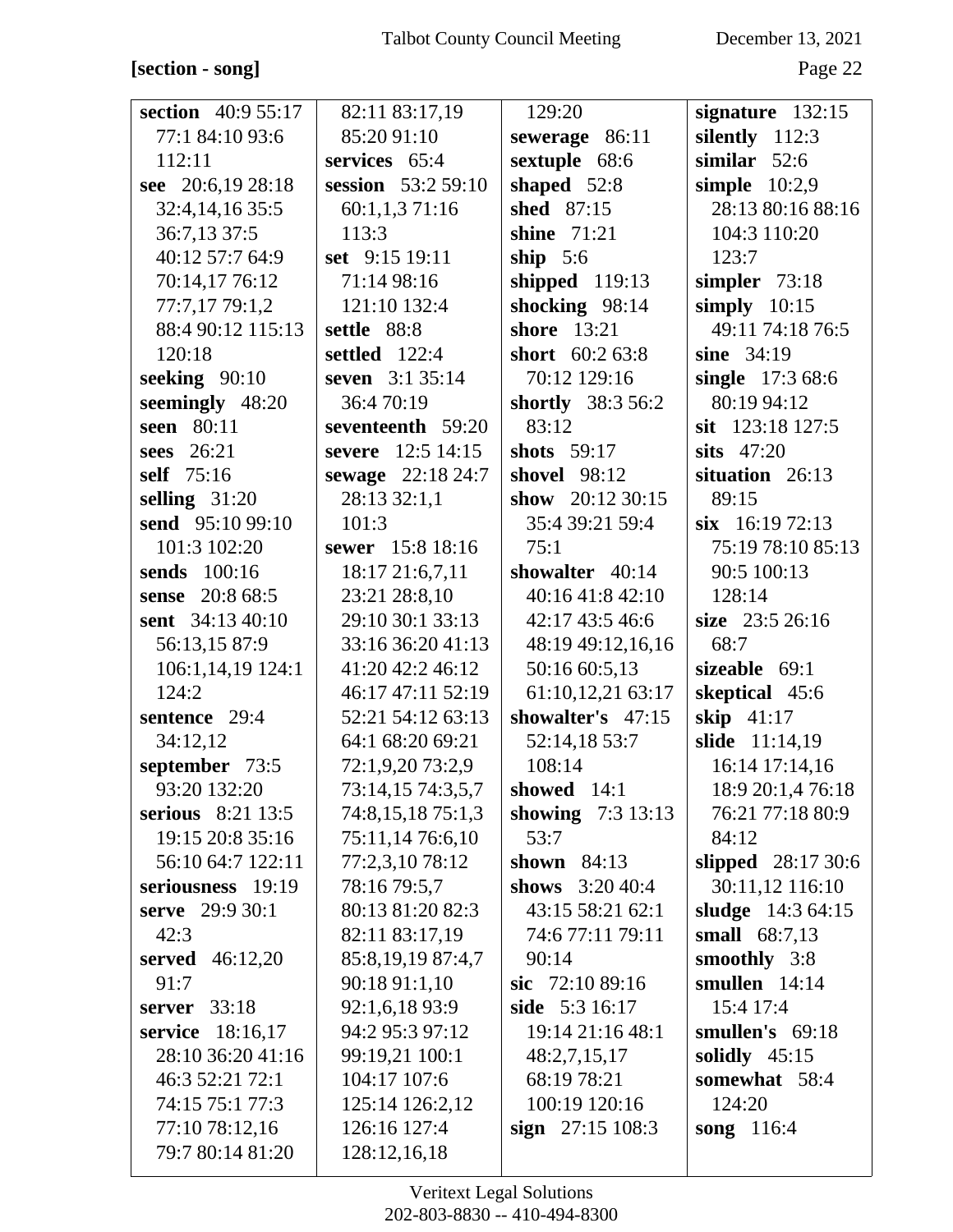#### **[soon - system]** Page 23

| soon 33:21 88:12          | squeezed 27:21      | step $4:882:19$    | <b>subtle</b> 10:14 109:6 |
|---------------------------|---------------------|--------------------|---------------------------|
| sorry $32:1734:1$         | staff $3:646:7$     | 110:16             | successful 31:2           |
| 48:10 59:13 71:5          | 53:17 57:21 65:3    | stipulations 132:8 | successfully 25:9         |
| 76:20 80:9 113:16         | 120:2 125:18        | stood 96:4 112:2   | 58:16 88:10               |
| 128:4                     | 126:15 127:6        | stop 33:8 102:10   | suddenly 100:15           |
| sort 44:13 61:13          | staff's $120:11$    | 122:3 129:11       | sued 96:1 114:3,4         |
| 63:8 117:7                | stake $70:5$        | stopped 117:14,16  | 114:6                     |
| <b>sounds</b> 107:18      | stand $2:470:4$     | 119:20             | <b>suffer</b> 23:20       |
| source 93:17              | standards 15:13     | stopping 116:20    | sufficient 90:18          |
| south 45:20 51:2          | 15:13               | stops 117:18       | suggests 9:14             |
| southeast 84:9            | standing $12:1$     | story 7:15 10:16   | 50:18                     |
| southern $43:1,3,9$       | 16:12 47:3 49:10    | 50:19 83:12 87:19  | sullivan $125:10$         |
| 45:17 62:18               | stands 31:20 91:4   | 97:18 99:1 108:20  | summer 92:21              |
| sovereignty 26:7          | star 89:6,8 95:19   | 110:10             | support 4:2               |
| space 5:2 22:11           | start 56:7 59:11    | straddle 66:13     | supporters 111:10         |
| 94:13                     | 123:6 128:20        | 67:6               | 112:8                     |
| speak 49:17 51:8          | started $2:4,10$    | straight $124:6$   | supports 17:9             |
| 112:12 125:20,21          | 80:2 90:7 108:8     | straightened       | supposed 25:21            |
| speaker 10:7 17:3         | 130:7               | 19:17 118:16       | 98:10,18 120:17           |
| speaking $4:3$            | starter 94:3        | strapped 21:17     | sure 4:14 19:17           |
| specific 81:18            | starts $77:2$       | stream $14:2$      | 20:19 32:10 33:18         |
| specifically 89:17        | state 7:12 11:1     | strip $84:9$       | 56:12,18 95:9             |
| speed 3:11 66:17          | 14:5 24:4 66:15     | strong $27:16$     | 102:8 103:4               |
| spence 94:9               | 67:7 72:7 75:19     | strongly 9:14      | 107:15 114:9              |
| spend 66:15 67:8          | 86:1 93:7 132:1,2   | structured 7:19    | 119:2 121:15              |
| spies 53:10 54:2          | state's 66:11 67:4  | struggling $119:3$ | 122:18                    |
| 61:9,11,15,16             | 98:16               | stuff 53:18 62:3   | surely 111:12             |
| 62:1 74:13                | statement 9:14      | 63:4 81:13         | surgeon 81:5              |
| split 30:4 42:19          | 24:21 66:19 96:6    | subdivision 5:1    | surprisingly 27:6         |
| 48:4,13 51:18             | 100:3 126:20        | 23:5 34:18 37:20   | surrendered               |
| 53:9 62:17                | statements 128:8    | 94:12              | 101:11                    |
| splitting $51:2$          | states $113:13$     | submits $86:20$    | surrendering              |
| spoke 17:5 30:17          | statewide 75:19     | submitted 28:18    | 100:21                    |
| 66:19 94:21               | status $28:1644:12$ | 90:8               | suspect 58:9              |
| sponsored 22:19           | 45:11,11 46:1       | subsequent 82:12   | switched 111:17           |
| spotlight 71:21           | 47:12 72:4 76:4     | substantial 90:2   | swoop $37:12$             |
| spots $67:16$             | 78:11 81:19 83:7    | substantiate 3:16  | sympathetic 24:8          |
| spray 90:11 98:20         | 83:10               | 8:15               | system $12:12$            |
| 104:2 116:14              | stay $48:5,15$      | substantive 42:9   | 14:18,21 15:8             |
| spring $98:5$             | stem $24:6$         | substantively      | 17:9,12 24:7              |
| spy 24:10,21              | stenographic        | 40:17              | 53:15 64:1 75:19          |
| 123:3                     | 132:6               | substituted 31:8   | 77:4 93:14,16             |
| <b>square</b> $5:2 22:10$ | stenographically    | substitution 31:3  |                           |
|                           | 132:6               | 31:4               |                           |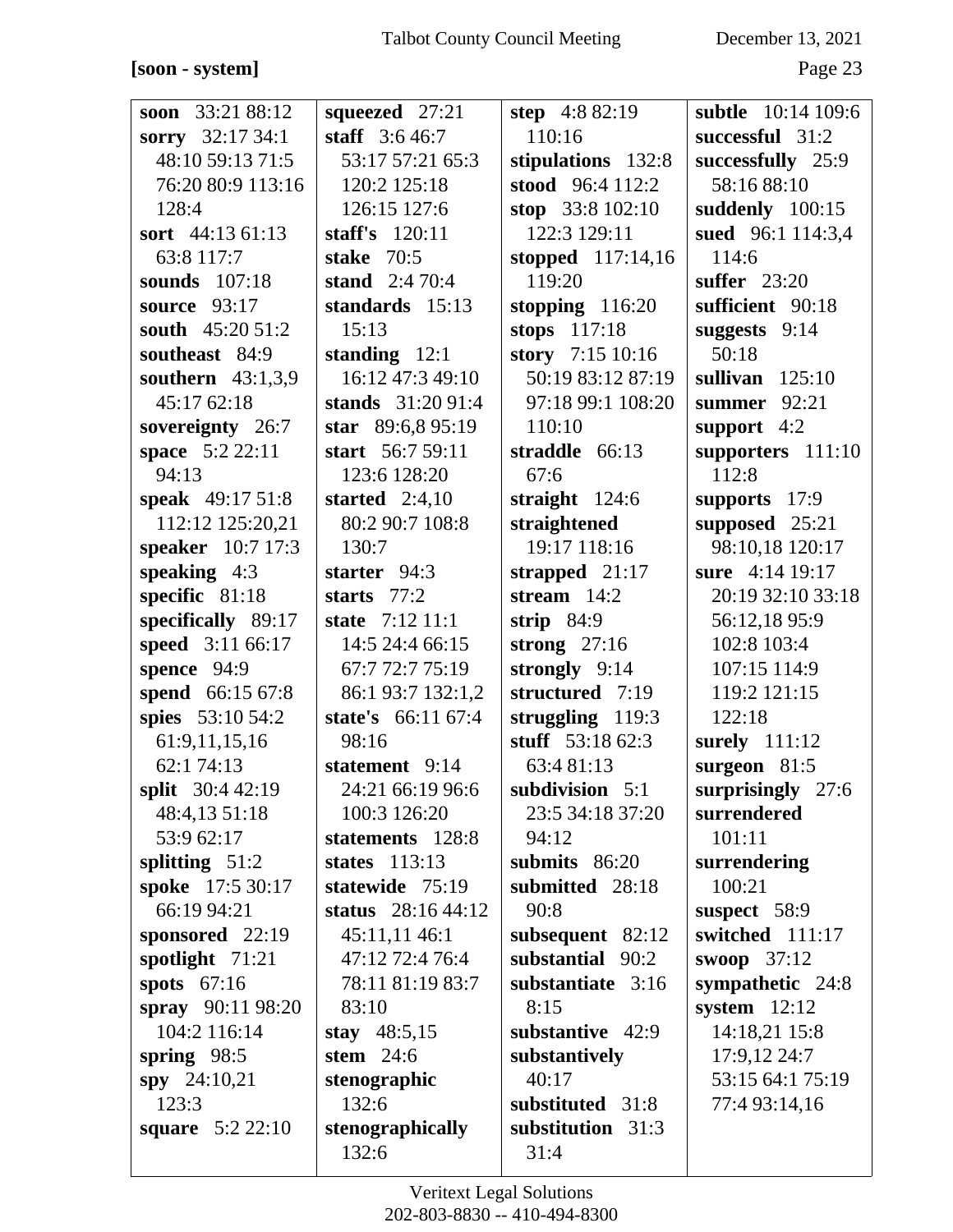## **[table - tonight's]** Page 24

| t                         | talking 36:17 51:6            | things $3:11\,24:4$        | 44:1,2,11 46:19     |
|---------------------------|-------------------------------|----------------------------|---------------------|
| <b>table</b> 70:13        | 105:7 121:4 125:8             | 27:2 42:19 43:16           | 47:6 52:11 54:4     |
| tainted $110:13$          | 115:19<br>tap                 | 52:7 65:21 67:1            | 61:8 68:8 70:16     |
| take 4:87:16              | $\textbf{tax}$ 65:8,9,9,10,12 | 102:14,21 109:4,9          | 70:16,17 71:8       |
| 22:11 35:13 47:21         | taxpayer $64:20$              | 112:2 118:15               | 75:7,16 77:4        |
| 70:11,20 71:3,6           | 65:16 98:17                   | 119:15 121:3,7             | 79:20 81:9 83:2     |
| 101:13 104:1              | technical 6:11                | 127:8,9,13 129:6           | 83:21 84:6 95:1     |
|                           | 17:5 64:1 69:16               | think 8:3 12:17            | 102:8 109:10        |
| 122:3 123:13              | 109:6                         | 13:5 14:10 16:7            | 110:4 112:12        |
| 124:9 129:9               | technicalities 62:9           | 29:3,19 30:19              | 114:2 118:15        |
| <b>taken</b> 23:10        | technically 17:5              | 31:3 32:21 34:2            | 121:16 122:12       |
| <b>talbot</b> $1:14:5,12$ | 72:11                         | 48:2,11 51:12,20           | 124:12,18 125:1     |
| 4:19 6:10 12:20           | tell 10:11 32:19              | 53:13,16 60:12             | 132:4               |
| 15:10 16:20 20:10         | 109:12 124:5                  | 62:20 76:11 77:19          | timeline $83:13$    |
| 21:9,14 24:21             | telling $117:9$               | 100:11 104:5               | times 13:14,15      |
| 25:5,10,20 27:12          | ten $4:8$ 14:4 22:13          | 107:20 108:7               | 14:4 21:9 39:10     |
| 27:12 35:8 36:8           |                               |                            |                     |
| 36:13,19 37:8,18          | 78:11 102:9 127:9             | 115:14 121:20              | 46:18 52:4 73:1     |
| 38:5 50:5 54:16           | tenacity $22:17$              | 128:9,13 129:7             | tiny $94:14$        |
| 55:11,14 56:3             | tens $22:15$                  | thinking $107:15$          | title 18:1 38:12,14 |
| 63:11 64:2,13,20          | tent $34:15$                  | thinks $27:13$             | 57:10,11 72:6       |
| 65:12,16 66:4,9           | tentative 92:17               | third 17:15 115:18         | 104:1               |
| 72:8 73:2 74:1,14         | terminology 11:3              | <b>thomas</b> $3:5 108:15$ | today 23:15 31:11   |
| 75:2 76:5 78:15           | terms $9:11$                  | 112:19 129:18              | 44:1 46:14 49:20    |
| 79:6,7 81:1 82:1          | terrible $14:17$              | thompson 89:8              | 60:19 61:17 90:12   |
| 83:11 85:21 86:1          | testimony 15:4                | thought 30:19              | 94:11 100:3         |
| 86:4 88:17 91:14          | text 18:2 38:19               | 47:14 54:14,14             | 115:20              |
| 91:21 93:9,15             | 72:6                          | 124:11                     | told 72:2 74:13     |
| 95:19 97:19 99:7          | <b>thank</b> $2:14,19$        | thoughts 126:8             | 89:8 110:3 114:3    |
| 99:20 100:2,5             | 33:5 34:6,9 67:12             | thrall $26:14$             | tom $14:694:899:8$  |
| 101:15,20 102:5           | 95:6 102:17                   | threat 7:9                 | tomorrow 16:4       |
| 107:7 113:11,21           | 106:16,21 122:12              | <b>three</b> 37:1 38:7,18  | 31:21 70:10         |
| 114:4,6 115:6             | 122:13,15 124:13              | 38:21 39:5 40:4            | 128:21 129:12       |
| 117:8 118:10,20           | 124:17,21 128:1,2             | 42:4 44:5 46:1,2           | tomorrow's          |
| 119:7,17 120:1            | 128:8 129:5                   | 52:3 57:13 62:19           | 128:15              |
| 121:13,14 124:3           | 130:17,18,19                  | 64:16 67:16 69:4           | tonight $2:203:4$   |
| 132:3                     | 131:2                         | 74:14 75:9,20              | 3:13,17,195:15      |
| talbot's $75:20$          | thanks $11:17$                | 78:1 79:19 83:4            | 5:16 7:3 8:12,19    |
| talk 20:5,21 28:4         | 122:14                        | 86:6 93:5 115:14           | 11:10 13:4 17:18    |
| 63:7 65:18 66:5           | thing 28:17 31:20             | 121:7                      | 20:5 33:11 61:9     |
| 125:17 126:15             | 32:12 34:14 39:3              | tien $90:991:1$            | 109:3 112:19        |
| 130:3                     | 41:18 51:15 63:7              | time $3:95:8,910:3$        | 117:6 121:3 123:9   |
| talked 26:5 65:14         | 117:14 121:20                 | 10:15 15:11 23:18          | 123:17 129:4        |
| 65:17,21 67:18            | 124:9 126:13                  | 28:21 37:15 38:11          | tonight's $4:13$    |
| 68:17                     | 129:17 130:4                  | 39:3 42:5 43:12            | 118:4               |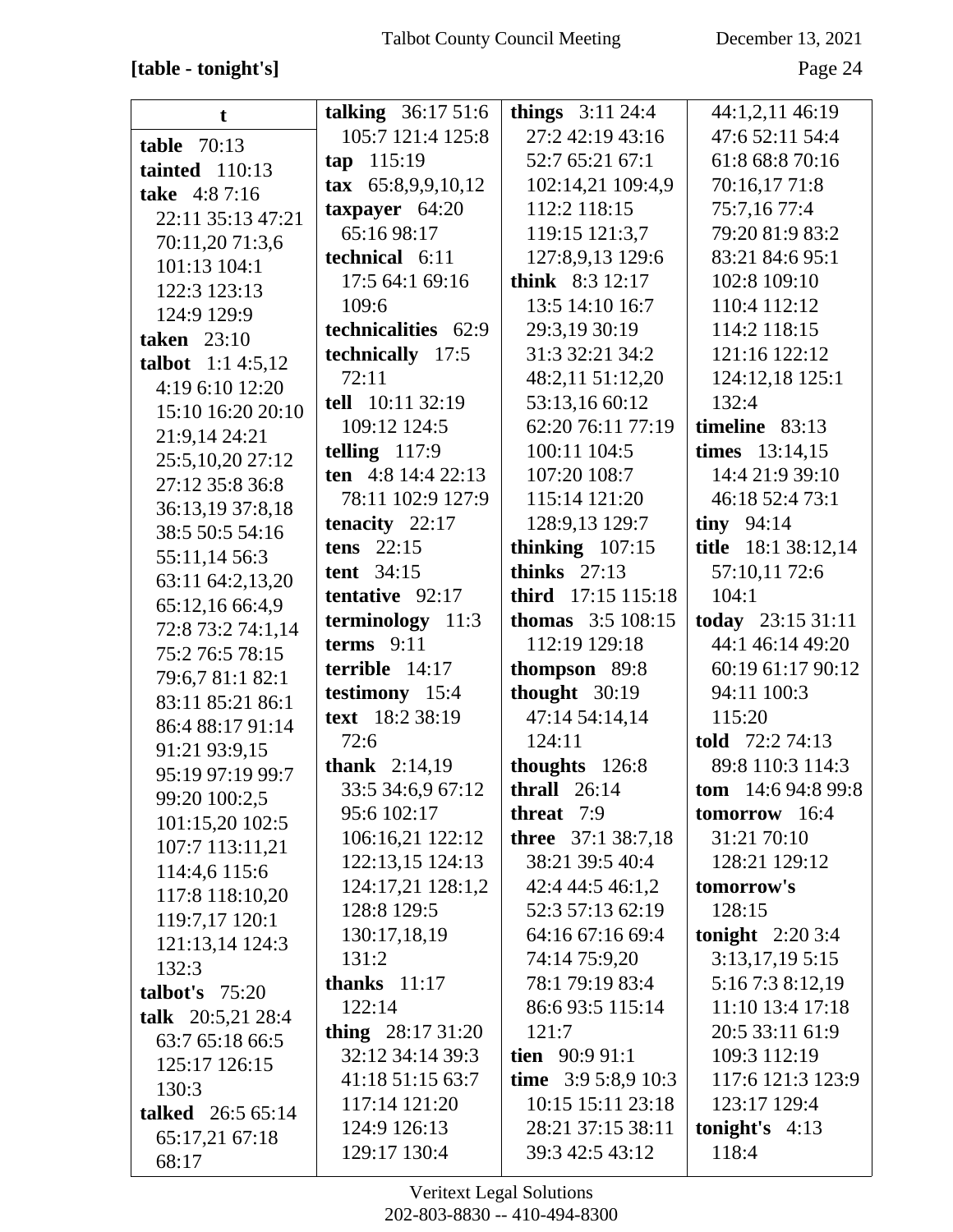**[top - vesting]** Page 25

| top $78:698:15$        | trappe $5:4$ 12:6,7 | trying $16:6 126:9$      | <b>unique</b> 22:21 64:3  |
|------------------------|---------------------|--------------------------|---------------------------|
| topic $28:5$           | 13:9,18 14:2,8,15   | $ts$ 27:1                | <b>united</b> 113:13      |
| totally $84:7$         | 15:7,12 17:21,21    | turn 39:2 116:10         | unnecessary               |
| <b>town</b> $5:421:18$ | 18:11,15 19:7       | <b>turned</b> 47:6 83:11 | 84:20 101:12              |
| 23:1,3,6,8,12          | 23:2,3,9,10,16,20   | turnovers 108:18         | unnoticed 17:19           |
| 24:12 25:16 26:13      | 24:7,15 25:16       | twelve $46:13$           | 31:3,4,8 69:9             |
| 28:1,6 32:3 34:21      | 26:4,5,9,13 29:3,6  | two $3:3,134:15:5$       | unprogrammed              |
| 48:3,12 50:8,10        | 29:8,9,21 30:1      | 18:14 22:20 23:1         | 43:4 74:2 79:9,10         |
| 54:18 56:19 65:2       | 32:2,4 37:21 48:3   | 25:7 30:3,4 34:6,9       | 79:10,12 83:10            |
| 65:5 66:13 67:5        | 48:12 50:11 56:19   | 37:6,7 42:20 53:9        | 86:8                      |
| 67:16 68:2,7,14        | 64:21 65:2,6        | 55:10 56:12 62:17        | unreadable 76:17          |
| 72:16 74:11 77:8       | 66:17 67:15 68:18   | 64:16 65:19 71:17        | unrelated 84:7            |
| 77:9 80:3 83:8         | 69:19 72:17 74:11   | 76:8 83:13 85:14         | unring $126:4$            |
| 84:16 88:9,13,20       | 76:7 77:1,8,10      | 86:9 92:6 96:12          | unstated $57:3.5$         |
| 90:3,7 92:15 93:4      | 78:12 80:3,12       | 100:21 101:5             | untainted 6:3             |
| 93:20 94:5,14          | 84:7,10,16 88:14    | 103:18 112:16            | 36:15                     |
| 95:21 98:6,11          | 88:20 91:19,20      | 123:19                   | <b>untrue</b> 9:4,11 84:3 |
| 99:1 100:16            | 92:15 94:14 95:18   | typos $19:4$             | untruth 39:7              |
| 101:10 103:5,8,10      | 98:2,6 100:16       | u                        | unusual $95:16$           |
| 103:16,21 111:7        | 101:4 103:5,8,10    | ultimately 43:21         | update $49:21$            |
| 119:11 127:18          | 103:16,21 117:2     | 105:18                   | <b>urge</b> 5:7 60:21     |
| town's 89:7 95:10      | 119:3,12 121:8      | unaware 96:8             | 130:3,15                  |
| 97:9                   | 127:14,19           | unconditional            | use 3:9 6:7,8,9,17        |
| towns 86:10 89:2       | trappe's $67:17$    | 4:21                     | 7:4 8:19 30:11,12         |
| tpa $99:15$            | 90:3 99:18          | unconstrained 7:7        | 36:8 68:16 83:16          |
| tracts $69:4$          | treating $57:16,17$ | uncover 87:15            | 97:19 107:7 109:5         |
| traffic $66:10,11,16$  | treatment 12:8      | uncovered 96:21          | 121:13                    |
| 67:3,8 94:14           | 14:16 16:16 29:8    | undermine 70:1           | usually $26:17$           |
| transcribed 132:6      | 29:21 98:9 100:19   | understand 13:1          | 41:17 117:4               |
| transcript $2:1$       | <b>trees</b> 120:16 | 16:4,5 20:7 73:15        | <b>utter</b> $66:1267:4$  |
| 57:7 59:3 62:3         | <b>tried</b> 83:8   | 102:16 115:3,9           | $\mathbf{v}$              |
| transcription          | triple $13:14$      | 117:12 126:14            | vague $28:2$              |
| 132:7                  | trouble $24:20$     | understandably           | valentine's 32:2          |
| transcripts 30:13      | troubling $11:10$   | 39:11 109:10             | valid $54:12\,57:2,5$     |
| 30:14 37:6 39:20       | true 9:4,15 37:13   | understands 35:7         | 57:8 58:19 63:13          |
| 40:8 50:15 52:2,6      | 39:17 50:20 63:2    | understood 120:3         | variety 18:11             |
| 52:10 84:2 102:2       | 71:11 83:17 100:3   | underway $5:11$          | various 17:2              |
| 110:6,8                | 107:2,17 129:18     | 34:19 50:9               | 127:12                    |
| transformed            | 132:7               | undiscovered 9:17        | <b>vehicle</b> 128:13     |
| 44:11 83:6             | truly 98:14 105:16  | unexpected               | verdery 108:10            |
| transpired 126:21      | trust $24:16109:13$ | 118:12                   | verifying $123:20$        |
| transubstantiation     | truth 9:18 10:11    | unfortunate              | <b>vested</b> 117:20      |
| 44:12 47:7             | try $96:1$          | 102:15                   | vesting $117:19$          |
|                        |                     |                          | 118:1 130:6,13            |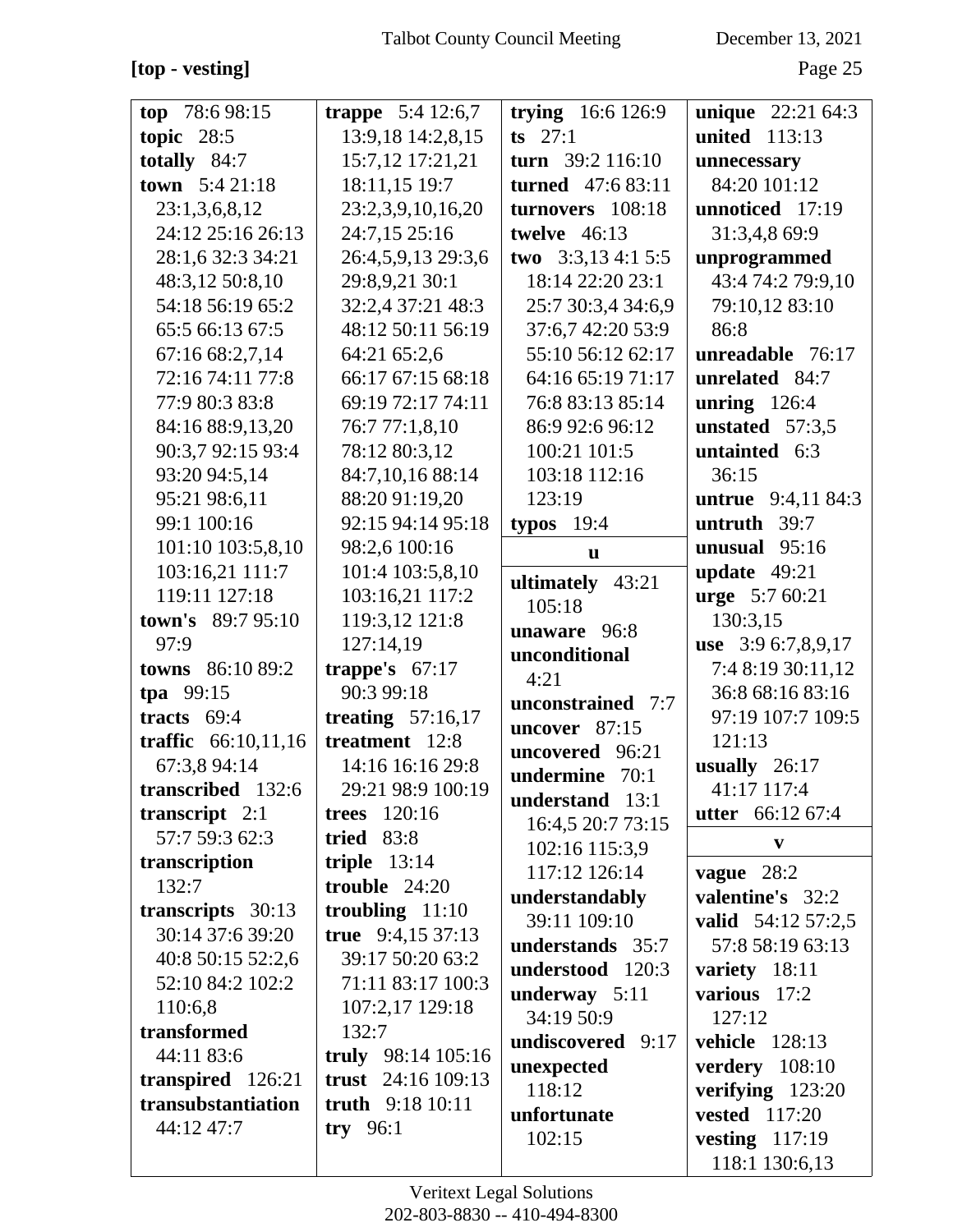## **[victimized - yup]** Page 26

| victimized 112:9    | 33:15 41:12,16,19 | wealthy $23:17$    | wrap 70:14             |
|---------------------|-------------------|--------------------|------------------------|
| vienna $24:14$      | 42:2 46:2,12,17   | weather $27:15$    | 128:10                 |
| view 52:9 111:11    | 52:19,21 68:20    | web 73:4,4         | wrapped 99:2           |
| 124:3               | 72:9,19 73:2,9,14 | week 14:7 21:10    | wraps $25:12$          |
| violations 20:11    | 74:7 75:13 76:6   | weeks 3:14 8:6     | write 4:6 106:7        |
| virginia $24:14,14$ | 76:10 77:2 79:5   | 16:19 24:10 32:8   | 121:1                  |
| virtually 58:17     | 82:3 85:7 86:10   | 56:13 91:12        | writing $114:20$       |
| 109:21              | 87:4,6 90:9,18,21 | 129:14             | written 14:6           |
| vis 130:9,9         | 92:1,5,18 93:9,10 | went 17:19 24:19   | wrong 10:6 21:21       |
| vision 66:7 86:16   | 95:3 97:11 99:21  | 31:16 51:14 92:8   | 28:3 114:3 123:17      |
| voiced 114:13       | 100:1 104:17      | 96:2 97:15 100:14  | 124:12                 |
| voicing $61:7$      | 107:6 125:14      | west 19:13 68:19   | wrote 9:10 24:10       |
| vote 15:6 23:10     | 126:1,12,16 127:4 | whatsoever 50:7    | 91:14 92:15 93:4       |
| 45:14 47:10 50:4    | 128:12,16,18      | whistle $91:16$    | 97:7 99:15 101:8       |
| 54:2 95:14 126:10   | 129:20            | white 76:17 79:3,4 | 106:13                 |
| <b>voted</b> 23:13  | waters $12:13$    | wife 124:14        | $\mathbf{X}$           |
| voters 23:7 26:14   | watson $1:52:14$  | willing $42:11,18$ | 124:11<br>$\mathbf{X}$ |
| 50:11 90:3          | 2:16,17 10:19     | 74:4               |                        |
| voting $54:4$       | 11:17 29:14,16    | wilson 99:16       | y                      |
| $\mathbf{W}$        | 32:5,8,11,17 33:1 | wilson's $101:7$   | $v$ 124:12             |
| $w$ 1:17 41:15,16   | 33:6 34:7,10 41:2 | <b>win</b> $62:20$ | yeah 77:18 104:7       |
| 41:17,18            | 59:13,16,21 66:20 | wise 68:10         | 124:15 128:7           |
| wait 59:18          | 67:13 70:17,20    | wish 32:19         | year 50:17,17 51:5     |
| wall 94:7           | 71:5,7,10 94:19   | witness 132:13     | 90:5                   |
| want 2:12 3:19      | 95:5,7 102:7,9,14 | wondered 61:15     | years 14:4,9 24:3      |
| 15:21 20:21 27:9    | 102:17,20 103:3,7 | word 8:18 9:8      | 27:4 37:1 38:5,7       |
| 32:9 39:19 49:12    | 103:10,14 104:20  | 30:11,12 67:21     | 38:18 39:1,6,8,8       |
| 49:18 51:21 64:5    | 105:4,9,20 106:14 | 91:12 109:9 110:6  | 39:17 40:4 42:4,6      |
| 71:3 85:3 88:3,4    | 106:17 107:1,13   | words 38:15,18     | 43:12 44:5,6,9         |
| 102:7,13 103:4      | 107:16 113:17,21  | 45:20 46:9 49:18   | 46:1,2,14,18 53:4      |
| 122:11,12 124:21    | 115:16 122:15     | 51:14 52:14,18     | 57:14 62:19 72:5       |
| wanted $37:11$      | 123:5,12 124:1,14 | work 25:7 108:14   | 73:16 75:9 76:2        |
| 53:14 71:17 103:5   | 124:17 126:6      | 113:10,19 117:18   | 78:1,11 79:19          |
| 119:20 128:7        | 128:2,10 129:16   | 121:17 122:2       | 83:5,685:686:6         |
| wants 40:11 74:8    | 130:18            | worked $62:13$     | 94:17 97:17 100:4      |
| wastewater 6:12     | way 10:19 14:12   | working 22:20      | 107:21 108:7,12        |
| 12:8 16:16 29:5,6   | 27:14 31:20 41:5  | 23:18 116:21       | 110:17 127:9           |
| 29:7,8,20,21        | 54:16 58:3 81:21  | works 109:20       | <b>young</b> 120:4     |
| 58:13,15 59:1       | 94:16 110:16      | 113:5,21 116:6     | yup 2:15 71:1          |
| 69:16 98:9 100:19   | 115:21 126:4      | worse 13:21        | 107:12 115:15          |
| watched 113:6       | 127:6 132:11      | worst 112:8        | 128:6 131:1            |
| watching 19:18      | ways 84:4 110:19  | woven 56:6         |                        |
| water 21:6,11       | we've 108:7,17    | wow 61:4           |                        |
| 23:21 28:8 33:12    | 112:10 128:14     |                    |                        |
|                     |                   |                    |                        |